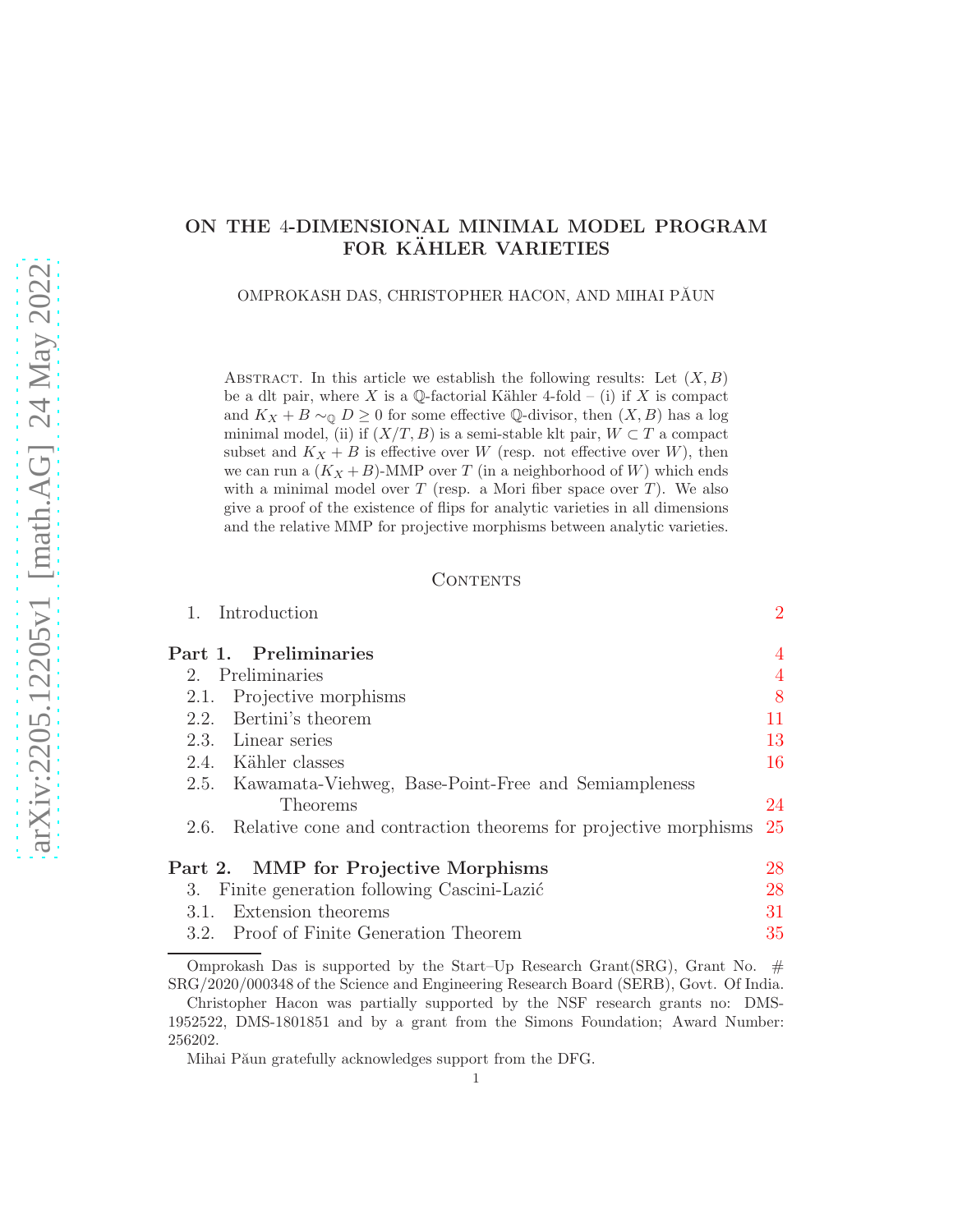| OMPROKASH DAS, CHRISTOPHER HACON, AND MIHAI PĂUN<br>$\overline{2}$ |    |
|--------------------------------------------------------------------|----|
| 4. Relative MMP for projective morphisms                           | 38 |
| Part 3. MMP in dimension 4                                         | 40 |
| 5. Cone and Contraction Theorems                                   | 40 |
| 5.1. Cone and contraction theorems in dimension 3                  | 40 |
| 6. Termination of flips for effective pairs                        | 45 |
| 7. MMP for $\kappa(X, K_X + B) \geq 0$                             | 47 |
| 8. MMP for Semi-stable pairs                                       | 59 |
| 8.1. Relative cone theorem for 4-folds                             | 60 |
| References                                                         |    |

### 1. INTRODUCTION

<span id="page-1-0"></span>In recent years there has been substantial progress towards the minimal model program for complex projective varieties of arbitrary dimension [\[BCHM10\]](#page-70-1). Unluckily, much less is known about the minimal model program for Kähler varieties. In dimension 3, the situation is now well understood, including the cone theorem, the base point free theorem, the existence of flips and divisorial contractions and the termination of flips (see [\[HP16\]](#page-71-0), [\[CHP16\]](#page-70-2), [\[DO22\]](#page-71-1), [\[DH20\]](#page-71-2) and references therein). In higher dimension, however the situation is less clear. Recently, however, Fujino proved the minimal model program for projective morphisms between complex analytic spaces (of arbitrary dimen- $\sin\left[\text{Fuj22}\right].$ 

In this paper we take the first steps towards proving that the minimal model program holds for K¨ahler 4-folds. In particular we show that it holds for effective dlt pairs, and for (strongly) semistable families of 3-folds over curves.

<span id="page-1-1"></span>**Theorem 1.1.** Let  $(X, B)$  be a  $\mathbb Q$ -factorial compact Kähler 4-fold dlt pair such that  $K_X + B \sim_{\mathbb{Q}} M \geq 0$ . Then  $(X, B)$  has a log minimal model.

<span id="page-1-2"></span>**Theorem 1.2.** Let  $f : (X, B) \to T$  be a Q-factorial semi-stable klt pair of dimension 4 and  $W \subset T$  a compact subset (see Definition [8.1\)](#page-58-1). If  $K_X + B$  is effective (resp. not effective) over W (see Lemma [8.11\)](#page-64-0), then we can run the  $(K_X + B)$ -MMP over a neighborhood of W in T which ends with a minimal model over W (resp. with a Mori fiber space over  $W$ ).

The main idea for the proof of Theorem [1.1](#page-1-1) is as follows. If  $K_X + B \sim_{\mathbb{Q}}$  $M \geq 0$ , then running the minimal model program for  $K_X + B$  is equivalent to running the minimal model program for  $K_X + B + \lambda M$  for any  $\lambda > 0$ . Suppose for simplicity that  $(X, \text{Supp}(B + M))$  has simple normal crossings and  $(X, B + \lambda M)$  is dlt for some  $\lambda > 0$  such that the support of  $|B + \lambda M|$ is equal to the support of M. It then follows that  $K_X + B$  is nef if and only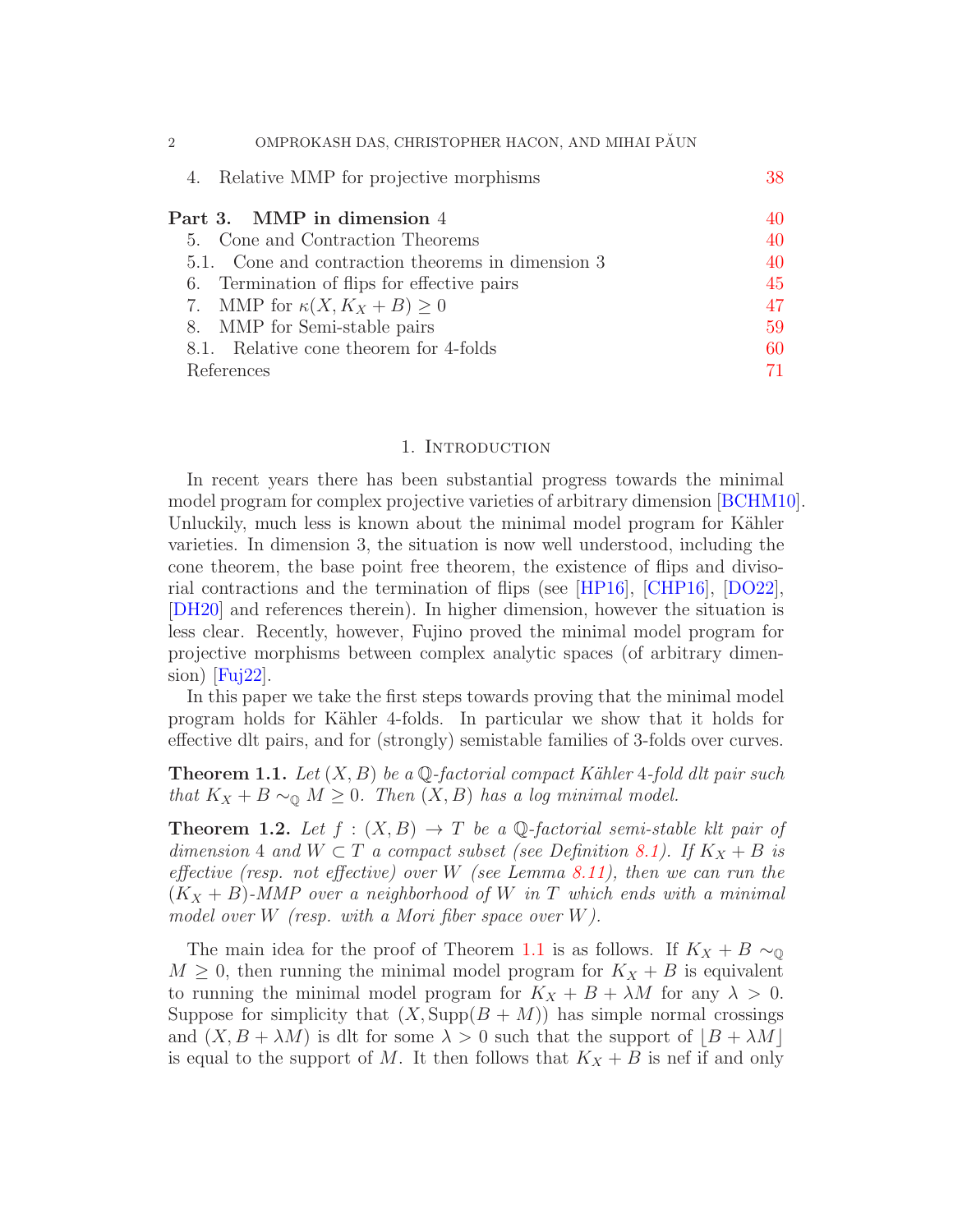if  $K_X + B + \lambda M$  is nef. If this is not the case, then we show that there is a  $(K_X + B)$ -negative extremal ray R spanned by a rational curve C such that  $C \cdot M < 0$  and hence  $C \cdot S < 0$  for a component S of M and hence of  $|B + \lambda M|$ . By adjunction  $K_S + B_S := (K_X + B + \lambda M)|_S$  is a divisorially log terminal 3-fold. We can now apply the 3-dimensional minimal model program to the pair  $(S, B_S)$  and in particular we have a contraction  $S \to T$  corresponding to the  $K_S + B_S$  negative extremal face F spanned by the curves of the ray R contained in S. Since  $C \cdot S < 0$ , we are able to extend this to a contraction  $X \to Y$  of the ray R. If this is a divisorial contraction, we replace X by Y and repeat the procedure. Otherwise we have a flipping contraction, which is in particular a projective morphism and hence its flip  $X \dashrightarrow X^+$  exists by [\[Fuj22\]](#page-71-3) (see also Theorem [1.4](#page-2-0) below). We then replace X by  $X^+$  and repeat the procedure. In order to conclude it is necessary to show the termination of the corresponding sequences of flips. This follows along the usual approach by using special termination, the acc for log canonical thresholds, and termination of flips in dimension 3. Some of the ideas in this approach are inspired by the approach for projective varieties [\[BCHM10\]](#page-70-1), [\[Bir07\]](#page-70-3), and [\[Bir10\]](#page-70-4), but not surprisingly many new technical issues arise in the context of Kähler varieties. Regarding Theorem [1.2,](#page-1-2) we simply remark that according to our definition of a semi-stable klt pair  $f : (X, B) \to T$ , for any  $t \in W$ ,  $(X, X_t + B)$  is a plt pair, thus  $K_{X_t} + B_t = (K_X + X_t + B)|_{X_t}$  is a klt 3-fold and so we can reduce questions on the existence of the relative  $(X, B)$  minimal model program to known results about the 3-fold minimal model program for  $(X_t, B_t)$ . Termination of flips when  $K_X + B$  is not effective over W is the most challenging part of this proof as the usual approach does not immediately apply here.

We will also use the results of  $[Nak87]$  and recent advances in the minimal model program to prove the following results conjectured in [\[Nak87\]](#page-72-0).

<span id="page-2-1"></span>**Theorem 1.3** (Finite generation conjecture). Let  $f: X \to Y$  be a proper surjective morphism of analytic varieties where X is in Fujiki's class  $\mathcal{C}$ . Suppose that  $(X, B)$  is a klt pair. Then the relative canonical  $\mathcal{O}_Z$ -algebra

$$
R(X/Y, K_X + B) := \bigoplus_{m \geq 0} f_* \mathcal{O}_X(m(K_X + B))
$$

is locally finitely generated.

<span id="page-2-0"></span>**Theorem 1.4.** Let  $\pi$  :  $X \to U$  be a projective morphism of normal varieties and  $B \geq 0$  a Q-divisor such that  $(X, B)$  is klt. Let  $W \subset U$  be a compact subset such that  $\pi: X \to U$  satisfies property **P** or **Q** (see Definition [2.44\)](#page-24-1) and X is Q-factorial near W (cf. [2.7\)](#page-5-0), then after shrinking U in a neighborhood of W,

(1) we can run the  $K_X + B$  MMP over U,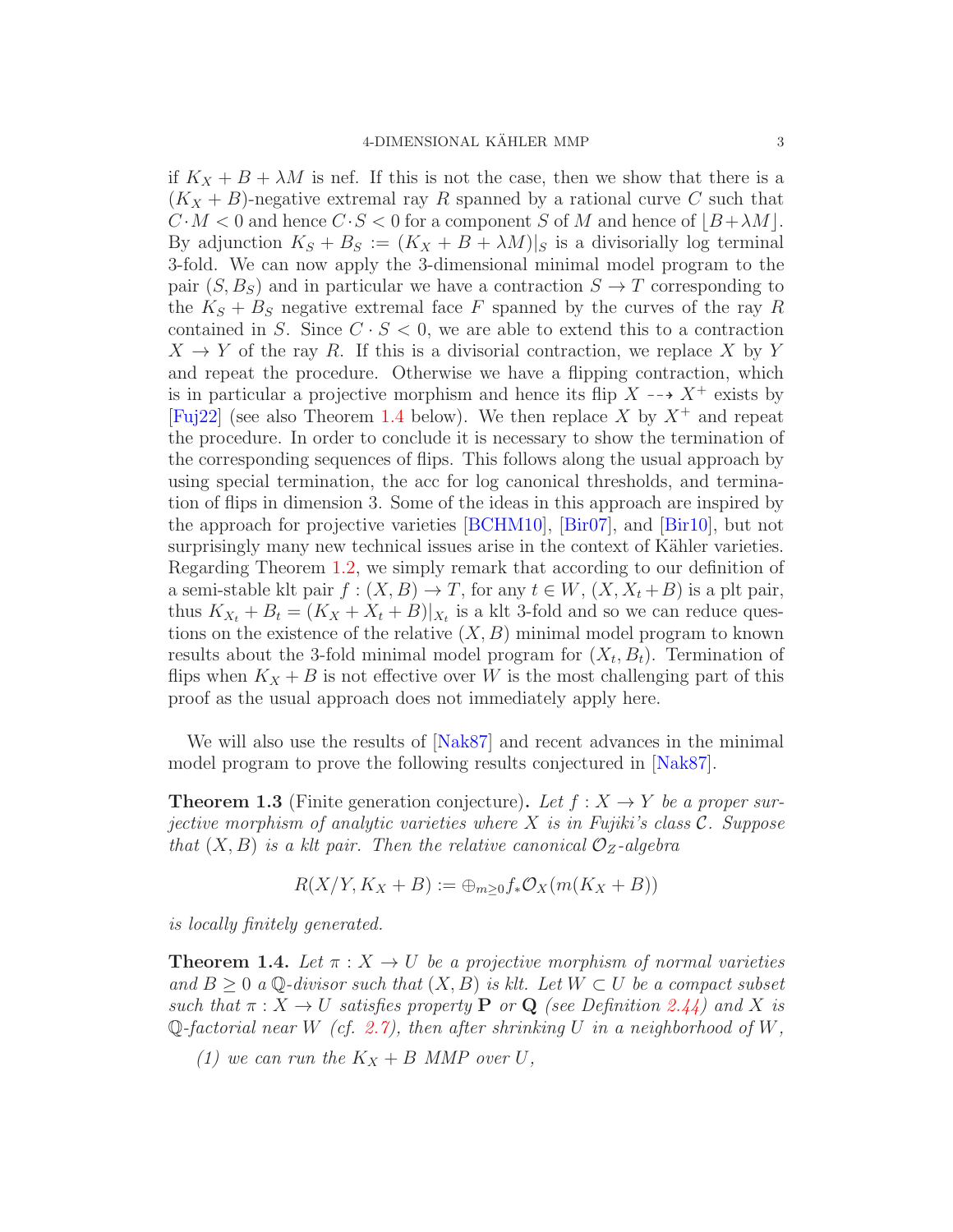#### 4 OMPROKASH DAS, CHRISTOPHER HACON, AND MIHAI PĂUN

- (2) if  $K_X + B$  is pseudo-effective, and either B or  $K_X + B$  is big over U, then any MMP with scaling of a relatively ample divisor terminates with a minimal model, and
- (3) if  $K_X + B$  is not pseudo-effective over U, then any MMP with scaling of a relatively ample divisor terminates with a Mori fiber space.

Remark 1.5. After completing the proofs of Theorems [1.3](#page-2-1) and [1.4,](#page-2-0) we were informed that Fujino has also proved these results, see [\[Fuj22\]](#page-71-3). We note that Fujino's approach is based on [\[BCHM10\]](#page-70-1) whereas our approach is inspired by [\[CL10\]](#page-71-4). Another possible approach can be found in [\[Pau12\]](#page-72-1), which is particularly suited to the analytic context.

This article is organized in the following manner: In Part 1, we collect and prove various preliminary results. In Subsection 2.4 we prove two important results, namely Theorem [2.30](#page-16-0) and [2.36.](#page-22-0) These two results work as our main tools for testing whether a  $(1, 1)$  class  $\alpha$  is nef or not, see Remark [2.2](#page-4-0) for more details. Part 2 of the article is devoted to proving finite generation as in [\[CL10\]](#page-71-4). We prove Theorem [1.3](#page-2-1) and [1.4](#page-2-0) in Section 4 of this part. In Part 3, we prove Theorem [1.1](#page-1-1) (in Section 7) and Theorem [1.2](#page-1-2) (in Section 8).

Acknowledgment. O. Das would like to thank Cristian Martinez for many useful discussions.

### <span id="page-3-1"></span><span id="page-3-0"></span>Part 1. Preliminaries

### 2. Preliminaries

A complex analytic variety or simply an analytic variety is a reduced and irreducible complex space. All complex spaces in this article are assumed to be second countable spaces. A holomorphic map  $f: X \to Y$  between complex spaces is called a *morphism*. An open subset  $U \subset X$  is called a Zariski open set if the complement  $Z = X \setminus U$  is a closed analytic subset of X, i.e. there is a sheaf of ideals  $\mathscr{I}_Z \subset \mathcal{O}_X$  such that  $Z = \text{Supp}(\mathcal{O}_X/\mathcal{I}_Z)$ . Let P be a property. We say that *general* points of X satisfy  $P$  if there is a dense Zariski open subset  $U \subset X$  such that P is satisfied for all  $x \in U$ . We say that very *general* points of X satisfy  $P$  if there is a countable collection of dense Zariski open subsets  $\{U_i\}_{i\in I}$  of X such that  $x \in X$  satisfies  $P$  for all  $x \in \bigcap_{i\in I} U_i$ . Similarly, if  $f: X \to Y$  is a morphism between complex spaces, we say that *general fibers* of f satisfy  $\mathcal P$  if there is a dense Zariski open subset  $U \subset Y$  such that  $X_y := f^{-1}(y)$  satisfies  $\mathcal P$  for all  $y \in Y$ ; very general fibers are defined analogously.

Let  $S \subset X$ , then we say that S is uncountably Zariski dense in X if S is not contained in any countable union of closed analytic subsets of  $X$ . Note that,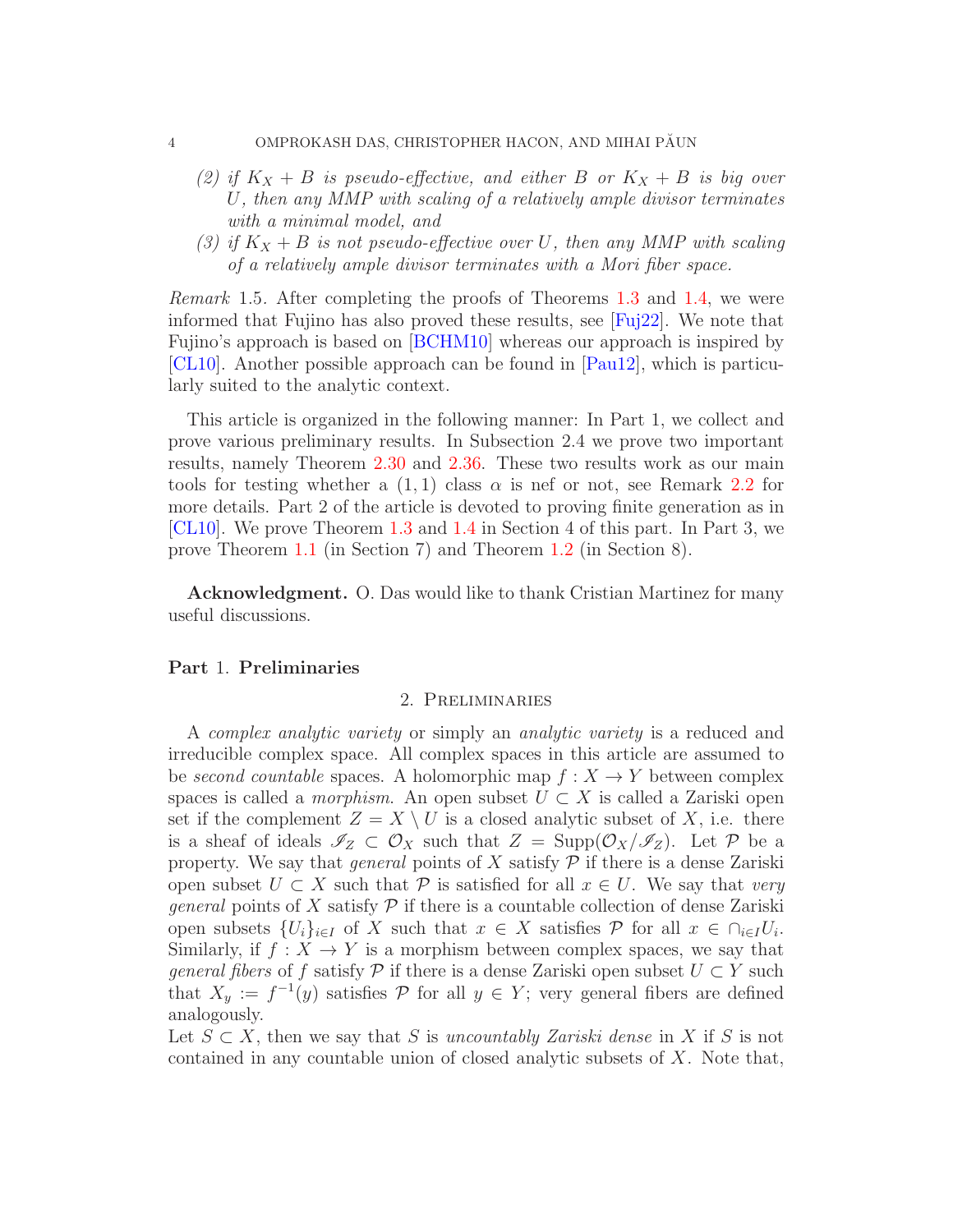if  $S \subset X$  is uncountably Zariski dense, then for any non-empty Zariski open subset  $U \subset X$ ,  $S \cap U \neq \emptyset$ .

<span id="page-4-1"></span>**Definition 2.1.** Let X be an analytic variety. Then X is called a Kähler variety if the there is a Kähler form on  $X$ , i.e. a positive closed real  $(1, 1)$  form  $\omega \in \mathcal{A}_{\mathbb{R}}^{1,1}(X)$  such that the following holds: for every  $x \in X$ , there is an open neighborhood  $x \in U \subset X$  and a closed embedding  $\iota: U \to V$  into an open subset of  $\mathbb{C}^N$ , and a strictly plurisubharmonic  $C^{\infty}$  function  $f: V \to \mathbb{R}$  such that  $\omega|_{U \cap X_{\rm sm}} = (i \partial \bar{\partial} f)|_{U \cap X_{\rm sm}}$ .

- (1) For a compact analytic variety X,  $N^1(X)$  is defined to be the Bott-Chern cohomology group  $H^{1,1}_{BC}(X)$  (which is also an R-vector space), see [\[HP16,](#page-71-0) Definition 3.1].  $N_1(X)$  is defined in [HP16, Definition 3.8]. When  $X$  is a normal compact analytic variety with rational singularities and belongs to Fujiki's class  $\mathcal{C}$ , the duality of  $N^1(X)$  and  $N_1(X)$ is established in [\[HP16,](#page-71-0) Proposition 3.9].
- (2) Let X be a compact analytic variety. Let  $u \in H^{1,1}_{BC}(X)$  be a class represented by a form  $\alpha$  with local potentials. Then u is called nef if for some positive  $(1, 1)$  smooth form  $\alpha$  and for every  $\epsilon > 0$ , there exists a smooth function  $f_{\epsilon} \in \mathcal{A}^0(X)$  such that

$$
\alpha + i\partial\bar{\partial}f_{\epsilon} \geq -\epsilon\omega.
$$

If X is in Fujiki's class C, then we denote by  $Nef(X) \subset N^1(X)$  the cone of nef cohomology classes.

- (3) For the definitions of big and pseudo-effective classes and the corresponding cones, see [\[HP16\]](#page-71-0), [\[DH20,](#page-71-2) Definition 2.2] and also Subsection [2.4.](#page-15-0)
- (4) Let  $D = \sum a_i D_i$  and  $D' = \sum a'_i D_i$  be two R-divisors on a normal analytic variety X. Then we define  $D \wedge D'$  as

$$
D \wedge D' := \sum_i \min\{a_i, a'_i\} D_i.
$$

<span id="page-4-0"></span>*Remark* 2.2. Let X be a normal compact Kähler variety, and  $B \geq 0$  be an effective divisor such that  $K_X + B$  is Q-Cartier. Under mild singularity assumptions on the pair  $(X, B)$ , the Minimal Model Program asks whether  $K_X + B$ is nef or not. When X is a projective variety, nefness of a  $\mathbb{Q}$ -Cartier divisor D can simply be tested by checking whether  $D \cdot C$  is non-negative (or not) for all curves  $C \subset X$ . However, in general compact Kähler varieties this criteria is not equivalent to Definition  $2.1(2)$  $2.1(2)$ , for a counterexample see [\[HP18,](#page-71-5) Page 5]. When dim  $X = 3$ , using Boucksom's divisorial Zariski deocomposition [\[Bou04\]](#page-70-5) it is shown in [\[HP16,](#page-71-0) [CHP16\]](#page-70-2) (also see [\[DH20,](#page-71-2) Lemma 2.6]) that  $K_X + B$  is nef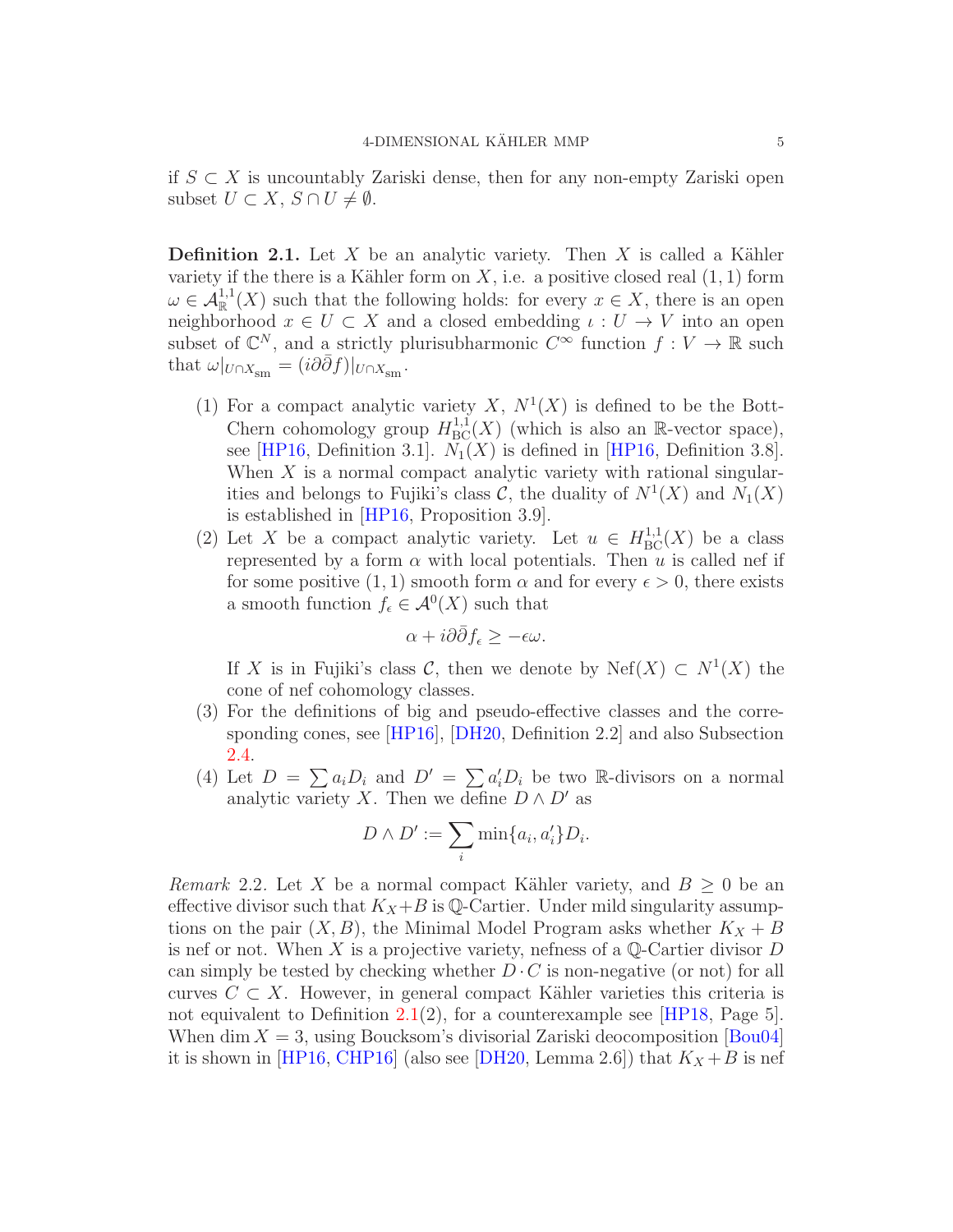if and only if  $(K_X + B) \cdot C \geq 0$  for all curves  $C \subset X$ . This result is expected to be true in dim  $X \geq 4$ , but a proof is not yet known, the proof in dimension 3 does not automatically extend in higher dimensions; for a partial result in higher dimensions see [\[CH20\]](#page-70-6).

In absence of such a nefness criteria we use our Theorem [2.36](#page-22-0) to test whether a class  $\alpha \in H^{1,1}_{BC}(X)$  is nef or not; it says that  $\alpha$  is nef if and only if  $\alpha|_V$  is a pseudo-effective class for all analytic varieties  $V \subset X$ .

The following results about nefness will be used throughout the article.

**Lemma 2.3.** [\[HP16,](#page-71-0) Remark 3.12] Let X be a normal compact Kähler variety,  $Nef(X)$  is the cone of nef classes in  $H^{1,1}_{BC}(X)$  and  $\mathcal{K}(X)$  is the (open) cone of Kähler classes. Then  $\overline{\mathcal{K}(X)} = \text{Nef}(X)$ .

**Proposition 2.4.** Let  $X$  be a normal compact Kähler variety with rational singularities. Then  $\text{Nef}(X)$  and  $\overline{\text{NA}}(X)$  are dual to each other via the natural isomorphism  $N^1(X) \to N_1(X)^*$  induced by their usual perfect pairing.

Proof. A similar proof as in [\[HP16,](#page-71-0) Proposition 3.15] holds here. Note that the main ingredient of the proof of [\[HP16,](#page-71-0) Proposition 3.15] is Lemma 3.13 in [\[HP16\]](#page-71-0), for which we use Lemma [2.38.](#page-22-1)  $\square$ 

**Definition 2.5.** Let X be a complex space and R a graded sheaf of  $\mathcal{O}_X$ algebras. We say that R is *locally finitely generated*, if for every  $x \in X$  there is an open neighborhood  $x \in U$  such that  $\mathcal{R}(U)$  is a finitely generated  $\mathcal{O}_X(U)$ algebra. We say R is *finitely generated*, if there exists an integer  $m \geq 0$  such that for every  $x \in X$ , there is an open neighborhood  $x \in U$  such that  $\mathcal{R}(U)$ generated by elements of degree  $\leq m$ .

Remark 2.6. Note that finite generation is a necessary condition for the existence of Projan  $\mathcal{R} \to X$ . If  $W \subset X$  is a compact subset, then for any locally finitely generated graded algebra  $\mathcal{R}$ , there is an open neighborhood  $U \supset W$  of W such that  $\mathcal{R}|_U$  is a finitely generated  $\mathcal{O}_U$ -algebra. Indeed, since W is compact, it can be covered by finitely many open sets  $\{U_i\}_{1\leq i\leq k}$  such that  $\mathcal{R}(U_i)$  is a finitely generated  $\mathcal{O}_X(U_i)$ -algebra. Now let  $m_i \geq 0$  be an integer such that each  $\mathcal{R}(U_i)$  is generated by degree  $\leq m_i$  monomials. Then  $m := \{m_i : i = 1, 2, ..., k\}$  does the job.

<span id="page-5-0"></span>**Definition 2.7.** Let  $X$  be a normal analytic variety. The canonical sheaf  $\omega_X$  is defined as  $\omega_X := (\wedge^{\dim X} \Omega^1_X)^{**}$ . Note that unlike the case of algebraic varieties,  $\omega_X$  here does not necessarily correspond to a Weil divisor  $K_X$  such that  $\omega_X \cong \mathcal{O}_X(K_X)$ . However, by abuse of notation we will say that  $K_X$  is a canonical divisor when we actually mean the canonical sheaf  $\omega_X$ . This doesn't create any problem in general as running the minimal model program involves intersecting subvarieties with  $\omega_X$ .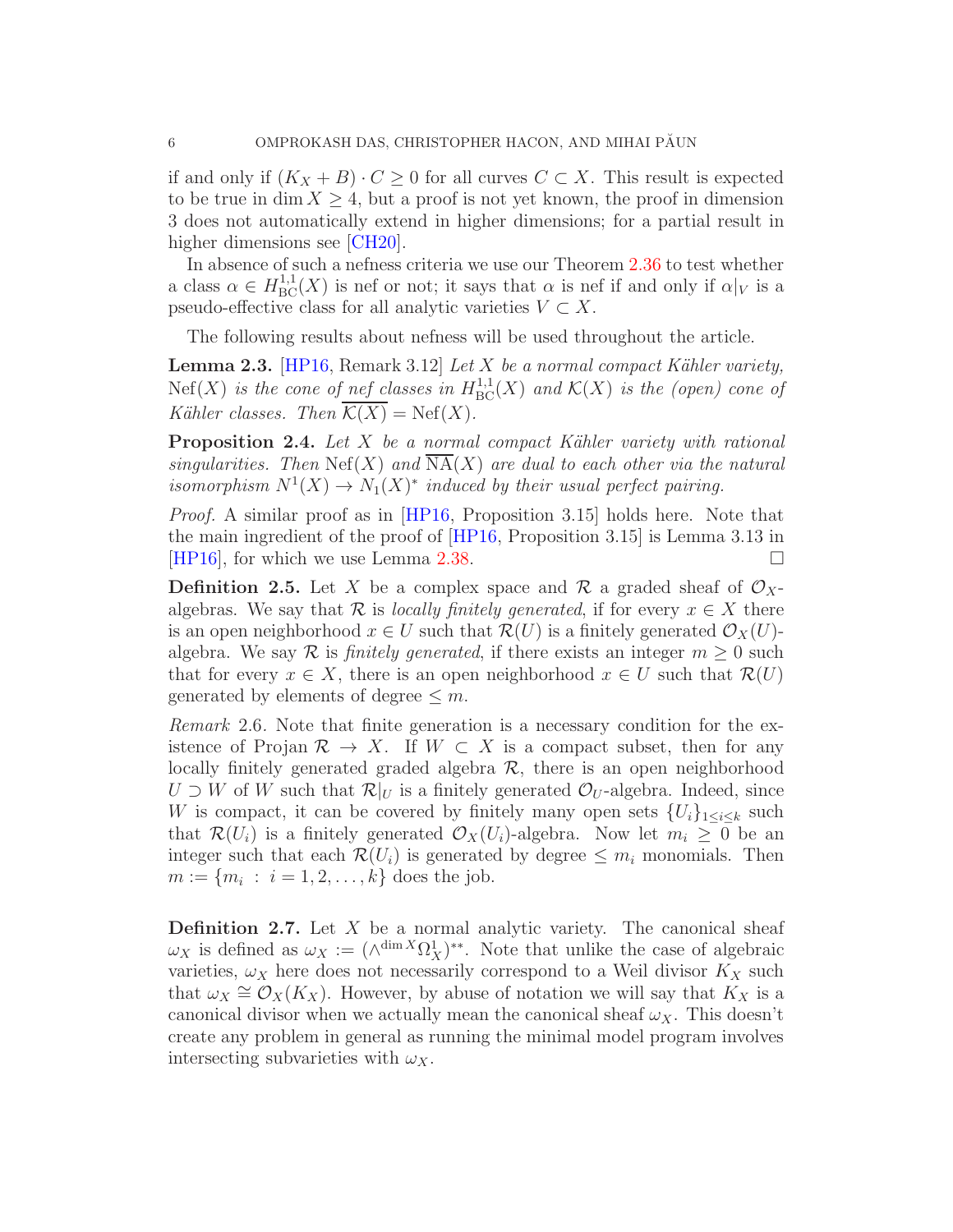- (1) A Q-divisor D on X is called Q-Cartier if  $mD$  is Cartier for some  $m \in \mathbb{N}$ . We say X is Q-factorial, if every prime Weil divisor D on X is Q-Cartier and there is a positive integer  $m > 0$  such that  $(\omega_X^{\otimes m})^{**}$ is a line bundle. Note that if X is  $\mathbb{Q}$ -factorial and  $U \subset X$  is an open subset, then  $U$  is not necessarily Q-factorial.
- (2) A Q-divisor D is called Q-Cartier at a point  $x \in X$ , if there is an open neighborhood  $x \in U \subset X$  such that  $D|_U$  is  $\mathbb{Q}$ -Cartier.
- (3) Let  $\pi : X \to T$  be a projective morphism of complex varieties, X is normal and  $W \subset T$  a compact subset. We say that X is Q-factorial over W, if every divisor D defined on a neighborhood of  $\pi^{-1}(W)$  is  $\mathbb{Q}$ -Cartier at every point  $x \in \pi^{-1}(W)$  and  $\omega_X$  is also Q-Cartier at every point  $x \in \pi^{-1}(W)$ .
- (4) A pair  $(X, \Delta)$  consists of a normal variety X and a Q-divisor  $\Delta$  such that  $K_X + \Delta$  is Q-Cartier. The singularities of  $(X, \Delta)$  are defined exactly the same way as in [\[KM98,](#page-72-2) Chapter 2]. Note that in this article when we say that a pair  $(X, \Delta)$  is klt, we assume that  $\Delta$  is an *effective* divisor. If  $\Delta$  is not necessarily effective, then we will call  $(X, \Delta)$  a sub-klt pair. Similar conventions are made for other classes of singularities. If E is a divisor over X, the *discrepancy* of E with respect to  $(X, \Delta)$  will be denoted by  $a(E, X, \Delta)$ .
- (5) We will often abuse notation and simply say that  $K_X + \Delta$  is klt (instead of the pair  $(X, \Delta)$  is klt).

<span id="page-6-0"></span>**Definition 2.8.** Let  $(X, B)$  be a log canonical pair and  $\phi: X \dashrightarrow Y$  a bimeromorphic map. Let  $B_Y$  be the push-forward of B under  $\phi$  and  $E_Y = \sum E_j$  the sum of all prime Weil divisors on Y which are contracted by  $\phi^{-1}: Y \dashrightarrow X$ .

- (1) We say that  $(Y, B_Y + E_Y)$  is a nef model if  $(Y, B_Y + E_Y)$  is a Q-factorial dlt pair and  $K_Y + B_Y + E_Y$  is nef.
- (2) We say that  $(Y, B_Y + E_Y)$  is a log minimal model if it is a nef model and for any prime Weil divisor  $E \subset X$  which is contracted by  $\phi$ ,  $a(E, X, B) < a(E, Y, B_Y + E_Y)$  holds.
- (3) We say  $(Y, B_Y)$  is a log terminal model of  $(X, B)$  if the following hold: (i)  $(X, B)$  is a Q-factorial dlt pair,
	- (ii)  $K_Y + B_Y$  is nef,
	- (iii)  $\phi$  does not extract any divisor, i.e.  $\phi^{-1}$  : Y --> X does not contract any divisor, and
	- (iv) for any prime Weil divisor  $E \subset X$  which is contracted by  $\phi$ ,  $a(E, X, B) < a(E, Y, B_Y)$  holds.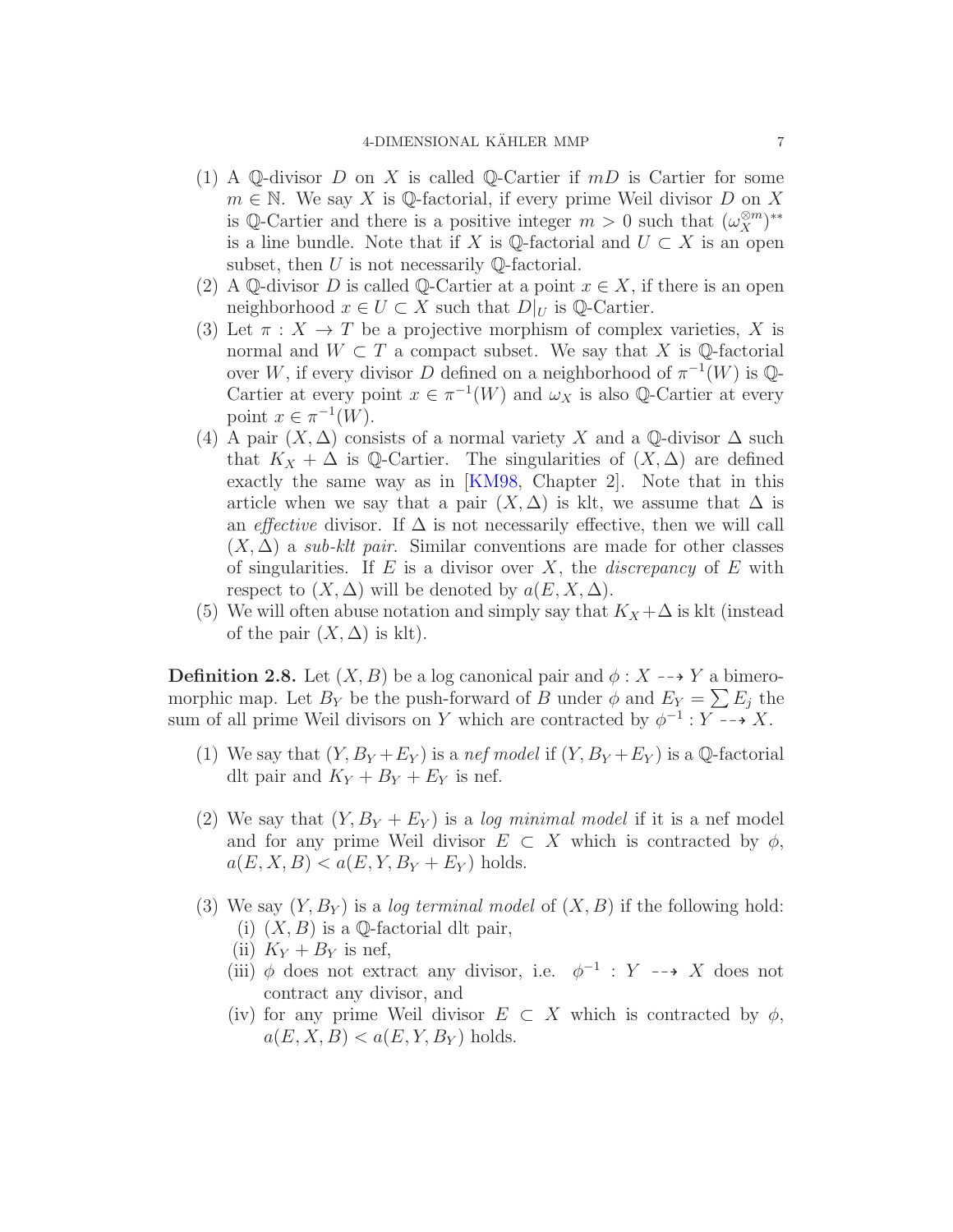Clearly, every log terminal model is a log minimal model, and every log minimal model is a nef model.

The following result shows that if  $(X, B)$  is a plt pair, then every log minimal model of  $(X, B)$  is a log terminal model.

**Lemma 2.9.** Let  $(X, B)$  be a log canonical pair and  $(Y, B_Y + E_Y)$  be a log minimal model of  $(X, B)$  as in Definition [2.8](#page-6-0) above. Let  $\phi : X \dashrightarrow Y$  be the induced bimeromorphic map. Then the following holds:

- (1) For any prime Weil divisor E over X,  $a(E, X, B) \le a(E, Y, B_Y + E_Y)$ .
- (2) If  $(X, B)$  is a plt pair, then  $E_Y = 0$ , i.e.  $\phi^{-1}$  does not contract any divisor; in particular,  $(Y, B_Y)$  is a log terminal model of  $(X, B)$ .

*Proof.* (1) Let W be the normalization of the graph of  $\phi$ , and  $p: W \to X$ and  $q: W \to Y$  be the induced bimeromorphic morphisms. Then we can write  $K_W = p^*(K_X + B) + G$  and  $K_W = q^*(K_Y + B_Y + E_Y) + H$ . Note that  $p_*G = -B$  and  $q_*H = -(B_Y + E_Y)$ . Thus we have

$$
p^*(K_X + B) = q^*(K_Y + B_Y + E_Y) + H - G.
$$

Therefore  $-(H - G) \equiv_p q^*(K_Y + B_Y + E_Y)$  is nef, and  $p_*(H - G) = p_*H + B$ . Let D be a component of H. If  $q_*D$  is a component of  $B_Y$ , then  $p_*D \neq 0$ , and the coefficient of  $p_*D$  in  $p_*H + B$  is 0. If  $q_*D = 0$  and  $p_*D \neq 0$ , then from the definition of log minimal model it follows that  $a(D, Y, B_Y + E_Y) > a(D, X, B)$ . In particular, the coefficient of  $p_*D$  in  $p_*H + B$  is positive. Thus  $p_*(H - G)$ is an effective divisor, and hence from the negativity lemma it follows that  $H - G$  is an effective divisor. Thus for any prime Weil divisor E over X we have  $a(E, X, B) \le a(E, Y, B_Y + E_Y)$ .

(2) Let  $E_i$  be a component of  $E_Y$ . Then  $E_i$  is an exceptional divisor over X, in particular,  $a(E_i, X, B) > -1$ , since  $(X, B)$  is plt. But from part (1) it follows that  $-1 < a(E_i, X, B) \le a(E_i, Y, B_Y + E_Y) = -1$ . This is a contradiction, and hence  $E_i = 0$  for all i, i.e.  $E_Y = 0$ , i.e.  $\phi^{-1}$  does not contract any divisor.

**Convention 2.10.** We will say that  $f : X \to U$  is a morphism from a complex space X to a *relatively compact* space U, if there exists a morphism  $f' : X' \to Y$ U' of complex spaces such that  $U \subset U'$  is a relatively compact open subset of  $U', X = X' \times_{U'} U$  and f is the induced morphism to U.

<span id="page-7-0"></span>2.1. Projective morphisms. [\[Nak04,](#page-72-3) Chapter II, Page 24] Let  $f: X \rightarrow Y$ be a proper morphism of complex spaces. A line bundle  $\mathscr L$  on X is called f-free or f-generated if the natural morphism  $f^*f_*\mathscr{L} \to \mathscr{L}$  is surjective. We say L is f-very ample or very ample over Y if L is f-free and  $X \to \mathbb{P}_Y(f_*\mathscr{L})$ 

 $\Box$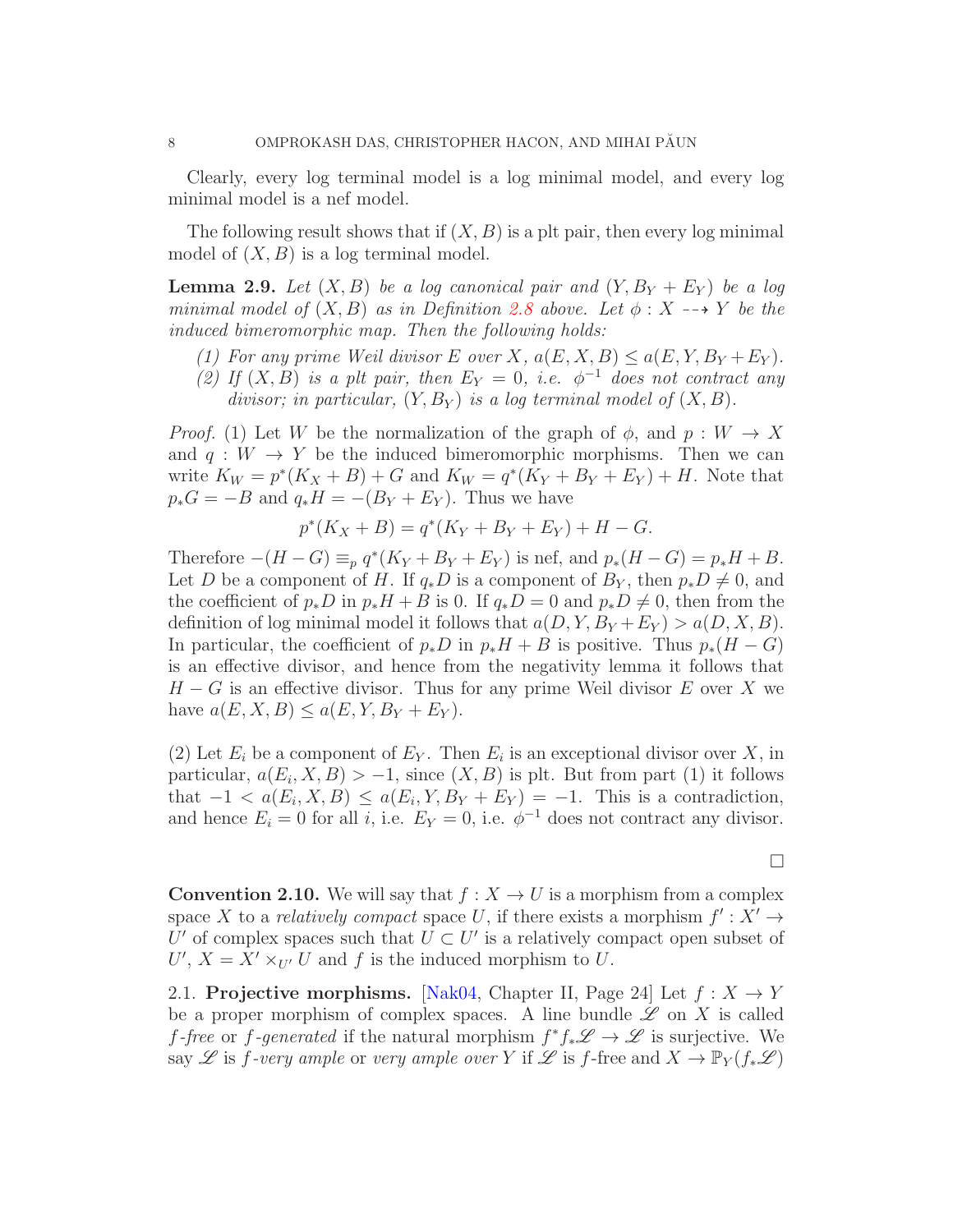is a closed embedding. We say that  $\mathscr L$  is f-ample or ample over Y if for every  $y \in Y$ , there is an open neighborhood  $y \in V$  and a positive integer  $m > 0$ such that  $\mathscr{L}^m|_{f^{-1}V}$  is very ample over V. A proper morphism  $f: X \to Y$  of complex spaces is called *projective*, if there exists a f-ample line bundle  $\mathscr L$  on X. The morphism  $f: X \to Y$  is called *locally projective* if Y has a open cover  $\{U_i\}$  such that  $f|_{X_{U_i}}: X_{U_i} \to U_i$  is projective for all i, where  $X_{U_i} := f^{-1}U_i$ .

Remark 2.11. Note that the composition of two projective morphisms are not necessarily projective, see [\[Nak87,](#page-72-0) Page 557] for a counterexample. However, the composition of two locally projective morphisms is locally projective. On the other had, if  $f: X \to Y$  and  $g: Y \to Z$  are two projective morphisms of complex spaces and  $K \subset Z$  is a compact subset, then over a neighborhood of K,  $q \circ f$  is projective.

We have the following properties of f-ample line bundles.

<span id="page-8-0"></span>**Theorem 2.12.** Let  $f : X \to Y$  be a projective morphism of complex spaces, L an f-ample line bundle, F a coherent sheaf and for any integer m let  $F(m) =$  $F \otimes L^m$ . Then, for any compact subset  $K \subset Y$  there exists an integer  $m_0 =$  $m_0(K, F)$  such that

- (1)  $f^*f_*(F(m)) \to F(m)$  is surjective for any point  $x \in X_K := f^{-1}K$  and any  $m > m_0$ ,
- (2)  $R^if_*(F(m)) = 0$  on a neighborhood of K for any  $i \geq 1$  and  $m \geq m_0$ ,
- (3) if  $U \subset Y$  is a relatively compact Stein open subset, then  $F(m)|_{f^{-1}(U)}$ is globally generated and  $H^{i}(f^{-1}(U), F(m)) = 0$  for any  $i \geq 1$  and  $m \geq m_0$ ,
- (4) if F is invertible, then  $F(m)$  is ample (resp. very ample) over a neighborhood of K for all  $m > m_0$ ,
- (5) if  $U \subset Y$  is a relatively compact Stein open subset, S is a normal subvariety of X and D is Cartier on X, then  $|(D+mL)_{|S_U}| = |D +$  $mL|_{S_U}$  for all  $m \geq m_0$ , where  $S_U = S \cap f^{-1}(U)$ .

Proof. (1-2) are standard results due to Grauert and Remmert, for example, see [\[BS76,](#page-70-7) IV Theorem 2.1].

For  $(3)$  recall that if G is a coherent sheaf on a Stein space U, then by Cartan's theorem, G is globally generated and  $H^p(U, G) = 0$  for every  $p > 0$ . Since U is relatively compact, then by (2) we have  $R^if_*(F(m))|_U = 0$  for any  $i \geq 1$ and  $m \geq m_0$  and so by a spectral sequence argument  $H^{i}(f^{-1}(U), F(m)) =$  $H^i(U, f_*(F(m))) = 0$  for  $i > 0$ , since  $f_*F(m)$  is coherent on U. By (1) we have  $f^*f_*(F(m)) \to F(m)$  is surjective over U, and since U is Stein,  $f_*F(m)|_U$  is globally generated and hence so is  $f^*f_*(F(m))|_{f^{-1}(U)}$ . In particular,  $F(m)|_{f^{-1}(U)}$  is globally generated.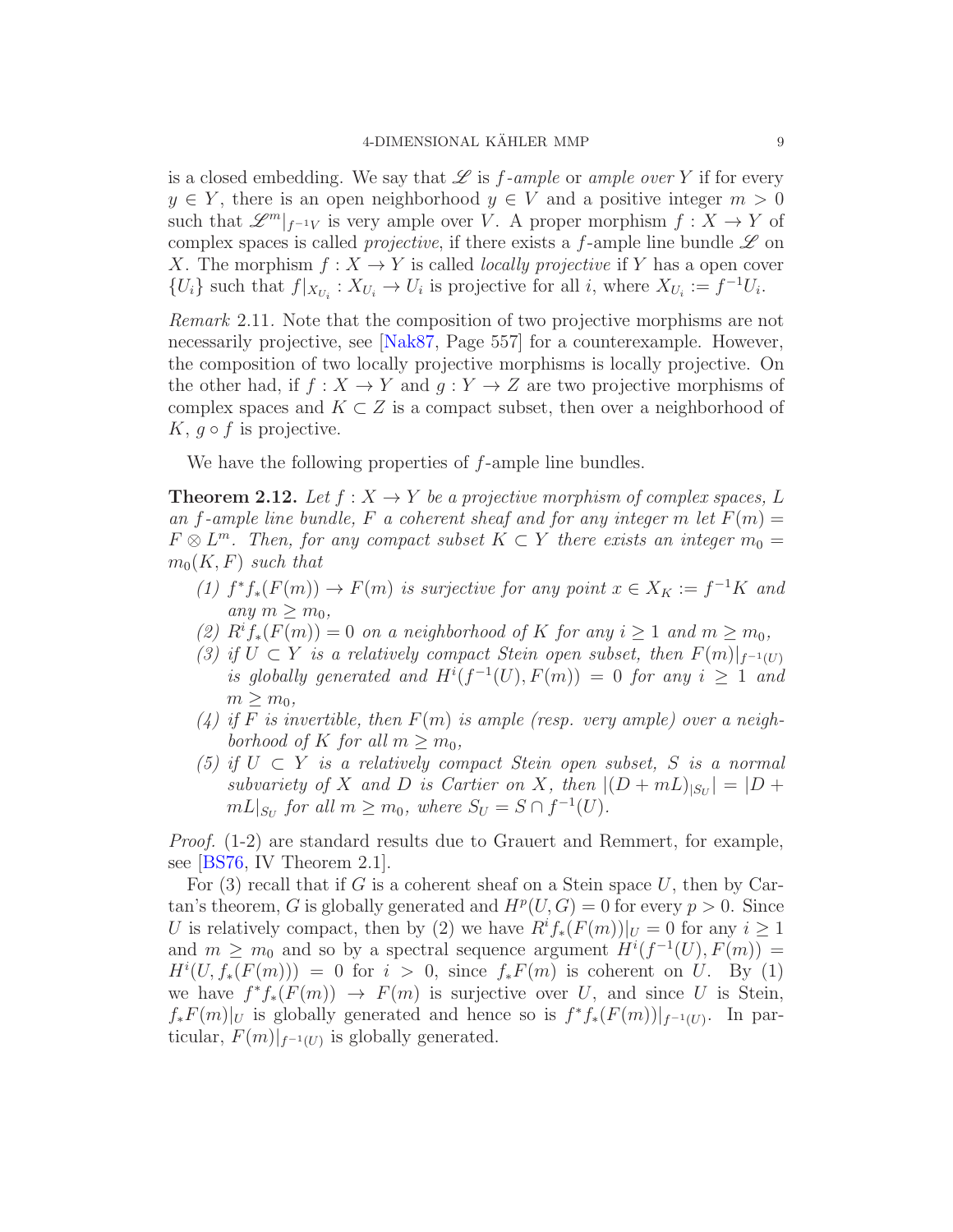(4) If F is invertible, then by (1) we may assume that  $F(m)$  is f-generated and hence f-nef over a neighborhood of K for  $m \geq m_0$ . But then  $F(m+1)$  is f-ample (as it is the tensor product of an f-nef and an f-ample line bundle). The very ampleness statement follows similarly.

(5) The inclusion  $|(D + mL)_{|S_U}| \supset |D + mL|_{S_U}$  is immediate from the definitions. Consider the short exact sequence

$$
0 \to \mathcal{O}_{X_U}(D-S) \to \mathcal{O}_{X_U}(D) \to \mathcal{O}_{S_U}(D|_{S_U}) \to 0.
$$

Twisting this sequence by  $\mathcal{O}_{X_U}(m)$  and then pushing forward by f we obtain the following surjectivity from (1):

$$
H^0(X_U, \mathcal{O}_{X_U}(D+mL)) \longrightarrow H^0(S_U, \mathcal{O}_{S_U}((D+mL)|_{S_U})).
$$

Thus the reverse inclusion holds.

We will also need the following which is the analog of [\[CL10,](#page-71-4) Lemma 2.28].

**Lemma 2.13.** Let  $\pi$  :  $X \to U$  be a projective morphism from a complex manifold to a Stein space. Suppose that  $D_1, \ldots, D_l \in \text{Div}_{\mathbb{Q}}(X)$ ,  $|D_i|_{\mathbb{Q}} \neq \emptyset$  for  $1 \leq i \leq l$  and let  $V \subset \text{Div}_{\mathbb{R}}(X)$  be the subspace spanned by the components of  $D_1, \ldots, D_l$  and  $P$  the complex polytope spanned by  $D_1, \ldots, D_l$ . Suppose that the ring  $R(X, D_1, \ldots, D_l)$  is a finitely generated  $\mathcal{O}_U$ -algebra, then

- (1) Fix extends to a rational piece-wise affine function on  $P$ , and
- (2) there exists a positive integer k such that for every  $D \in \mathcal{P}$  and every  $m \in \mathbb{N}, \text{ if } \frac{m}{k}D \in \text{Div}(X), \text{ then } \text{Fix}(D) = \frac{1}{m}\text{Fix}(mD).$

*Proof.* See the proof of of [\[CL10,](#page-71-4) Lemma 2.28].

2.1.1. Resolutions of singularities.

<span id="page-9-0"></span>**Theorem 2.14** (Log Resolution). [\[BM97,](#page-70-8) Thm. 13.2, 1.10 and 1.6][\[DH20,](#page-71-2) Thm. 2.11] Let  $X \subset W$  be a relatively compact open subset of an analytic variety W and D a Q-Cartier divisor on X. Then there exists a projective bimeromorphic morphism  $f: Y \to X$  from a smooth variety Y satisfying the following properties:

- (1) f is a successive blow up of smooth centers contained in  $X\backslash SNC(X,D)$ ,
- $(2)$   $f^{-1}(SNC(X,D)) \cong \widetilde{SNC}(X,D)$ , and
- (3) Ex(f) is a pure codimension 1 subset of Y such that  $\text{Ex}(f) \cup (f_*^{-1}D)$ has SNC support.

Remark 2.15. Note that if  $\mathcal{J} \subset \mathcal{O}_X$  is a sheaf of ideals, then there exists a projective bimeromorphic morphism  $f: Y \to X$  from a smooth variety Y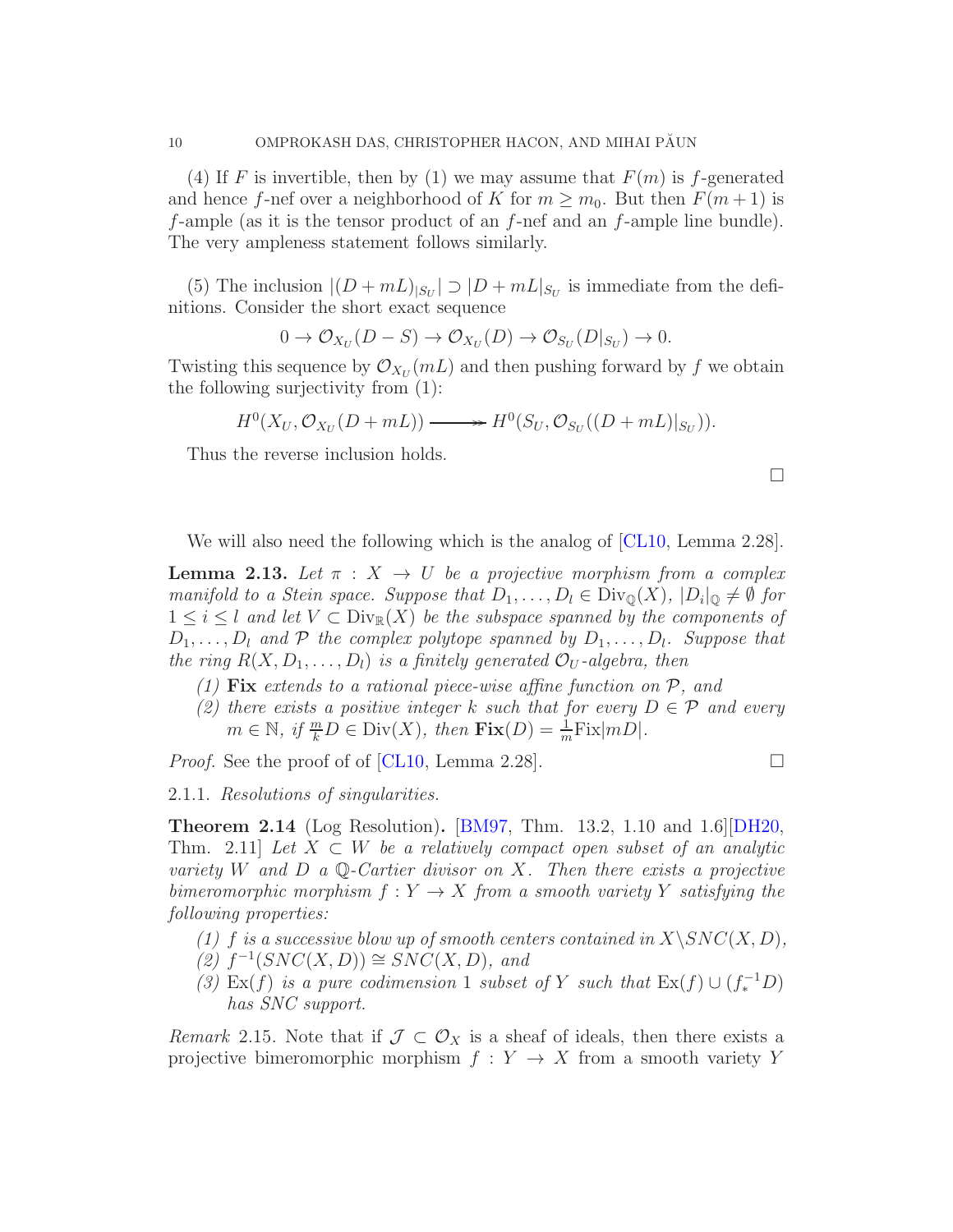such that  $\mathcal{J} \cdot \mathcal{O}_Y = \mathcal{O}_Y(-G)$  where  $(Y, G + \mathop{\mathrm{Ex}}(f))$  is log smooth. To see this, simply blow up  $\mathcal J$  to get  $f_1: X_1 \to X$  such that  $\mathcal J \cdot \mathcal O_{X_1} = \mathcal O_{X_1}(-D)$ (note that by [\[BM97,](#page-70-8) Theorem 1.10] we can also achieve this step by a finite sequence of blow ups along smooth centers). Then apply Theorem [2.14](#page-9-0) to obtain  $g: Y \to X_1$  so that  $(Y, f_*^{-1}D + \text{Ex}(f))$  is log smooth.

<span id="page-10-2"></span>**Lemma 2.16.** Let  $\pi$  :  $X \to U$  be a projective morphism from a smooth complex variety to a relatively compact Stein variety. Let  $V \subset |L|$  be a non-empty linear series, then there exists a projective birational morphism  $f: X' \to X$  such that Fix  $f^*V$  is a divisor with simple normal crossings and  $\text{Mob}(f^*V)$  is  $\pi \circ f$ -free.

*Proof.* Let  $V \subset H^0(X, L)$  be the vector space corresponding to the linear series V. Let b be the base ideal of V so that  $\mathcal{V} \cdot \mathcal{O}_X \to L \otimes \mathfrak{b}$  is surjective. Let  $f: Y \to X$  be a resolution of **b** so that  $\mathfrak{b} \cdot \mathcal{O}_{X'} = \mathcal{O}_{X'}(-F)$ , where F is a divisor with simple normal crossings. Then  $f^*V \otimes \mathcal{O}_{X'} \to f^*L \otimes \mathcal{O}_{X'}(-F)$  is surjective, and thus  $f^*L \otimes \mathcal{O}_{X'}(-F)$  is globally generated. In particular,  $Fix f^*\mathcal{V} = F$  is a divisor with simple normal crossings and  $\text{Mob}(f^*\mathcal{V})$  is  $\pi \circ f$ -free.

<span id="page-10-0"></span>2.2. Bertini's theorem. In this subsection we will prove a analytic version of Bertini's theorem which will be useful in what follows. First we need the following definitions.

**Definition 2.17.** Let X be a complex space. A subset  $W \subset X$  is called ana*lytically meager*, if there exist countably many locally analytic subsets  $\{Z_i\}_{i\in\mathbb{N}}$ of X of codimension  $\geq 1$  such that  $W \subset \bigcup_{i=1}^{\infty} Z_i$ . Clearly, a countable union of analytically meager sets is analytically meager.

**Definition 2.18.** Let X be a complete metric space. A subset  $M \subset X$  is called fat, if there are countably many dense open subsets  $\{U_i\}$  of X such that  $\cap_i U_i \subset M$ . Clearly, countable intersections of fat sets are fat. Let P be a property. We say that *sufficiently general* points of X satisfy  $P$ , if there exists a fat subset  $M \subset X$  such that  $x \in X$  satisfies  $P$  for all  $x \in M$ . Note that, since  $X$  is a complete metric space, by Baire's theorem any fat set is dense in X. From [\[Man82,](#page-72-4) Remark II.3, Page 276] we know also that if M is a fat subset of X, then  $X \setminus M$  is analytically meager.

*Remark* 2.19. Let X be a complex space and  $\mathscr L$  a line bundle on X. Let  $V \subset$  $H^0(X,\mathscr{L})$  be a finite dimensional C-subspace. By abuse of terminology we will say that a *sufficiently general member* D of the linear system  $|V|$  satisfies property P, if for a sufficiently general member  $s \in V$ ,  $D = \text{Zero}(s) \subset X$ satisfies property P.

<span id="page-10-1"></span>Remark 2.20. Note that, if  $W \subset X$  is an analytically meager set, then W is nowhere dense in X, i.e. the interior of the closure  $\overline{W}$  is an empty set. Consequently,  $X \setminus W$  is dense in X. Moreover, if  $f : X \to Y$  is a surjective morphism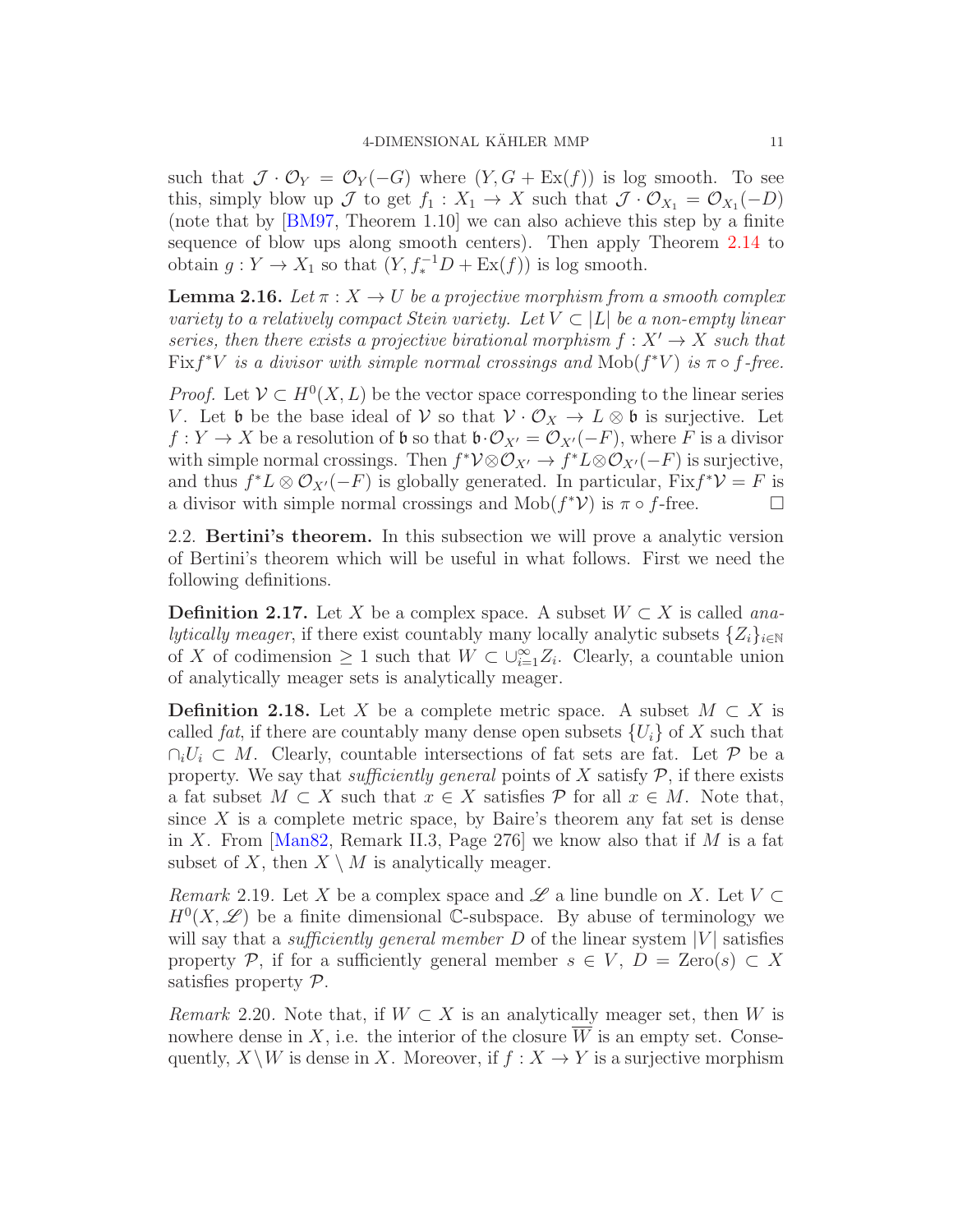between complex spaces and  $W \subset Y$  is an analytically meager set, then  $f^{-1}W$ is an analytically meager subset of X. Let  $q : X \to Y$  be a surjective continuous map between complete metric spaces and  $M \subset Y$  is a fat subset. By definition, M contains a countable intersection of dense open subsets, say  $\cap U_i$ of Y. Then  $Y \setminus \cap U_i$  is an analytically meager set, and thus  $g^{-1}(Y \setminus \cap U_i)$  is also analytically meager in X. In particular,  $X \setminus g^{-1}(Y \setminus \cap U_i)$  is a dense subset of X, and hence  $\cap g^{-1}U_i$  is dense in X. Therefore  $g^{-1}M$  is a fat subset of X.

<span id="page-11-0"></span>**Theorem 2.21.** Let  $\pi$  :  $X \to U$  be a projective morphism from a smooth complex variety to a Stein space. Let D be a simple normal crossings divisor on X and L a  $\pi$ -generated line bundle on X. Then the following hold:

- (1) If dim  $X = n$ , then there exist sections  $s_0, \ldots, s_n \in H^0(X, L)$  generating L.
- (2) Let  $V \text{ }\subset H^0(X, L)$  be a finite dimensional C-subspace such that V generates L, i.e.  $V \otimes_{\mathbb{C}} \mathcal{O}_X \to L$  is surjective. Then  $(X, D + G)$  is log smooth for all sufficiently general members  $G \in |V|$ .

*Proof.* (1) Since L is  $\pi$ -generated and U is Stein, L is globally generated by its global sections on X, i.e. there is a surjection  $H^0(X, L) \otimes \mathcal{O}_X \to L$ . We claim that, for any  $0 \le k \le n$ , we can pick sections  $s_0, \ldots, s_k \in H^0(X, L)$  such that the dimension of every component of the zero set  $Z_k = Z(s_0, \ldots, s_k)$  is  $n - k - 1$ . Clearly, the claim holds for  $k = 0$ . Proceeding by induction on k, assume that  $Z_{k-1}$  is a finite union of subvarieties  $\{V_i\}_{1\leq i\leq m}$  of dimension  $n - k$ . Since L is globally generated on X, for every  $V_j$  we can pick a section  $t_j \in H^0(X, L)$  such that  $t_j|_{V_j} \not\equiv 0$ . Let  $s_k$  be a general C-linear combination of the  $t_j$  for  $j = 1, 2, ..., m$ . Then  $s_k \in H^0(X, L)$  does not vanish identically along any of the  $V_j$ , and hence  $Z(s_k) \cap V_j$  is a finite union of irreducible components  $V_j$  of codimension 1 and the claim follows.

(2) Let  $Z \subset X$  be a positive dimensional strata of D. Then  $V|_Z := \{s|_Z \mid s \in$  $V$ )  $\subset H^0(Z, L|_Z)$  generates  $L|_Z$  globally and there is a surjection  $\varphi: V \twoheadrightarrow V|_Z$ of vector spaces. Since V (and hence also  $V|_Z$ ) is a finite dimensional  $\mathbb{C}$ vector space, fixing some norms on V and  $V|_Z$  we may assume that  $\varphi$  is a surjective continuous linear transformation between two Banach spaces. Then by [\[Man82,](#page-72-4) Theorem II.5], there exists a fat set  $M \subset V|_Z$  such that the zero set  $\text{Zero}(s|_Z) \subset Z$  is smooth for all  $s|_Z \in M$ . Then from Remark [2.20](#page-10-1) it follows that  $\varphi^{-1}M$  is a fat subset of V. Let  $K := \ker(\varphi)$ ; since  $V \setminus K \to V|_Z \setminus \{0\}$  is surjective, it follows that  $\text{Zero}(s)|_Z$  is smooth for all  $s \in \varphi^{-1}M \setminus K$ . Note that  $V \setminus K$  is a dense open subset of V, since K a proper closed subspace of V; in particular,  $\varphi^{-1}M \setminus K$  is fat subset of V. Since there are only finitely many strata of D, by induction on the number of positive dimensional stratum of  $D$ ,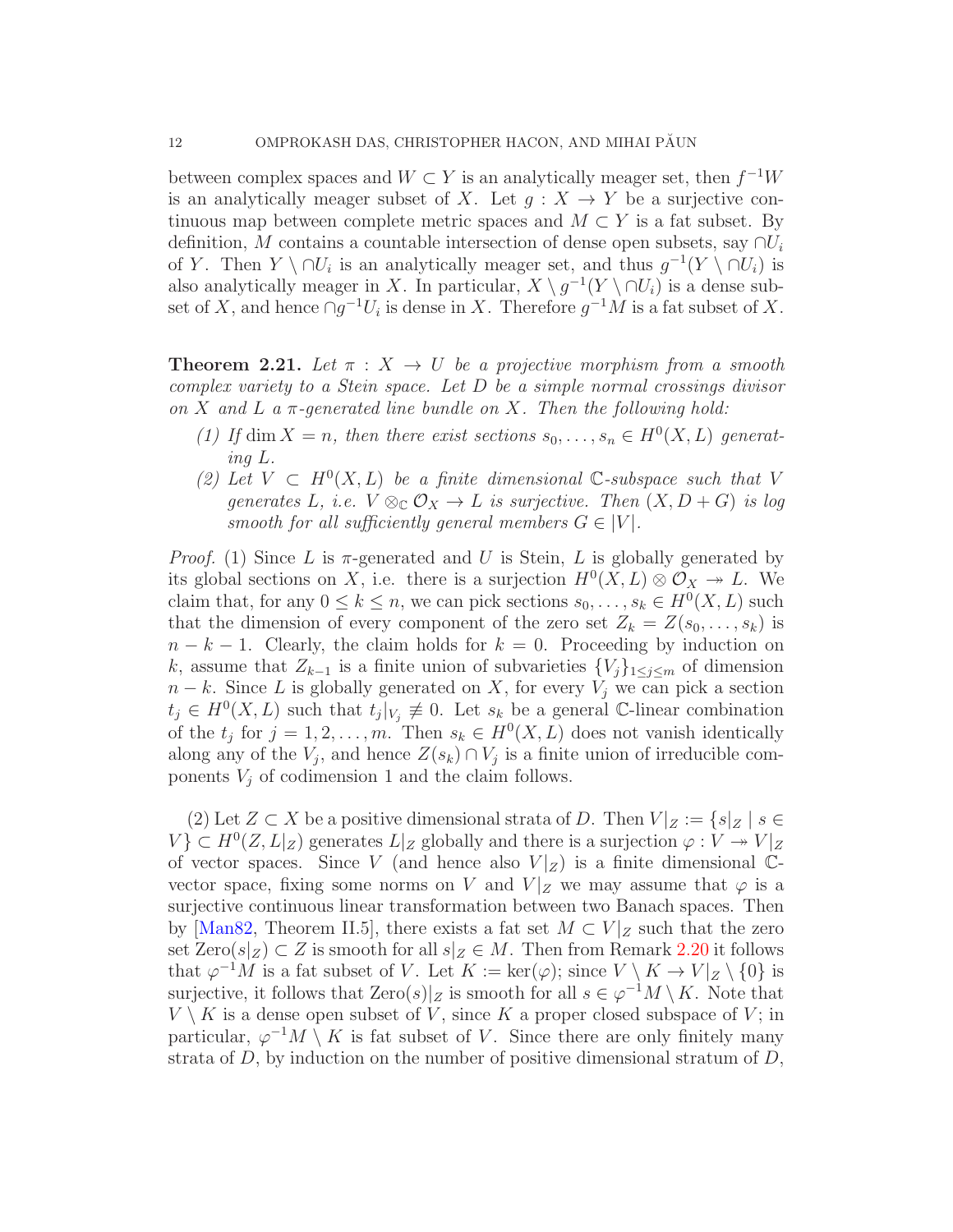it follows that there is a fat subset  $N \subset V$  such that  $(X, D+G)$  is log smooth for all  $s \in N$  with  $\text{Zero}(s) = G$ .

<span id="page-12-2"></span>**Lemma 2.22.** Let  $f : X \to Y$  be a projective morphism of complex spaces such that  $Y$  is a relatively compact Stein space, and  $L$  is a f-generated line bundle. Let  $V \subset H^0(X, L)$  be a finite dimensional C-subspace such that L is globally generated by the sections of V. If  $(X, B)$  is klt, then for sufficiently general member  $D \in |V|$ ,  $(X, B + tD)$  is klt for any  $t < 1$ .

*Proof.* Passing to a log resolution, we may assume that  $X$  is smooth and  $B$ has simple normal crossings support. Then by Theorem [2.21,](#page-11-0) for sufficiently general  $D \in |V|$ ,  $(X, B + tD)$  is log smooth, and the lemma follows.

<span id="page-12-0"></span>2.3. Linear series. Let  $\pi : X \to U$  be a projective surjective morphism of normal analytic varieties such that X is smooth and  $D$  a R-divisor on X. If  $\pi_*\mathcal{O}_X(D) \neq 0$ , then let B be a prime Weil divisor on X and  $m_B(D)$  is the largest integer m such that  $\pi_* \mathcal{O}_X(D - mB) \to \pi_* \mathcal{O}_X(D)$  is an isomorphism (this can be computed on any open subset  $V \subset U$  such that  $V \cap f(B) \neq \emptyset$  cf. [\[Nak04,](#page-72-3) pg 97]; also note that by definition  $\mathcal{O}_X(D) = \mathcal{O}_X(|D|)$ ). We define

 $|D/U| = {D' \sim_U D|D' \ge 0}$  and  $|D| = {D}$  $' \sim D|D' \geq 0$ .

Here  $D' \sim_U D$  if  $D - D'$  is a Z-linear combination of principal divisors and Cartier divisors pulled back from U. Similarly, we say that  $D' \sim_{\mathbb{R},U} D$  if  $D - D'$  is an R-linear combination of principal divisors and Cartier divisors pulled back from U. We let  $|D/U|_{\mathbb{R}} := \{D' \geq 0 | D' \sim_{\mathbb{R}, U} D\}.$ 

Assume now that U is Stein.

<span id="page-12-1"></span>**Lemma 2.23.** Let  $\pi$  :  $X \to U$  be a projective morphism from a normal variety X to a Stein variety U, and D is a R-divisor on X. If  $\pi_* \mathcal{O}_X(D) \neq 0$ , then  $|D| \neq \emptyset$  and  $|D/U| \neq \emptyset$ . Moreover, for a prime Weil divisor B on X define  $m_B|D| := \max\{t \geq 0 \mid D' \geq tB \text{ for all } D' \in |D|\}\text{ and } m_B|D/U| := \max\{t \geq 0 \mid D' \geq tB \text{ for all } D' \in |D|\}\$  $0 \mid D' \geq tB$  for all  $D' \in |D/U|$ . Then

$$
m_B(D) = m_B|D| = m_B|D/U|.
$$

*Proof.* Since U is Stein,  $H^0(X, \mathcal{O}_X(D)) \cong H^0(U, \pi_*\mathcal{O}_X(D)) \neq 0$  and so  $|D| \neq \emptyset$ and  $|D/U| \neq \emptyset$ .

Let  $m_B = m_B(D)$ . Since  $\pi_* \mathcal{O}_X(D - m_B B) \hookrightarrow \pi_* \mathcal{O}_X(D)$  is an isomorphism,  $H^0(X, \mathcal{O}_X(D)) = H^0(X, \mathcal{O}_X(D - m_B B))$  and hence  $m_B|D| \geq m_B$ . Since  $\pi_*\mathcal{O}_X(D-(m_B+1)B) \hookrightarrow \pi_*\mathcal{O}_X(D)$  is not surjective, and U is Stein, this map is also not surjective on global sections, i.e.  $H^0(\mathcal{O}_X(D-(m_B+1)B)) \to$  $H^0(\mathcal{O}_X(D))$  is not surjective so that  $m_B|D| < m_B+1$ , and hence  $m_B|D| = m_B$ .

Clearly  $m_B|D| \geq m_B|D/U|$ . If this inequality is strict, then there is a divisor  $G \sim_U D$  such that  $\operatorname{mult}_B(G) < m := m_B|D|$ . We can then pick an

 $\Box$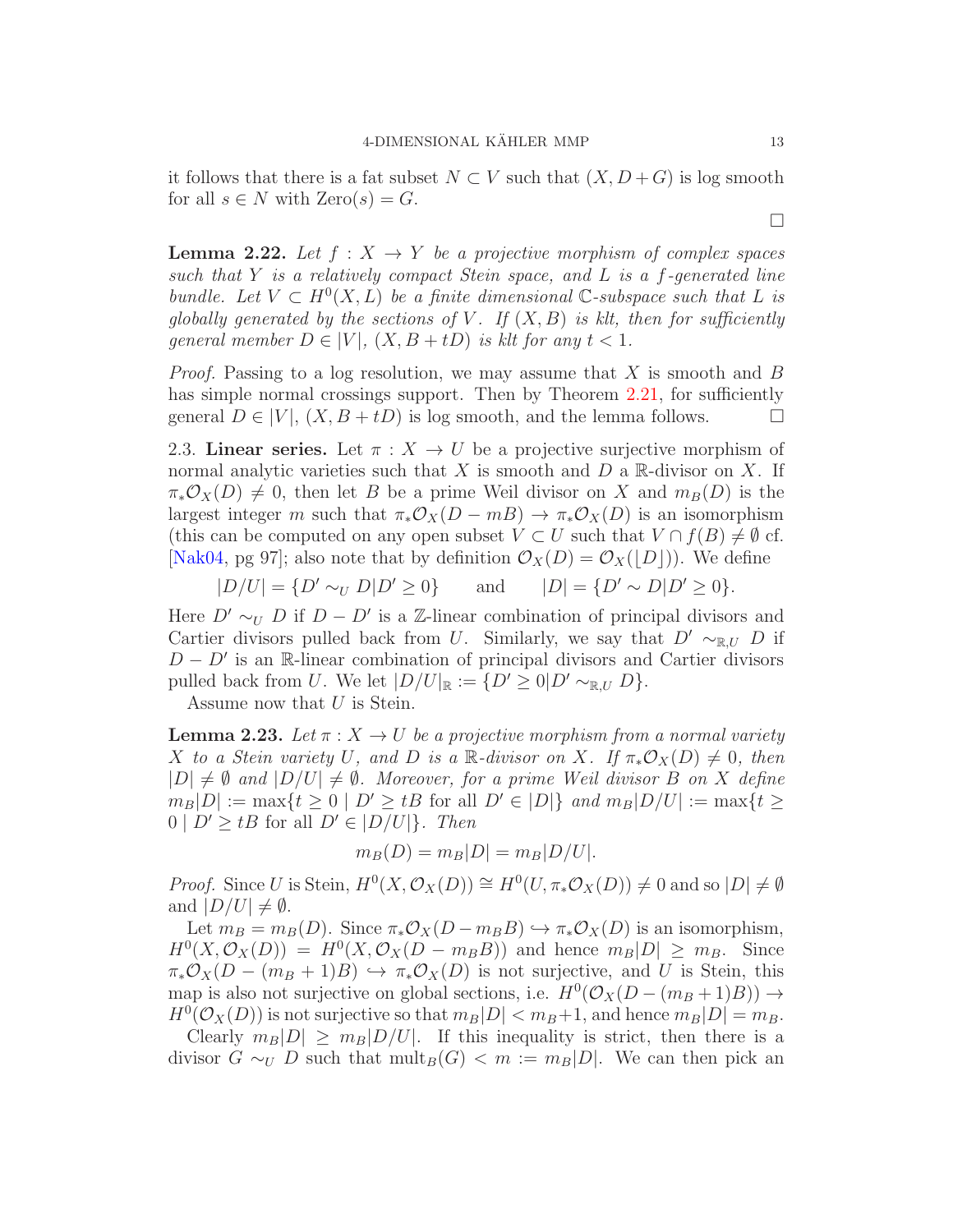open subset  $V \subset U$  such that  $V \cap \pi(B) \neq \emptyset$  and  $G|_{X_V} \sim D|_{X_V}$ . But then G is not in the image of  $\phi : \pi_* \mathcal{O}_X(D-mB)|_V \hookrightarrow \pi_* \mathcal{O}_X(D)|_V$ . On the other hand, we have already seen that  $m = m_B|D| = m_B$  and hence  $\phi$  is an isomorphism. This is impossible and so  $m_B|D| = m_B|D/U|$ .

We let

$$
Fix|D/U| = \sum m_B|D/U| \cdot B, \qquad \text{Mob}|D/U| = D - \text{Fix}|D/U|.
$$

Note that by what we have seen above, we have

Fix
$$
|D/U|
$$
 = Fix $|D|$ , where Fix $|D| = \sum m_B |D| \cdot B$ .

**Lemma 2.24.** Let  $\pi: X \to U$  be a projective morphism to a Stein variety, X smooth and D a divisor on X such that  $\pi_* \mathcal{O}_X(D) \neq 0$ . If  $F = Fix|D/U|$  and  $M = \text{Mob}|D/U|$ , then  $\text{Fix}|M/U| = 0$  and

$$
|D/U| = F + |M/U|, \qquad |D| = F + |M|.
$$

*Proof.* Immediate consequence of Lemma [2.23.](#page-12-1)

It is easy to see that  $Fix|kmD/U| \leq kFix|mD/U|$  for any integers  $k, m > 0$ . If  $D \sim_{\mathbb{Q},U} D' \geq 0$ , then we let

$$
\mathbf{Fix}(D/U) := \liminf \frac{1}{k} \text{Fix}|kD/U|
$$

for all  $k > 0$  sufficiently divisible. Clearly

$$
\mathbf{Fix}(D) := \liminf \frac{1}{k} \text{Fix}|kD| = \mathbf{Fix}(D/U).
$$

If  $S \subset X$  is a smooth divisor, then we let  $|D/U|_S \subset |D_{|S}/U|$  be the sublinear series consisting of all divisors  $D'|_S$ , where  $D' \in |D/U|$  and  $\text{Supp}D'$ does not contain S. If  $|D/U|_S \neq \emptyset$ , we let  $Fix_S|D/U| := Fix(|D/U|_S)$  and if  $|kD/U|_S \neq \emptyset$  for some integer  $k > 0$ , then we let

$$
\mathbf{Fix}_S(D/U) := \liminf \frac{1}{k} \text{Fix}|kD/U|_S
$$

for all  $k > 0$  sufficiently divisible. Similarly to what we have seen above, one can show that  $|D/U|_S \neq \emptyset$  if and only if the homomorphism  $\pi_* \mathcal{O}_X(D) \to$  $\pi_*\mathcal{O}_S(D|_S)$  is non-zero. Since U is Stein, this is in turn equivalent to the fact that  $|D|_S \neq \emptyset$ . It then follows that  $Fix_S|D/U| = Fix_S|D|$ , and

$$
\mathbf{Fix}_S(D) := \liminf \frac{1}{k} \text{Fix}|kD|_S = \mathbf{Fix}_S(D/U).
$$

If  $f: X' \to X$  is a proper birational morphisms of smooth varieties, D an R-Cartier divisor on X and  $E \ge 0$  an f-exceptional divisor, then  $|f^*D/X|_{\mathbb{R}} + E =$  $|f^*D + E/X|_{\mathbb{R}}$ , and  $|f^*D|_{\mathbb{R}} + E = |f^*D + E|_{\mathbb{R}}$ .

If  $|D/X|_{\mathbb{R}} \neq \emptyset$ , then define  $\mathbf{B}(D/X) = \bigcap_{D' \in |D/X|_{\mathbb{R}}} \text{Supp}(D')$ .

$$
\Box
$$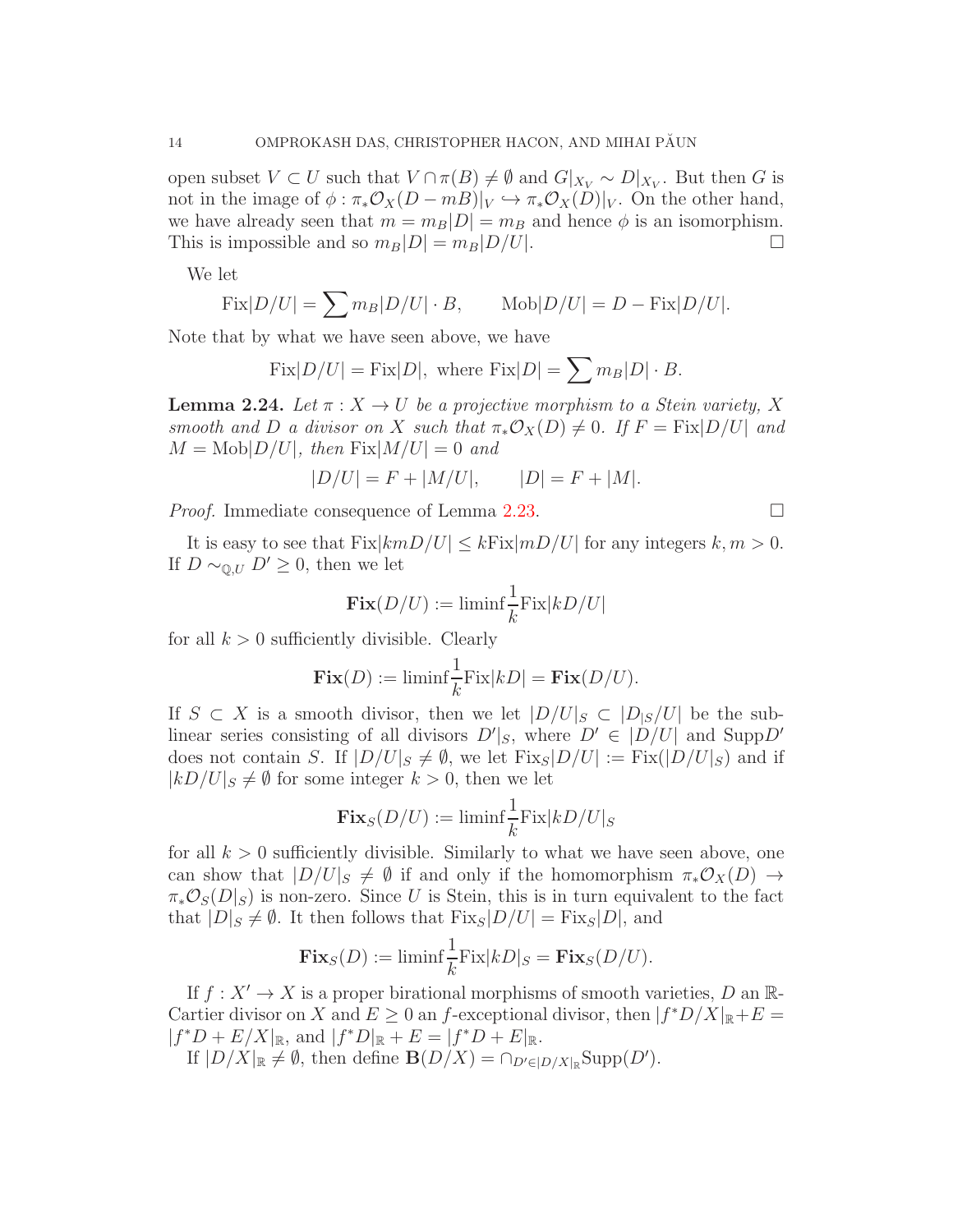<span id="page-14-1"></span>**Lemma 2.25.** Let  $\pi$  :  $X \to U$  be a projective morphism to a Stein variety, X smooth and D a divisor on X. If D is a Q-divisor such that  $|D/U|_{\mathbb{R}} \neq \emptyset$ , then  $|D/U|_{\mathbb{Q}} \neq \emptyset$ ,  $|D|_{\mathbb{Q}} \neq \emptyset$  and

$$
\mathbf{B}(D/U) = \cap_{D' \in |D/U|_{\mathbb{Q}}} \text{Supp}(D') = \cap_{D' \in |D|_{\mathbb{Q}}} \text{Supp}(D').
$$

*Proof.* It is easy to see that  $\mathbf{B}(D/U) \subset \bigcap_{D' \in |D/U|_{\mathbb{Q}}} \text{Supp}(D') \subset \bigcap_{D' \in |D|_{\mathbb{Q}}} \text{Supp}(D').$ By [\[CL10,](#page-71-4) Lemma 2.3], it follows that  $\mathbf{B}(D/U) = \cap_{D' \in |D/U|_0} \text{Supp}(D')$ . Finally, let  $x \in X$  and  $\nu : X' \to X$  be the blow up of x and E the corresponding exceptional divisor. Then  $x \in \bigcap_{D' \in |D|_Q} \text{Supp}(D')$  if and only if  $m_E |\nu^* m D| > 0$ for any  $m > 0$ . Assume that  $x \in \bigcap_{D' \in |D|_0} \text{Supp}(D')$ . Then by Lemma [2.23,](#page-12-1)  $m_E|\nu^*mD/U| > 0$  for any  $m > 0$ , and hence  $x \in \bigcap_{D' \in |D/U|_0} \text{Supp}(D')$ . This shows that  $\cap_{D' \in |D/U|_0} \text{Supp}(D') \supset \cap_{D' \in |D|_0} \text{Supp}(D')$  and the claim follows.  $\square$ 

<span id="page-14-0"></span>**Lemma 2.26.** Let  $\pi: X \to U$  be a projective morphism from a smooth connected complex variety to a Stein space,  $\mathcal{L} = \mathcal{O}_X(L)$  a line bundle on X and S a smooth divisor on X. Then the following are equivalent.

- (1)  $\pi_*\mathcal{L} \to \pi_*(\mathcal{L}|_S)$  is surjective,
- (2)  $H^0(X, \mathcal{L}) \to H^0(S, \mathcal{L}|_S)$  is surjective or equivalently  $|L|_S = |L|_S|$ ,
- (3)  $|L/U|_S = |L_{|S}/U|.$

*Proof.* (1) implies (2). Since U is Stein,  $H^0(U, \pi_* \mathcal{L}) \to H^0(U, \pi_* (\mathcal{L}|_S))$  is surjective, and hence so is  $H^0(X, \mathcal{L}) \to H^0(S, \mathcal{L}|_S)$ .

(2) implies (1). Since U is Stein,  $\pi_*(\mathcal{L}|_S)$  is globally generated by sections of  $H^0(U, \pi_*(\mathcal{L}|_S)) \cong H^0(S, \mathcal{L}|_S)$ . By assumption these sections lift to  $H^0(U, \pi_*\mathcal{L}) \cong H^0(X, \mathcal{L})$ . Thus  $\pi_*\mathcal{L} \to \pi_*(\mathcal{L}|_S)$  is surjective.

(3) implies (1). Since U is Stein,  $\pi_*(\mathcal{L}|_S)$  is globally generated by sections of  $H^0(U, \pi_*(\mathcal{L}|_S)) \cong H^0(S, \mathcal{L}|_S)$ . Fix  $u \in U$  and  $g_u^1, \ldots, g_u^k \in H^0(S, \mathcal{L}|_S)$  local generators of  $\pi_*(\mathcal{L}|_S)$  at u. If  $G_u^1, \ldots, G_u^k \in |L_{|S}|$  are the corresponding divisors, then by assumption there are divisors  $G^i \in |L + \pi^* C^i|$  such that  $G^i|_S = G^i_u$  and  $C^i$  is Cartier on U. Since the  $C^i$  are Cartier, there is an open subset  $u \in V \subset U$ such that  $C^i|_V$  is principal, and hence  $\pi^*C^i|_{X_V} \sim 0$ , where  $X_V := \pi^{-1}V$ . But then  $G^i|_{X_V} \sim L|_{X_V}$  and  $(G^i|_{X_V})|_{S_V} = G_u^i|_{S_V}$ , where  $S_V = S \cap X_V$ . This means that

$$
g_u^1|_{S_V}, \ldots, g_u^k|_{S_V} \in \text{im}\left(H^0(L|_{X_V}) \to H^0(L|_{S_V})\right).
$$

Since  $g_u^1, \ldots, g_u^k \in H^0(S, \mathcal{L}|_S)$  are local generators of  $\pi_*(\mathcal{L}|_S)$  at  $u$ , then  $\pi_* \mathcal{L} \to$  $\pi_*(\mathcal{L}|_S)$  is surjective at u. Since  $u \in U$  is arbitrary, (1) holds.

(1) implies (3). It is clear that  $|L/U|_S \subset |L|_S/U|$ . Suppose that  $G_S \in$  $|L_{\mathcal{S}}/U|$ , then we must show that  $G_S = G|_S$  for some  $G \in |L/U|$ . By definition, there is a Cartier divisor C on U such that  $G_S \sim L_{|S} + (\pi^*C)_{|S}$ . By our assumption,  $\pi_*\mathcal{L} \to \pi_*(\mathcal{L}|_S)$  is surjective, and hence so is  $\pi_*\mathcal{L}(\pi^*C) \to$  $\pi_*(\mathcal{L}(\pi^*C)|_S)$  (here we use the projection formula and the fact that  $\mathcal{O}_U(C)$ is invertible). Since  $U$  is Stein, this induces a surjection on global sections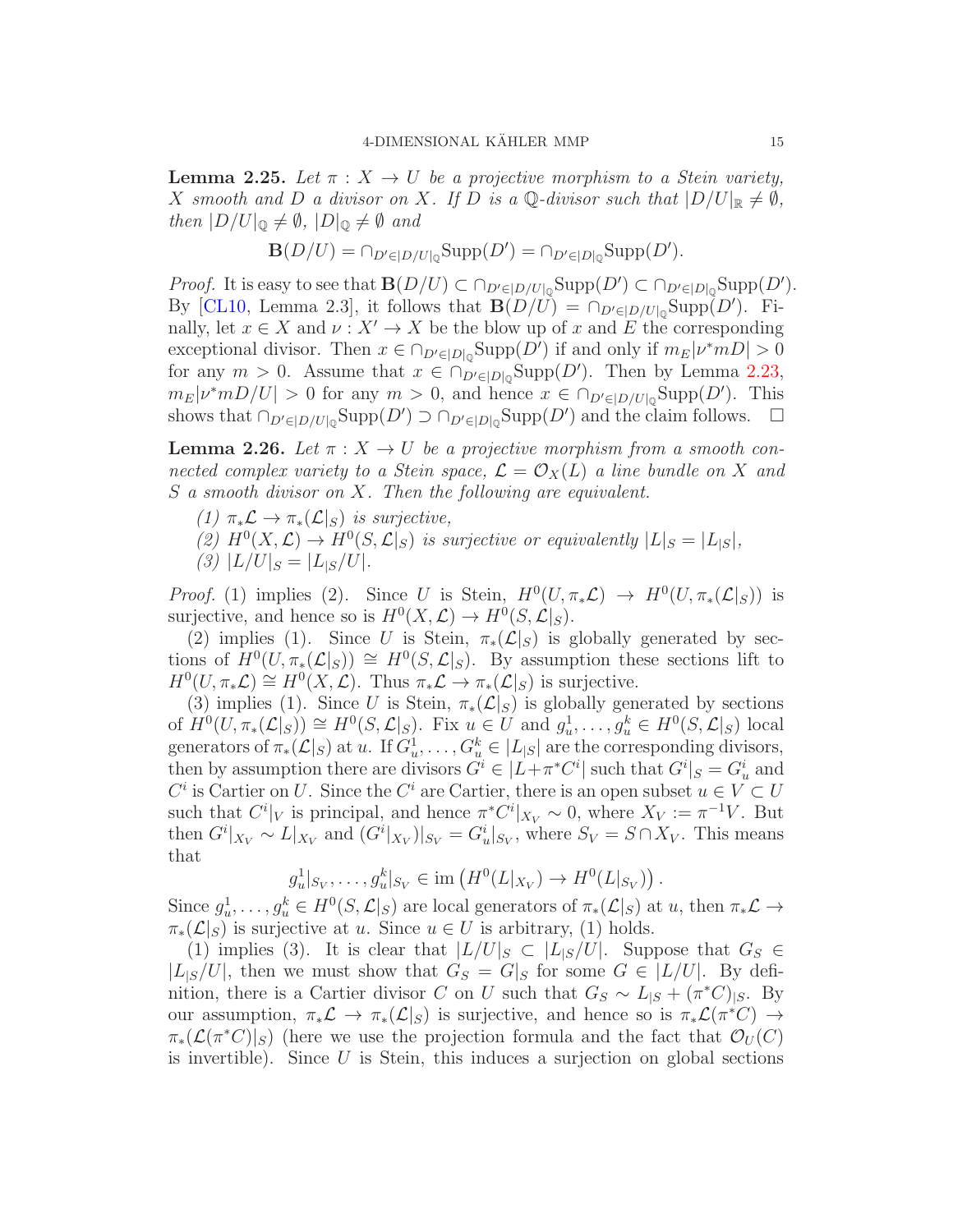and hence  $H^0(X, \mathcal{L}(\pi^*C)) \to H^0(S, \mathcal{L}(\pi^*C)|_S)$  is surjective, i.e.  $G_S = G|_S$  for some  $G \in |\mathcal{L}(\pi^*C)|$ . Thus  $G \sim_U L$  concluding the proof.

<span id="page-15-1"></span>**Lemma 2.27.** Let  $\pi$  :  $X \to U$  be a projective morphism from a smooth complex variety to a Stein space,  $\mathcal{L} = \mathcal{O}_X(L)$  a line bundle on X. For any point  $x \in X$ , we have that  $\text{Bs}(|L|)$  does not contain x if and only if  $\text{Bs}(|L/U|)$  does not contain x, if and only if  $\pi_* \mathcal{L} \to \pi_* (\mathcal{L}/\mathfrak{m}_x)$  is surjective.

*Proof.* Since  $|L| \subset |L/U|$ , it is clear that if  $Bs(|L|)$  does not contain x, then  $Bs(|L/U|)$  does not contain x.

Suppose now that  $Bs(|L/U|)$  does not contain x. So there is a divisor  $0 \leq G \in |L/U|$  such that  $x \notin \text{Supp}(G)$ . Since  $G \sim L + \pi^*C$ , where C is a Cartier divisor on U, we may find an open subset  $\pi(x) \in V \subset U$  such that  $C|_V$  is a principal divisor, i.e.  $C|_V \sim 0$ . But then  $G|_{X_V} \sim L|_{X_V}$  and it follows that  $\mathcal{L}|_{X_V}$  is globally generated at x. Thus  $\mathcal{L} \to \mathcal{L}/\mathfrak{m}_x \cong \mathbb{C}_x$  is surjective, and hence so is  $\pi_*\mathcal{L} \to \pi_*(\mathcal{L}/\mathfrak{m}_x)$ , since U is Stein.

Suppose now that  $\pi_*\mathcal{L} \to \pi_*(\mathcal{L}/\mathfrak{m}_x)$  is surjective. Since U is Stein,

$$
H^0(X, \mathcal{L}) \cong H^0(U, \pi_* \mathcal{L}) \to H^0(U, \pi_* (\mathcal{L}/\mathfrak{m}_x)) \cong H^0(\lbrace x \rbrace, \mathcal{L}/\mathfrak{m}_x) \cong \mathbb{C}_x
$$

is surjective, and hence  $\text{Bs}(|L|)$  does not contain x.

<span id="page-15-2"></span>**Lemma 2.28.** Let  $\pi$  :  $X \to U$  be a projective morphism from a smooth variety to a Stein space and let  $D_1, \ldots, D_\ell \in \text{Div}_{\mathbb{Q}}(X)$  be such that  $|D_i|_{\mathbb{Q}} \neq \emptyset$  for each i. Let  $V \subset \text{Div}_{\mathbb{R}}(X)$  be the subspace spanned by the components of  $D_1, \ldots, D_\ell$ , and let  $\mathcal{P} \subset V$  be the convex hull of  $D_1, \ldots, D_\ell$ . Assume that the ring

$$
R(X; D_1, \ldots, D_\ell) := \bigoplus_{(m_1, \ldots, m_\ell) \in \mathbb{N}^k} H^0\left(X, \mathcal{O}_X\left(\sum m_i D_i\right)\right)
$$

is finitely generated. Then:

- (1) Fix extends to a rational piecewise affine function on  $P$ ;
- (2) there exists a positive integer k such that for every  $D \in \mathcal{P}$  and every  $m \in \mathbb{N}, \text{ if } \frac{m}{k}D \in \text{Div}(X), \text{ then } \text{Fix}(D) = \frac{1}{m}\text{Fix}(mD).$

Proof. See the proof of [\[CL10,](#page-71-4) Lemma 2.28].

<span id="page-15-0"></span>2.4. **Kähler classes.** In this section we recall a well known to the experts, characterizations of Kähler classes. Since we were unable to find complete references in the literature, we include a detailed proof below.

We consider the following set-up. Let  $(X, q)$  be a compact, normal complex space endowed with a Hermitian metric  $g$ . The objects we will work with in this subsection are introduced below.

$$
f_{\rm{max}}
$$

 $\Box$ 

$$
\mathcal{L}_{\mathcal{A}}
$$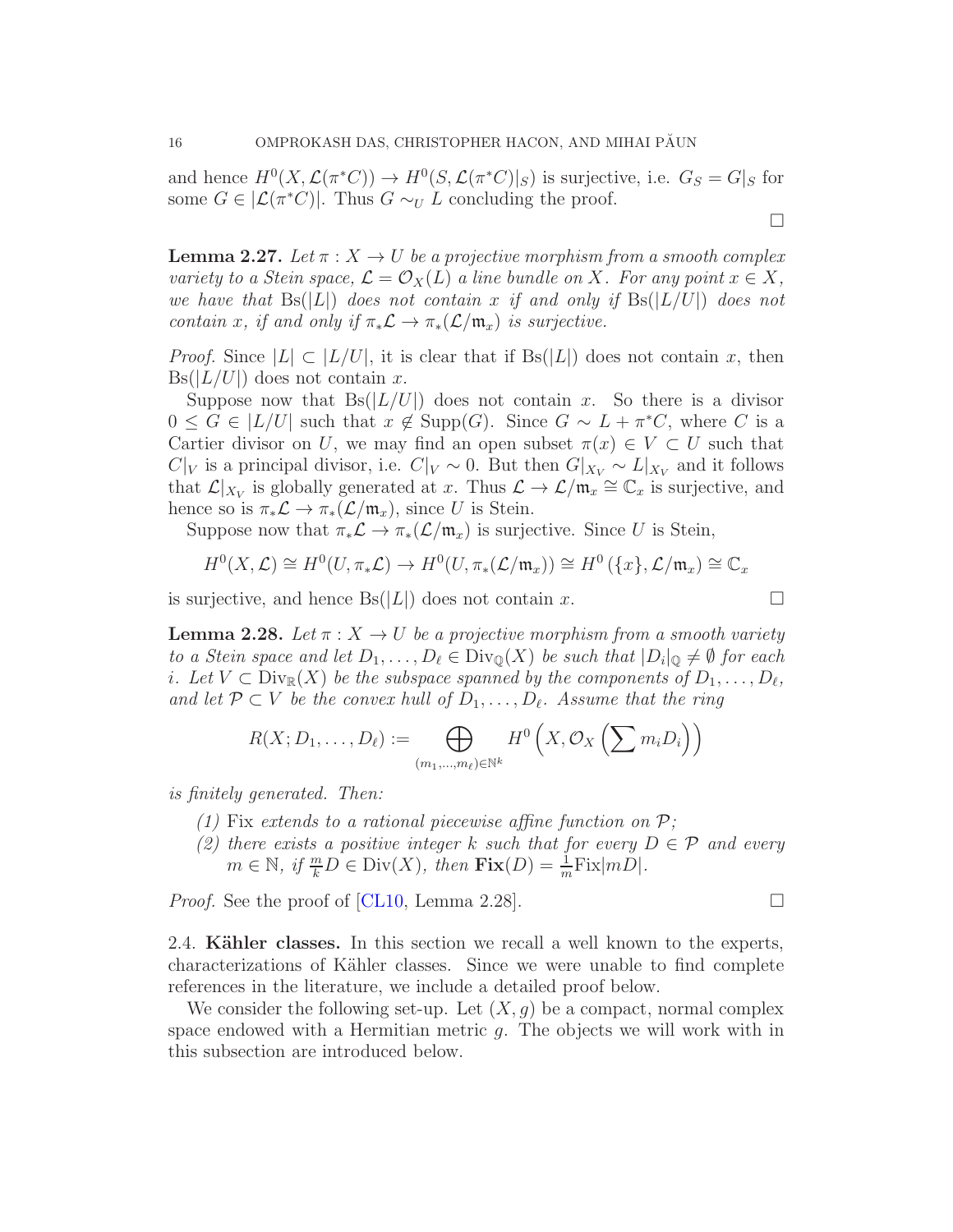**Definition 2.29.** Let  $(A_i)_{i\in I}$  be an open finite covering of X such that each subset  $A_i$  is a local analytic subset of some open subset  $\Omega_i \subset \mathbb{C}^{N_i}$ . The space of forms of type  $(p, q)$ , denoted by  $\mathcal{C}_{p,q}^k(X)$ , is defined by local restrictions of forms of type  $(p, q)$  which are k times differentiable on the sets  $\Omega_i$  above. Here k is a positive integer or  $\infty$ . The definition of the space of currents on X is then completely parallel to the smooth case.

For a more complete presentation we refer the reader to the first part of the article [\[Dem85\]](#page-71-6).

Let  $\alpha \in C^{\infty}_{1,1}(X)$  be a smooth  $(1,1)$ -form on X. We assume that  $\alpha$  is  $\partial$  and  $\overline{\partial}$ closed, such that moreover the following properties hold true.

(1) The class  $\{\alpha\}$  is nef, i.e, we have  $(f_{\varepsilon})_{\varepsilon>0} \subset \mathcal{C}^{\infty}(X)$  such that

$$
\alpha + i\partial\bar{\partial}f_{\varepsilon} \ge -\varepsilon g
$$

on X.

(2) The class  $\{\alpha\}$  is big, i.e. there exists a function  $\tau \in L^1(X)$  such that

$$
\alpha + i\partial\bar{\partial}\tau \ge \varepsilon_0 g
$$

as currents on X, where  $\varepsilon_0 > 0$  is a positive constant.

(3) Let  $V \subset X$  be a positive dimensional (compact) reduced analytic subset. Then we have

<span id="page-16-1"></span>
$$
\int_{V_{\text{reg}}} \alpha^{\dim(V)} > 0.
$$

Then we show that the following holds true.

<span id="page-16-0"></span>**Theorem 2.30.** Let X be a compact analytic normal variety and  $\alpha \in C^{\infty}_{1,1}(X)$ such that  $\partial \alpha = 0$ ,  $\bar{\partial} \alpha = 0$ . We assume moreover that the properties (1)-(3) above are satisfied. Then  $\alpha$  is a Kähler class, i.e. there exists a function  $\varphi \in C^{\infty}(X)$  such that

$$
\alpha + i\partial\bar{\partial}\varphi \ge \varepsilon_1 g
$$

on X, where  $\varepsilon_1 > 0$ .

In particular,  $X$  is a Kähler space in the sense adopted in [\[BG13\]](#page-70-9) provided that  $\alpha$  is locally in the image of the  $\partial\bar{\partial}$  operator. But in any case we can construct the function  $\varphi$  with the properties of [\(2.1\)](#page-16-1).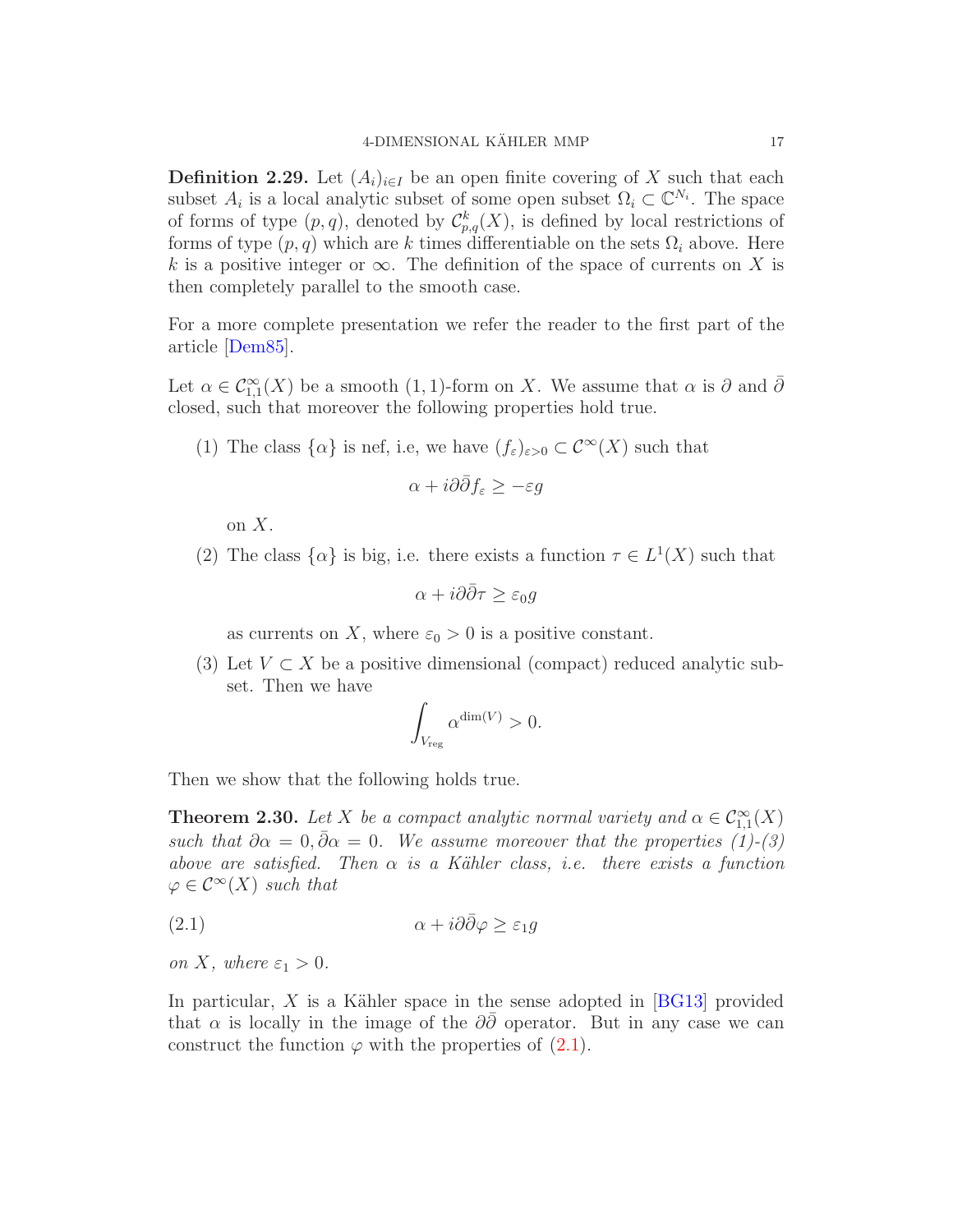2.4.1. Psh functions on complex spaces. We recall here a few basic facts concerning psh functions defined on normal complex spaces. Our main reference is the first section of the article [\[Dem85\]](#page-71-6).

To start with, a quasi-psh function  $\phi: X \to [-\infty, \infty]$  is by definition given by the restriction to each  $A_i$  of a quasi-psh function on  $\Omega_i$ , for all  $i \in I$ . A locally integrable function  $\psi: X \to [-\infty, \infty]$  is called *weakly quasi-psh* if it is locally bounded from above and such that

$$
(2.2) \t\t\t\t\ti\partial\bar{\partial}\psi \ge -Cg
$$

for some positive real constant  $C > 0$ . Note that the local boundedness hypothesis is automatic in the non-singular case, but this is no longer true in our actual context.

We quote next a result which plays a crucial role in what follows. Its proof (cf. [\[Dem85\]](#page-71-6), Theorem 1.7) relies on two fundamental facts: the desingularization theorem of Hironaka and the characterisation of psh functions by restrictions to holomorphic disks, due to Fornaess-Narasimhan.

<span id="page-17-1"></span>**Theorem 2.31.** [\[Dem85,](#page-71-6) Theorem 1.7] Let  $\psi$  be a weakly quasi-psh function defined on a normal compact complex space  $X$ . Then the function

<span id="page-17-0"></span>(2.3) 
$$
\psi^{\star}(x) := \lim \sup_{y \to x} \psi(y)
$$

is quasi-psh on X. Moreover, if  $i\partial \overline{\partial} \psi \geq -C\gamma$  for some smooth form  $\gamma$  on X then the Hessian of the function  $\psi^*$  in [\(2.3\)](#page-17-0) has the same property.

The following statement is a direct consequence of Theorem [2.31.](#page-17-1)

<span id="page-17-2"></span>**Corollary 2.32.** Let  $p : Y \to X$  be a modification, where X and Y are normal complex spaces. We assume that  $p^* \alpha + i\partial \bar{\partial} \psi_Y \geq C p^* g$ , where C is a real number. Then there exist a quasi-psh function  $\psi_X : X \to [-\infty, \infty]$  such that

(2.4) 
$$
\alpha + i\partial\bar{\partial}\psi_X \ge Cg
$$

in the sense of currents on X.

Indeed,  $\psi_X$  is obtained by taking the direct image of  $\psi_Y$  and then applying the usc regularisation procedure [\(2.3\)](#page-17-0). We notice that the direct image of  $\psi_Y$ is automatically locally bounded from above.

*Proof.* The first step consists in constructing a (new) function  $\tau$  with similar properties as in (2) above such that its singularities are concentrated along an analytic subset of X.

Let  $\pi : \widehat{X} \to X$  be a desingularization of X. The pull-back of (2) shows that we have

(2.5) 
$$
\Theta := \pi^* \alpha + i \partial \bar{\partial} \varphi \circ \pi \geq \varepsilon_0 \pi^* g
$$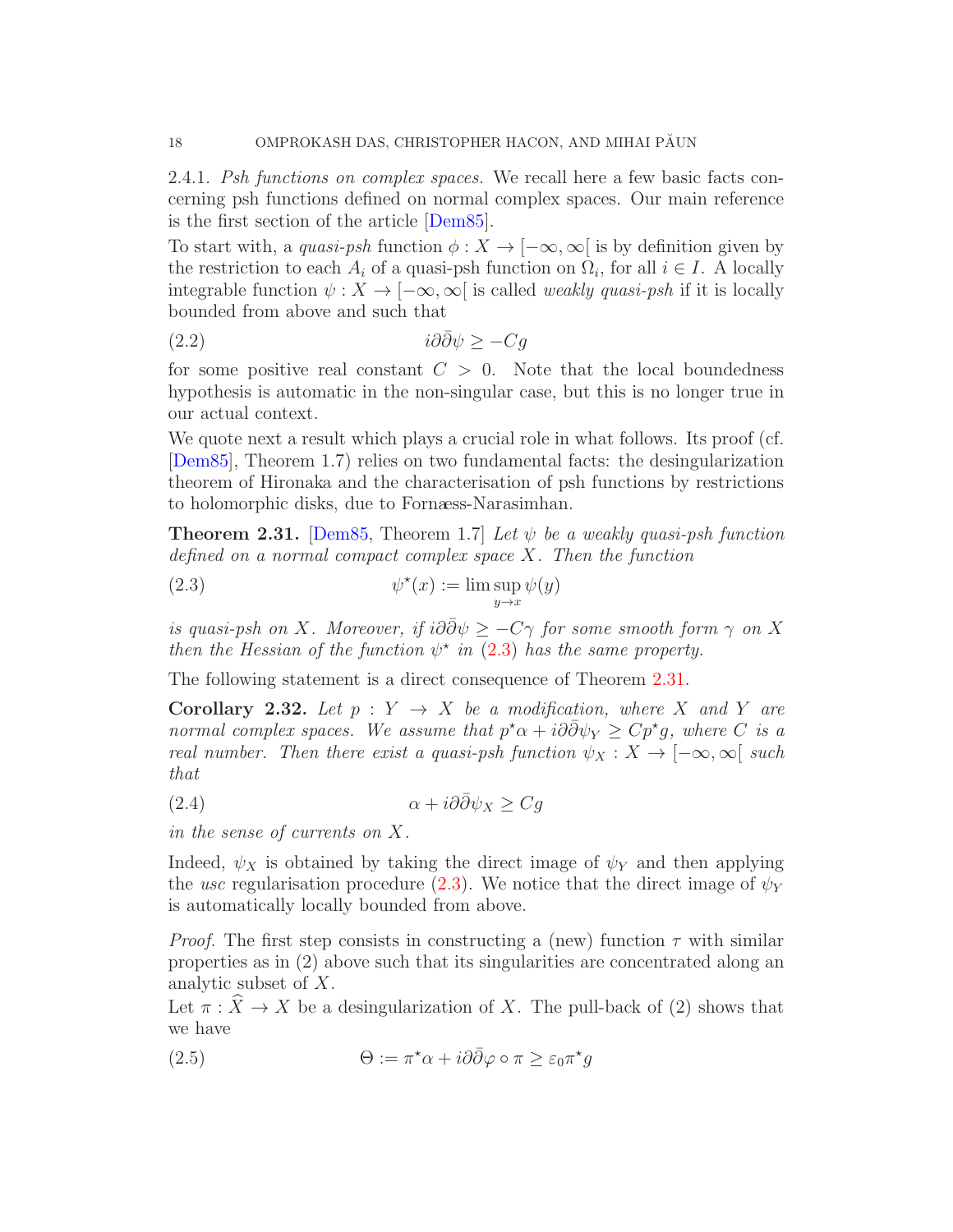in other words  $\Theta$  is a closed  $(1, 1)$ -current on  $\hat{X}$ , greater than  $\pi^* g$ . This implies that  $\{\Theta\}$  contains a so-called Kähler current, that is to say a representative which is greater than a positive multiple of a Hermitian metric on  $\hat{X}$ .

By Demailly's regularisation theorem (cf. [\[Dem92\]](#page-71-7), main result), we can replace  $\Theta$  by a cohomologous current say  $\Theta_1 \in \{\Theta\}$  such that

<span id="page-18-0"></span>(2.6) 
$$
\Theta_1 := \pi^* \alpha + i \partial \bar{\partial} \varphi_1 \geq \varepsilon_1 \widehat{g}, \qquad \Theta_1|_{\widehat{X}\setminus W} \in \mathcal{C}^{\infty}(\widehat{X} \setminus W)
$$

on  $\widehat{X}$ , where  $W \subset \widehat{X}$  is a proper analytic subset.

The direct image  $\pi_{\star} \Theta_1$  has the property (2) and it is non-singular on the complement of the analytic set  $Y \subset X$ 

$$
(2.7) \t\t Y := X_{\text{sing}} \cup \pi(W).
$$

In order to keep the notations as simple as possible, we assume from now on that  $\tau$  in (2) is smooth in the complement of an analytic set Y.

The next step consists in establishing the following simple statement, which will be used to argue by induction.

<span id="page-18-1"></span>**Lemma 2.33.** Let  $Z \subset X$  be any normal analytic subspace. Then the restriction  $\alpha|_Z$  defines a (1, 1)-form on Z which satisfies the properties (1)-(3).

*Proof.* It is clear that  $\alpha|_Z$  satisfies the properties (1) and (3). We show next that it is the case for (2) as well. By the existence of the current  $\Theta_1$  as in [\(2.6\)](#page-18-0) it follows that a further modification of the complex manifold  $\hat{X}$  is Kähler, see [\[DP04,](#page-71-8) Theorem 0.7]. We assume that it is the case for  $\widehat{X}$  itself. In particular, X is in Fujiki's class  $\mathcal{C}$ .

Let  $p_Z : \widehat{Z} \to Z$  be a desingularization of Z. As we have seen that X is in Fujiki's class  $C$ , by [\[Fuj83,](#page-71-9) A, page 235], Z is also in the class  $C$ . Therefore passing to a higher desingularization we may assume that  $\widehat{Z}$  is Kähler.

Then the class  $p_Z^{\star} {\alpha}$  is nef, and  $\widehat{Z}$  $p_Z^{\star} \alpha^d > 0$ . By [\[DP04,](#page-71-8) Theorem 0.5] it contains a Kähler current, whose direct image combined with Corollary [2.32](#page-17-2) allow us to conclude.  $\Box$ 

In this last step we remove the singularities of  $\pi_{\star}\Theta_1$  by induction. For this, we are using the gluing techniques as in [\[Dem90\]](#page-71-10) (the reader may also consult Complex Analytic and Differential Geometry by J.-P. Demailly, book available on the author's website, pages 411-414). We have to face two types of difficulties:

- The space Y may have several components.
- Even if Y is irreducible, it may not be normal (which will give us troubles, since we intend to use induction).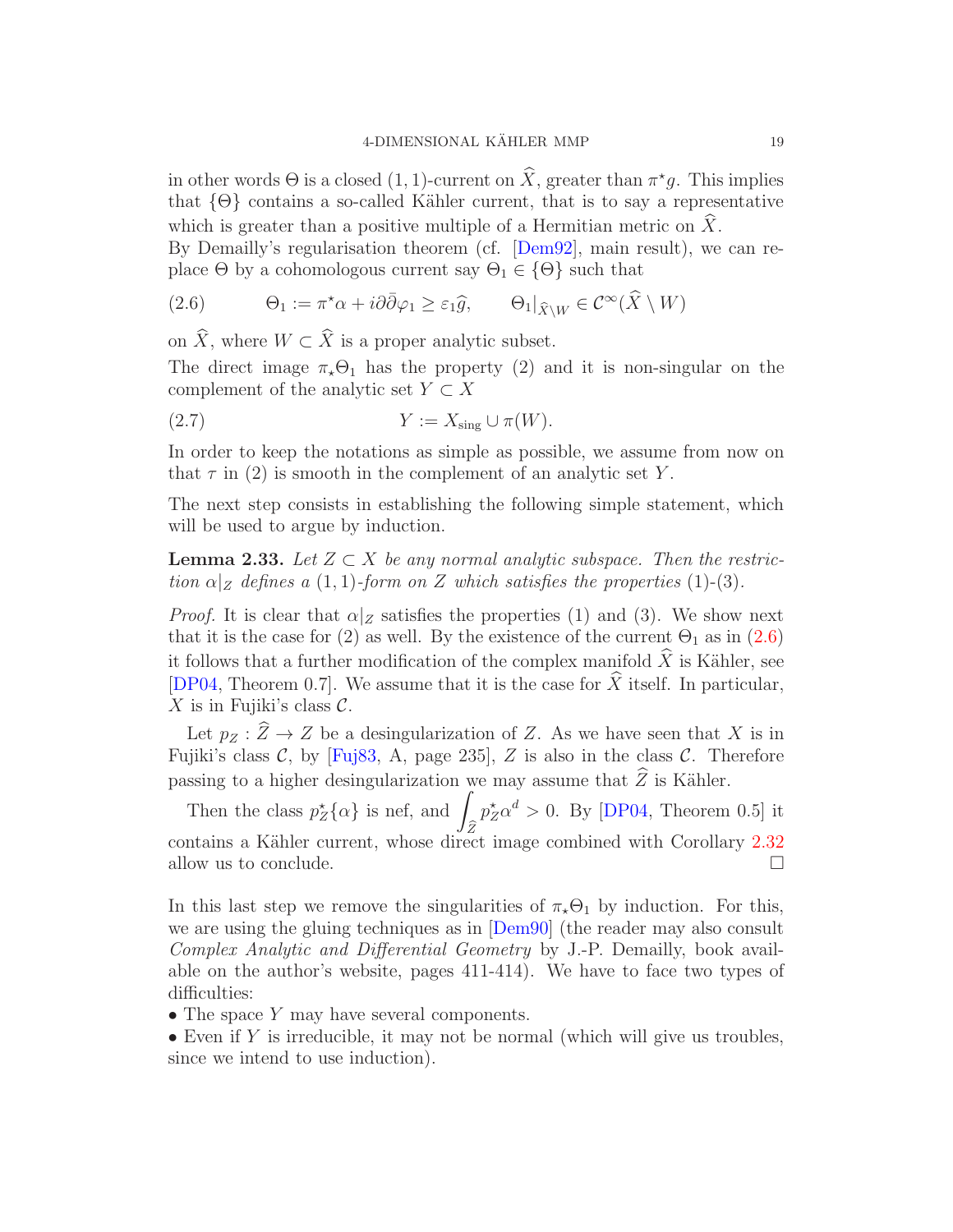In order to understand how it works, we first assume that Y is irreducible and normal. Lemma [2.33](#page-18-1) plus the induction hypothesis show the existence of a function  $\tau_Y \in \mathcal{C}^{\infty}(Y)$  such that

<span id="page-19-0"></span>(2.8) 
$$
\alpha|_Y + i\partial\bar{\partial}\tau_Y \geq \varepsilon_2 g|_Y.
$$

By the proof of Theorem 4 in [\[Dem90\]](#page-71-10) we can assume that there exists an open subset  $Y \subset U \subset X$  such that [\(2.8\)](#page-19-0) holds true on U. That is to say, there exists an extension  $\widetilde{\tau}_Y \in C^{\infty}(U)$  of  $\tau_Y$  such that

<span id="page-19-1"></span>(2.9) 
$$
\alpha|_U + i\partial\bar{\partial}\tilde{\tau}_Y \geq \varepsilon_3 g|_U
$$

for some strictly positive  $\varepsilon_3 > 0$ . Intuitively the construction of  $\tilde{\tau}_Y$  is clear: thanks to [\(2.8\)](#page-19-0) the eigenvalues of the Hessian of  $\tau_Y$  in the tangent directions of Y are suitable, we simply "correct" the normal directions as indicated in loc. cit. In this process there is a loss of positivity involved (since one is using a partition of unity) but since  $\varepsilon_2 > 0$ , we can afford that.

Now we consider the regularized maximum function

(2.10) 
$$
\varphi := \max_{reg} (\tau, \widetilde{\tau}_Y - C)
$$

(cf. [\[Dem90\]](#page-71-10), part of the proof of Lemma 5) where  $C \gg 0$  is a large enough constant, such that  $\varphi = \tau$  near the boundary of U. This is possible since  $\tau$  is smooth on the complement of Y. On the other hand, we clearly have  $\varphi = \widetilde{\tau} - C$  in a nbd of Y, since  $\tau$  equals  $-\infty$  when restricted to Y. Now the usual properties of the regularised maximum of two functions (see especially *loc. cit.*, page 287) show that we have  $(2.9)$ .

In order to treat the general case, we formulate the following statement.

<span id="page-19-2"></span>*Claim* 2.34. Let  $Y \subsetneq X$  be an analytic subset of X. Then there exists an open subset U such that  $Y \subset U \subset X$  and a function  $\tilde{\tau}_Y$  for which the property [\(2.9\)](#page-19-1) is valid.

Before explaining the arguments of the claim, a first thing to remark is that it would settle Theorem [2.30,](#page-16-0) by the maximum technique used in the particular case we have just treated above. We proceed in two steps.

• It is enough to establish the Claim [2.34](#page-19-2) in case of an analytic space Y which is irreducible. This is done by decomposing

$$
(2.11) \t\t Y = Y_1 \cup \cdots \cup Y_N
$$

the set  $Y$  as union of irreducible analytic sets and applying the maximum procedure sketched above combined with induction on N. Although standard, we explain next the construction of  $(U, \widetilde{\tau}_Y)$  if  $N = 2$ , i.e. we assume that Y only has two components. For an arbitrary  $N$  there are no additional arguments to be invoked.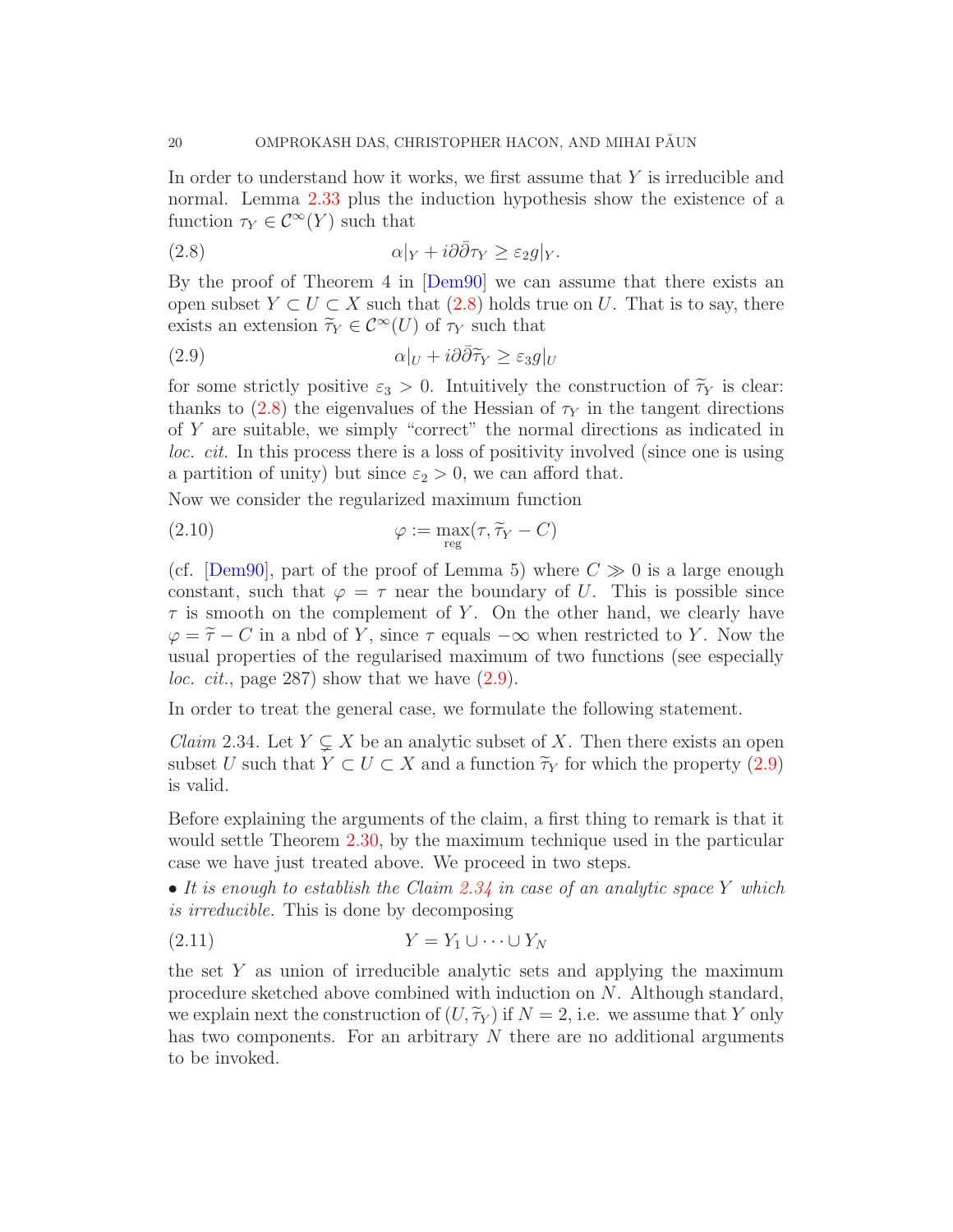Let  $(U_1, \tilde{\tau}_1)$  and  $(U_2, \tilde{\tau}_2)$  corresponding to  $Y_1$  and  $Y_2$ , respectively such that  $(2.9)$  holds true. By Dem90, Lemma 5 there exists a quasi-psh function v with log-poles along  $Y_1 \cap Y_2$  and smooth in the complement of this analytic set. We consider the function

$$
(2.12)\t\t\t\t\t\widetilde{\tau}_1 + \varepsilon v
$$

where  $0 < \varepsilon \ll 1$  is small enough -fixed- such that

<span id="page-20-0"></span>(2.13) 
$$
\alpha|_{U_1} + i\partial\bar{\partial}(\tilde{\tau}_1 + \varepsilon v) \geq \frac{1}{2}\varepsilon_3 g|_{U_1}.
$$

This operation may seem silly –since  $\tilde{\tau}_1$  is smooth and by adding the small multiple of  $v$  the resulting function becomes singular along the intersection  $Y_1 \cap Y_2$ . Nevertheless, thanks to it we can conclude: let  $W \subset U_1 \cap U_2$  be an open subset of X containing  $Y_1 \cap Y_2$ . Let  $C \gg 0$  large enough such that we have

$$
(2.14) \qquad \qquad \widetilde{\tau}_1 + \varepsilon v \ge \widetilde{\tau}_2 - C
$$

on  $\partial W$ , the boundary of W. We fix such a constant C and remark that the function

<span id="page-20-1"></span>(2.15) 
$$
\max_{reg} (\widetilde{\tau}_1 + \varepsilon v, \widetilde{\tau}_2 - C)
$$

defined on  $U_1$  is smooth, its Hessian verifies an inequality similar to  $(2.13)$  and moreover it equals  $\tilde{\tau}_2-C$  near  $Y_1\cap Y_2$ . By shrinking  $U_1$  and  $U_2$  we can combine (smoothly!) the function constructed in [\(2.15\)](#page-20-1) with  $\tilde{\tau}_2-C$  and therefore obtain  $(U, \widetilde{\tau}_Y).$ 

• *Induction*. We assume that Theorem [2.30](#page-16-0) is established in case of a normal analytic space of dimension smaller than  $dim(X)$  and that Claim [2.34](#page-19-2) is established for analytic sets Z such that  $\dim(Z) \leq \dim(Y) - 1$ .

Let  $Y \subsetneq X$  be an irreducible analytic proper subset of X. Then there exists a modification  $f: X_1 \to X$  with the following properties.

- (i) The analytic space  $X_1$  is compact and normal.
- (ii) The co-restriction of  $f$  to  $Y$  is generically finite and the proper transform  $Y_1 \subset X_1$  of Y is smooth.

The restriction  $f^{\star}\alpha|_{Y_1}$  of the f-inverse image of  $\alpha$  to  $Y_1$  is still nef and big. Thus it contains a Kähler current

(2.16) 
$$
f^{\star}\alpha|_{Y_1} + i\partial\bar{\partial}\psi_1 \ge g_1|_{Y_1},
$$

where the function  $\psi_1$  can be assumed to have analytic singularities and  $g_1$  is a Hermitian metric on  $X_1$ . In particular  $\psi_1$  is smooth in the complement of a proper analytic subset  $W_1 \subsetneq Y_1$ . We can also assume that  $W_1$  contains the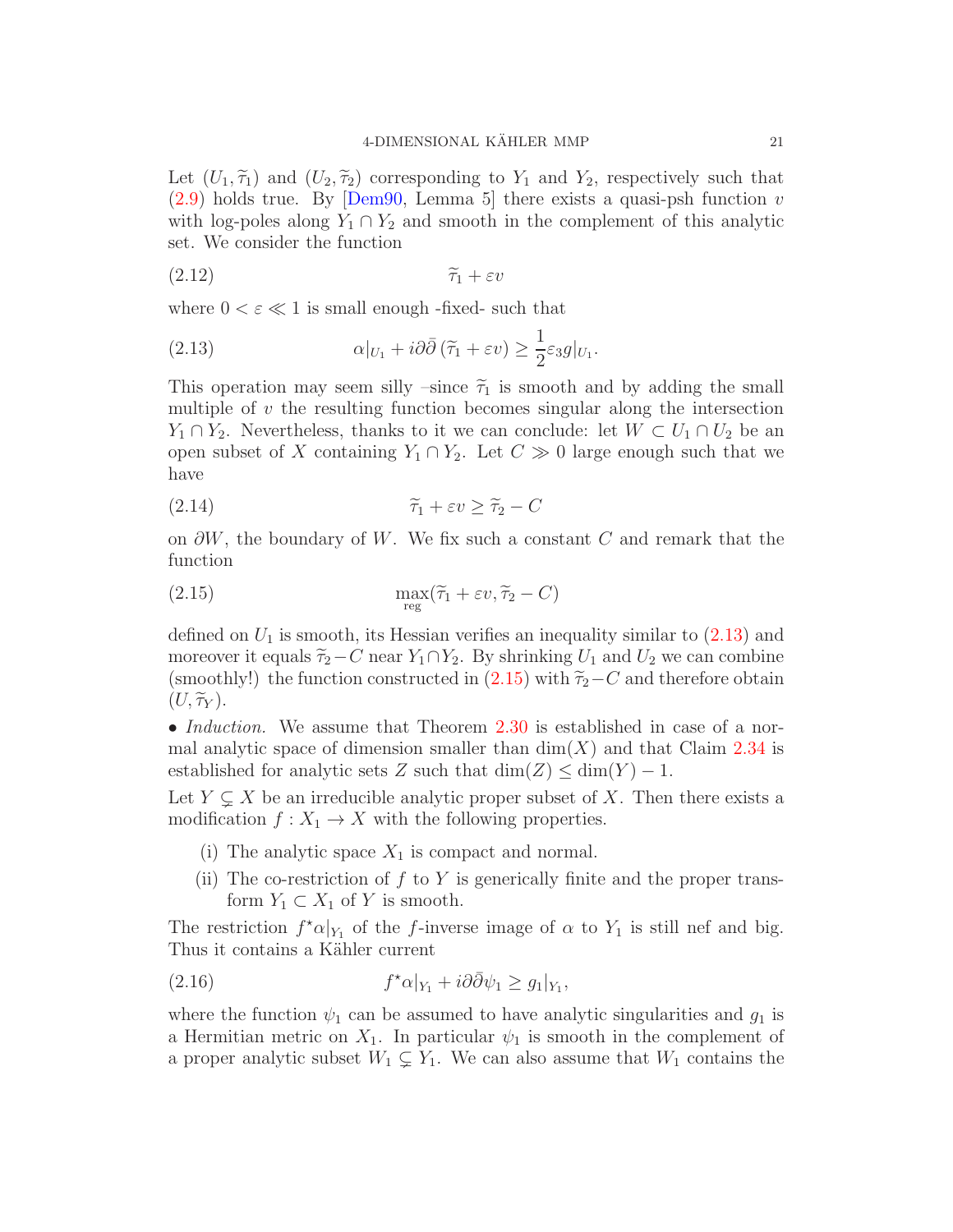analytic set in the complement of which the restriction of the map  $f|_{Y_1}: Y_1 \to Y_2$ Y is a biholomorphism.

By modifying the function  $\psi_1$  as in [\[Dem90\]](#page-71-10), we infer the following: there exists an open set  $\Lambda$  containing  $Y_1 \setminus W_1$  such that

<span id="page-21-1"></span>(2.17) 
$$
f^{\star}\alpha + i\partial\bar{\partial}\psi_1 \geq \frac{1}{2}g_1
$$

on  $\Lambda$ . A more general version of this is established in the article [\[CT15\]](#page-71-11) pages 1181-1185.

Next, we consider the direct image  $W := f(W_1) \subsetneq Y$  and we use the induction hypothesis: there exists an open subset  $U_W \subset X$  and a smooth function  $\tau_W : U_W \to \mathbb{R}$  such that [\(2.9\)](#page-19-1) holds true. By taking the inverse image via f we get

<span id="page-21-0"></span>(2.18) 
$$
f^{\star}\alpha + i\partial\bar{\partial}(\tau_W \circ f) \geq \varepsilon_4 f^{\star}g
$$

pointwise on  $f^{-1}(U_W)$ .

By combining [\(2.18\)](#page-21-0) and [\(2.17\)](#page-21-1) we obtain a  $\mathcal{C}^{\infty}$  function  $\tau_1$  on an open subset  $f^{-1}(U_Y)$ , the inverse image of an open subset  $U_Y$  containing Y. In other words, we have

<span id="page-21-2"></span>(2.19) 
$$
f^{\star}\alpha + i\partial\bar{\partial}\tau_1 \geq \varepsilon_5 f^{\star}g
$$

on  $f^{-1}(U_Y)$ . The "pinched" open subset  $\Lambda$  is involved in the gluing process, but this makes absolutely no difference

The inequality [\(2.19\)](#page-21-2) shows that the smooth function  $\tau_1$  is constant on every positive dimensional fiber of f at some point of  $U_Y$ . It therefore descends to  $U_Y$  and Claim [2.34](#page-19-2) is established.

As we have already mentioned, we can glue the function constructed in our claim with  $\tau$  obtained in the first part of the proof: in this way we obtain  $\varphi$ .

We also include the following result whose proof follows exactly as in the nonsingular case, modulo the use of Theorem [2.31.](#page-17-1)

<span id="page-21-3"></span>**Lemma 2.35.** Let X be a compact Kähler analytic variety and  $\alpha \in H_{\partial \overline{\partial}}^{1,1}$  $\frac{1}{\partial \bar{\partial}}$   $(X)$  is a nef class. Then  $\alpha$  is a big class on X if and only if  $\alpha^n > 0$ , where  $n = \dim X$ .

*Proof.* Let  $f: Y \to X$  be a resolution of singularities of X. Given that X is Kähler, it will equally be the case for Y. Then  $f^*\alpha$  is nef and  $(f^*\alpha)^n = \alpha^n$ , by the projection formula. By a quick direct image argument it follows that  $\alpha$  is big if and only if  $f^*\alpha$  is big. But the equivalence between the positivity of the top self-intersection and bigness for a nef class on a Kähler manifold is well-known  $[DP04]$ .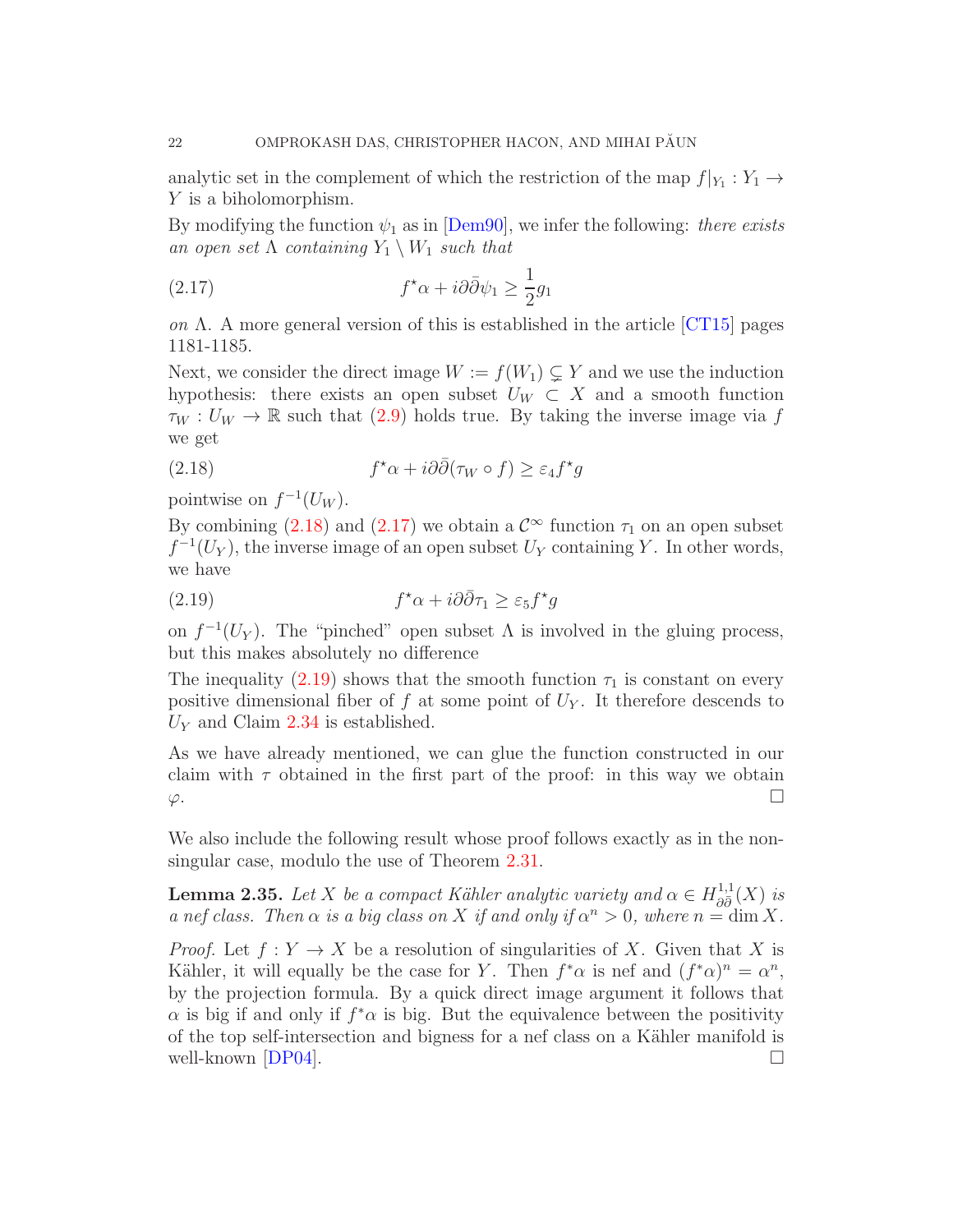<span id="page-22-0"></span>**Theorem 2.36.** Let X be a compact Kähler analytic variety and let  $\alpha \in$  $\mathcal{C}^{\infty}_{1,1}(X)$  be a smooth  $(1,1)$ -form such that  $\bar{\partial}\alpha = 0, \partial\alpha = 0$ . Then  $\alpha$  is a nef class if and only if  $\alpha|_Z$  is a pseudo-effective class for all irreducible analytic subvarieties  $Z \subset X$ .

*Proof.* If  $\alpha$  is nef, then the restriction  $\alpha|_Z$  to any irreducible analytic subvariety  $Z \subset X$  is also nef. It follows that  $\alpha|Z$  is pseudo-effective by the usual argument: we construct a closed positive current in the pullback of  $\alpha|_Z$  on any nonsingular model of Z and then take the direct image.

For the other direction, we proceed as follows: Let  $t = \inf\{s \geq 0 | \alpha + \alpha(s) \leq s \}$ sw is Kahler}, then  $\alpha + t\omega$  is nef but not Kähler. Suppose that  $t > 0$ , then  $(\alpha + t\omega)|_Z$  is big (an nef) for every  $Z \subset X$  (including  $Z = X$ ), and hence by Lemma [2.35,](#page-21-3)  $(\alpha + t\omega)^{\dim Z} \cdot Z = ((\alpha + t\omega)|_Z)^{\dim Z} > 0$ . Then by Theorem [2.30,](#page-16-0)  $\alpha + t\omega$  is Kähler, which is easily seen to contradict the definition of t. Therefore  $t = 0$  and so  $\alpha$  is nef.

*Remark* 2.37. Theorem [2.36](#page-22-0) holds without the assumption that X is Kähler, by using the gluing procedure employed in the proof of Theorem [2.30.](#page-16-0)

<span id="page-22-1"></span>**Lemma 2.38.** Let  $f : X' \to X$  be a proper surjective morphism of normal compact Kähler varieties. Then a class  $\alpha \in H^{1,1}_{BC}(X)$  nef if and only if  $f^*\alpha$  is nef.

*Proof.* If  $\alpha$  is nef then it follows easily that  $f^*\alpha$  is nef. Suppose now that  $f^*\alpha$  is nef and in particular  $f^*\alpha$  is pseudo-effective. Let  $t = \inf\{s \geq 0 \mid \alpha + \alpha\}$ sw is Kähler}. Suppose that  $t > 0$ , then  $\alpha + t\omega$  is nef but not Kähler, and we claim that  $\int_V (\alpha + t\omega)^k > 0$  for any subvariety V of codimension k. It follows that conditions (1) and (3) of Theorem [2.30](#page-16-0) are satisfied by  $\alpha + t\omega$ , and condition (2) is immediate from Lemma [2.35.](#page-21-3) Thus, by Theorem [2.30,](#page-16-0)  $\alpha + t\omega$  is Kähler, a contradiction. In particular  $t = 0$  and  $\alpha$  is nef.

We now prove the claim. For any analytic subvariety  $V \subset X$ , let V' be the unique irreducible component of  $f^{-1}V$  dominating V, F a general fiber of  $V' \to V$ . Assume that dim  $V = k$ , dim  $V' = k + j$ ,  $\eta$  Kähler on X', and  $\lambda = \int_F \eta^j > 0$  then, by the projection formula we have

$$
\lambda \cdot \int_{V} (\alpha + t\omega)^{k} = \int_{V'} f^{*}(\alpha + t\omega)^{k} \wedge \eta^{j} \ge \int_{V'} f^{*}(t\omega)^{k} \wedge \eta^{j} = \lambda t^{k} \int_{V} \eta^{k} > 0
$$
  
is  $f^{*}\alpha$  is nef.

as f

Finally we extend [\[DP04,](#page-71-8) Corollary 0.3] to the singular case.

Corollary 2.39. Let X be a compact normal Kähler variety,  $\omega$  a Kähler form on X, and  $\alpha \in H^{1,1}_{BC}(X)$ , then

(1)  $\alpha$  is nef if and only if  $\int_V \alpha^k \wedge \omega^{p-k} \geq 0$  for every analytic p-dimensional subvariety  $V \subset X$  and for all  $0 < k \leq p$ , and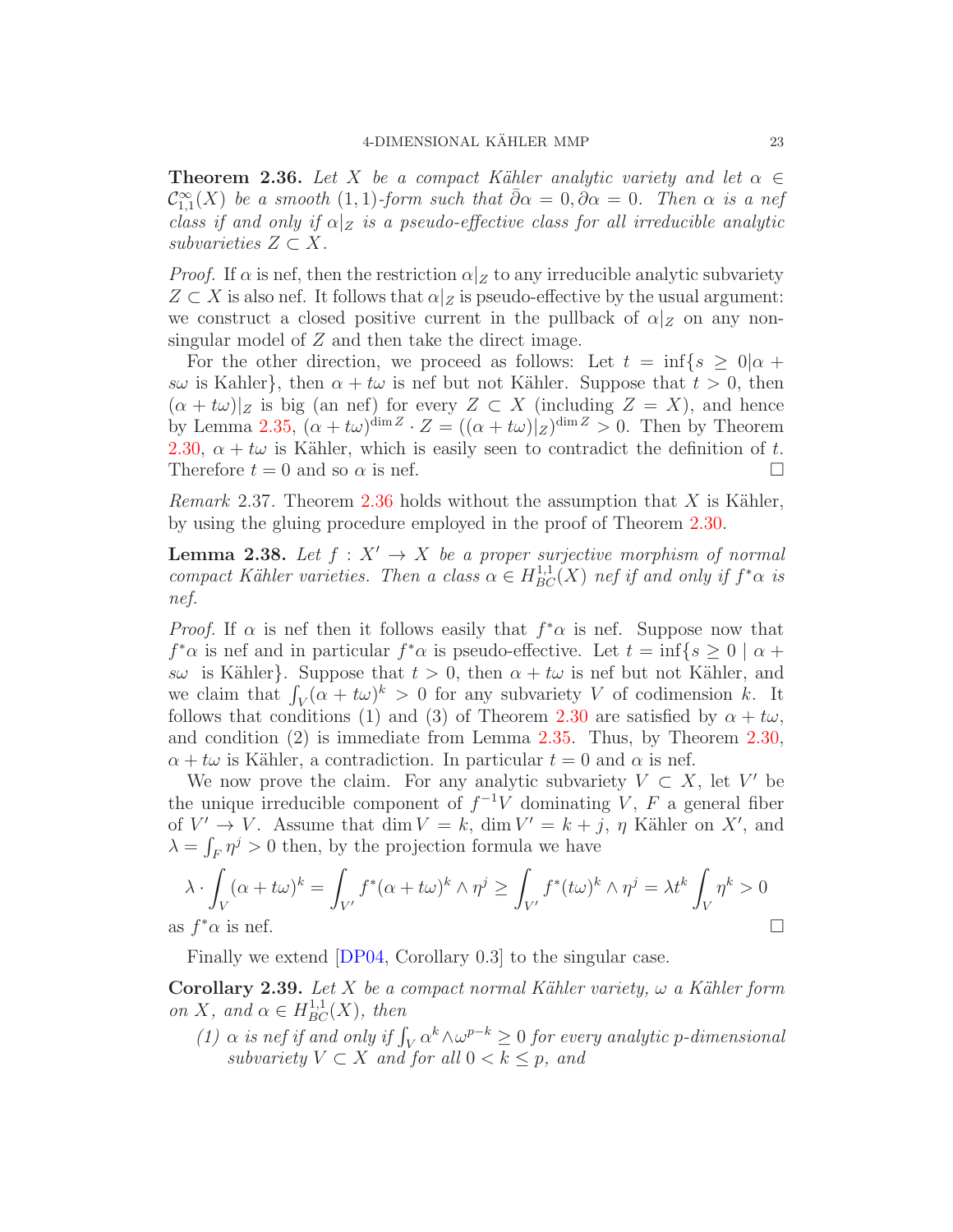(2)  $\alpha$  is Kähler if and only if  $\int_V \alpha^k \wedge \omega^{p-k} > 0$  for every analytic pdimensional subvariety  $V \subset X$  and for all  $0 < k \leq p$ .

*Proof.* The only if part is clear, so assume that  $\int_V \alpha^k \wedge \omega^{p-k} \geq 0$  for any analytic subvariety  $V \subset X$  with  $p = \dim V$  and any  $0 < k \leq p$ . Let  $V \subset X$  be a proper subvariety, and  $\nu : \tilde{V} \to V$  the normalization. Suppose that  $\tilde{\alpha} = \nu^* \alpha$ is the pull-back of  $\alpha$ , then it follows easily by induction on the dimension that  $\tilde{\alpha}$  is nef. Let  $f: X' \to X$  be a resolution of singularities and  $V' \subset X'$  a subvariety such that  $f(V') = V$ . If  $\nu' : \tilde{V}' \to V'$  is the normalization and  $\alpha' = f^*\alpha$ , then  $\tilde{\alpha}' = \nu'^*\alpha'$  is nef as it is the pull-back of  $\tilde{\alpha}$  via the induced map  $\tilde{V}' \rightarrow \tilde{V}$ .

It suffices to show that  $\alpha_{\epsilon} := \alpha + \epsilon \omega$  is nef for any  $0 < \epsilon \ll 1$ . Clearly

$$
\int_{X'} f^*(\alpha_\epsilon^k \wedge \omega^{n-k}) = \int_X \alpha_\epsilon^k \wedge \omega^{n-k} \ge \epsilon^k \int_X \omega^n > 0.
$$

Let  $\omega'$  be a Kähler class on X' and  $\alpha'_{\epsilon} := f^* \alpha_{\epsilon}$ , then  $\omega_{\delta} := f^* \omega + \delta \omega'$  is Kähler for  $\delta > 0$  and by continuity  $\int_{X'} (\alpha_\epsilon')^k \wedge \omega_\delta^{n-k} > 0$  for  $0 < \delta \ll \epsilon$ . Assume now that  $V' \subset X'$  is a proper subvariety of dimension  $p < \dim X'$ , then since  $\tilde{\alpha}'$  is nef (as observed above), we have

$$
\int_{V'} (\alpha_{\epsilon}')^k \wedge \omega_{\delta}^{p-k} = \int_{\tilde{V}'} (\tilde{\alpha}' + \epsilon (f \circ \nu')^* \omega)^k \wedge (\nu')^* \omega_{\delta}^{p-k} \ge 0.
$$

By [\[DP04,](#page-71-8) Corollary 0.3],  $\alpha'_{\epsilon}$  is nef, and hence by Lemma [2.38,](#page-22-1)  $\alpha_{\epsilon}$  is nef. This proves (1). To see (2), note that if  $\alpha$  is Kähler then the stated inequalities clearly hold. For the reverse implication, simply observe that the Kähler cone coincides with the interior of the nef cone.

<span id="page-23-0"></span>2.5. Kawamata-Viehweg, Base-Point-Free and Semiampleness Theorems. The fundamental result in this context is Kawamata-Viehweg vanishing cf.  $[Nak87, Theorem 3.7]$  and  $[Fuj13, Corollary 1.4]$ .

**Definition 2.40.** Let  $f: X \to Y$  be a proper surjective morphism of analytic varieties and L is a line bundle on X. Then L is called f-nef-big, if  $c_1(L) \cdot C \ge 0$ for all curves  $C \subset X$  such that  $f(C) =$  pt, and  $\kappa(X/Y, L) = \dim X - \dim Y$ (see [\[Nak87,](#page-72-0) (B), Page 554]).

The following version of (relative) Kawamata-Viehweg vanishing theorem for a proper morphism between analytic varieties is proved in [\[Nak87,](#page-72-0) Theorem 3.7] and [\[Fuj13,](#page-71-12) Corollary 1.4].

**Theorem 2.41.** [\[Nak87,](#page-72-0) Theorem 3.7][\[Fuj13,](#page-71-12) Corollary 1.4] Let  $\pi : X \to S$ be a proper surjective morphism from a complex manifold X onto an analytic variety S. Let H be a  $\mathbb{Q}$ -Cartier  $\mathbb{Q}$ -divisor on X such that it is  $\pi$ -nef-big and  $\{H\}$  has SNC support. Then  $R^i\pi_*(\omega_X \otimes \mathcal{O}_X(\lceil H\rceil)) = 0$  for all  $i > 0$ .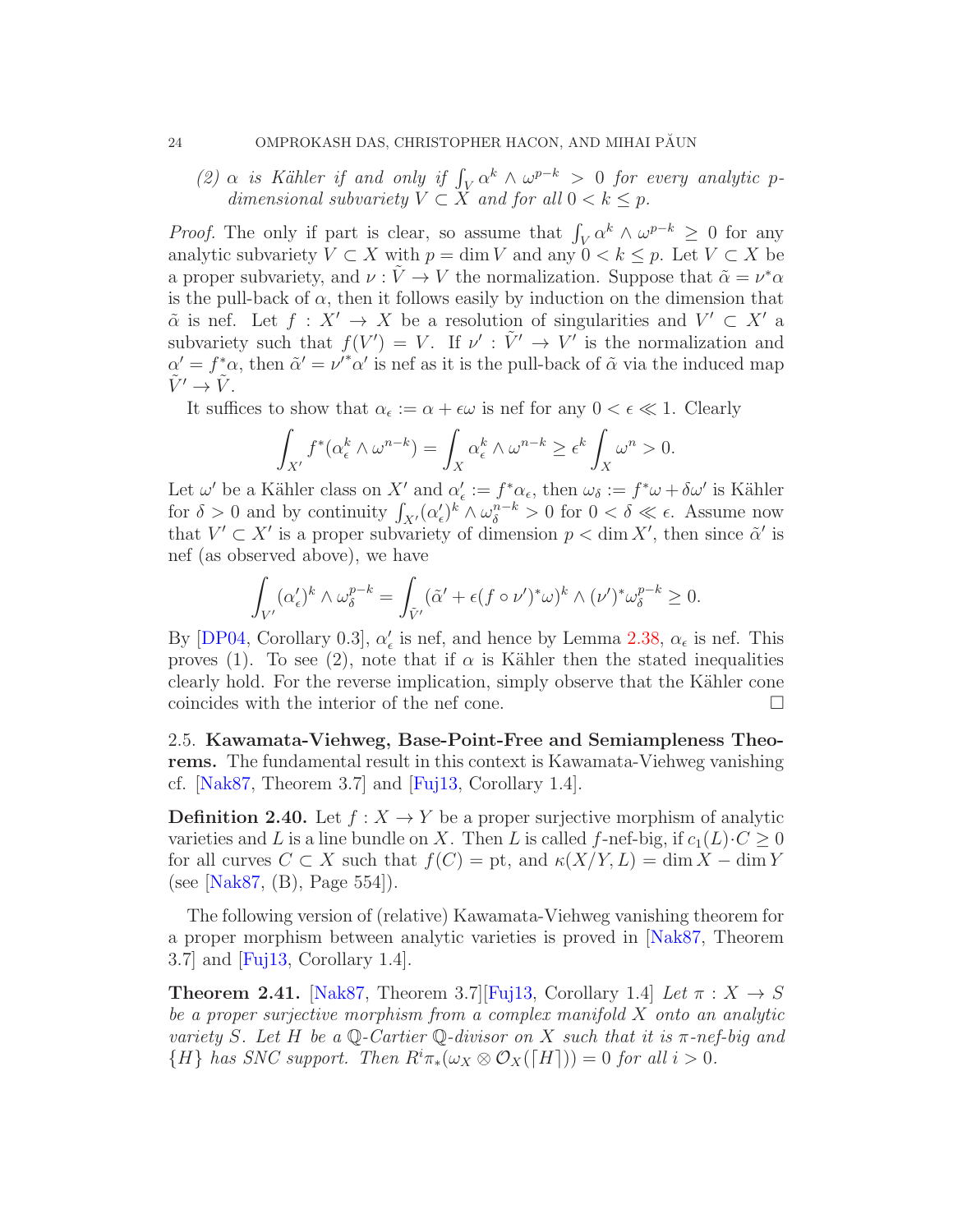The following variant is more convenient for us.

<span id="page-24-2"></span>**Theorem 2.42.** [\[DH20,](#page-71-2) Theorem 2.16] Let  $\pi : X \to S$  be a proper surjective morphism of analytic varieties. Let  $\Delta > 0$  be a  $\mathbb{Q}$ -divisor on X such that  $(X, \Delta)$  is klt, and D is a Q-Cartier integral Weil divisor on X such that  $D-(K_X+\Delta)$  is  $\pi$ -nef-big. Then

$$
R^i \pi_* \mathcal{O}_X(D) = 0 \quad \text{for all } i > 0.
$$

Theorem 2.43 (Base-Point Free Theorem). [\[Nak87,](#page-72-0) Theorem 4.8] Let f :  $X \to Y$  be a proper surjective morphism between two normal analytic varieties and  $B \geq 0$  a Q-divisor on X such that  $(X, B)$  is klt. Let H be a f-nef Cartier divisor on X such that  $H - (K_X + B)$  is f-nef and f-big. Then there exist a projective surjective morphism  $g: Z \to Y$  from a normal analytic variety Z, a proper surjective morphism  $\phi: X \to Z$ , and a g-ample line bundle  $\mathscr L$  on Z such that  $f = g \circ \phi$  and  $\phi^* \mathscr{L} \cong \mathcal{O}_X(H)$ .

<span id="page-24-0"></span>2.6. Relative cone and contraction theorems for projective morphisms. Here we collect a cone theorem from [\[Nak87\]](#page-72-0). Recall that if  $f : X \to Y$  is a projective surjective morphism of analytic varieties and  $W \subset Y$  is a compact subset of Y, then  $Z_1(X/Y;W)$  is generated by curves  $C \subset X$  such that  $f(C)$ is a point in W. We say that two curves  $C_1, C_2$  are numerically equivalent over W,  $C_1 \equiv_W C_2$  if  $(C_1 - C_2) \cdot f^*L = 0$  for any Cartier divisor L defined on a neighborhood of W. Then  $N_1(X/Y;W) := Z_1(X/Y;W) \otimes_{\mathbb{Z}} \mathbb{R}/\equiv_W$ .

We also define  $Z^1(X/Y;W)$  as the group of line bundles defined over some neighborhood of W modulo the following equivalence relation: for  $\mathscr{L}_1 \in$  $Pic(f^{-1}U_1)$  and  $\mathscr{L}_2 \in Pic(f^{-1}U_2)$ , where  $U_1$  and  $U_2$  are open neighborhoods of W,  $\mathscr{L}_1 \equiv_W \mathscr{L}_2$  if  $\mathscr{L}_1 \cdot C = \mathscr{L}_2 \cdot C$  for all curves  $C \subset X$  such that  $f(C) = \text{pt} \in W$ . Then  $N^1(X/Y;W) := \overline{Z}^1(X/Y;W) \otimes_{\mathbb{Z}} \mathbb{R}$ .

<span id="page-24-1"></span>**Definition 2.44** (Property P and Q). [\[Fuj22\]](#page-71-3) Let  $f: X \to Y$  be a projective surjective morphism of analytic varieties and  $W \subset Y$  is a compact subset of Y. We say that  $f: X \to Y$  and W satisfy property **P** if the following holds:

- $(P1)$  X is a normal analytic variety,
- (P2) Y is a Stein space,
- $(P3)$  W is a Stein compact subset of Y, i.e. W has a fundamental system of Stein open neighborhoods, and
- $(P4)$  W ∩ Z has finitely many connected components for any analytic set Z defined on an open neighborhood of W.

We will simply say that  $f : X \to Y$  satisfies property **P** if W is understood.

We say that  $f: X \to Y$  satisfies property **Q** if

 $(Q1)$  X is normal, and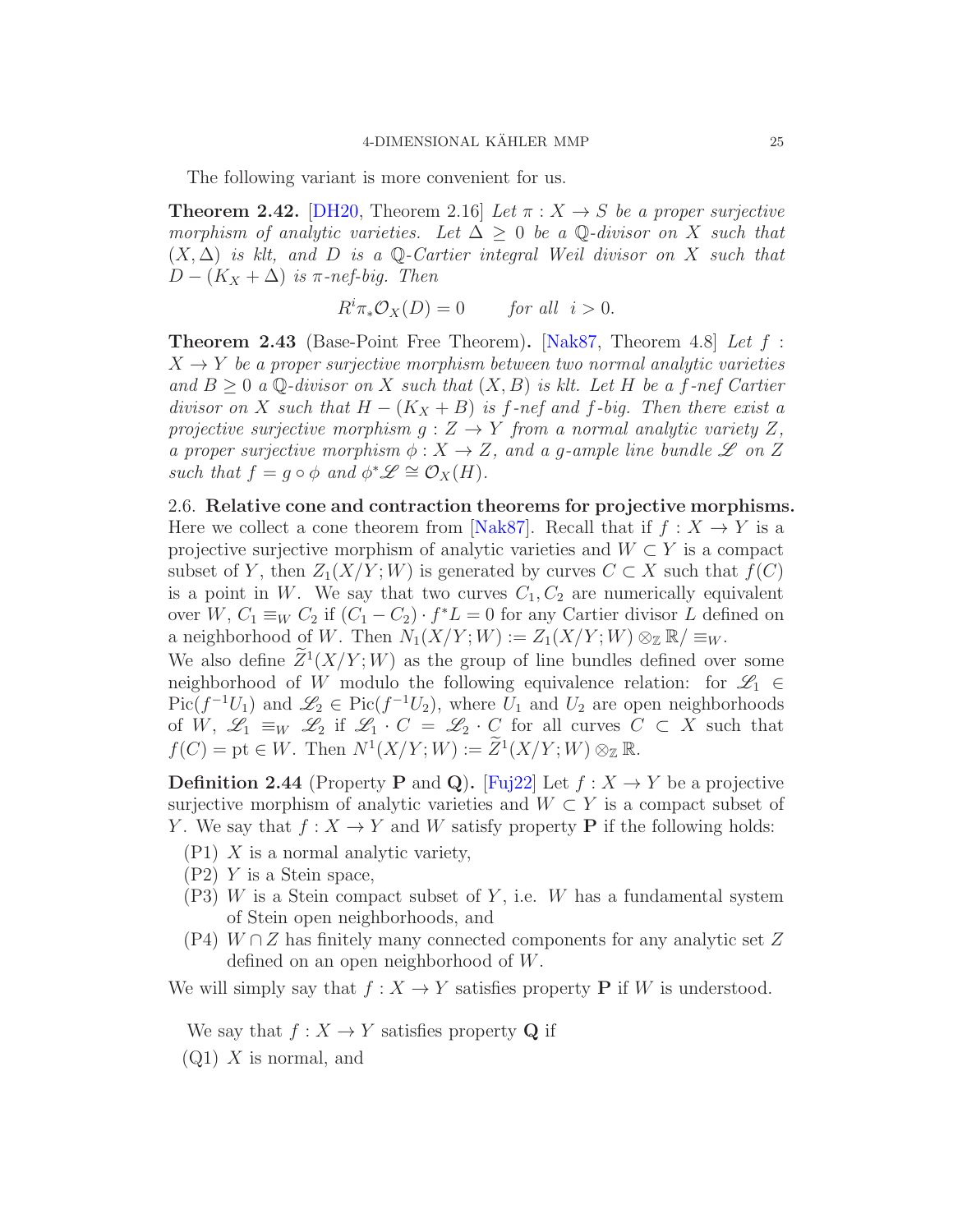$(Q2)$  X and Y are both compact.

• We will say that a projective morphism  $f: X \to Y$  and a compact subset  $W \subset Y$  satisfies either property **P** or **Q** if either  $f : X \to Y$ and  $W \subset Y$  satisfy property **P** or  $f : X \to Y$  satisfies property Q. Moreover, if only the property Q is satisfied, then we will denote  $N^1(X/Y), N_1(X/Y)$ , etc. to mean  $N^1(X/Y; Y), N_1(X/Y; Y)$ , etc.

*Remark* 2.45. By [\[Nak04,](#page-72-3) Chapter II. 5.19. Lemma], if  $f: X \rightarrow Y$  and  $W \subset Y$  satisfy either property **P** or **Q** then  $N^1(X/Y;W)$  (and hence also  $N_1(X/Y;W)$  is finitely dimensional over R. Unluckily, this result is only stated in the case that  $X \to Y$  is a **projective morphism**. By a result of Siu,  $\left[\frac{\text{Siu}69}{\text{Siu}69}\right]$ , Theorem 1, it is known that property  $\left(\frac{P4}{P4}\right)$  holds if and only if  $\Gamma(W, \mathcal{O}_W)$  is notherian. In particular, for any  $w \in W$  there is a neighborhood  $w \in V \subset Y$  such that V satisfies (P3) and (P4).

<span id="page-25-0"></span>**Theorem 2.46** (Cone Theorem). [\[Nak87,](#page-72-0) Theorem 4.12] Let  $f: X \to Y$  be a projective surjective morphsim of analytic varieties and  $W \subset Y$  is a compact subset satisfying either property **P** or **Q**. Let  $B \geq 0$  a Q-divisor on X such that  $(X, B)$  is klt. Then the following hold:

(1) If  $K_X + B$  is not f-nef over W, then

$$
\overline{NE}(X/Y;W)=\overline{NE}_{K_X+B\geq 0}(X/Y;W)+\sum \mathbb{R}_{+}[l_i]
$$

where each  $l_i$  is an irreducible curve in  $N_1(X/Y;W)$ . Furthermore,  $\sum \mathbb{R}_+ [l_i]$  is locally finite and for any  $R = \mathbb{R}_+ [l_i]$ , there exists  $L \in$  $Z^1(X/Y;W)$  such that  $R = \{ \Gamma \in \overline{NE}(X/Y;W) \setminus \{0\} | (L \cdot \Gamma) = 0 \}$  and that  $L$  is  $f$ -nef over  $W$ . Such an  $L$  is called a supporting function of R and R is called an extremal ray over W with respect to  $K_X + B$ .

(2) For an extremal ray R, there exist an open neighborhood U of W and a proper surjective morphism  $\phi : f^{-1}(U) \to Z$  over U onto a normal variety Z such that

 $\phi(C) = \text{pt}$  if and only if  $[C] \in R$ 

for any irreducible curve C of  $f^{-1}(U)$  which is mapped to a point of W. This  $\phi$  is denoted by cont<sub>R</sub> and called the contraction morphism associated with R.

- (3)  $\phi = \text{cont}_R$  has the following properties:
	- (a)  $-(K_X + B)|_{f^{-1}(U)}$  is  $\phi$ -ample.
		- (b) Let E be an irreducible component of  $\text{Ex}(f)$  of maximal dimension,  $n = \dim E - \dim f(E)$  and  $p \in f(E)$  a general point, then  $E_n =$  $E\cap f^{-1}(p)$  is covered by a family of compact rational curves  $\{\Gamma_t\}_{t\in T}$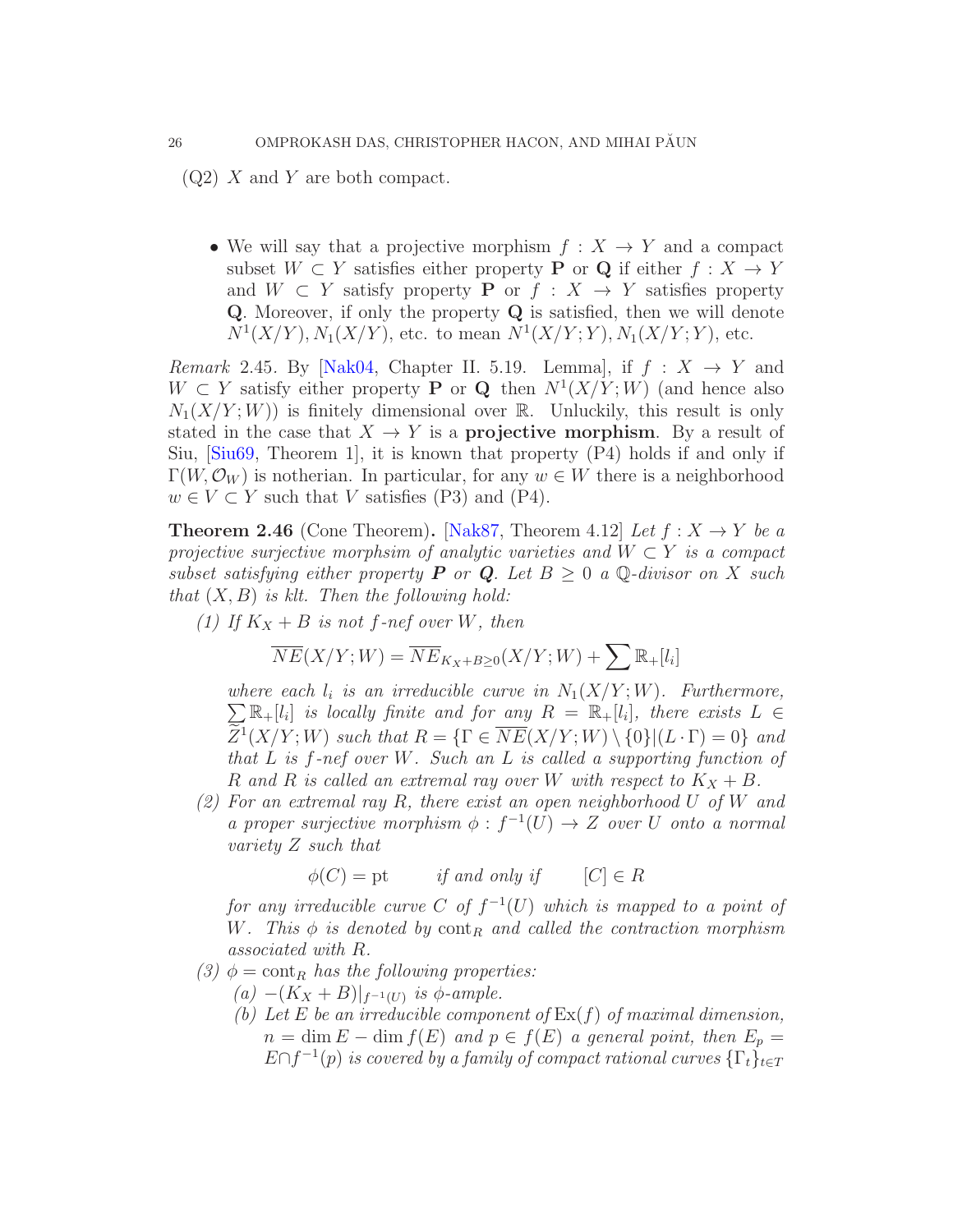such that  $\phi(\Gamma_t) = \text{pt}$  for all  $t \in T$  and  $-(K_X + B) \cdot \Gamma_t \leq 2n$ , where  $n = \dim X$ .

- (c)  $\text{Image}(\phi^* : \text{Pic}(Z) \to \text{Pic}(f^{-1}(U))) = \{D \in \text{Pic}(f^{-1}(U)) \mid (D \cdot$  $\Gamma$ ) = 0  $\forall$   $r \in R$  }.
- (d) The following mutually dual sequences are exact.

$$
0 \to N_1(f^{-1}(U)/Z; g^{-1}(W)) \to N_1(X/Y; W) \to N_1(Z/U; W) \to 0,
$$

$$
0 \leftarrow N^1(f^{-1}(U)/Z; g^{-1}(W)) \leftarrow N^1(X/Y; W) \leftarrow N^1(Z/U; W) \leftarrow 0.
$$

Here  $g: Z \to U$  is the structure morphism. In particular,  $\rho(X/Y;W) =$  $\rho(Z/U;W) + 1.$ 

Proof. Everything here is in [\[Nak87,](#page-72-0) Theorem 4.12], except the claim 3(b). This follows from  $[DO22, Theorem 4.2]$ .

Finally we prove a relative dlt cone theorem.

**Theorem 2.47.** Let  $(X, \Delta)$  be a dlt pair,  $f : X \to Y$  a projective surjective morphism of analytic varieties and  $W \subset Y$  is a compact set satisfying either property **P** or **Q**. Assume that X is Q-factorial over W. Then there are countably many curves  $\{C_i\}_{i\in I}$  such that  $f(C_i) = \text{pt}$ , and

$$
\overline{\text{NE}}(X/Y;W) = \overline{\text{NE}}(X/Y;W)_{(K_X+\Delta)\geq 0} + \sum_{i\in I} \mathbb{R}^+ \cdot [C_i].
$$

*Proof.* Fix a f-ample divisor H on X. Then for any  $n \in \mathbb{N}$  we can write  $K_X + \Delta + \frac{1}{n}H = K_X + (1 - \varepsilon)\Delta + (\frac{1}{n}H + \varepsilon\Delta)$  such that  $\frac{1}{n}H + \varepsilon\Delta$  is f-ample for  $\varepsilon \in \mathbb{Q}^+$  sufficiently small (depending on n). Note that  $(X,(1-\varepsilon)\Delta)$  is a klt pair. Thus by Theorem [2.46,](#page-25-0) there are finitely many  $(K_X + \Delta + \frac{1}{n}H)$ -negative extremal rays generated by curves  $\{C_i\}_{i\in I_n}$  such that

<span id="page-26-0"></span>(2.20) 
$$
\overline{\text{NE}}(X/Y;W) = \overline{\text{NE}}(X/Y;W)_{(K_X+\Delta+\frac{1}{n}H)\geq 0} + \sum_{i\in I_n} \mathbb{R}^+ \cdot [C_i].
$$

Define  $I := \bigcup_{n \geq 1} I_n$ . Then clearly  $NE(X/Y; W) = NE(X/Y; W)_{(K_X + \Delta + \frac{1}{n}H) \geq 0} +$  $\sum_{i\in I}\mathbb{R}^+\cdot [C_i]$ . Note that we also have

$$
\overline{\text{NE}}(X/Y;W)_{(K_X+\Delta)\geq 0}=\cap_{n=1}^{\infty}\overline{\text{NE}}(X/Y;W)_{(K_X+\Delta+\frac{1}{n}H)\geq 0}.
$$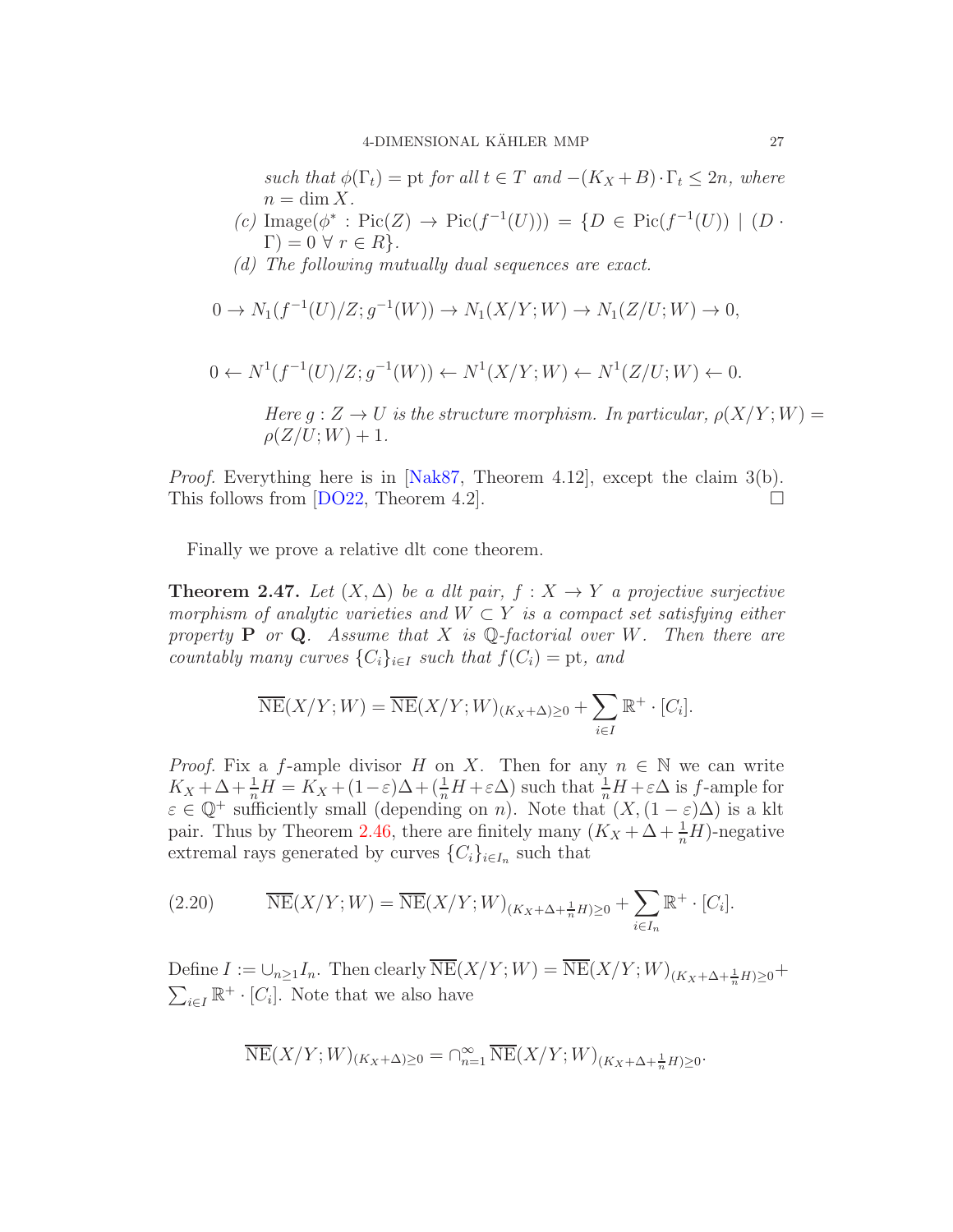Therefore from [\(2.20\)](#page-26-0) we have

$$
\overline{\text{NE}}(X/Y;W) = \bigcap_{n=1}^{\infty} \left( \overline{\text{NE}}(X/Y;W)_{(K_X + \Delta + \frac{1}{n}H) \ge 0} + \sum_{i \in I} \mathbb{R}^+ \cdot [C_i] \right)
$$
  

$$
\supset \bigcap_{n=1}^{\infty} \left( \overline{\text{NE}}(X/Y;W)_{(K_X + \Delta + \frac{1}{n}H) \ge 0} \right) + \sum_{i \in I} \mathbb{R}^+ \cdot [C_i]
$$
  

$$
= \overline{\text{NE}}(X/Y;W)_{(K_X + \Delta) \ge 0} + \sum_{i \in I} \mathbb{R}^+ \cdot [C_i].
$$

Suppose now that the inclusion is strict and so we have an element  $v \in$  $\bigcap_{n=1}^{\infty} \left( \overline{\text{NE}}(X/Y;W)_{(K_X+\Delta+\frac{1}{n}H)\geq 0} + \sum_{i\in I} \mathbb{R}^+ \cdot [C_i] \right)$  not contained in

$$
\overline{\text{NE}}(X/Y;W)_{(K_X+\Delta)\geq 0}+\sum_{i\in I}\mathbb{R}^+\cdot [C_i].
$$

Intersecting  $\overline{\text{NE}}(X/Y;W)$  with an appropriate affine hyperplane H we may assume that  $\overline{\text{NE}}(X/Y;W)\cap \mathcal{H}$  is compact and convex and  $v \in \overline{\text{NE}}(X/Y;W)\cap \mathcal{H}$ . For each  $n \geq 1$ , we can write  $v = v_n + w_n$ , where  $v_n \in \text{NE}(X/Y; W)_{(K_X + \Delta + \frac{1}{n}H) \geq 0}$ H and  $w_n \in \sum_{i \in I} \mathbb{R}^+ \cdot [C_i] \cap \mathcal{H}$ . By compactness, passing to a subsequence, we may assume that limits exist, and  $v_{\infty} = \lim v_i$  and  $w_{\infty} = \lim w_i$  such that  $v = v_{\infty} + w_{\infty}$ . Since  $\overline{\text{NE}}(X/Y;W)_{(K_X+\Delta)\geq 0} = \bigcap_{n=1}^{\infty} \overline{\text{NE}}(X/Y;W)_{(K_X+\Delta+\frac{1}{n}H)\geq 0}$ is closed,  $v_{\infty} \in \overline{\text{NE}}(X/Y;W)_{(K_X+\Delta)\geq 0} \cap \mathcal{H}$ . Since  $\overline{\sum_{i\in I}\mathbb{R}^+\cdot [C_i]} \cap \mathcal{H}$  is compact,  $w_{\infty} \in \overline{\sum_{i \in I} \mathbb{R}^+ \cdot [C_i]} \cap \mathcal{H}$ . By standard arguments (see the end of the proof of [\[Kol96,](#page-72-6) Theorem III.1.2]) one sees that  $\overline{\text{NE}}(X/Y;W)_{(K_X+\Delta)\geq 0} + \sum_{i\in I} \mathbb{R}^+ \cdot [C_i]$ is closed and hence

$$
\sum_{i\in I} \mathbb{R}^+ \cdot [C_i] \subset \overline{\text{NE}}(X/Y;W)_{(K_X+\Delta)\geq 0} + \sum_{i\in I} \mathbb{R}^+ \cdot [C_i].
$$

Thus  $w_{\infty} = v_0 + w'_{\infty}$ , where  $v_0 \in \overline{\text{NE}}(X/Y;W)_{(K_X+\Delta)\geq 0}$  and  $w'_{\infty} \in \sum_{i\in I} \mathbb{R}^+ \cdot [C_i]$ . Finally, since  $v = (v_{\infty} + v_0) + w'_{\infty}$ , we obtain the required contradiction.  $\square$ 

## <span id="page-27-1"></span><span id="page-27-0"></span>Part 2. MMP for Projective Morphisms

3. Finite generation following Cascini-Lazic´

In [\[CL10\]](#page-71-4) it is shown that adjoint rings with big boundaries on projective varieties are finitely generated. In this section we will extend this result to the case of a projective morphism of analytic varieties.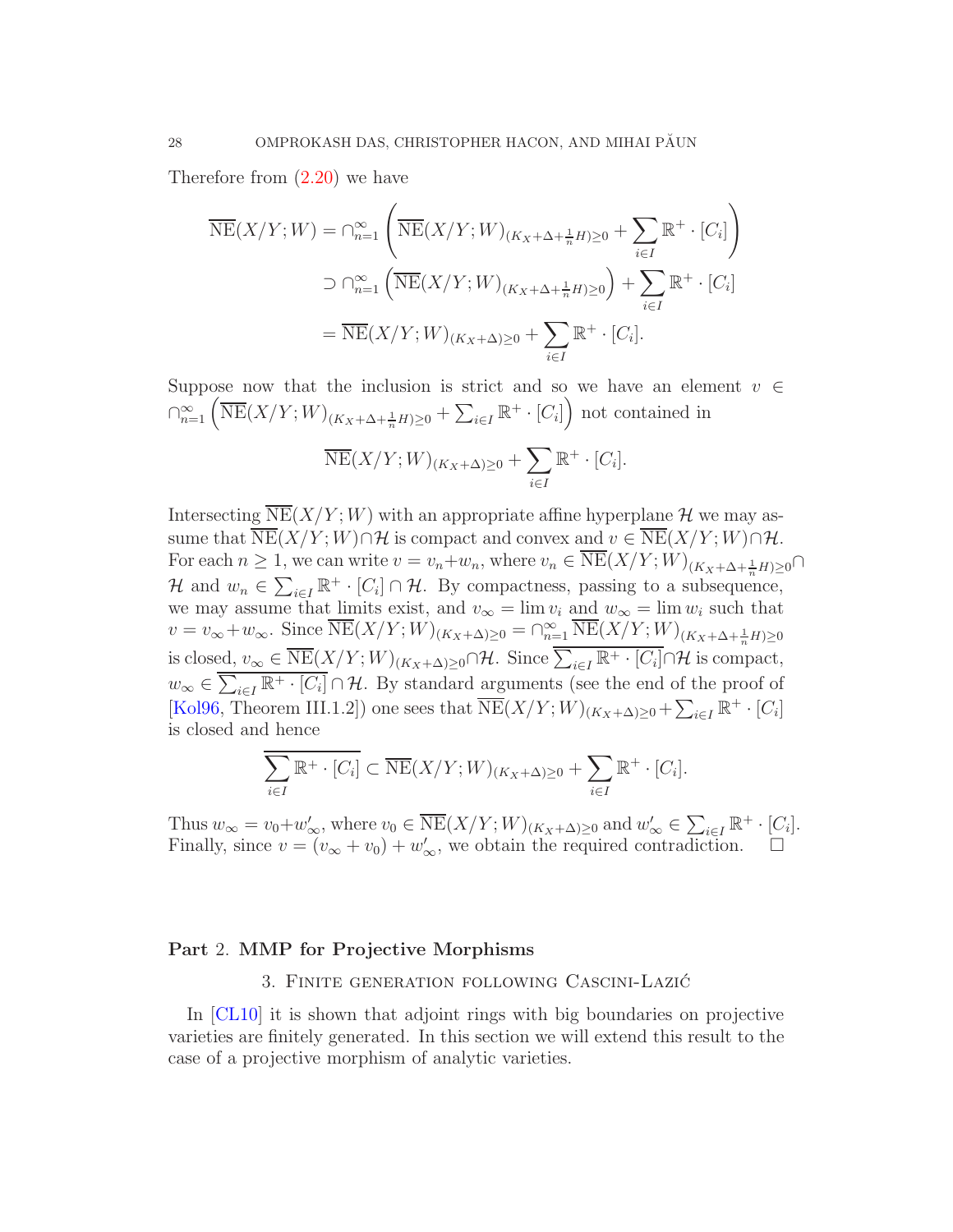<span id="page-28-1"></span>**Theorem 3.1.** Let  $\pi$  :  $X \to U$  be a projective morphism of complex analytic varieties, where X is smooth variety with dim  $X = n$ . Let  $B_1, \ldots, B_k$  be Qdivisors on X such that  $\lfloor B_i \rfloor = 0$  for all i, and such that the support of  $\sum_{i=1}^{k} B_i$ has simple normal crossings. Let A be a  $\pi$ -ample  $\mathbb Q$ -divisor on X, and denote  $D_i = K_X + A + B_i$  for every *i*. Then the adjoint ring

$$
R(X/U; D_1, \ldots, D_k) = \bigoplus_{(m_1, \ldots, m_k) \in \mathbb{N}_k} \pi_* \mathcal{O}_X \left( \lfloor \sum m_i D_i \rfloor \right)
$$

is a locally finitely generated  $\mathcal{O}_U$ -algebra.

Note that if  $K_X + B + A$  is klt and relatively nef, then the finite generation of  $R(X/U, K_X + A + B)$  follows from the base point free theorem, cf. [\[Nak87,](#page-72-0) Theorem 4.8, Corollary 4.9. The proof in  $\lbrack CL10\rbrack$  is an induction on the dimension proving the two statements [\[CL10,](#page-71-4) Theorem A and B]. We will begin by showing that [\[CL10,](#page-71-4) Theorem B] implies a similar result in our setting.

<span id="page-28-0"></span>**Theorem 3.2.** Let  $(X, \sum_{i=1}^p S_i)$  be a log smooth pair, where  $S_1, \ldots, S_p$  are distinct prime divisors and  $\pi : X \to U$  is a projective morphism to a Stein variety  $\bar{U}$ . Let  $V = \sum_{i=1}^p \mathbb{R} \cdot S_i \subset \text{Div}_{\mathbb{R}}(X)$ , and  $\bar{A} \geq 0$  be a  $\pi$ -ample  $\mathbb{Q}$ -divisor on X. Define

$$
\mathcal{L}(V) := \{ B = \sum_{i=1}^{p} b_i S_i \in V \mid 0 \le b_i \le 1 \text{ for all } i \}.
$$

Then

$$
\mathcal{E}_A(V) := \{ B \in \mathcal{L}(V) : |K_X + A + B/U|_{\mathbb{R}} \neq \emptyset \}
$$

is a rational polytope.

*Proof.* By  $\vert$ CL10, Theorem B we know that Theorem [3.2](#page-28-0) holds in the projective case and hence we may assume that dim  $U > 0$ , so that dim  $X_u \leq n - 1$ for any  $u \in U$ .

We will first prove the claim assuming that every  $S_i$  dominates U. Let  $U' \subset U$  be the biggest open subset such that,  $(X, \sum_{i=1}^p S_i) \times_U U'$  is log smooth over U', thus denoting  $(X', \sum_{i=1}^p S'_i) := (X, \sum_{i=1}^p \overline{S_i}) \times_U U'$  then  $(X_u, \sum_{i=1}^p S_{i,u})$ has simple normal crossings for any  $u \in U'$ .

Let  $W_u$  be the subspace of  $\text{Div}_R(X_u)$  spanned by the irreducible components of  $S_{i,u}$  and  $V_u \subset W_u$  be the image of V under the restriction map  $r_u : Div_{\mathbb{R}}(X) \to Div_{\mathbb{R}}(X_u)$ . Then  $\mathcal{E}_{A_u}(W_u)$  is a rational polytope, and hence so is  $\mathcal{E}_{A_u}(V_u)$  (since it is obtained by intersecting a rational polytope with a rational subspace). Note that  $r_u$  defines an isomorphism of R-vector spaces  $r_u: V \to V_u$ . In what follows we often will identify V and  $V_u$ .

For every  $u \in U'$ , let  $B_u^1, \ldots, B_u^{k_u} \in r_u(\text{Div}_\mathbb{R}(X))$  be a set of Q-divisors generating the rational polytope  $\mathcal{E}_{A_u}(V_u)$ . Consider the set  $\mathcal{C}^0 = \{B\}$  (resp.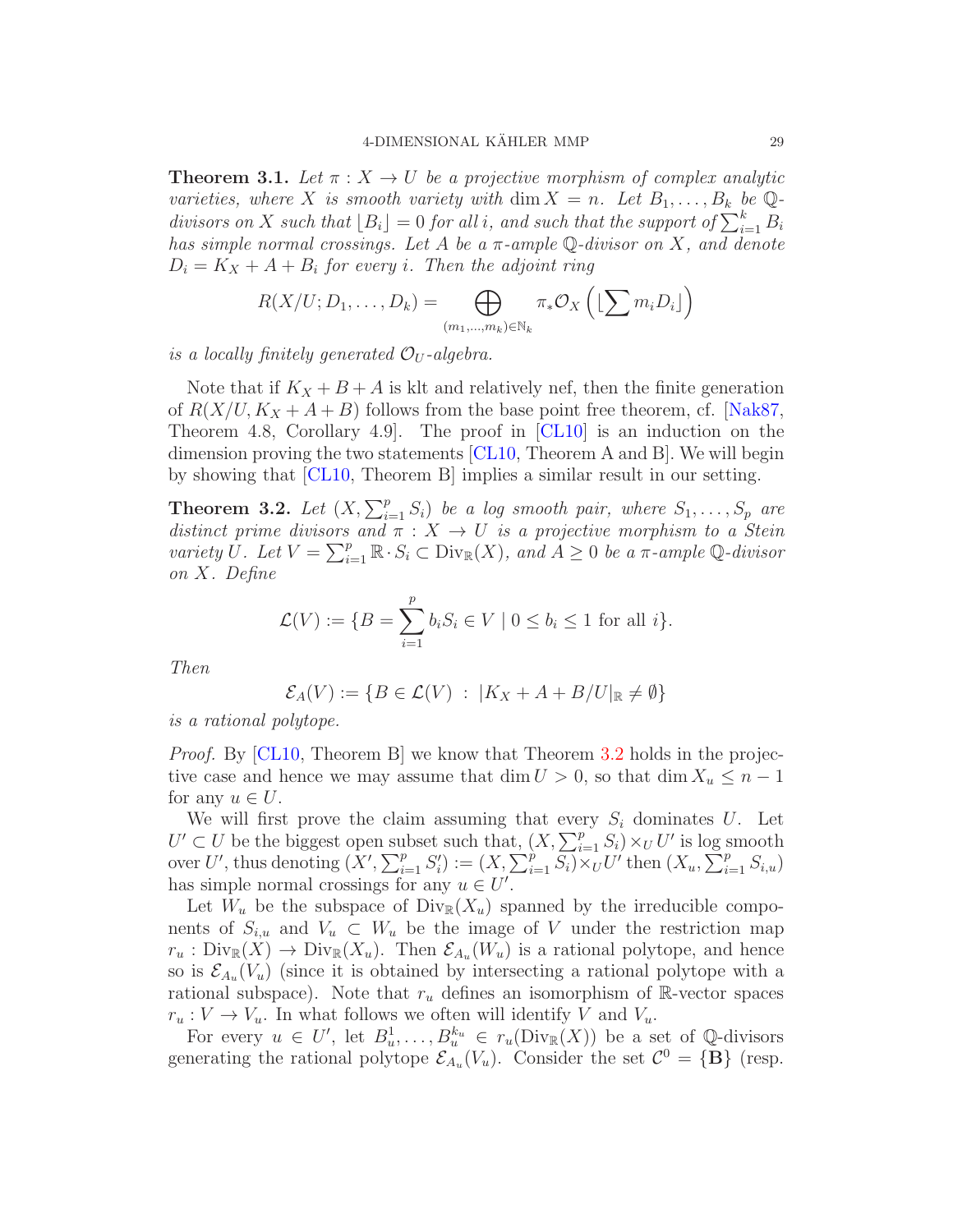$\mathcal{C}^1 = \{ \mathbf{B} \}$  of finite subsets  $\mathbf{B} = \{ B^1, \ldots, B^k \}$ , where  $B^i \in \text{Div}_{\mathbb{Q}}(X)$  such that

$$
U(\mathbf{B}) := \{ u \in U' \mid \mathcal{E}_{A_u}(V_u) = \langle B_u^1, \dots, B_u^k \rangle \}
$$

is (resp. is not) uncountably Zariski dense. Here  $\langle \mathbf{B} \rangle := \langle B^1, \ldots, B^k \rangle$  denotes the polytope spanned by  $B^1, \ldots, B^k$ . Note that  $U' = \bigcup_{\mathbf{B} \in \mathcal{C}^0 \cup \mathcal{C}^1} U(\mathbf{B})$ , where  $\mathcal{C}^0$ ,  $\mathcal{C}^1$  are countable as their elements are finite subsets of the countable set  $V \cap Div_{\mathbb{Q}}(X)$ . Since,  $\cup_{\mathbf{B}\in\mathcal{C}^1} U(\mathbf{B})$  is contained in a countable union of closed analytic subsets, then

$$
U^0 := \bigcup_{\mathbf{B} \in \mathcal{C}^0} U(\mathbf{B}) = U' \setminus \bigcup_{\mathbf{B} \in \mathcal{C}^1} U(\mathbf{B})
$$

contains the complement of countably many analytic proper closed subsets in U'. In particular,  $\mathcal{C}^0$  is non-empty and for any  $\mathbf{B} \in \mathcal{C}^0$ ,  $U(\mathbf{B})$  is uncountably Zariski dense.

Fix  $\bar{\mathbf{B}} \in \mathcal{C}^0$  and write  $\bar{\mathbf{B}} = {\bar{B}^1, \ldots, \bar{B}^k}$ . For any  $u \in U(\bar{\mathbf{B}})$ , we have that  $\mathcal{E}_{A_u}(V_u)$  is the rational polytope generated by the Q-divisors  $\bar{B}^1|_{X_u},\ldots,\bar{B}^k|_{X_u}$ and there exists an integer  $m = m(u)$  such that  $|m(K_{X_u} + A|_{X_u} + \overline{B}^i|_{X_u})| \neq \emptyset$ for all  $1 \leq i \leq k$ . Since  $U(\overline{B})$  is uncountably Zariski dense, it must contain an uncountably Zariski dense (in U') set  $W \subset U(\bar{B})$  such that  $m(u) = \bar{m}$  is independent of  $u \in W$ .

Now observe that, by the generic flatness, the upper semi-continuity theorem, and the cohomology and base-change theorem (see Theorem V.4.10 and Theorem III.4.12 in [\[BS76\]](#page-70-7)) it follows that there is a dense Zariski open subset  $U^{\bar{m}} \subset U'$  such that f is flat over  $U^{\bar{m}}$  and

$$
f_*\mathcal{O}_X(\bar{m}(K_X + A + \bar{B}^i)) \otimes \mathbb{C}(u) \to H^0(\mathcal{O}_{X_u}(\bar{m}(K_{X_u} + A|_{X_u} + \bar{B}^i|_{X_u})))
$$

is an isomorphism for all  $1 \leq i \leq k$  and for all  $u \in U^{\bar{m}}$ .

Since W is uncountably Zariski dense in U', we have that  $W \cap U^{\bar{m}} \neq \emptyset$  and it follows from the relation above that  $f_*\mathcal{O}_X(\bar{m}(K_X + A + \bar{B}^i)) \otimes \mathbb{C}(u_0) \neq 0$ for any  $u_0 \in W \cap U^{\bar{m}} \subset U$ . Then since U is Stein, we have

$$
\Gamma(X, \mathcal{O}_X(\bar{m}(K_X + A + \bar{B}^i))) = \Gamma(U, f_*\mathcal{O}_X(\bar{m}(K_X + A + \bar{B}^i))) \neq 0.
$$

In particular,  $|\bar{m}(K_X + A + \bar{B}^i)| \neq \emptyset$  and  $|\bar{m}(K_{X_u} + A_u + \bar{B}^i_u)| \neq 0$  for all  $1 \leq i \leq k$  and for all  $u \in U^{\bar{m}}$ .

This shows that  $\bar{B}_{u'}^i \in \mathcal{E}_{A_{u'}}(V_{u'})$  for all  $u' \in U^{\bar{m}}$ . Thus we have that

(3.1)

 $r_u^{-1}(\mathcal{E}_{A_u}(V_u)) \subset r_{u'}^{-1}(\mathcal{E}_{A_{u'}}(V_{u'}))$  for all  $u \in W$  and for all  $u' \in U^{\bar{m}}$ .

Since  $U^{\bar{m}} \cap U(\mathbf{B}) \neq \emptyset$  for any  $\mathbf{B} \in \mathcal{C}^0$ , it follows that for  $u' \in U^{\bar{m}} \cap U(\mathbf{B})$  we have

$$
\langle \bar{\mathbf{B}} \rangle = r_u^{-1} \left( \mathcal{E}_{A_u}(V_u) \right) \subset r_{u'}^{-1} \left( \mathcal{E}_{A_{u'}}(V_{u'}) \right) = \langle \mathbf{B} \rangle.
$$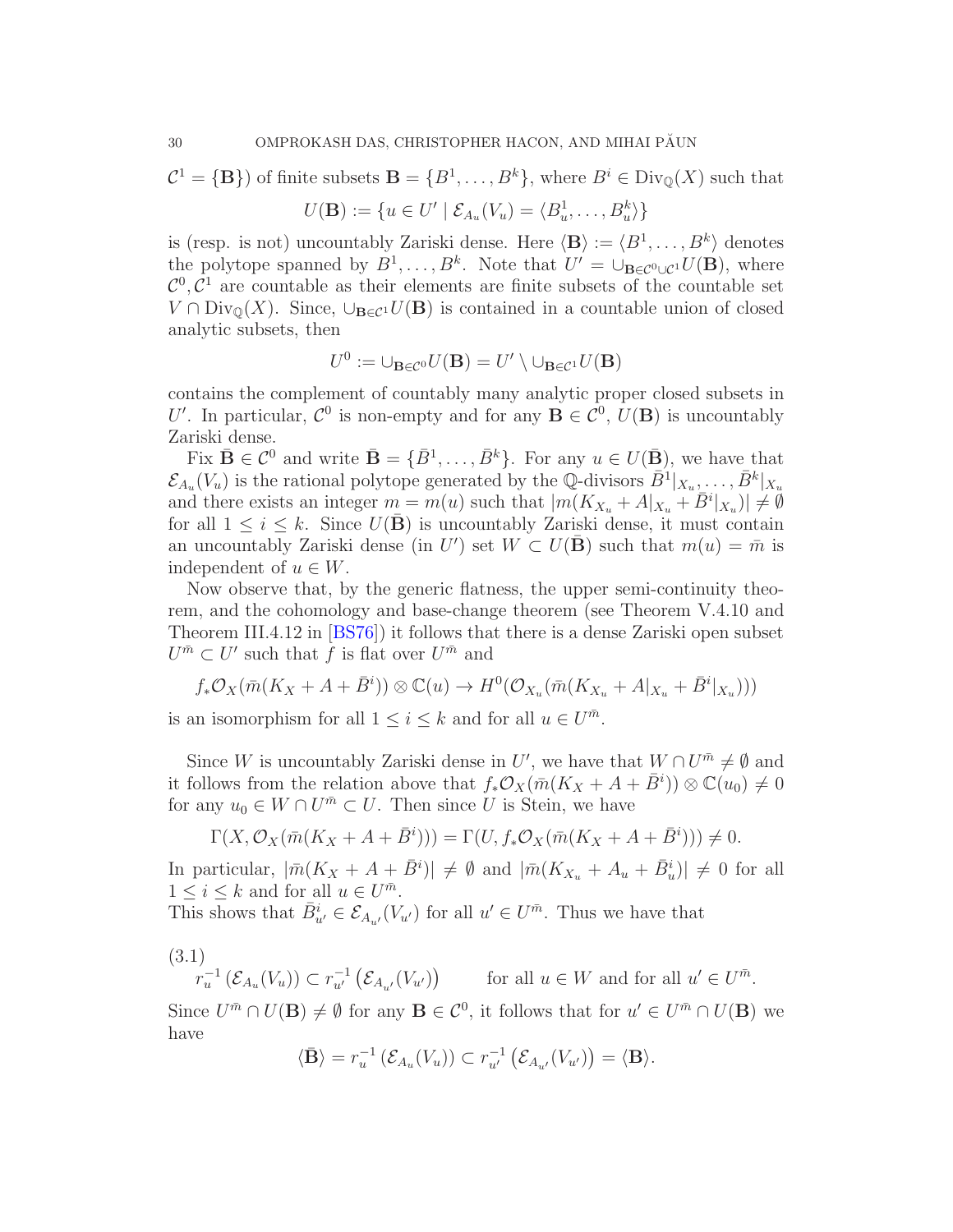By symmetry, we have that  $\langle \mathbf{B} \rangle = \langle \bar{\mathbf{B}} \rangle$  and hence  $\mathcal{C}^0 = {\{\bar{\mathbf{B}}}\}\.$  In particular this shows that  $\langle \mathbf{B} \rangle \subset \mathcal{E}_A(V)$ 

For the reverse inclusion, simply pick  $B \in \mathcal{E}_A(V)$ , then  $\Gamma(X, \mathcal{O}_X(m(K_X +$  $(A + B))$   $\neq 0$  for some  $m > 0$ , and so  $\Gamma(X_u, \mathcal{O}_{X_u}(m(K_{X_u} + A_u + B_u))) \neq 0$ for general  $u \in U$ . This means that  $B_u \in \mathcal{E}_{A_u}(V_u)$  for general  $u \in U(\mathbf{B})$ , and hence B is contained in the polytope spanned by  $\bar{\mathbf{B}}$ . Thus  $\mathcal{E}_A(V) = \langle \bar{\mathbf{B}} \rangle$  is a rational polytope.

To complete the proof, we consider the case when  $S_1, \ldots, S_{p'}$  dominate U and  $S_{p'+1}, \ldots, S_p$  do not dominate U (and hence  $\pi(S_i) \cap U' = \emptyset$  for  $i = p'+1, \ldots, p$ ). It suffices to show that if  $B = \sum_{i=1}^p b_i S_i$  and  $B' = \sum_{i=1}^{p'} b_i S_i$ , then  $B \in$  $\mathcal{E}_A(V)$  if and only if  $B' \in \mathcal{E}_A(V)$ . One direction is clear: if  $B' \in \mathcal{E}_A(V)$  then  $K_X + A + B' \sim_{\mathbb{R},U} D' \geq 0$  so that  $K_X + A + B \sim_{\mathbb{R},U} D' + B - B' \geq 0$ , and hence  $B \in \mathcal{E}_A(V)$ . Conversely, if  $B \in \mathcal{E}_A(V)$ , then  $K_X + A + B \sim_{\mathbb{R},U} D \geq 0$ and so  $K_{X_u} + A_u + B_u \sim_{\mathbb{R}} D_u \geq 0$  for all  $u \in U''$ , where  $U''$  is the largest open subset of U containing the points  $u \in U$  such that  $X_u \not\subset \text{Supp}(D)$ . Note that  $B_u = B'_u$  for any  $u \in U''$  and hence  $K_{X_u} + A_u + B'_u \sim_{\mathbb{R}} D_u \geq 0$  for all  $u \in U''$ . Then arguing as above it follows that  $K_X + A + B' \sim_{\mathbb{R}} D^* \geq 0$  for some effective R-divisor  $D^*$  on X.

The rest of this section is devoted to the proof of Theorem [3.1.](#page-28-1) We will proceed by induction and show that Theorems  $3.1_{n-1}$  $3.1_{n-1}$  and  $3.2_n$  $3.2_n$  imply Theorem  $3.1<sub>n</sub>$  $3.1<sub>n</sub>$  (here Theorem  $3.1<sub>n</sub>$  means Theorem 3.1 for *n*-dimensional varieties  $\dim X = n$ . Thus Theorem [3.1](#page-28-1) holds in all dimensions. Unluckily, we are unable to find a direct proof and so we will follow closely the arguments of [\[CL10\]](#page-71-4). We will not repeat the details of each step of the corresponding proof in [\[CL10\]](#page-71-4), rather we will emphasize the necessary changes to the statements, the arguments and the references used. As remarked above, [\[CL10\]](#page-71-4) works with X projective. We will instead assume that  $\pi : X \to U$  is a projective morphism of normal analytic varieties where  $U$  is Stein and relatively compact. If  $(X, B)$  is a simple normal crossings pair, we will not assume (unless otherwise stated) that  $(X, B)$  is simple normal crossings over U. There are 3 kinds of results that play a prominent role in the arguments of [\[CL10\]](#page-71-4). The extension theorems from [\[CL10,](#page-71-4) Section 3] rely mainly on Kawamata-Viehweg vanishing and hence generalize easily to our context (cf. Theorem [2.42\)](#page-24-2). The results about convex polytopes and diophantine approximation require no changes. The results about the Zariski decomposition are (with one simple exception discussed below) not used in the proof of Theorem [3.1.](#page-28-1)

<span id="page-30-0"></span>3.1. Extension theorems. As an immediate consequence of Kawamata-Viehweg vanishing, one obtains the following basic extension result corresponding to [\[CL10,](#page-71-4) Lemma 3.1].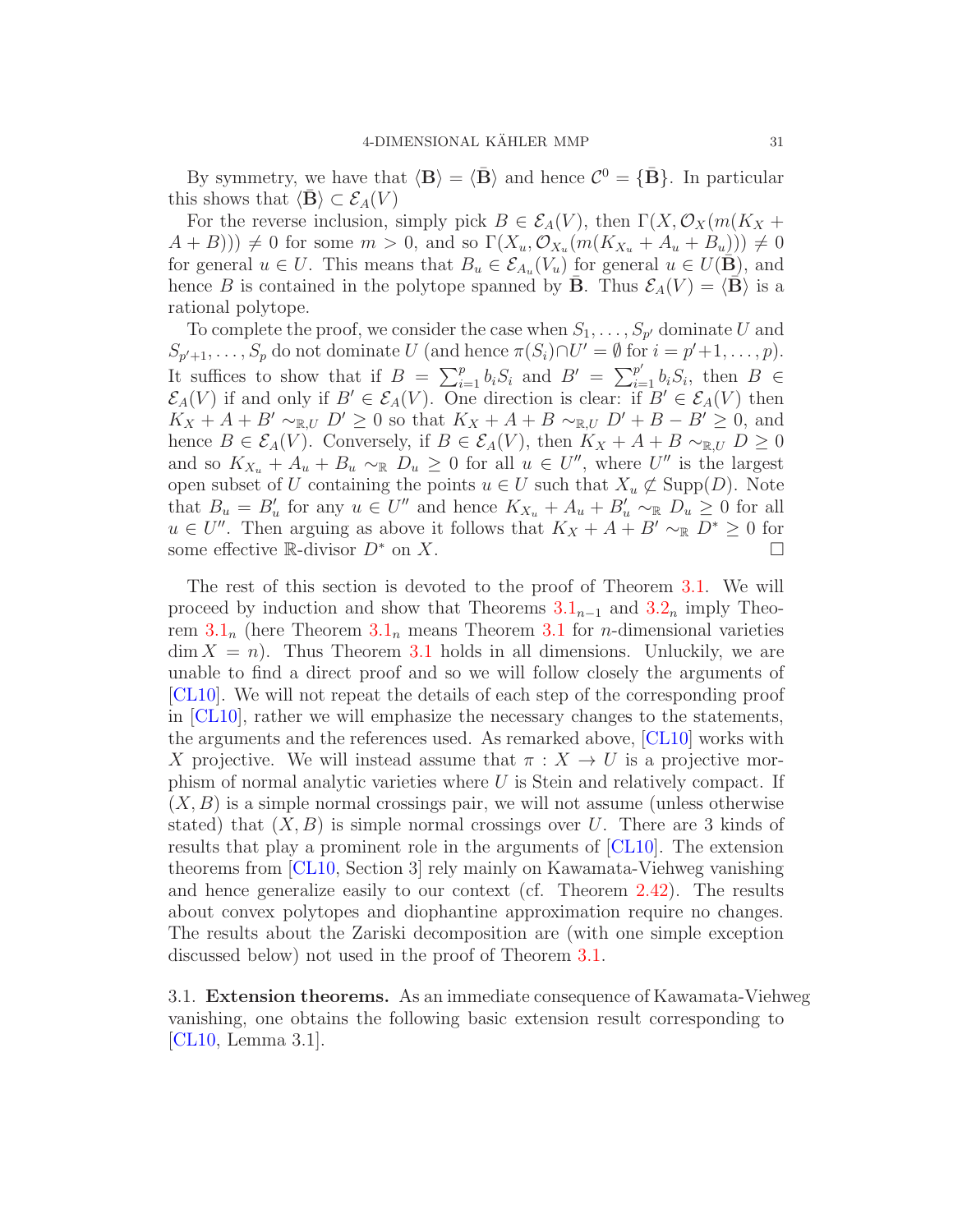<span id="page-31-0"></span>**Lemma 3.3.** Let  $(X, B)$  be a log smooth pair of dimension n, where B is a Q-divisor such that  $|B|=0$  and  $\pi: X \to U$  is a projective morphism to a Stein variety. Let A be a  $\pi$ -nef-big  $\mathbb{Q}$ -divisor.

(i) Let S be a smooth prime divisor such that  $S \not\subset \text{Supp}B$ . If  $G \in \text{Div}(X)$ is such that  $G \sim_{\mathbb{Q}, U} K_X + S + A + B$ , then  $|G|_S = |G|_S$ .

(ii) Let  $f: X \to Y$  be a bimeromorphic morphism of varieties projective over U, and let  $V \subset X$  be an open set such that  $f|_V$  is an isomorphism. Let H' be a very ample/U divisor on Y and let  $H = f^*H'$ . If  $F \in \text{Div}(X)$  is such that  $F \sim_{\mathbb{Q}, U} K_X + (n+1)H + A + B$ , then |F| is basepoint free at every point of  $V$ .

Proof. Consider the short exact sequence

$$
0 \to \mathcal{O}_X(G-S) \to \mathcal{O}_X(G) \to \mathcal{O}_S(G|_S) \to 0.
$$

By Kawamata-Viehweg vanishing (Theorem [2.42\)](#page-24-2), we have  $R^i \pi_* \mathcal{O}_X(G-S) = 0$ for all  $i > 0$ , and hence a surjection  $\pi_* \mathcal{O}_X(G) \to \pi_* \mathcal{O}_S(G|_S)$ ; this is equivalent to (i), by Lemma [2.26.](#page-14-0)

The proof of (ii) proceeds by induction. Pick a point  $x \in V$ . Pick elements  $T_1, \ldots, T_n \in |H \otimes \mathfrak{m}_x|$ , and let  $X_0 = X, X_i = T_1 \cap \ldots \cap T_i$  for any  $1 \leq i \leq n$ . Since H' is very ample over U and U is Stein,  $\mathcal{O}_X(H) \otimes \mathfrak{m}_x$  is generated over U. We may assume that  $T_1 \cap \ldots \cap T_n$  has a 0-dimensional component  $X'_n$ supported at x. For any  $0 \le i \le n-1$ , we have short exact sequences

$$
0 \to \mathcal{O}_{X_i}((F - T_{i+1})|_{X_i}) \to \mathcal{O}_{X_i}(F|_{X_i}) \to \mathcal{O}_{X_{i+1}}(F|_{X_{i+1}}) \to 0.
$$

Since  $R^k \pi_* \mathcal{O}_X(F - lH) = 0$  for  $k > 0$  and  $0 \leq l \leq n$  (by Kawamata-Viehweg vanishing, Theorem [2.42](#page-24-2) and by induction), it is easy to see that  $R^k \pi_* \mathcal{O}_{X_i}((F \lbrack lH)\rbrack_{X_i} = 0$  for  $k > 0$  and  $0 \leq l \leq n - i$  (cf. proof of [\[Kaw99,](#page-71-13) Lemma 2.11]). Thus the homomorphisms

$$
\pi_*\mathcal{O}_X(F)\to \pi_*\mathcal{O}_{X_1}(F|_{X_1})\to \ldots \to \pi_*\mathcal{O}_{X_n}(F|_{X_n})
$$

are surjective. Note that  $x \in X$  is an irreducible component of the support of  $\mathcal{O}_{X_n}(F|_{X_n})$  and so there is a surjection  $\mathcal{O}_{X_n}(F|_{X_n}) \to \mathcal{O}_{X_n}(F|_{X_n})/\mathfrak{m}_x$ . It follows that the evaluation map  $\Gamma(\mathcal{O}_X(F)) \to \mathcal{O}_X(F)/\mathfrak{m}_x$  is also surjective, i.e.  $\mathcal{O}_X(F)$  is generated at x.

 $\Box$ 

All results of [\[CL10,](#page-71-4) Section 3] follow similarly assuming that  $\pi : X \to U$ is a projective morphism to a (relatively compact) Stein variety. Note that in this context, we consider  $\pi$ -ample,  $\pi$ -nef and  $\pi$ -big divisors instead of ample, nef and big divisors, however we do not require that smooth varieties (resp. log smooth pairs) are relatively smooth, i.e. the corresponding morphism is not assumed to be smooth.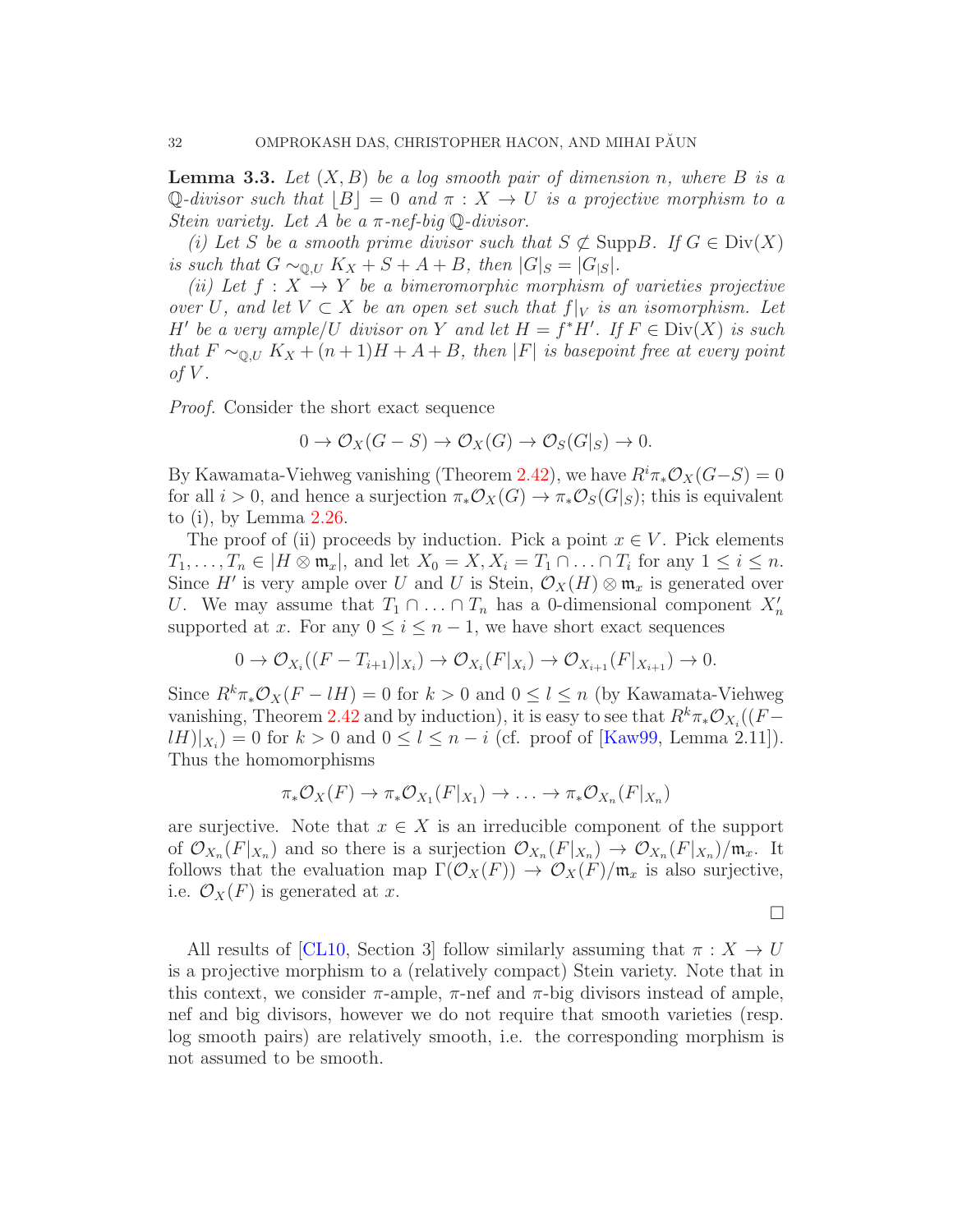We will use Theorem [2.14](#page-9-0) and Lemma [2.16](#page-10-2) for the existence of log resolutions, Theorem [2.12](#page-8-0) for useful facts about relatively ample divisors, Lemma [2.22](#page-12-2) for a result about klt pairs, Theorem [2.21](#page-11-0) for the required Bertini Theorem. For the convenience of the reader, we reproduce the statements of Section 3 of [\[CL10\]](#page-71-4) with the appropriate modifications.

For ease of notation we will say that  $\pi : X \to U$  is a morphism to a relatively compact variety if it is the restriction of a morphism  $\pi' : X' \to U'$ over a relatively compact open subset  $U \subset U'$  so that  $X = X' \times_{U'} U$ .

**Lemma 3.4.** Let  $(X, S + B)$  be a pair of dimension n, where X is smooth, S is a smooth prime divisor and  $B$  is a  $\mathbb Q$ -divisor such that  $S$  is not contained in the support of B, and  $\pi : X \to U$  is a projective morphism to a relatively compact Stein variety. Let A be a  $\pi$ -nef-big Q-divisor on X and  $D \in \text{Div}(X)$ such that  $D \sim_{\mathbb{Q},U} K_X + S + A + B$  and  $\Sigma \in |D_{|S}|$ . Let  $\Phi \in \text{Div}_{\mathbb{Q}}(S)$  be such that the pair  $(S, \Phi)$  is klt and  $B_{|S} \leq \Sigma + \Phi$ .

Then  $\Sigma \in |D|_S$ .

*Proof.* See [\[CL10,](#page-71-4) Lemma 3.2]. Note that we use Theorem [2.14](#page-9-0) for the exis-tence of log resolutions, and Lemma [3.3\(](#page-31-0)i) in place of [\[CL10,](#page-71-4) Lemma 3.1(i)].  $\Box$ 

**Lemma 3.5.** Let  $(X, S + B + D)$  be a log smooth pair of dimension n, where S is a prime divisor and B is a Q-divisor such that  $|B|=0$  and S is not contained in the support of B, D > 0 is a  $\mathbb{Q}$ -divisor such that  $D \wedge (S + B) =$ 0. Let  $\pi : X \to Y$  be a projective morphism to a relatively compact Stein variety Y, P is a  $\pi$ -nef Q-divisor on X and  $\Delta := S + B + P$ . Assume that  $K_X + \Delta \sim_{\mathbb{Q},U} D$ . Let k be a positive integer such that kP and kB are integral, and write  $\Omega = (B + P)|_S$ .

Then there is a  $\pi$ -very ample divisor H such that for all divisors  $\Sigma \in \mathcal{k}(K_S+$  $\Omega$ )| and  $U \in |H_{|S}|$ , and for every positive integer l we have

$$
l\Sigma + U \in |lk(K_X + \Delta) + H|_S.
$$

*Proof.* The proof of [\[CL10,](#page-71-4) Lemma 3.3] holds verbatim. Here we use Theorem [2.14](#page-9-0) for the existence of log resolutions. Keeping with the same notations as in the proof of [\[CL10,](#page-71-4) Lemma 3.3], we can pick a  $\pi$ -very ample divisor H such that the divisors  $D_i + H$  are  $\pi$ -ample and  $\pi$ -base point free by (1) and (4) of Theorem [2.12](#page-8-0) (note that then  $|D_j + H|$  is also base point free cf. Lemma [2.27\)](#page-15-1) and  $|D_k + H|_S = |(D_k + H)|_S$  by (5) of Theorem [2.12.](#page-8-0) It is easy to see that  $D_{r_{m-1}} + H + \delta B_m$  is  $\pi$ -ample for  $0 < \delta \ll 1$  by (4) of Theorem [2.12.](#page-8-0) The pair  $(S, \Phi = F|_S + (1 - \epsilon)W)$  is klt by Lemma [2.22;](#page-12-2) indeed, since  $(X, S + F)$  is log smooth and  $|F|=0$ , it follows that  $(S, F)$  is klt, and here W is a sufficiently general member of a finite dimensional linear sub-system of the base point free linear system  $|(D_{r_{m-1}}+H)_{|S}|$ .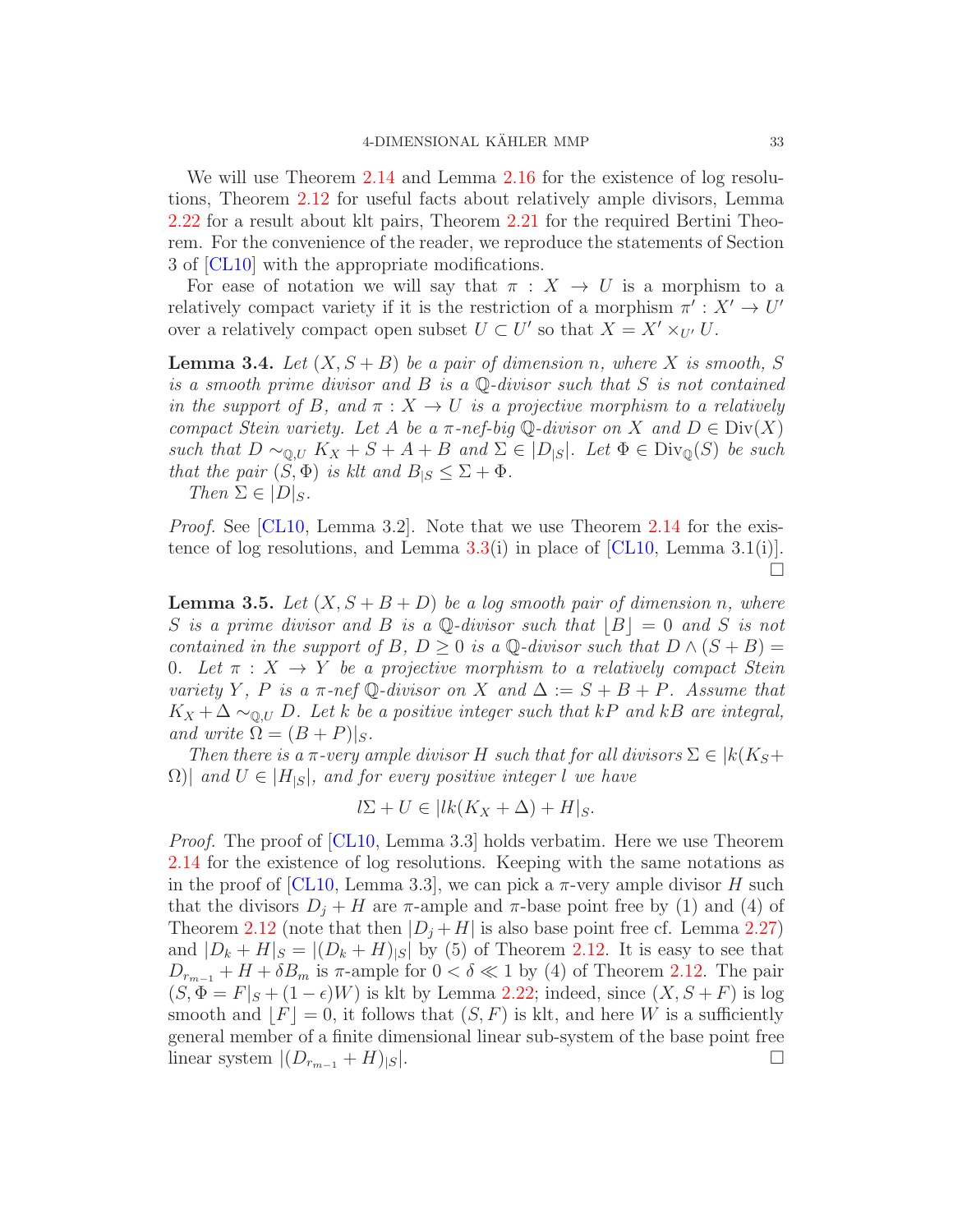The proof of the next result can also be extracted from the proof of  $[Paul2,$ Theorem 1].

**Theorem 3.6.** Let  $(X, S + B)$  be a log smooth pair of dimension n, where S is a prime divisor, B is a Q-divisor such that  $S \not\subset \text{Supp}B$ , and  $|B| = 0$ , and  $\pi: X \to U$  is a projective morphism to a relatively compact Stein variety. Let A be a  $\pi$ -ample Q-divisor and denote  $\Delta = S + A + B$ . Let  $C \geq 0$  be a Q-divisor on S such that  $(S, C)$  is canonical and  $m > 0$  an integer such that mA, mB, and mC are integral.

Assume that there exists a positive integer  $q \gg 0$  such that  $qA$  is  $\pi$ -very ample,  $S \not\subset \text{Bs}|qm(K_X+\Delta+\frac{1}{m}A)|$  and

$$
C \leq B|_S - B|_S \wedge \frac{1}{qm}\text{Fix}|qm(K_X + \Delta + \frac{1}{m}A)|_S.
$$

Then

$$
|m(K_S + A|_S + C)| + m(B|_S - C) \subset |m(K_X + \Delta)|_S.
$$

In particular, if  $|m(K_S + A|_S + C)| \neq \emptyset$ , then  $|m(K_X + \Delta)|_S \neq \emptyset$  and  $Fix|m(K_S + A|_S + C)| + m(B|_S - C)$  >  $Fix|m(K_X + \Delta)|_S$  >  $mFix_S(K_X + \Delta)$ .

*Proof.* The proof of [\[CL10,](#page-71-4) Theorem 3.4] holds verbatim. Here we use Theorem [2.14](#page-9-0) and Lemma [2.16](#page-10-2) for the existence of log resolutions, and Theorem [2.21](#page-11-0) for the required Bertini Theorem.

**Corollary 3.7.** Let  $(X, S+B)$  be a log smooth pair of dimension n, where S is a prime divisor, B is a  $\mathbb{Q}$ -divisor such that  $(S, B|_S)$  is canonical,  $S \not\subset \text{Supp}B$ , and  $|B| = 0$ , and  $\pi : X \to U$  is a projective morphism to a relatively compact Stein variety. Let A be a  $\pi$ -ample Q-divisor and denote  $\Delta = S + A + B$  and  $m > 0$  an integer such that mA, mB are integral, and  $S \not\subset \text{Bs}|m(K_X + \Delta)|$ . Let  $\Phi_m = B|_S - B|_S \wedge \frac{1}{m}$  $\frac{1}{m}$ Fix $|m(K_X + \Delta)|_S$ . Then

$$
|m(K_S + A|_S + \Phi_m)| + m(B|_S - \Phi_m) = |m(K_X + \Delta)|_S.
$$

*Proof.* Same as [\[CL10,](#page-71-4) Corollary 3.5].

**Lemma 3.8.** Let  $(X, S)$  be a log smooth pair of dimension n, where S is a prime divisor and D is a Q-divisor such that  $S \not\subset \mathbf{B}(D)$ . Let  $\pi : X \to U$  is a projective morphism to a Stein variety and A is a  $\pi$ -ample  $\mathbb{Q}$ -divisor. Then

$$
\frac{1}{q}\text{Fix}|q(D+A)|_S \leq \text{Fix}_S(D)
$$

for any sufficiently divisible positive integer q.

*Proof.* Same as [\[CL10,](#page-71-4) Lemma 3.6].

$$
^{\rm{E}}\,
$$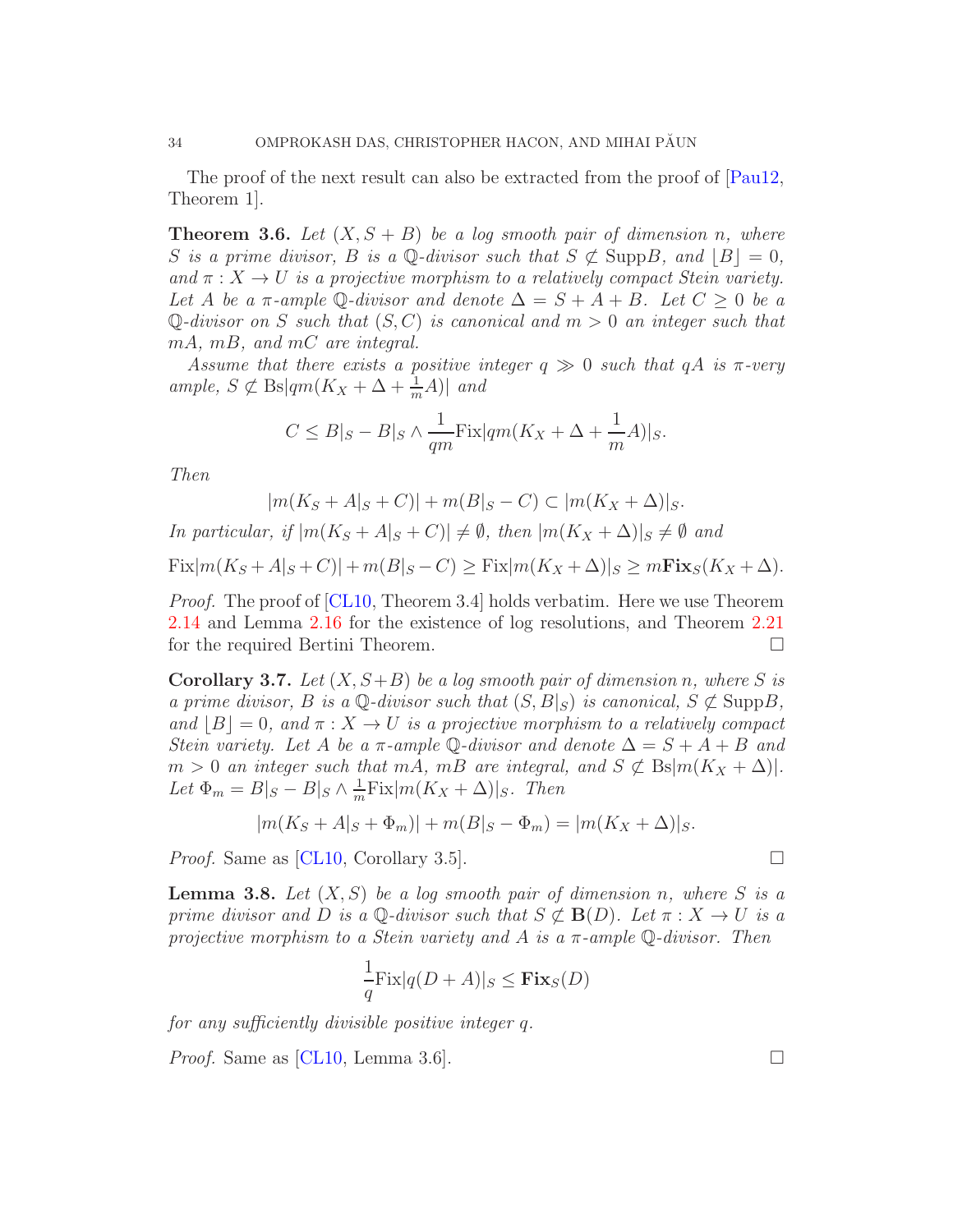<span id="page-34-0"></span>3.2. Proof of Finite Generation Theorem. The key step in the proof of Theorem [3.1](#page-28-1) is to show that the restricted algebras are finitely generated (locally around every point  $u \in U$ ). In order to accomplish this we will need the following set up. Let  $(X, S + \sum_{i=1}^p S_i)$  be a log smooth pair, where  $S, S_1, \ldots, S_p$ are distinct prime divisors and  $\pi : X \to U$  is a projective morphism to a Stein space. Let  $V = \sum_{i=1}^p \mathbb{R} S_i \subset \text{Div}_{\mathbb{R}}(X)$ , A be a  $\pi$ -ample Q-divisor and  $W \subset \text{Div}_{\mathbb{R}}(S)$  is the subspace spanned by the components of  $S_1|_S, \ldots, S_p|_S$ . By Theorem [3.2,](#page-28-0) we know that  $\mathcal{E}_{A|S}(W)$  is a rational polytope. If  $E_1, \ldots, E_d$ are its vertices, then by induction on the dimension, the ring  $R(S/U; K_S +$  $A|_{S} + E_1, \ldots, K_S + A|_{S} + E_d$  is a locally finitely generated  $\mathcal{O}_U$ -algebra. After shrinking U, we may assume that this ring is in fact a finitely generated  $\mathcal{O}_U$ algebra. For any  $\mathbb{Q}$ -divisor  $E \in \mathcal{E}_{A|S}(W)$  we let

$$
\mathbf{F}(E) := \mathbf{Fix}(K_S + A|_S + E).
$$

Recall that since U is Stein, by Lemma [2.25](#page-14-1) we have  $\text{Fix}(K_S + A|_S + E)$  $\text{Fix}(K_S + A|_S + E/U)$ . By Lemma [2.28,](#page-15-2)  $\mathbf{F}(E)$  extends to a rational piece-wise affine function on  $\mathcal{E}_{A|S}(W)$ , and there exists an integer  $k > 0$  such that for any  $E \in \mathcal{E}_{A|S}(W)$  and any integer  $m > 0$  such that  $(m/k)A|_S$  and  $(m/k)E$  are integral, then

$$
\mathbf{F}(E) = \frac{1}{m} \text{Fix} |m(K_S + A|_S + E)|.
$$

The subset

$$
\mathcal{F} = \{ E \in \mathcal{E}_{A|_S}(W) \mid E \wedge \mathbf{F}(E) = 0 \} \subset \mathcal{E}_{A|_S}(W)
$$

is defined by finitely many rational linear equalities and inequalities, and hence is a finite union of rational polytopes  $\mathcal{F} = \cup_i \mathcal{F}_i$ . For any Q-divisor  $B \in$  $\mathcal{B}_{A}^{S}(V) := \{B \in \mathcal{L}(V) \mid S \not\subset \mathbf{B}(K_{X} + S + A + B)\},\$  we let

$$
\mathbf{F}_S(B) := \mathbf{Fix}_S(K_X + S + A + B).
$$

For any integer  $m > 0$  such that  $mA$  and  $mB$  are integral and  $S \not\subset \text{Bs}|m(K_X +$  $S + A + B$ , we let

$$
\Phi_m(B) := B|_S - B|_S \wedge \frac{1}{m} \text{Fix}|m(K_X + S + A + B)|_S,
$$
  

$$
\Phi(B) := B|_S - B|_S \wedge \mathbf{F}_S(B) = \limsup \Phi_m(B).
$$

With this notation and assumptions, we have the following analog of [\[CL10,](#page-71-4) Lemma 4.2].

**Lemma 3.9.** If  $B \in \mathcal{B}_{A}^{S}(V)$ , then  $\Phi_{m}(B) \in \mathcal{E}_{A|_{S}}(W)$  and  $\Phi_{m}(B) \wedge \mathbf{F}(\Phi_{m}(B)) =$ 0. Thus if  $\mathcal{B}_{A}^{S}(V) \neq \emptyset$ , then  $\mathcal{F} \neq \emptyset$ .

*Proof.* This follows by the proof of [\[CL10,](#page-71-4) Lemma 4.2].

The next result is the analog of [\[CL10,](#page-71-4) Theorem 4.3].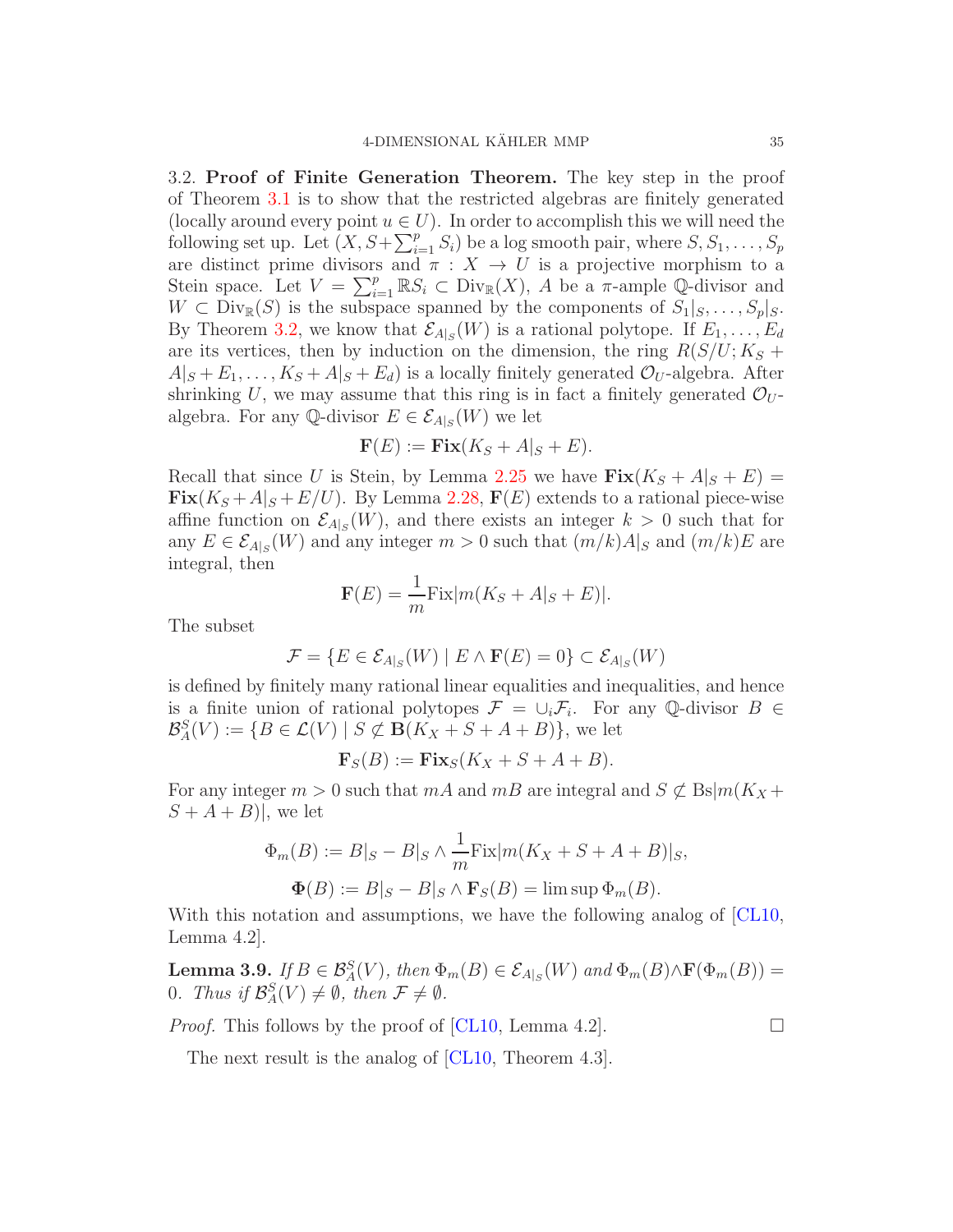**Theorem 3.10.** Let G be a rational polytope contained in the interior of  $\mathcal{L}(V)$ , and assume that  $(S, G_{|S})$  is terminal for every  $G \in \mathcal{G}$ . If  $\mathcal{P} = \mathcal{G} \cap \mathcal{B}^S_A(V)$ , then

- $(1)$  P is a rational polytope, and
- (2)  $\Phi$  extends to a piece-wise affine function on  $P$ , and there exists a positive integer  $\ell$  with the property that  $\Phi(P) = \Phi_m(P)$  for every  $P \in \mathcal{P}$ and every positive integer m such that  $mP/\ell$  is integral.

 $\Box$ 

*Proof.* This follows by the proof of [\[CL10,](#page-71-4) Theorem 4.3].

**Theorem [3.1](#page-28-1)1.** Assume Theorem 3.1 in dimension  $n-1$ . Let  $\pi: X \to U$  be a projective morphism of complex analytic varieties, where  $X$  is smooth variety with dim  $X = n$ . Let  $S, S_1, \ldots, S_p$  be distinct prime divisors on X such that  $S + \sum_{i=1}^{p} S_i$  has simple normal crossings. Let A be a  $\pi$ -ample Q-divisor on X,  $V = \sum_{i=1}^{p} \mathbb{R} S_i \subset \text{Div}_{\mathbb{R}}(X), B_1, \ldots, B_m \in \mathcal{E}_{S+A}(V)$  be Q-divisors and denote  $D_i = K_X + S + A + B_i$  for every i. Then the ring  $\operatorname{res}_S R(X/U; D_1, \ldots, D_m)$ is a locally finitely generated  $\mathcal{O}_U$ -module.

*Proof.* This follows along the lines of the proof of [\[CL10,](#page-71-4) Lemma 6.2].  $\Box$ 

*Proof of Theorem [3.1.](#page-28-1)* Let  $\mathcal{P} = \text{conv}(B_1, \ldots, B_k) \subset \text{Div}_{\mathbb{R}}(X)$  be the polytope spanned by  $B_i$  and  $\mathcal{R} = \mathbb{R}_+(K_X + A + \mathcal{P})$ . We may assume that U is a relatively compact Stein space. It suffices to show that  $R(X/U, \mathcal{R})$  is locally finitely generated (cf. [\[CL10,](#page-71-4) Lemma 2.27]). By Theorem [3.2,](#page-28-0)  $P_{\mathcal{E}} = \mathcal{P} \cap \mathcal{E}_A(V)$ is a rational polytope, where  $V \subset Div_{\mathbb{R}}(X)$  is the vector space spanned by the components of  $B_1, \ldots, B_k$ . Since  $H^0(X, \mathcal{O}_X(K_X + A + D)) = 0$  for any divisor  $D \in \mathcal{P} \setminus \mathcal{P}_{\mathcal{E}}$ , it suffices to show that  $R(X/U, \mathcal{R}_{\mathcal{E}})$  is locally finitely generated, where  $\mathcal{R}_{\mathcal{E}} = \mathbb{R}_+(K_X + A + \mathcal{P}_{\mathcal{E}})$ . By Gordan's lemma (cf. [\[CL10,](#page-71-4) Lemma 2.11) the monoid  $\mathcal{R}_{\mathcal{E}} \cap \text{Div}(X)$  is finitely generated, so there are Q-divisors  $R_i = p_i(K_X + A + P_i)$ , where  $p_i \in \mathbb{Q}_+$  and  $P_i$  are  $\mathbb{Q}$ -divisors with simple normal crossings support such that  $|P_i| = 0$  for  $1 \leq i \leq \ell$ . Since  $P_i \in \mathcal{E}_A(V)$ , we have  $K_X + A + P_i \sim_{\mathbb{Q}, U} G_i \geq 0$ . Replacing  $B_1, \ldots, B_k$  by  $P_1, \ldots, P_\ell$ , we may assume that  $K_X + A + B_i \sim_{\mathbb{Q},U} F_i \geq 0$  for all i. Replacing X by a log resolution (see Theorem [2.14\)](#page-9-0), we may assume that  $(X, \sum(B_i + F_i))$  is a simple normal crossings pair.

Consider now  $W \subset \text{Div}_{\mathbb{R}}(X)$  the subspace spanned by the components  $S_1, \ldots, S_p$  of  $\sum (B_i + F_i)$ . Let  $\mathcal{T} = \{(t_1, \ldots, t_k) \mid t_i \geq 0, \sum t_i = 1\}$  and for any  $\tau = (t_1, \ldots, t_k) \in \mathcal{T}$ , we let

$$
B_{\tau} = \sum t_i B_i, \qquad F_{\tau} = \sum t_i F_i \sim_{\mathbb{Q}, U} K_X + A + B_{\tau}.
$$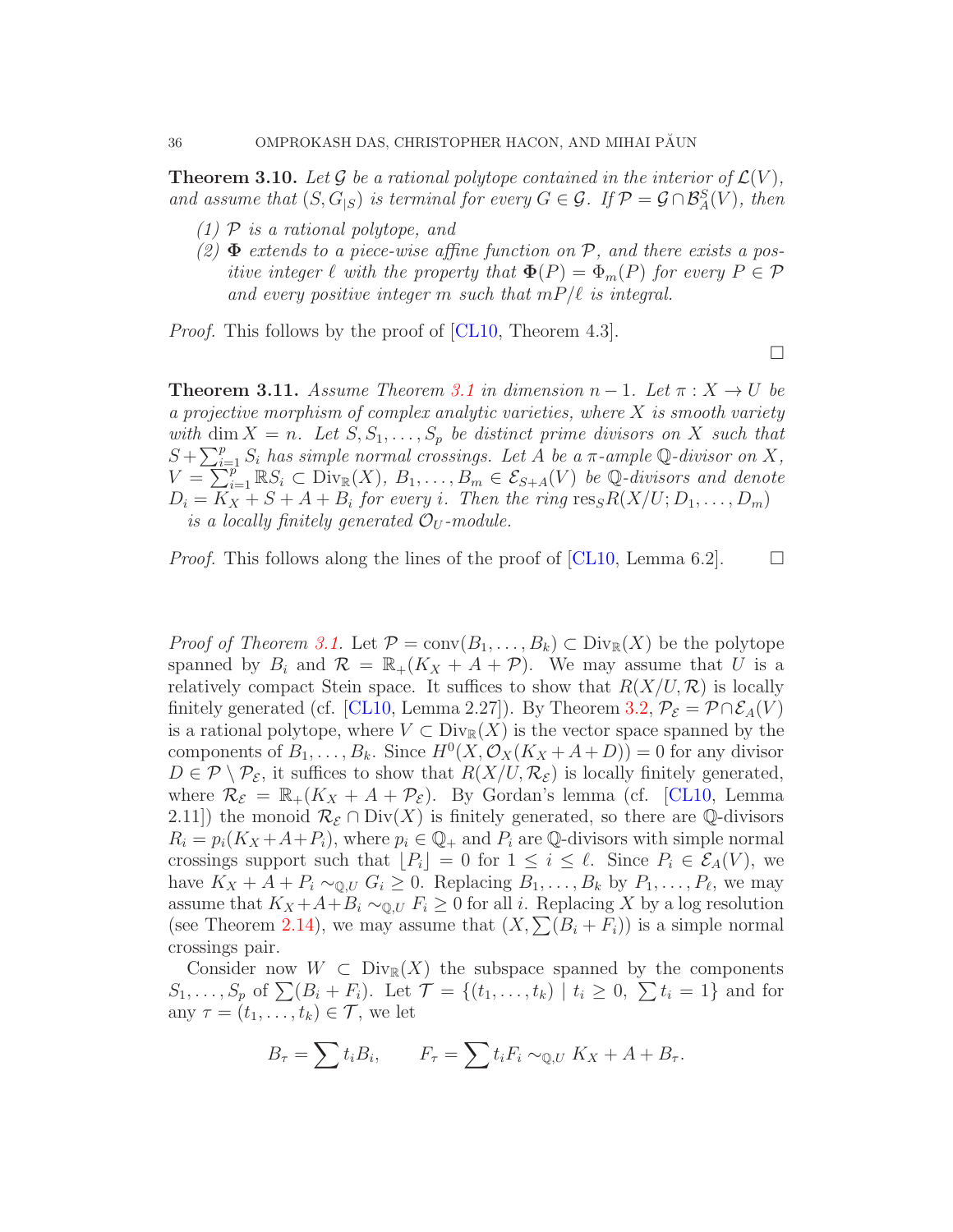Consider the following rational polytopes for  $1 \leq i \leq p$ ,

$$
\mathcal{B} = \{ F_{\tau} + B \mid \tau \in \mathcal{T}, \ 0 \le B \in W, \ B_{\tau} + B \in \mathcal{L}(W) \} \subset W,
$$

$$
\mathcal{B}_i = \{ F_{\tau} + B \in \mathcal{B} \mid S_i \subset \lfloor B_{\tau} + B \rfloor \} \subset W.
$$

We also have rational polyhedral cones  $\mathcal{C} = \mathbb{R}_+ \mathcal{B}$ ,  $\mathcal{C}_i = \mathbb{R}_+ \mathcal{B}_i$  and monoids  $S = C \cap Div(X), S_i = C_i \cap Div(X)$ . Following the proof of [\[CL10,](#page-71-0) Theorem 6.3], it suffices to show that

- (1)  $C = \bigcup_{i=1}^{p} C_i$ ,
- (2) there exists an integer  $M > 0$  such that if  $\sum \alpha_i S_i \in C_j$  for some j and some  $\alpha_i \in \mathbb{N}$  with  $\sum \alpha_i \geq M$ , then  $\sum \alpha_i S_i - S_j \in \mathcal{C}$ , and
- (3) the rings  $res_{S_i} R(X/U, S_j)$  are locally finitely generated for  $1 \leq j \leq p$ .

(1) Pick  $0 \neq G \in \mathcal{C}$ . Then there exists  $\tau \in \mathcal{T}$ ,  $0 \leq B \in W$  and  $r > 0$  such that  $B_{\tau} + B \in \mathcal{L}(W)$  and  $G = r(F_{\tau} + B)$ . Let

$$
\lambda = \max\{t \ge 1 | B_{\tau} + tB + (t - 1)F_{\tau} \in \mathcal{L}(W)\},
$$

and  $B' = \lambda B + (\lambda - 1)F_\tau$ , then

$$
\lambda G = \lambda r(F_{\tau} + B) = r(F_{\tau} + \lambda B + (\lambda - 1)F_{\tau}) = r(F_{\tau} + B'),
$$

where  $[B_\tau + B']$  is non-empty and hence contains a component  $S_{j_0}$  for some  $1 \leq j_0 \leq p$ . Thus  $G \in \mathcal{C}_{j_0}$  as required.

(2) Fix  $\epsilon > 0$  such that the coefficients of  $B_i$  are  $\leq 1 - \epsilon$ , and hence for any  $\tau \in \mathcal{T}$  the coefficients of  $B_{\tau}$  are also  $\leq 1-\epsilon$ . Now let  $||\cdot||$  be the sup norm on the vector space W so that for any  $D \in W$ ,  $||D||$  is the largest coefficient of D in the unique decomposition  $D = \sum_{i=1}^{p} a_i S_i$ . Since each set  $\mathcal{B}_j$  is compact, there exists a constant  $C > 0$  such that for any  $\Psi \in \bigcup_{j=1}^p \mathcal{B}_j$  we have  $||\Psi|| \leq C$ . Define  $M := pC/\epsilon$ . Let  $G = \sum_{i=1}^p \alpha_i S_i \in C_j$ , where  $\sum_{i=1}^p \alpha_i \geq M$ . Then

$$
||G|| = \max\{\alpha_i\} \ge \frac{\sum_{i=1}^p \alpha_i}{p} \ge \frac{M}{p} = \frac{C}{\epsilon}.
$$

Since  $G \in \mathcal{C}_j$ , there exists  $r > 0$  such that  $G = rG'$  for some  $G' \in \mathcal{B}_j$ . Thus  $||G'|| \leq C$ , and hence  $r = \frac{||G||}{||G'||} \geq \frac{1}{\epsilon}$  $\frac{1}{\epsilon}$ . Since  $G' \in \mathcal{B}_j$ , we may write  $G' = F_{\tau} + B$ where  $\tau \in \mathcal{T}$ ,  $0 \leq B \in W$ ,  $\ddot{B}_{\tau} + B \in \mathcal{L}(W)$  and  $S_j \subset [B_{\tau} + B]$ . But then  $\text{mult}_{S_j}(B) = 1 - \text{mult}_{S_j}(B_\tau) \geq \epsilon \geq 1/r$ , so that

$$
G - S_j = r(F_\tau + B - \frac{1}{r}S_j) \in \mathcal{C}.
$$

(3) We pick generators  $E_1, \ldots, E_l$  of  $S_j = C_j \cap Div(X)$ . For any  $i \in \{1, \ldots, l\}$ , there exist  $k_i \in \mathbb{Q}_{>0}$ ,  $\tau_i \in \mathcal{T} \cap \mathbb{Q}^k$ ,  $0 \leq B_i \in W$  such that  $B_{\tau_i} + B_i \in \mathcal{L}(W)$ ,  $S_j \leq [B_{\tau_i} + B_i]$  and  $E_i = k_i(F_{\tau_i} + B_i)$ . If  $E'_i := K_X + A + B_{\tau_i} + B_i$ , then  $E_i \sim_{\mathbb{Q}} k_i E'_i$ . Now,  $res_{S_j}(X/U; E'_1, \ldots, E'_l)$  is finitely generated by Theorem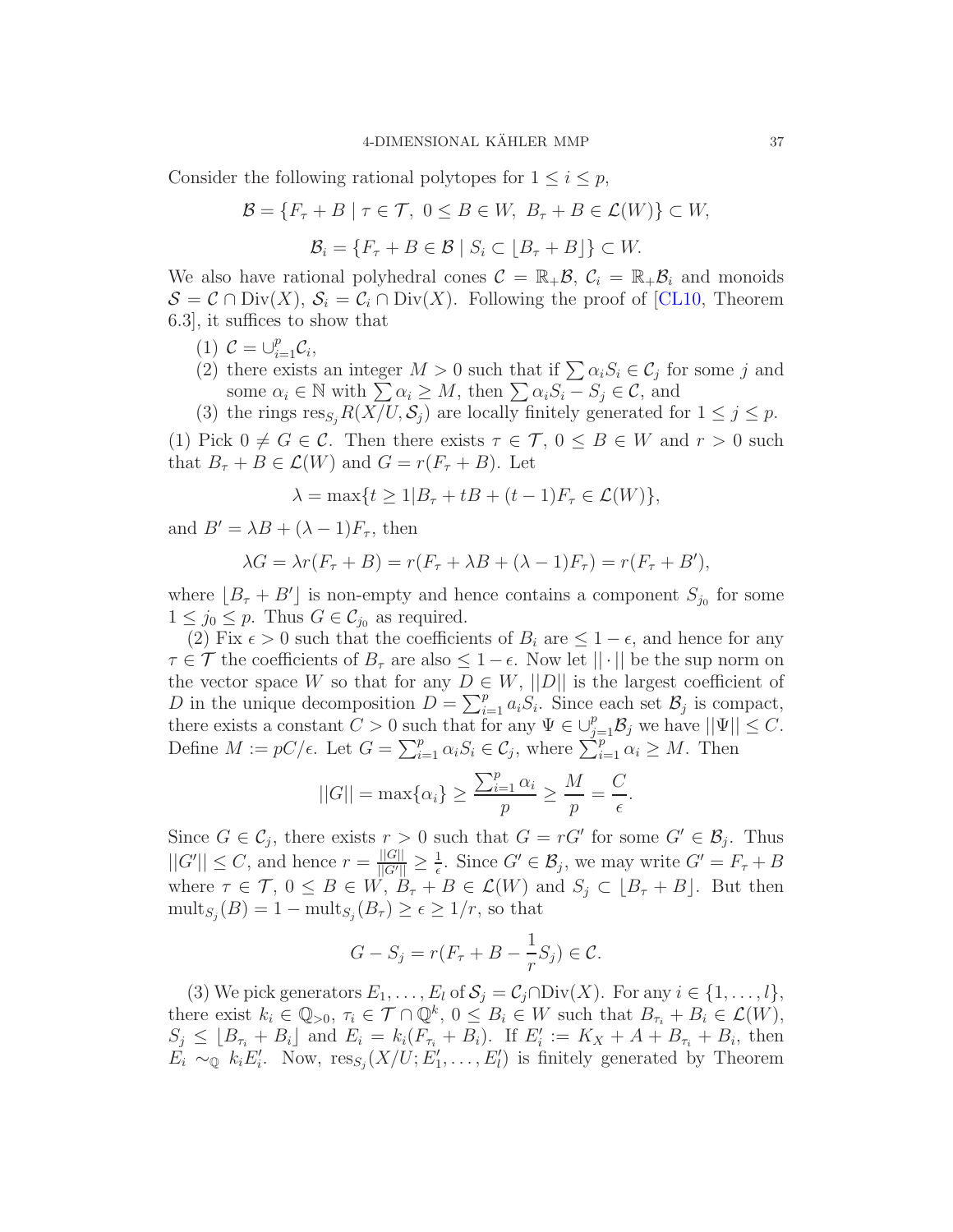[3.11](#page-35-0) and hence  $res_{S_j}(X/U; E_1, \ldots, E_l)$  is also finitely generated (cf. [\[CL10,](#page-71-0) Lemma 2.25]). Finally the claim follows from the surjection

$$
\text{res}_{S_j}(X/U; E_1, \ldots, E_l) \to \text{res}_{S_j}(X/U; S_j).
$$

<span id="page-37-0"></span>**Corollary 3.12.** Let  $\pi: X \to U$  be a projective morphism of normal varieties and  $(X, B)$  is a klt pair such that  $K_X + B$  is  $\pi$ -big. Then  $R(X/U, K_X + B) :=$  $\bigoplus_{m>0} \pi_*\mathcal{O}_X(\lfloor m(K_X+B)\rfloor)$  is locally finitely generated over U. In particular, if  $W \subset U$  is a compact subset, then after shrinking U near W suitably,  $R(X/U, K_X + B)$  is finitely generated over U, and hence the log canonical model Projan $R(X/U, K_X + B) \to U$  of  $(X, B)$  over U exists.

*Proof.* Working locally on U we may assume that U is a relatively compact Stein space. Since  $K_X + B$  is  $\pi$ -big, we have  $K_X + B \sim_{\mathbb{Q}, U} A + N$ , where A is  $\pi$ -ample Q-divisor and  $N \geq 0$ . Let  $f: Y \to X$  be a log resolution of  $(X, B + N)$  as in Theorem [2.14.](#page-9-0) Write  $K_Y + \Gamma = f^*(K_X + B) + E$  such that  $\Gamma \geq 0, E \geq 0, \Gamma \wedge E = \emptyset, f_* \Gamma = B$  and  $f_* E = 0$ . Let  $F \geq 0$  be a f-exceptional Q-divisor such that  $-F$  is f-ample. Then  $A' = f^*A - F$  is  $(\pi \circ f)$ -ample. Choose a rational number  $0 < \epsilon \ll 1$  such that  $(Y, \Gamma + \epsilon f^* N + \epsilon F)$  is klt and

$$
(1+\epsilon)f^*(K_X+B)+E\sim_{\mathbb{Q}} K_Y+\Gamma+\epsilon f^*N+\epsilon F+\epsilon A'.
$$

Thus from Theorem [3.1](#page-28-0) and [\[CL10,](#page-71-0) Corollary 2.26] it follows that  $R(X/U, K_X+$ B) is locally finitely generated over U.

Moreover, if  $W \subset U$  is a compact subset, then there exists a positive integer  $m > 0$  and finitely many open subsets  $U_i \subset U, 1 \leq i \leq k$  such that  $W \subset \bigcup_{i=1}^k U_i$ and  $R(X_i/U_i, K_{X_i}+B_i)$  is finitely generated in degree  $\leq m$  for all  $i = 1, 2, ..., k$ ; where  $X_i = X \times_U U_i$  and  $B_i = B|_{X_i}$ . The claim then follows replacing U by  $\cup_{i=1}^k U_i$ .

## 4. Relative MMP for projective morphisms

In this section we prove Theorem [1.3](#page-2-0) and [1.4.](#page-2-1)

*Proof of Theorem [1.3.](#page-2-0)* We follow the ideas of  $[Fig15]$ . By the proof of  $[Fig15]$ , Theorem 5.1 (also see [\[Fuj22,](#page-71-2) 21.5]), there is a projective morphism  $g: Z \to Y$ from a complex manifold  $Z$  such that  $X \dashrightarrow Z$  is bimeromorphic to the Iitaka fibration of  $K_X + B$  over Y and  $(Z, B_Z \geq 0)$  is a log smooth klt pair such that  $K_Z + B_Z$  is big over Y and

$$
\oplus_{m\geq 0} f_* \mathcal{O}_X(me(K_X + B)) \cong \oplus_{m\geq 0} g_* \mathcal{O}_Z(me'(K_Z + B_Z))
$$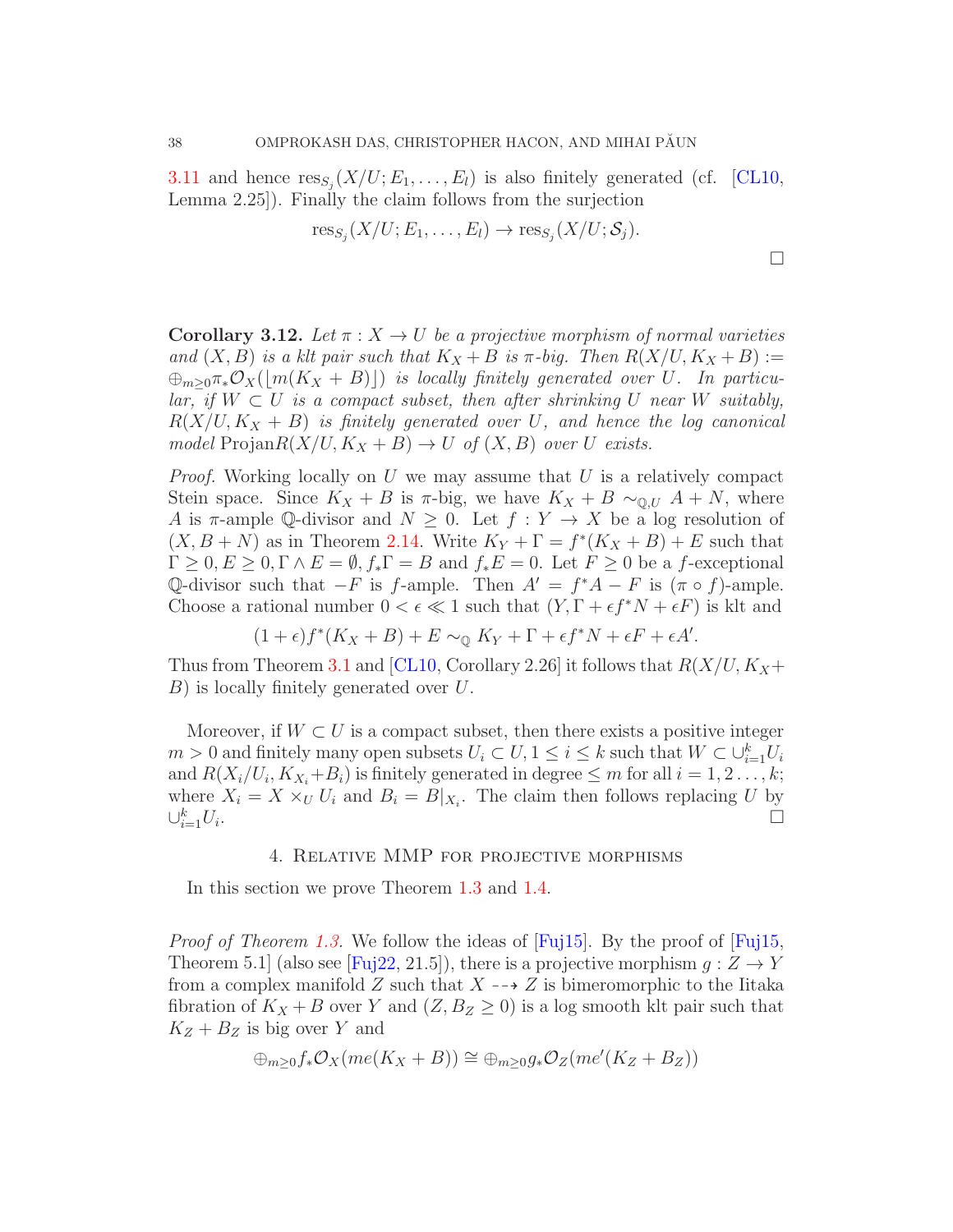for some integers  $e, e' > 0$ . Then the result follows from Corollary [3.12.](#page-37-0)

*Proof of Theorem [1.4.](#page-2-1)* We are free to replace U by arbitrarily small neighbor-hoods of W, see [\[Fuj22,](#page-71-2) 1.11]. If  $K_X + B$  is nef over W, then there is nothing to prove. Otherwise, by the Cone Theorem (cf. Theorem [2.46\)](#page-25-0), there is a negative extremal ray  $R = \mathbb{R}_{+}[l]$  and a divisor  $L \in A^{1}(X/U; W)$  such that  $R = \overline{NE}(X/U;W) \cap L^{\perp}$ , where L is nef over U. Let  $\phi = \text{cont}_R : X \to Z$  be the corresponding morphism (which is defined after possibly further shrinking U). If  $\dim Z < \dim X$ , this is a Mori fiber space. If  $\dim Z = \dim X$  and  $\phi$ contracts a divisor, then this is a divisorial contraction. In this case we let  $(Z, \phi_*B) = (X_1, B_1)$  and we note that  $(X_1, B_1)$  is klt and Q-factorial near W. If on the other hand, dim  $Z = \dim X$  and  $\phi$  is small, then by Corollary [3.12,](#page-37-0)  $R(X/Z, K_X + B)$  is finitely generated and hence we obtain a small birational morphism  $\psi: X \dashrightarrow X_1 := \text{Projan}R(X/Z, K_X + B)$  (note that as  $X \to Z$  is birational, the bigness assumption is automatically satisfied). In this case we note that  $(X_1, B_1 = \psi_* B)$  is klt and Q-factorial near W. We may now replace  $(X, B)$  by  $(X_1, B_1)$  and repeat the procedure. This proves (1).

Suppose now that we are running the MMP with scaling of a sufficiently  $\pi$ ample Q-divisor A. This means that we have a sequence of flips and divisorial contractions

$$
(X, B) = (X_0, B_0) \dashrightarrow (X_1, B_1) \dashrightarrow (X_2, B_2) \dashrightarrow \dots,
$$

a  $\pi$ -ample divisor A and a sequence of rational numbers  $\lambda_0 \geq \lambda_1 \geq \lambda_2 \geq$  $\ldots \geq 0$  such that  $K_{X_i} + B_i + \lambda A_i$  is nef over U for  $\lambda_i \geq \lambda \geq \lambda_{i+1}$ . It suffices to show that this sequence terminates locally over a neighborhood of any point of W. We claim that there exists a constant  $\epsilon > 0$  such that we may assume that  $B \geq \epsilon A$ . Indeed, in Case (2), first if B is  $\pi$ -big, then  $B \sim_{\mathbb{Q}, U} \delta A + E$ , where  $\delta > 0$  and  $E \geq 0$ . Then for any rational  $0 < \gamma \ll 1$ ,  $(X, B' = (1 - \gamma)B + \gamma(\delta A + E))$  is klt, and  $K_X + B' \sim_{\mathbb{Q}, U} K_X + B$ . Thus the above MMP is also a  $(K_X + B')$ -MMP with the scaling of A, and  $B' \ge \gamma \delta A$ . In this case we are done by replacing B by B' and setting  $\epsilon = \gamma \delta$ . On the other hand, if  $K_X + B$  is  $\pi$ -big, then we can write  $K_X + B \sim_{\mathbb{Q},U} \delta A + E$ , where  $\delta > 0$ and  $E \geq 0$ . Then again for any rational  $0 < \gamma \ll 1$ ,  $(X, B' = B + \gamma(\delta A + E))$ is klt and  $K_X + B' \sim_{\mathbb{Q}, U} (1 + \gamma)(K_X + B)$ . It follows that the above MMP is a  $(K_X + B')$ -MMP with the scaling of  $(1 + \gamma)A$ . Since  $B' \geq \gamma \delta A$ , the claim follows letting  $\epsilon := \frac{\gamma \delta}{1+\epsilon}$  $\frac{\gamma\delta}{1+\gamma}$ . In Case (3) this holds since  $K_X + B$  is not  $\pi$ -pseudo-effective, and therefore  $K_X + B + \epsilon A$  is not  $\pi$ -pseudo-effective for some  $0 < \epsilon \ll 1$ . In particular,  $\lambda_i > \epsilon$  for all i. Replacing B by  $B + \epsilon A$  and  $\lambda_i$ by  $\lambda_i - \epsilon$  the claim follows.

 $\Box$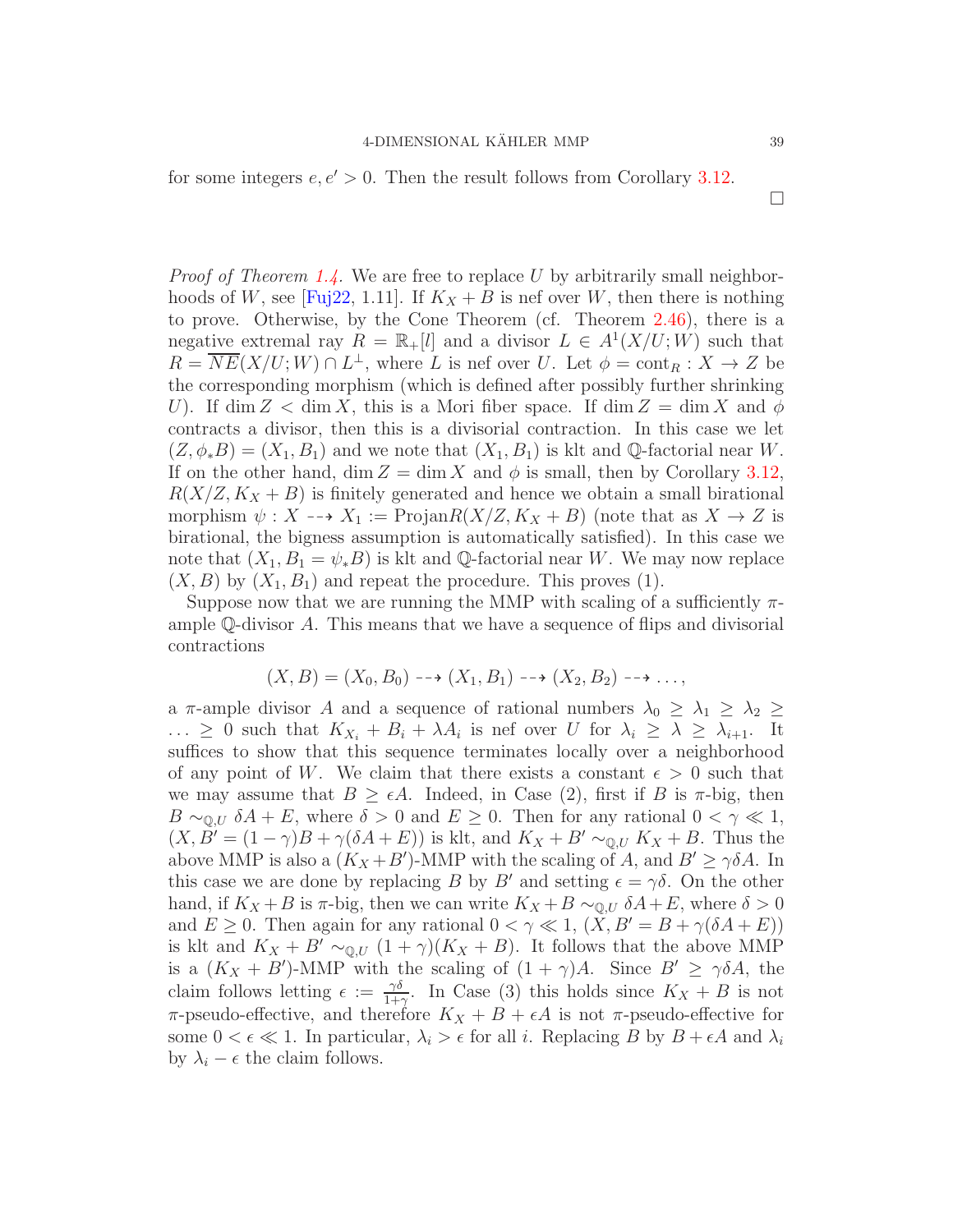Fix  $|| \cdot ||$  a norm on  $N^1(X/U;W)$ . Let  $\lambda = \lim \lambda_i$ . We may pick ample  $\mathbb{Q}$ -divisors  $H_1, \ldots, H_r$  such that

- (1)  $H_j \geq \epsilon A$  for some  $0 < \epsilon \ll 1$  and  $1 \leq j \leq r$ ,
- (2)  $(X, H_j)$  is klt for  $1 \leq j \leq r$ ,
- (3)  $||(B + \lambda A) H_j|| \ll 1$  for  $1 \le j \le r$ ,
- (4) if  $\mathcal{C} = \mathbb{R}_+(K_X + B) + \sum_{j=1}^r \mathbb{R}_+(K_X + H_j) \subset \text{Div}_{\mathbb{R}}(X)$ , then  $K_X + B + \lambda A$ is in the interior of C, and the dimension of C equals dim  $N^1(X/U;W)$ .

By Theorem [3.1,](#page-28-0)  $R(X/U, \mathcal{C})$  is a locally finitely generated  $\mathcal{O}_U$  algebra. Arguing as in [\[CL13,](#page-71-3) Theorem 6.5], the corresponding MMP with scaling terminates.

 $\Box$ 

# Part 3. MMP in dimension 4

#### 5. Cone and Contraction Theorems

5.1. Cone and contraction theorems in dimension 3. We begin by proving a unified cone theorem for  $\mathbb Q$ -factorial dlt pairs  $(X, B)$  that works both when  $K_X + B$  pseudo-effective and non pseudo-effective. We will need the following lemma on the length of extremal rays.

<span id="page-39-0"></span>**Lemma 5.1.** Let  $(X, \Delta)$  be a compact Kähler lc pair of dimension n. Let  $\Delta_0 \geq 0$  be a Q-divisor such that  $(X, \Delta_0)$  is klt. Let R be a  $(K_X + \Delta)$ -negative extremal ray of  $\overline{\text{NA}}(X)$  and  $f: X \to Y$  is the projective morphism contracting R, i.e. a curve  $C \subset X$  is contracted by f if and only if  $[C] \in R$ . Then there is a rational curve  $\Gamma \subset X$  contained in a fiber of f such that  $R = \mathbb{R}^+ \cdot [\Gamma]$  and

$$
0 < -(K_X + \Delta) \cdot \Gamma \le 2n.
$$

*Proof.* The same proof as in [\[BCHM10,](#page-70-0) Theorem 3.8.1] works using [\[DO22,](#page-71-4) Theorem 4.2 in place of [\[Kaw91,](#page-71-5) Theorem 1].  $\Box$ 

<span id="page-39-1"></span>**Theorem 5.2.** Let  $(X, B)$  be a Q-factorial compact Kähler 3-fold dlt pair. Then there exists a countable collection of rational curves  ${C_i}_{i \in I}$  such that  $0 < -(K_X + B) \cdot C_i \leq 6$  and

$$
\overline{\operatorname{NA}}(X) = \overline{\operatorname{NA}}(X)_{(K_X + B) \ge 0} + \sum_{i \in I} \mathbb{R}^+ \cdot [C_i].
$$

Moreover, if  $\omega$  is a Kähler class, then there are only finitely many extremal rays  $R_i = \mathbb{R}^+ \cdot [C_i]$  satisfying  $(K_X + B + \omega) \cdot C_i < 0$  for  $i \in I$ .

*Proof.* The theorem is known when  $K_X + B$  is pseudo-effective or when X is projective. We may therefore assume that  $K_X + B$  is not pseudo-effective and X is not projective. In this case from [\[DH20,](#page-71-6) Lemma 2.39] it follows that the base of the MRC fibration  $X \dashrightarrow Z$  has dim  $Z = 2$ . Let  $\Omega$  be the collection of all Kähler classes  $\omega$  such that  $(K_X + B + \omega) \cdot F = 0$  where F is a curve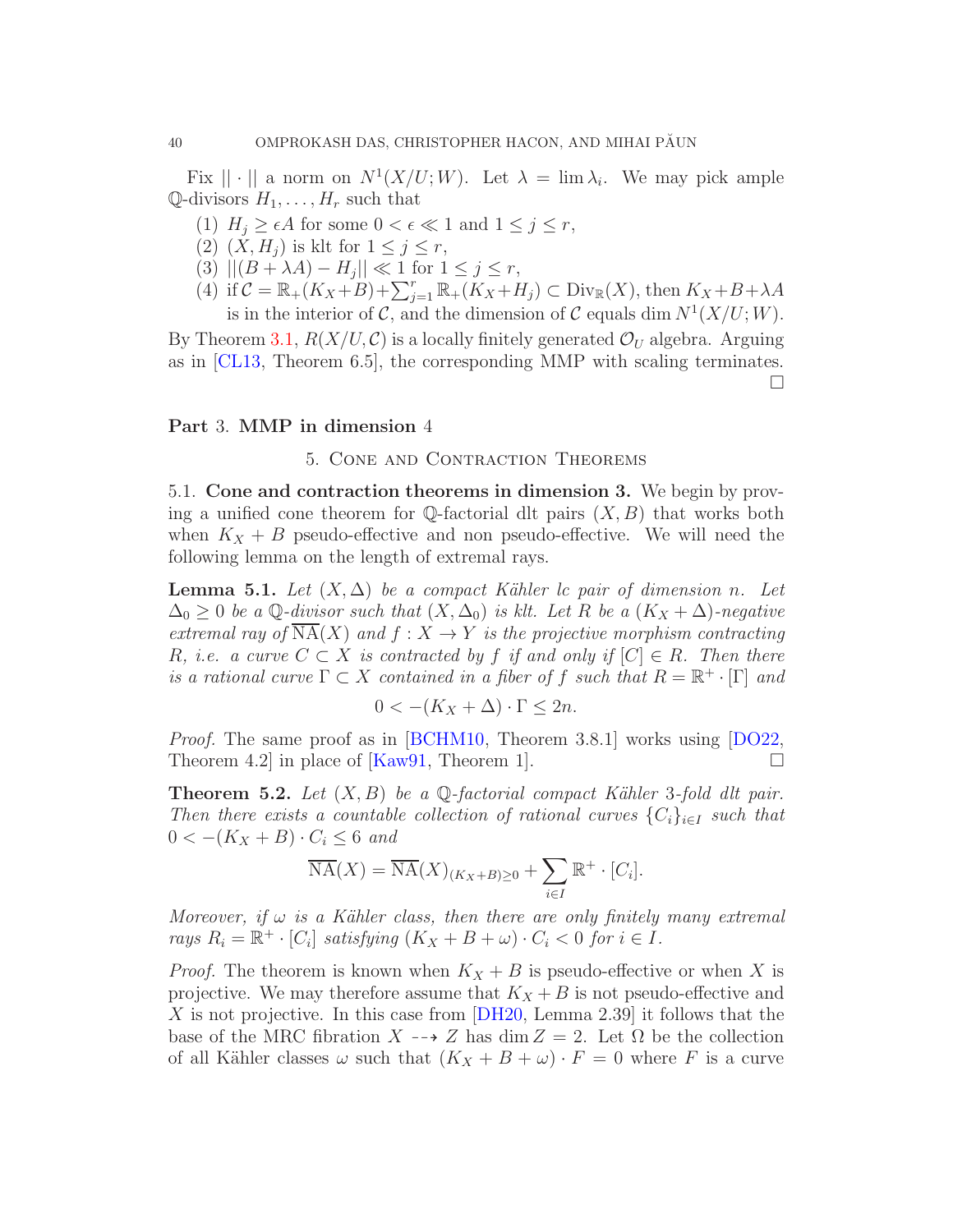corresponding to the general fiber of  $X \rightarrow Z$ . Then by [\[DH20,](#page-71-6) Theorem 4.6], for every  $\omega \in \Omega$ , we can decompose the cone NA(X) as a sum of  $(K_X + B + \omega)$ non-negative part and the  $(K_X + B + \omega)$ -negative extremal rays. Let  $I_\omega$  be the set of all  $(K_X + B + \omega)$ -negative extremal rays of NA(X) for  $\omega \in \Omega$  and define  $I := \bigcup_{\omega \in \Omega} I_{\omega}$ . Note that I is a countable set, since there are only countably many numerically distinct curve classes on a compact Kähler space.

Now define a cone  $N \subset N_1(X)$  as

$$
N := \overline{\mathrm{NA}}(X)_{(K_X + B) \ge 0} + \sum_{i \in I} \mathbb{R}^+ \cdot [\Gamma_i].
$$

First we will show that  $\overline{\text{NA}}(X) = \overline{N}$ . Clearly  $\overline{N} \subset \overline{\text{NA}}(X)$  holds, so assume that the reverse inclusion does not hold. Then there is a nef class  $\alpha$  such that  $\alpha \cdot \gamma > 0$  for all  $0 \neq \gamma \in \overline{N}$  and  $\alpha \cdot \gamma = 0$  for some  $\gamma \in \overline{\text{NA}}(X)$ . Clearly  $\overline{\text{NA}}(X)_{(K_X+B)\geq 0}$  is a closed sub-cone of  $\overline{\text{NA}}(X)$ . Let K be a compact slice of  $\overline{\text{NA}}(X)_{(K_X+B)\geq 0}$ . Then there exists an  $\epsilon > 0$  such that  $(\alpha - \epsilon(K_X + B)) \cdot \gamma > 0$ for all  $0 \neq \gamma \in K$ . But then  $\alpha - \epsilon(K_X + B)$  is strictly positive on  $\overline{\text{NA}}(X) \setminus \{0\},$ and so  $\alpha' = \frac{1}{\epsilon}$  $\frac{1}{\epsilon}\alpha = K_X + B + \omega$ , where  $\omega := \frac{1}{\epsilon}(\alpha - \epsilon(K_X + B))$  is strictly positive on  $\overline{\text{NA}}(X)$ , and hence a Kähler class by [\[HP16,](#page-71-7) Corollary 3.16]. Replacing  $\alpha$ by  $\alpha'$  we may assume that  $\alpha = K_X + B + \omega$  for some Kähler class  $\omega$  such that  $\alpha \cdot \gamma > 0$  for all  $0 \neq \gamma \in \overline{N}$  and  $\alpha \cdot \gamma = 0$  for some  $\gamma \in \overline{\mathrm{NA}}(X)$ . We may assume that the general fiber of the MRC fibration  $X \dashrightarrow Z$  generates one of the extremal rays considered in the set I above; let it be denoted by  $R_0 := \mathbb{R}^+ \cdot [\Gamma_{i_0}]$  for  $i_0 \in I$ . Then by our construction we have  $\alpha \cdot \Gamma_{i_0} =$ 

 $(K_X+B+\omega)\cdot\Gamma_{i_0}>0.$  Choose  $0 < t < 1$  such that  $(K_X+B+t\omega)\cdot\Gamma_{i_0}=0.$  Then from [\[DH20,](#page-71-6) Theorem 4.6] it follows that  $\{0\} \neq \alpha^{\perp} \cap \overline{\text{NA}}(X)$  is a  $(K_X + B + t\omega)$ negative extremal face of NA(X). Let R be a  $(K_X + B + t\omega)$ -negative extremal ray contained in this face. Then  $R = R_i$  for some  $i \in I$  such that  $R_i \in I_{t\omega} \subset I$ . This is a contradiction, since  $\alpha \cdot R > 0$  by construction.

Next, using [\[HP16,](#page-71-7) Lemma 6.1] we will show that N is a closed cone. We note that the proof of [\[HP16,](#page-71-7) Lemma 6.1] works with  $K_X$  replaced by  $K_X + B$ . Observe that we only need to show that the intersection numbers  $(K_X + B) \cdot \Gamma_i$ for  $i \in I$  are all bounded by a fixed constant independent of i. To that end, we claim that  $0 < -(K_X + B) \cdot \Gamma_i \leq 6$  for all  $i \in I$ . Let  $R_i = \mathbb{R}^+[\Gamma_i]$  for some  $i \in I$ . Then by our construction there is a Kähler class  $\omega$  such that  $(K_X + B + \omega) \cdot F = 0$  for a general fiber F of the MRC fibration  $X \dashrightarrow Z$ and  $R_i$  is a  $(K_X + B + \omega)$ -negative extremal ray. Then by [\[DH20,](#page-71-6) Theorem 4.6], there is a nef supporting class  $\beta = K_X + B + \eta$  of  $R_i$ , where  $\eta$  is a Kähler class. By [\[DH20,](#page-71-6) Theorem 1.7] we can contract  $R_i$ ; let  $f: X \to Y$  be the contraction of  $R_i$  such that  $-(K_X + B)$  is f-ample. Then by Lemma [5.1](#page-39-0) there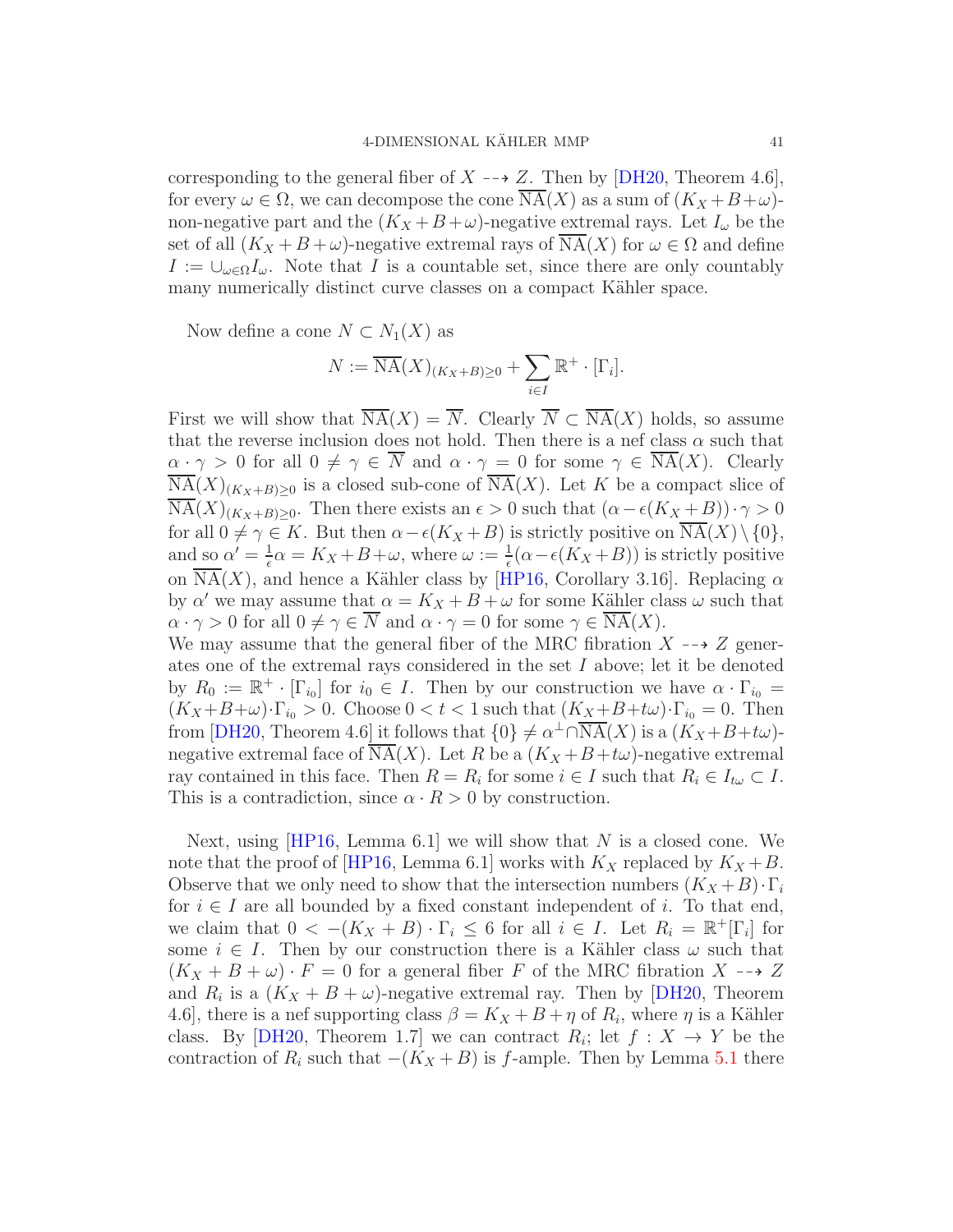is a rational curve  $C_i \subset X$  such that  $f(C_i) = \text{pt}$  and  $-(K_X + B) \cdot C_i \leq 6$ . Therefore  $R_i = \mathbb{R}^+ \cdot [C_i]$  and  $-(K_X + B) \cdot C_i \leq 6$  and we are done by [\[HP16,](#page-71-7) Lemma 6.1].

Finally, for any Kähler class  $\omega$ , if  $(K_X + B + \omega) \cdot C_i < 0$ , then  $\omega \cdot C_i <$  $-(K_X + B) \cdot C_i \leq 6$ . Hence by a Douady space argument there are finitely many extremal rays  $R_i = \mathbb{R}^+ \cdot [C_i]$  satisfying  $(K_X + B + \omega) \cdot R_i < 0$ .

$$
\Box
$$

We deduce the non  $\mathbb{Q}$ -factorial version of this theorem below which is used throughout the article.

<span id="page-41-1"></span>Corollary 5.3. Let  $(X, B)$  be a compact Kähler 3-fold dlt pair. Then there exists a countable collection of rational curves  ${C_i}_{i \in I}$  such that  $0 < -(K_X +$  $B) \cdot C_i \leq 6$  for all  $i \in I$  and

$$
\overline{\operatorname{NA}}(X) = \overline{\operatorname{NA}}(X)_{(K_X + B) \ge 0} + \sum_{i \in I} \mathbb{R}^+ \cdot [C_i].
$$

Moreover the following holds:

- (1) For any Kähler class  $\omega$ , there are only finitely many extremal rays  $R_i := \mathbb{R}^+ \cdot [C_i]$  such that  $(K_X + B + \omega) \cdot R_i < 0$ .
- (2) For any  $(K_X + B)$ -negative extremal ray  $R = \mathbb{R}^+ \cdot [C_i]$ , there is a nef class  $\alpha \in H^{1,1}_{BC}(X)$  such that  $\alpha^{\perp} \cap \overline{\text{NA}}(X) = R$  and  $\alpha = K_X + B + \eta$ for some Kähler class η.

*Proof.* Since  $(X, B)$  is a dlt pair, there is a log resolution  $\phi: Y \to X$  of  $(X, B)$  such that  $a(E, X, B) > -1$  for all exceptional divisors E of  $\phi$ . Define  $B_Y := \phi_*^{-1}B + \text{Ex}(\phi)$ . Then running a  $(K_Y + B_Y)$ -MMP over X as in [\[DH20,](#page-71-6) Proposition 2.21, we may assume that there is a  $\mathbb Q$ -factorial dlt pair  $(X', B')$ and a small projective bimeromorphic morphism  $f: X' \to X$  such that  $K_{X'}$  +  $B' = f^{*}(K_X + B)$ . Then by the cone Theorem [5.2](#page-39-1) for  $(X', B')$  there exist countably many rational curves  $\{C_i'\}_{i\in I'}$  on X' such that  $0 < -(K_{X'}+B')\cdot C_i' \le$ 6 for all  $i \in I'$  and

<span id="page-41-0"></span>(5.1) 
$$
\overline{\mathrm{NA}}(X') = \overline{\mathrm{NA}}(X')_{(K_{X'} + B') \ge 0} + \sum_{i \in I'} \mathbb{R}^+ \cdot [C_i'].
$$

Now from [\[HP16,](#page-71-7) Proposition 3.14] it follows that  $f_*\overline{\mathrm{NA}}(X') = \overline{\mathrm{NA}}(X)$ . Let  $f(C_i') = C_i \subset X$  for all  $i \in I'$  such that  $f(C_i') \neq pt$  and let  $\{C_i\}_{i \in I}$  be the collection of all non contracted curves. Applying  $f_*$  on both sides of  $(5.1)$  we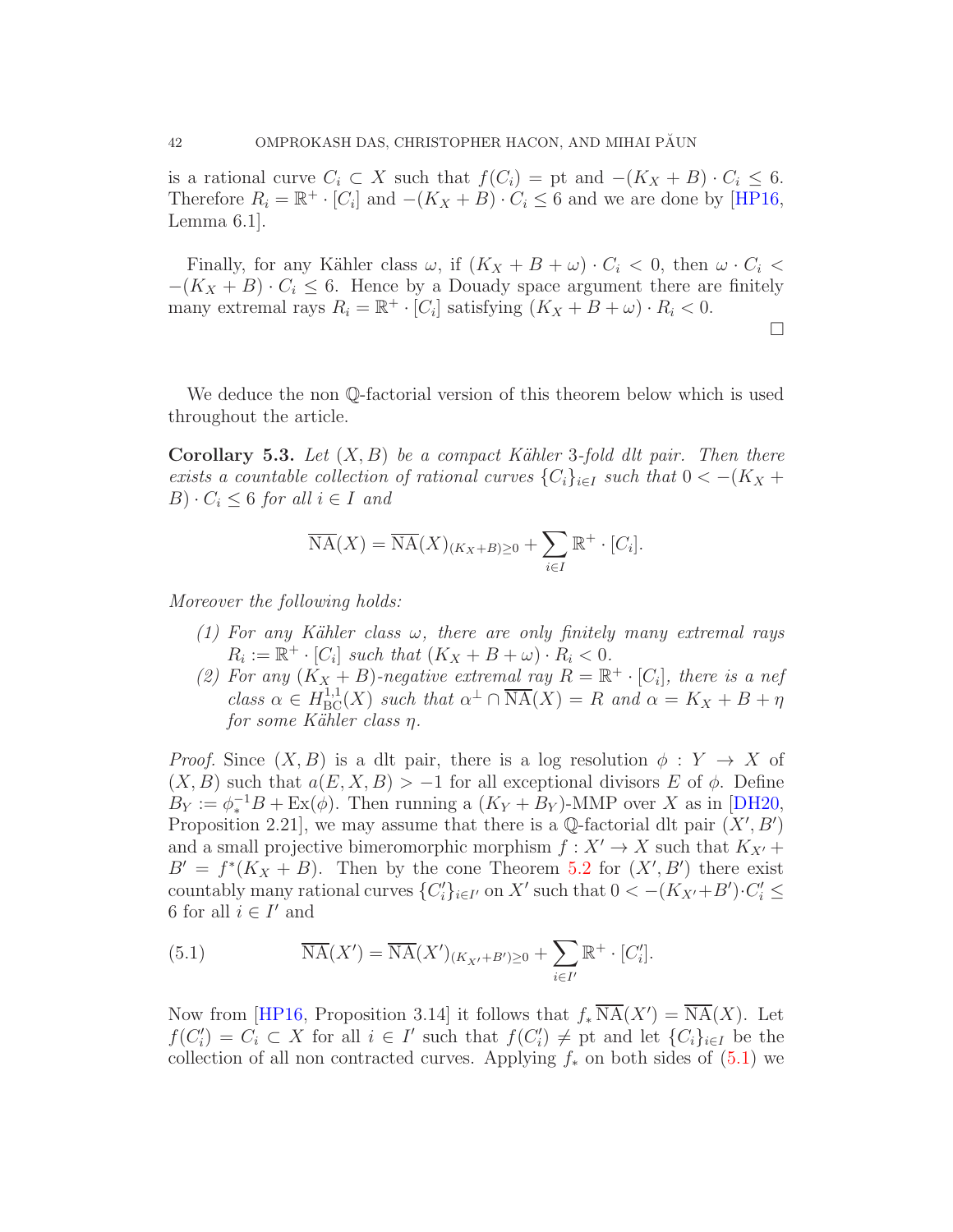claim 
$$
\overline{NA}(X) = \overline{NA}(X)_{(K_X + B) \ge 0} + \sum_{i \in I} \mathbb{R}^{\ge 0} \cdot [C_i]
$$
. If not, then assume that  
(5.2)  $\overline{NA}(X) \supsetneq \overline{NA}(X)_{(K_X + B) \ge 0} + \sum_{i \in I} \mathbb{R}^{\ge 0} \cdot [C_i]$ .

<span id="page-42-0"></span>Then there exists a  $(1,1)$  class  $\alpha \in N^1(X)$  such that  $\alpha$  is positive on the RHS of [\(5.2\)](#page-42-0) and  $\overline{\text{NA}}(X) \cap \alpha_{\leq 0} \neq \emptyset$ . Let  $\omega$  be a Kähler class on X and  $\lambda \in \mathbb{R}^+$  is defined as  $\lambda := \inf\{t \geq 0 : \alpha + t\omega \text{ is a Kähler class}\}\.$  Then  $\alpha + \lambda \omega$ is a nef class which is not Kähler. Consequently, from [\[HP16,](#page-71-7) Corollary 3.16] it follows that  $(\alpha + \lambda \omega)^{\perp} \cap \overline{\text{NA}}(X) \neq \{0\}$ . Let  $\beta = \alpha + \lambda \omega$ ; then  $\beta$  is nef and  $\beta^{\perp} \cap \overline{\text{NA}}(X) \neq \{0\}$ . In particular,  $\beta^{\perp} \cap \overline{\text{NA}}(X)$  is an extremal face of  $\overline{\text{NA}}(X)$ ; let's denote this face by F. Let F' be the extremal face of  $\overline{\text{NA}}(X')$ defined by  $f^*\beta$ , i.e.  $F' := (f^*\beta)^{\perp} \cap \overline{\text{NA}}(X')$ . Then from Lemma [5.4](#page-42-1) it follows that  $F' = f^{-1}F \cap \overline{\text{NA}}(X')$ . We claim that  $K_{X'} + B'$  is negative on  $F' \setminus f^{-1}(0)$ , where  $0 \in \overline{\mathrm{NA}}(X)$  is the zero vector. Indeed, if  $\gamma' \in F' \setminus f^{-1}(0)$ , then  $f_*\gamma' \in F \setminus \{0\}$  and thus  $(\alpha + \lambda \omega) \cdot f_*\gamma' = 0$ . In particular,  $\alpha \cdot f_*\gamma' < 0$ , and thus  $(K_X + B) \cdot f_* \gamma' < 0$  (it follows from the construction of  $\alpha$ ). Therefore by the projection formula we have  $(K_{X'} + B') \cdot \gamma' < 0$ .

Now by the cone theorem on  $(X', B')$  and [\[DH20,](#page-71-6) Theorem 7.1], there must be a  $(K_{X'} + B')$ -negative extremal ray, say  $R' = \mathbb{R}^{\geq 0} \cdot [C'_i] \subset F' \setminus f^{-1}(0)$ . Then  $C_i = f(C'_i) \neq$  pt is one of the curves in the collection  $\{C_i\}_{i\in I}$  above and  $(K_X + B) \cdot C_i < 0$ . But  $[C_i] \in F = (\alpha + \lambda \omega)^{\perp} \cap \overline{\text{NA}}(X)$  and this is a contradiction, since by our assumption  $\alpha \cdot C_i > 0$ , and hence  $(\alpha + \lambda \omega) \cdot C_i > 0$ .

Now (1) is proved exactly as in Theorem [5.2.](#page-39-1) For the second part, from [\[HP16,](#page-71-7) Lemma 6.1] we see that  $V = \overline{\mathrm{NA}}(X)_{(K_X+B)\geq 0} + \sum_{i\in I, i\neq i_0} \mathbb{R}^+[C_i]$  is a closed subcone on  $\overline{\text{NA}}(X)$ ; note that [\[HP16,](#page-71-7) Lemma 6.1] is only stated for  $K_X$ , but this was never used in the proof, and the exact same proof works for  $K_X + B$ . Then by [\[Deb01,](#page-71-8) Lemma 6.7(d)] there is a nef class  $\alpha \in H^{1,1}_{BC}(X)$  such that  $\alpha$  is strictly positive on  $V \setminus \{0\}$  and  $\alpha^{\perp} \cap \overline{\text{NA}}(X) = R$ . Then scaling  $\alpha$ appropriately we observe that  $\alpha-(K_X+B)$  is strictly positive on  $NA(X)\setminus\{0\},$ and thus by [\[HP16,](#page-71-7) Corollary 3.16],  $\alpha - (K_X + B) = \eta$  is a Kähler class on X, i.e.  $\alpha = K_X + B + \eta$ .

 $\Box$ 

The following lemma is taken from [\[Wal18\]](#page-72-0).

<span id="page-42-1"></span>**Lemma 5.4.** [\[Wal18,](#page-72-0) Lemma 3.1] Let  $f: V \rightarrow W$  be a surjective linear transformation of finite dimensional vector spaces over  $\mathbb{R}$ . Suppose that  $C_V \subset$ V and  $C_W \subset W$  are closed convex cones of maximal dimensions and  $H \subset W$ is a vector subspace of codimension 1. Assume that the following hold: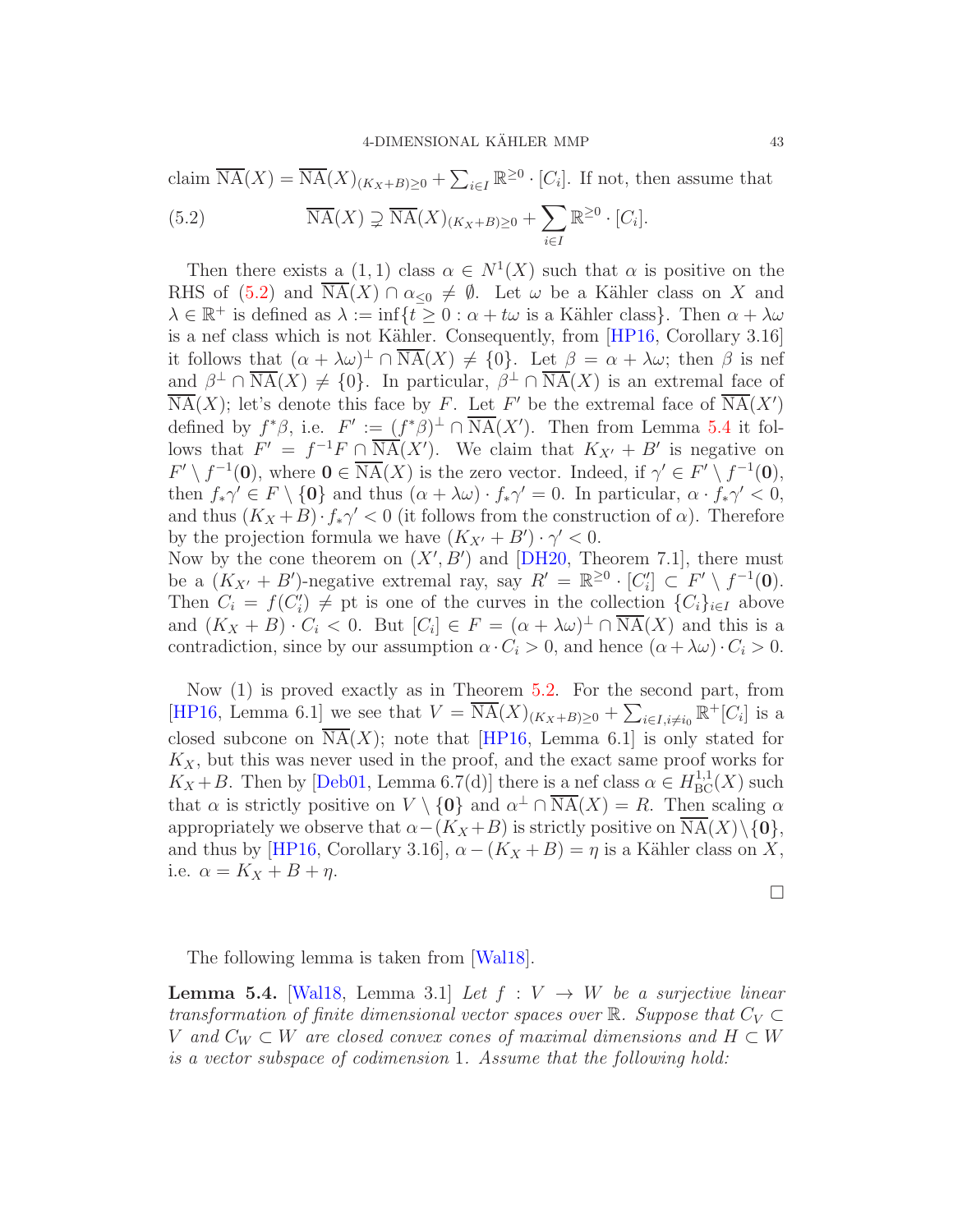(1)  $f(C_V) = C_W$ .  $(2)$   $C_W \cap H \subset \partial C_W$ . Then  $f^{-1}H \cap C_V \subset \partial C_V$  and also  $f^{-1}H \cap C_V = f^{-1}(H \cap C_W) \cap C_V$ .

The following contraction theorem is a direct generalization of [\[DH20,](#page-71-6) Theorem 7.2].

<span id="page-43-0"></span>**Theorem 5.5** (Contraction Theorem). Let  $(X, B)$  be a compact Kähler 3-fold klt pair, and  $\alpha \in N^1(X)$  be a nef class such that  $\alpha - (K_X + B)$  is nef and big. Then there exists a proper morphism  $f: X \to Y$  with connected fibers to a normal compact Kähler variety  $Y$  with rational singularities and a Kähler class  $\omega_Y \in N^1(Y)$  such that  $\alpha = f^* \omega_Y$ . In particular, if  $\alpha - (K_X + B)$  is a Kähler class, then  $f$  is projective.

*Proof.* Let  $g: Z \to X$  be a small Q-factorization of X obtained by running an appropriate relative MMP on a log resolution of  $(X, B)$  as in [\[DH20,](#page-71-6) Proposition 2.21]. Set  $K_Z + B_Z := g^*(K_X + B)$ ; then  $g^*\alpha - (K_Z + B_Z)$  is nef and and big. Thus by [\[DH20,](#page-71-6) Theorem 1.7], there is proper morphism  $h: Z \to Y$ with connected fibers to a normal compact Kähler variety  $Y$  with rational singularities and a Kähler class  $\omega_Y \in N^1(Y)$  such that  $g^* \alpha = h^* \omega_Y$ . Now we will apply the rigidity lemma. Note that since  $g$  is a projective morphism, the positive dimensional fibers of g are covered by projective curves. Let  $C \subset Z$ be a curve such that  $g(C) = \text{pt}$ . Then by the projection formula  $g^*\alpha \cdot C = 0$ . Thus  $0 = h^* \omega_Y \cdot C = \omega_Y \cdot h_* C$ , and hence C is contracted by h, as  $\omega_Y$  is a Kähler class on Y. Therefore, by the rigidity lemma  $[BS95, Lemma 4.1.13]$ , there is a proper morphism  $f: X \to Y$  such that  $f \circ g = h$ , and thus by pushing forward by g it follows that  $\alpha = f^* \omega_Y$ .

Finally, if  $\omega_X := \alpha - (K_X + B)$  is a Kähler class, then  $-(K_X + B) \equiv_f \omega_X$ , and hence  $-(K_X + B)$  is f-ample, thus f is projective.

 $\Box$ 

The following variant is often useful in applications.

<span id="page-43-1"></span>**Corollary 5.6.** Let  $(X, B)$  be a compact Kähler 3-fold dlt pair, and  $\alpha \in N^1(X)$ is a nef class such that  $\alpha-(K_X+B)$  is a Kähler class. Moreover, assume that  $B = B_0 + B'$ , where  $B_0 \geq 0, B' \geq 0$  are Q-divisors such that  $K_X + B_0$  is Q-Cartier and  $(X, B_0)$  has klt singularities. Then there exists a proper morphism  $f: X \to Y$  with connected fibers to a normal compact Kähler variety Y with rational singularities and a Kähler class  $\omega_Y \in N^1(Y)$  such that  $\alpha = f^* \omega_Y$ . In particular, if  $\alpha - (K_X + B)$  is a Kähler class, then f is projective.

*Proof.* Let  $\alpha = K_X + B + \omega$ , where  $\omega$  is a Kähler class. Then for a sufficiently small  $\varepsilon \in \mathbb{Q}^+$  we can write  $\alpha = K_X + B_0 + (1 - \varepsilon)B' + (\omega + \varepsilon B')$  so that  $\omega + \varepsilon B'$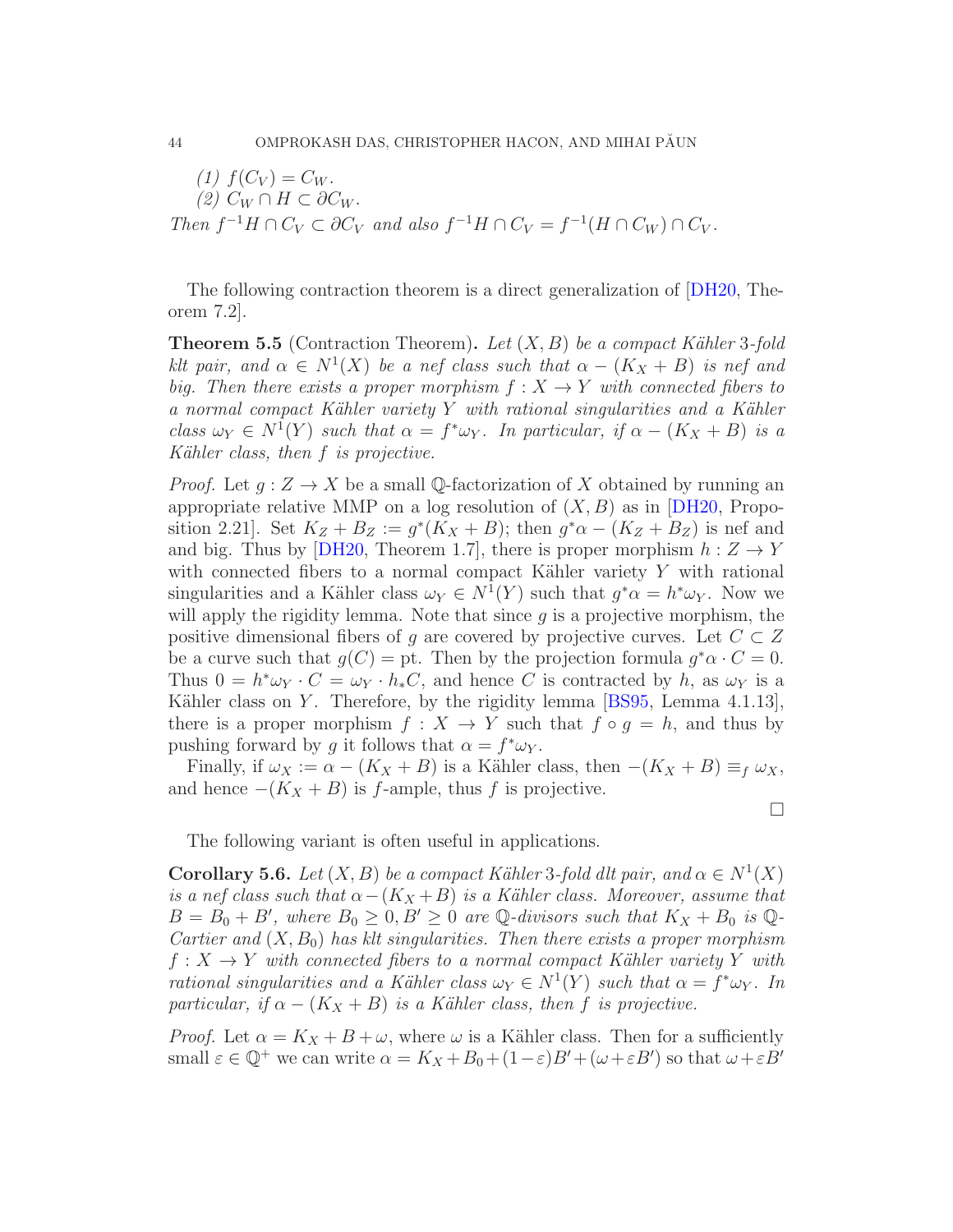is a Kähler class and  $(X, B_0 + (1 - \varepsilon)B')$  is klt. In particular,  $\alpha - (K_X + B_0 +$  $(1 - \varepsilon)B'$ ) is a Kähler class, and thus by Theorem [5.5](#page-43-0) there exists a projective morphism  $f: X \to Y$  such that  $\alpha = f^* \omega_Y$  for some Kähler class  $\omega_Y$  on  $Y$ .  $\Box$ 

#### 6. Termination of flips for effective pairs

We will prove termination of flips for effective pairs as in [\[Bir07\]](#page-70-2). In order to do this first we prove the existence of local dlt models (local and global) and the ACC property for log canonical thresholds.

<span id="page-44-1"></span>**Theorem 6.1** (Global dlt model). Let  $(X, B)$  be a compact Kähler lc pair of dimension 4. Then there exists a  $\mathbb Q$ -factorial dlt pair  $(X', B')$  and a projective bimeromorphic morphism  $g: X' \to X$  such that  $K_{X'} + B' = g^*(K_X + B)$ .

*Proof.* Let  $f: Y \to X$  be a log resolution of  $(X, B)$ . Define  $B_Y := f_*^{-1}B +$ Ex(g). Then using the cone Theorem [2.47](#page-26-0) we will run a  $(K_Y + B_Y)$ -MMP over X. If  $R = \mathbb{R}^+ \cdot [C_i]$  is a  $(K_Y + B_Y)$ -negative extremal ray of  $\overline{\text{NE}}(Y/X)$ , then from a standard argument using the rationality theorem as in [\[Nak87,](#page-72-1) Theorem 4.11 it follows that there is a  $f$ -nef line bundle  $L$  on  $Y$  such that  $L - (K_Y + B_Y)$  is f-ample and  $L^{\perp} \cap \overline{\text{NE}}(X/Y) = R$ . Write  $L = K_Y + B_Y + H$ for some f-ample divisor H; then  $L = K_Y + (1 - \varepsilon B_Y) + (H + \varepsilon B_Y)$  such that  $H + \varepsilon B_Y$  is f-ample for  $\varepsilon \in \mathbb{Q}^+$  sufficiently small. Note that  $(Y,(1-\varepsilon)B_Y)$  is klt and thus by Theorem [2.43](#page-24-0) there is a projective bimeromorphic morphism  $\phi: X \to Z$  over Y contracting the ray R. If  $\phi$  is a small morphism, then the existence of flip follows from Corollary [3.12.](#page-37-0) Note that from our construction above it follows that at each step  $(Y_i, B_{Y_i})$ , the contracted locus is contained in  $[B_{Y_i}]$ . Since the log minimal model program is known in dimension  $\leq 3$ due to [\[DH20\]](#page-71-6), special termination holds and the above MMP terminates. Let  $g: (X', B') \to (X, B)$  be the end result of this MMP. Then from the negativity lemma it follows that  $K_{X'}+B'=g^*(K_X+B)$  such that  $(X',B')$  is a Q-factorial compact Kähler dlt pair of dimension 4.  $\Box$ 

We say that a complex space X is *relatively compact* if there is another complex space Y such that X is an open subspace of Y and the closure  $\overline{X} \subset Y$ is compact.

<span id="page-44-0"></span>**Theorem 6.2** (Local dlt-model). Let  $(X, B)$  be a log canonical pair, where  $X$  is a relatively compact Stein open subset of a Kähler variety and there is a compact subset  $W \subset X$ . Then shrinking X around W if necessary, there exists a projective bimeromorphic morphism  $f: Y \to X$  such that  $K_Y + B_Y =$  $f^*(K_X+B)$  and  $(Y, B_Y)$  is a Q-factorial dlt pair, where  $B_Y := f_*^{-1}B + \text{Ex}(f)$ .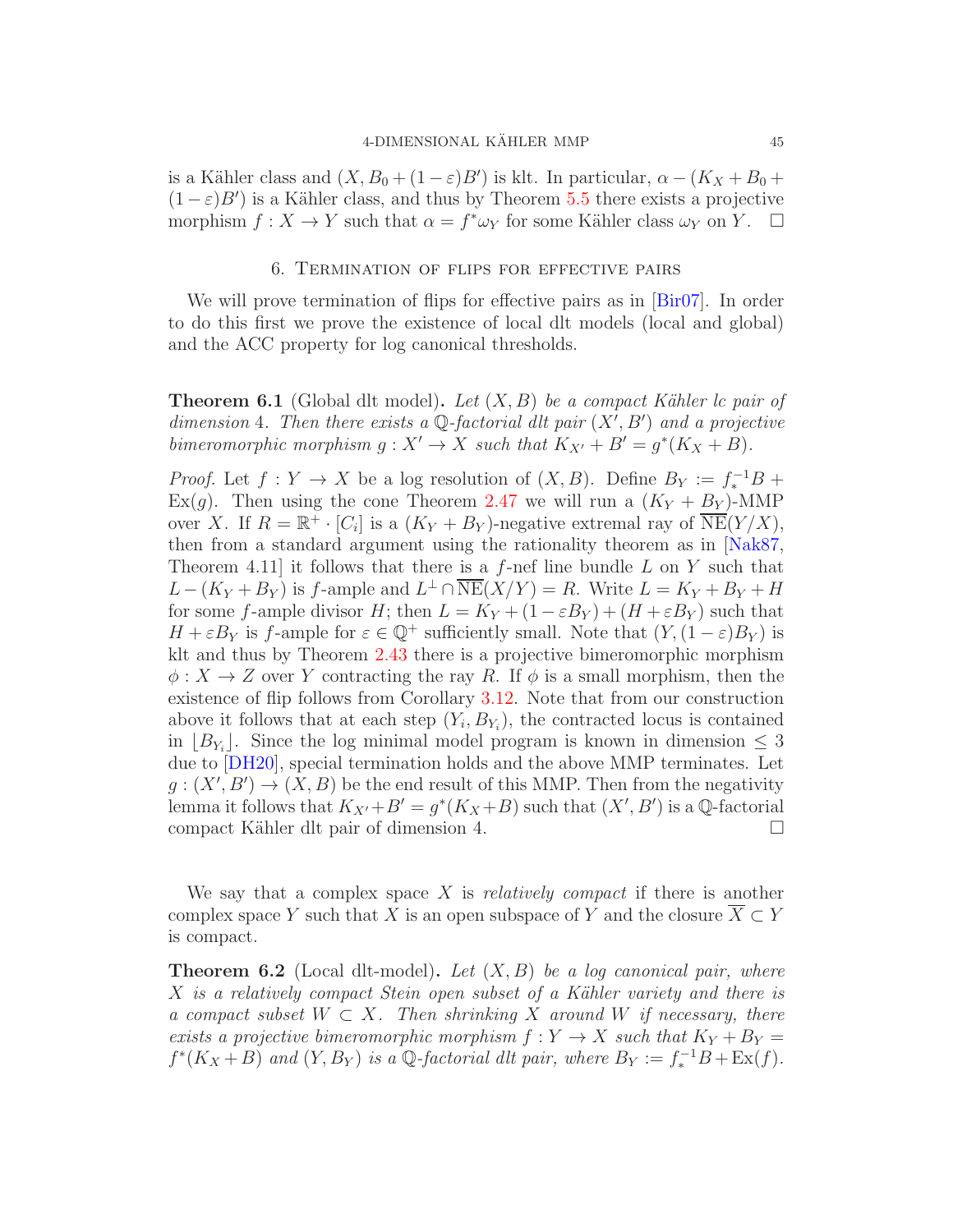Proof. The proof of [\[KK10,](#page-71-9) Theorem 3.1] works here with few changes. Their proof uses ample divisors on  $X$  and Bertini's theorem on a resolution of singularities of X. The ampleness assumption is replaced by assuming that  $X$  is Stein, and the required Bertini theorem follows from Theorem [2.21.](#page-11-0) Additionally, [\[KK10,](#page-71-9) Theorem 3.1] uses [\[BCHM10\]](#page-70-0) to obtain a log terminal model of klt pair by running a relative MMP for projective morphism. We achieve the same thing here by Theorem [1.4.](#page-2-1)  $\Box$ 

**Definition 6.3.** Let  $(X, B)$  be a lc pair and  $M \geq 0$  an R-Cartier divisor. Then we define

$$
let(X, B; M) := sup \{ t \ge 0 : (X, B + tM) \text{ is lc } \}.
$$

Now fix two sets  $I \subset [0,1]$  and  $J \subset [0,\infty)$ . Let  $\mathfrak{I}_n(I)$  be the set of all lc pair  $(X, B)$ , where X is a Kähler variety of dimension n (not necessarily compact), and the coefficients of  $B$  belong to the set  $I$ . Then we define

$$
LCT_n(I, J) := \{ \text{lct}(X, B; M) : (X, B) \in \mathfrak{I}_n(I) \},
$$

where the coefficients of  $M$  belong to the set  $J$ .

<span id="page-45-0"></span>**Theorem 6.4.** Fix a positive integer n, and sets  $I \subset [0,1]$  and  $J \subset [0,\infty)$ . If I and J are DCC sets, then  $\text{LCT}_n(I, J)$  satisfies the ACC.

Proof. By contradiction assume that there is a strictly increasing sequence  ${c_i}$ , where  $c_i = \text{lct}(X_i, B_i; M_i)$ . Now first assume that there is a component  $S_i$  of  $M_i$  which is a lc center of  $(X_i, B_i + c_iM_i)$  for infinitely many i. Let the coefficient of  $S_i$  in  $B_i$  and  $M_i$  be  $b_{i1}$  and  $m_{i1}$ , respectively. Then we have  $b_{i1} + c_i m_{i1} = 1$ . Since  $b_{i1}$  and  $m_{i1}$  are both contained in DCC sets, by passing to a common subsequence we may assume that  $b_{i1}$  and  $m_{i1}$  are both monotonically increasing sequences. Then from  $c_{i1}m_{i1} = 1 - b_{i1}$  we see that the LHS is a strictly increasing sequence (since  ${c_i}$ ) is strictly increasing) while the RHS is a monotonically decreasing sequence, a contradiction.

Thus passing to a tail of the sequence  ${c_i}$  we may assume that all lc centers of  $(X_i, B_i + c_i M_i)$  are contained in the support of  $M_i$  are of codimension at least 2. Let  $Z_i$  be a maximal lc center of  $(X_i, B_i + c_i M_i)$  contained in  $\text{Supp}M_i$ for all i. Next choose a relatively compact Stein open subset  $U_i \subset X_i$  such that  $U_i \cap Z_i \neq \emptyset$  and  $Z_i|_{U_i}$  is still a maximal lc center of  $(U_i, (B_i + c_i M_i)|_{U_i})$ . Replacing  $(X_i, B_i + c_i M_i)$  by  $(U_i, (B_i + c_i M_i)|_{U_i})$  we may assume that  $X_i$  is relatively compact Stein space. Note that shrinking  $X_i$  further we can pick a small open subset  $V_i \subset X_i$  such that  $V_i \cap Z_i \neq \emptyset$  is still a maximal lc center of  $(V_i, (B_i + c_i M_i)|_{V_i})$ , and additionally  $V_i \subset X_i$  holds.

Now let  $f_i: Y_i \to U_i$  be a dlt model of  $(U_i, (B_i + c_i M_i)|_{U_i})$  as in Theorem [6.2.](#page-44-0) Then there is an exceptional divisor  $E_i$  intersecting the strict transform of  $M_i$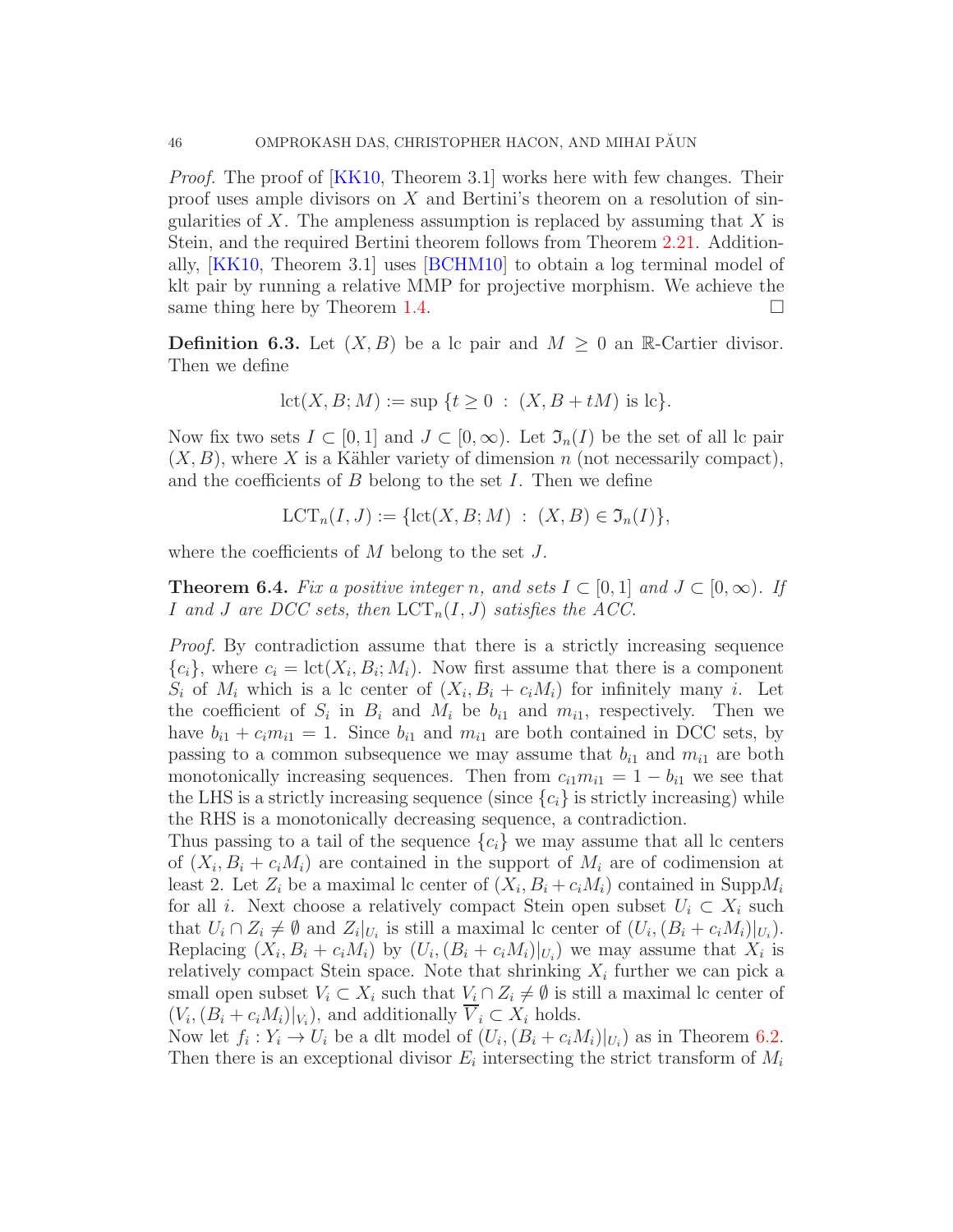such that  $f_i(E_i) = Z_i$ . Now write

<span id="page-46-0"></span>
$$
K_{Y_i} + E_i + \Gamma_i = f^*(K_{X_i} + B_i + c_i M_i)
$$

so that  $f_{i*} \Gamma_i = B_i + c_i M_i$ .

Then by adjunction,  $(E_i, \Theta_i)$  is a dlt pair, where  $K_{E_i} + \Theta_i = (K_X + E_i + \Gamma_i)|_{E_i} =$  $f_i^*((K_{X_i} + B_i + c_i M_i)|_{V_i})$ . Note that  $\Theta_i$  has a component whose coefficient in  $\Theta_i$  is of the form

$$
(6.1) \qquad \frac{m-1+f+kc_i}{m},
$$

where  $k, m \geq 1$  and  $f \in D(I)$ .

Now let  $F_i$  be a general fiber of the induced morphism  $f_{E_i} := f_i|_{E_i} : E_i \to$  $f_i(E_i)$ . Then  $F_i$  is projective, since  $f_i$  is projective, and by adjunction we have  $K_{F_i} + \Theta_{F_i} = (K_{E_i} + \Theta_i)|_{F_i} \equiv 0$ . Note that  $\Theta_{F_i}$  has a coefficient of the form [\(6.1\)](#page-46-0), and thus we arrive at a contradiction by Theorem 1.5 and Lemma 5.2 of [\[HMX14\]](#page-71-10).

 $\Box$ 

<span id="page-46-2"></span>**Theorem 6.5.** [\[Bir07,](#page-70-2) Theorem 1.3] Let  $(X, B)$  be a dlt 4-fold pair such that  $(K_X + B) \sim_{\mathbb{Q}} D \geq 0$ . Then any sequence  $\{(X_i, B_i)\}\,$  of  $(K_X + B)$ -flips where  $X_i$  is Kähler for all i, terminates.

*Proof.* The same proof as in  $\left[\text{Bir07}\right]$  works here using Theorem [6.2](#page-44-0) and [6.4.](#page-45-0)  $\Box$ 

7. MMP FOR 
$$
\kappa(X, K_X + B) \geq 0
$$

In this section we will prove Theorem [1.1.](#page-1-0) First we prove the following easy lemma which will allow us to perturb a nef (but not Kähler) class of the form  $K_X + B + \omega$ , where  $\omega$  is a Kähler class, such that its null locus intersects  $NA(X)$  precisely along an extremal ray.

<span id="page-46-1"></span>**Lemma 7.1** (General and very general Kähler class). Let V be a vector space (resp. a finite dimensional vector space) over  $\mathbb R$  and  $\mathcal{C} \subset V$  a cone in V which is not contained in any hyperplane. Let  $V^*$  denote the dual space of  $V$ , and fix a finite collection (resp. a countable collection) of dual vectors  ${C_i}_{i \in I}$  in  $V^*$  such that  $\omega \cdot C_i := C_i(\omega) > 0$  for all  $\omega \in \mathcal{C}$ . Additionally, assume that  $C_i \neq \lambda C_j$  for any  $i \neq j \in I$  and  $\lambda \in \mathbb{R}$ . Fix an element  $D \in V$ . Then there is a finite (resp. countable) union of hyperplanes  $\mathcal{H} \subset V$  such that if  $\omega \in \mathcal{C} \setminus \mathcal{H}$ , then for any  $t \in \mathbb{R}$ ,  $(D + t\omega) \cdot C_i = 0$  for at most one  $i \in I$ .

*Proof.* Since  $C_i \neq \lambda C_j$  for any  $i \neq j$  and  $\lambda \in \mathbb{R}$ ,  $\langle C_i, C_j \rangle^{\perp}$  is a codimension 2 linear subspace of V. Define for  $i \neq j$ 

$$
\mathcal{H}(C_i, C_j) := \{ \omega \in \mathcal{C} \mid (D + t\omega) \in \langle C_i, C_j \rangle^{\perp} \text{ for some } t \in \mathbb{R} \}.
$$

Then  $\mathcal{H}(C_i, C_j)$  is contained in some hyperplane. Indeed, if  $D + t\omega \in (C_i, C_j)^{\perp}$ , then  $t\omega \in \langle C_i, C_j \rangle^{\perp} - D$ , and hence  $\omega$  is contained in the linear subspace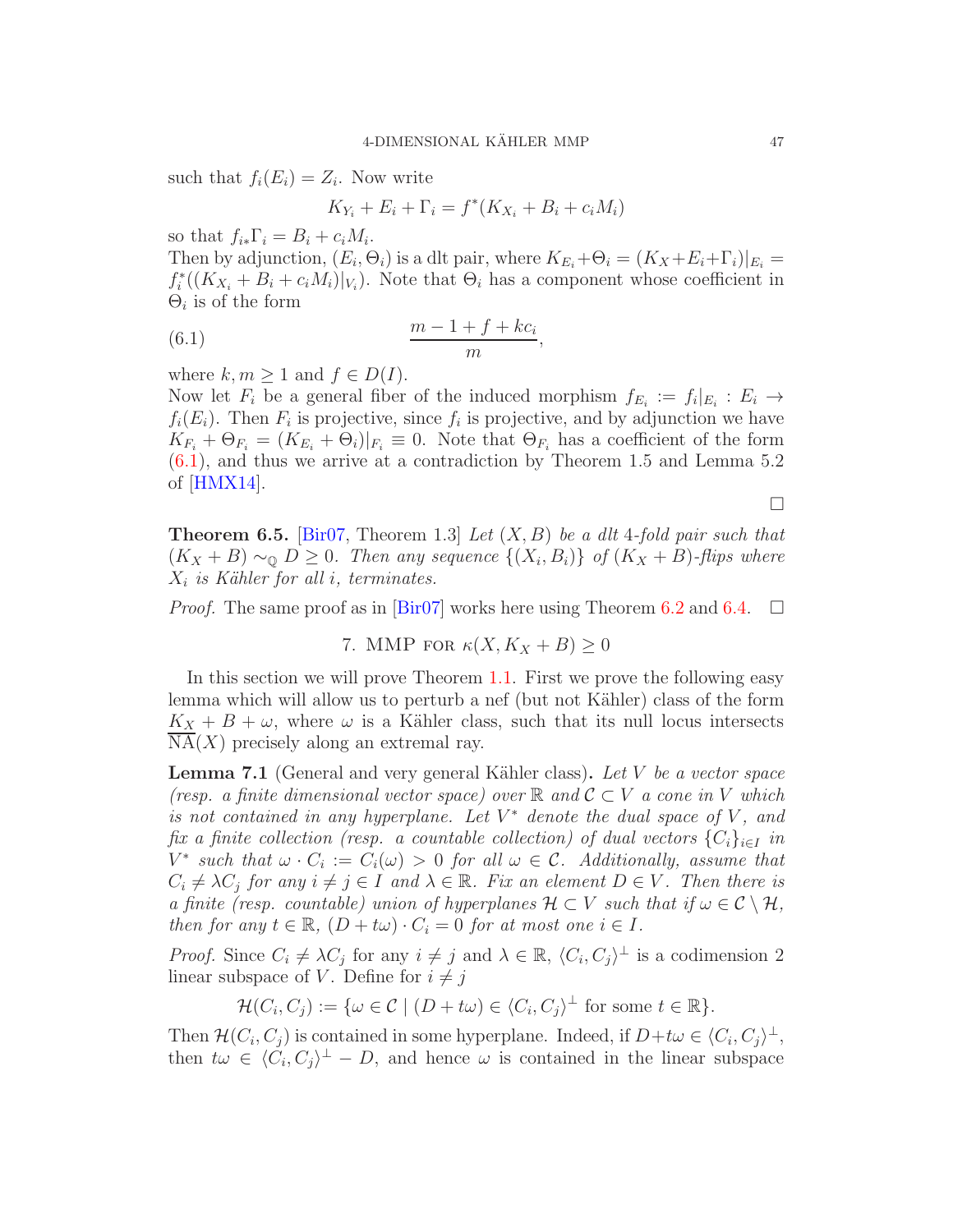spanned by  $\langle C_i, C_j \rangle^{\perp} - D$ , which is contained in a hyperplane.

Define  $\mathcal{H} := \cup_{i \neq j} \mathcal{H}(C_i, C_j)$ . Thus  $\mathcal{H}$  is contained in a finite (resp. countable) union of hyperplanes, and for any  $\omega \in \mathcal{C} \setminus \mathcal{H}$  it follows from our construction above that  $D + t\omega \notin \langle C_i, C_j \rangle^{\perp}$  for all  $i \neq j \in I$  and any  $t \in \mathbb{R}$ ; in particular, for any  $t \in \mathbb{R}$ ,  $(D + t\omega) \cdot C_i \neq 0$  for at most one  $i \in I$ .

In the following we will show that if  $(X, B)$  is a dlt pair such that  $K_X + B \sim_{\mathbb{Q}}$  $M \geq 0$  and all  $(K_X + B)$ -negative extremal contractions are contained in the support of  $|B|$ , then we have a minimal model.

<span id="page-47-1"></span>**Theorem 7.2.** Let  $(X, S + B)$  be a Q-factorial compact Kähler dlt pair of dimension 4 such that  $|S + B| = S$  and  $(K_X + S + B) \sim_{\mathbb{Q}} D \geq 0$  for some effective Q-divisor  $D > 0$ . Assume that  $\text{Supp}(D) \subset S$ . Then there exists a finite sequence of flips and divisorial contractions

$$
\phi: X = X_0 - \cdots - X_1 - \cdots - \cdots - \cdots - X_n
$$

such that  $K_{X_n} + S_n + B_n$  is nef, where  $S_n + B_n = \phi_*(S + B)$ .

*Proof.* If  $K_X + S + B$  is nef, then we are done, and so we will assume that  $K_X + S + B$  is not nef. Note that the set of all curves in X corresponds to countably many classes of curves  $\{C_i\}_{i\in I}$  in  $N_1(X)$ , by [\[Tom16,](#page-72-2) Lemma 4.4]. So we can choose a very general Kähler class  $\omega \in H^{1,1}_{BC}(X)$  as in Lemma [7.1.](#page-46-1) Define

$$
\lambda := \inf \{ t \ge 0 \mid K_X + S + B + t\omega \text{ is Kähler} \}.
$$

Replacing  $\omega$  by  $\lambda \omega$ , we may assume that  $K_X + S + B + \omega$  is nef but not Kähler. Then  $K_X + S + B + \omega \equiv D + \omega$  is a nef and big class but not Kähler. We make the following claim.

<span id="page-47-0"></span>*Claim* 7.3. There exists an irreducible component T of S and a curve  $\Gamma = C_i$ for some  $i \in I$ , such that  $(K_X + S + B + \omega) \cdot \Gamma = 0$  and  $T \cdot \Gamma < 0$  and  $(K_X + S + B + \omega) \cdot C_j > 0$  for any  $i \neq j \in I$ . In particular,  $K_T + B_T + \omega_T :=$  $(K_X + S + B)|_T + \omega|_T$  is nef but not Kähler.

*Proof of Claim [7.3.](#page-47-0)* Since  $K_X + S + B + \omega$  is nef and big but not Kähler, by Theorem [2.30](#page-16-0) there exists a subvariety  $V \subset X$  such that  $((K_X + S +$  $(B + \omega)|_V)^{\dim V} = 0$ , i.e.  $((D + \omega)|_V)^{\dim V} = 0$ . By Lemma [2.35,](#page-21-0) it follows that  $(D + \omega)|_V$  is not a big class on V. In particular, V is contained in the support of  $D$ , and hence there is an irreducible component, say  $T$  of  $S$  such that  $V \subset T$ . Clearly,  $K_T + B_T + \omega_T := (K_X + S + B)|_T + \omega|_T$  is nef but not Kähler. Then by Corollary [5.3,](#page-41-1) the  $(K_T + B_T)$ -negative extremal face  $F := (K_T + B_T + \omega_T)^{\perp} \cap \overline{\text{NA}}(T)$  is generated by finitely many curve classes, say  $[\Sigma_1], \ldots, [\Sigma_r],$  i.e.  $F = \langle \Sigma_1, \ldots, \Sigma_r \rangle$ .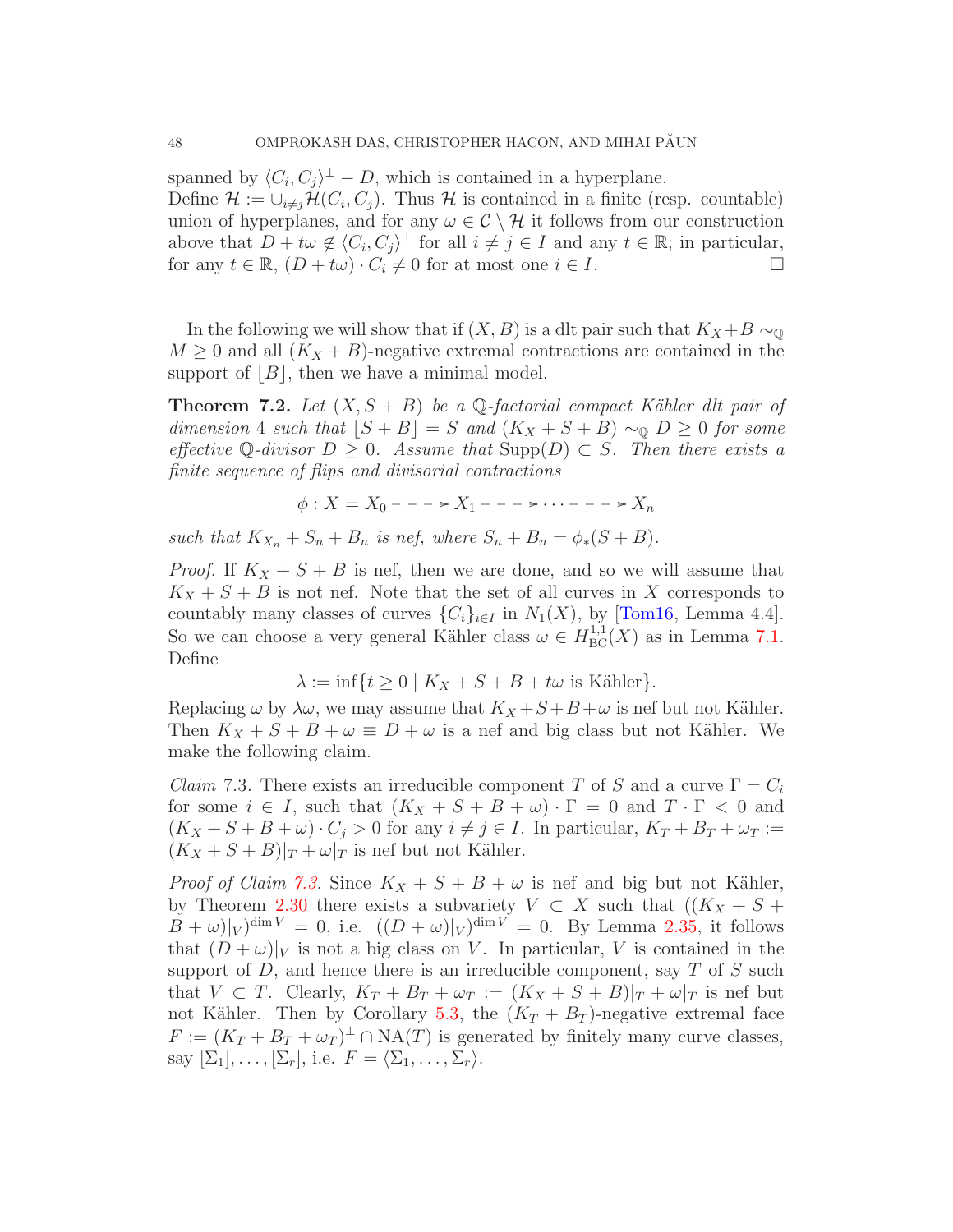Then  $\mathbb{R} \cdot [\Sigma_1] = \mathbb{R} \cdot [C_i] \subset N_1(X)$  for some  $i \in I$ . Since  $\omega$  is very general and  $K_X + S + B + \omega$  is nef, from Lemma [7.1](#page-46-1) it follows that  $(K_X + B + \omega) \cdot C_i = 0$ and  $(K_X + S + B + \omega) \cdot C_j > 0$  for all  $j \neq i \in I$ . Therefore  $\mathbb{R}_{\geq 0} \cdot [\Sigma_k] = \mathbb{R}_{\geq 0} \cdot [C_i]$ in  $N_1(X)$  for all  $1 \leq k \leq r$ . Let  $\Gamma = C_i$ . Observe that we have  $D \cdot \Gamma < 0$ , in particular, there is an irreducible component T' of S such that  $T' \cdot \Gamma < 0$ . It then follows that

$$
(K_{T'} + B_{T'} + \omega|_{T'}) \cdot \Gamma = (K_X + S + B + \omega) \cdot \Gamma = (D + \omega) \cdot \Gamma = 0,
$$

and thus  $K_{T'} + B_{T'} + \omega|_{T'}$  is nef but not Kähler. Thus replacing T by T' we may assume that  $(K_T + B_T + \omega|_T) \cdot \Gamma = 0$  and  $T \cdot \Gamma < 0$ . In particular,  $T \cdot \Sigma_k < 0$  and thus  $\Sigma_k \subset T$  for all  $1 \leq k \leq r$ .

By Corollary [5.6,](#page-43-1) there exists a projective morphism  $\varphi : T \to W$  contracting the  $(K_T + B_T)$ -negative extremal face  $F = (K_T + B_T + \omega_T)^{\perp} \cap \overline{\text{NA}}(T)$ . Note that W is a normal compact Kähler variety and  $\omega_W$  a Kähler class on W such that  $K_T + B_T + \omega|_T = \varphi^* \omega_W$ . Also, recall that the face F is generated by the classes of finitely many curves  $\Sigma_1, \ldots, \Sigma_r \subset T$  such that  $T \cdot \Sigma_i < 0$  for all  $i = 1, \ldots, r$ , and a curve  $C \subset T$  is contracted by  $\varphi$  if and only if its class  $[C] \in F$ . Thus

$$
NE(T/W) = \overline{NE}(T/W) = \left\{ \sum_{i=1}^{r} a_i \Sigma_i \mid a_i \geq 0 \text{ for all } i = 1, 2, \dots, r \right\},
$$

and hence from [\[Nak87,](#page-72-1) Proposition 4.7(3)] it follows that  $\mathcal{O}_T(-mT)$  is  $\varphi$ ample, where  $m > 0$  is the Cartier index of T in X.

By [\[HP16,](#page-71-7) Proposition 7.4] there exists a proper bimeromorphic morphism  $f: X \to Y$  to a normal compact analytic variety Y such that  $f|_T = \varphi$  and  $f|_{X\setminus T}$  is an isomorphism. From the discussion above it follows that the face F of NA(T) corresponds to a  $(K_X + S + B)$ -negative extremal ray  $R = \mathbb{R}_{\geq 0} \cdot [\Gamma],$ where  $\Gamma = C_i$ . Moreover, we know that  $(K_X + S + B + \omega) \cdot \Gamma = 0$ , and thus  $-(K_X + S + B)$  is f-nef-big. Then Y has rational singularities by Lemma [8.8.](#page-62-0) From [\[HP16,](#page-71-7) Lemma 3.3] it follows that  $\rho(X/Y) := \dim_{\mathbb{R}} H^{1,1}_{BC}(X)$  –  $\dim_{\mathbb{R}} H^{1,1}_{\text{BC}}(Y) = 1$ . An immediate consequence of this is that  $K_X + S + B + \omega =$  $f^*\omega_Y$  for some (1, 1) class  $\omega_Y$  on Y. Clearly  $\omega_Y$  is nef and big. If V is a subvariety of Y of positive dimension, then we claim that  $(\omega_Y|_V)^{\dim V} > 0$ . If  $V \subset W$ , then let  $\lambda = \int_F \omega^d > 0$ , where F is a general fiber of  $f^{-1}(V) \to V$ and  $d = \dim F$ . Then by the projection formula (see eg. [\[Nic,](#page-72-3) Corollary 4.5])

$$
\lambda \cdot \int_{V} (\omega_{Y})^{\dim V} = \int_{f^{-1}(V)} (f^* \omega_{Y})^{\dim V} \wedge \omega^{d} = \int_{\varphi^{-1}(V)} (\varphi^* \omega_{W})^{\dim V} \wedge \omega^{d}
$$

$$
= \lambda \cdot \int_{V} \omega_{W}^{\dim V} > 0.
$$

 $\Box$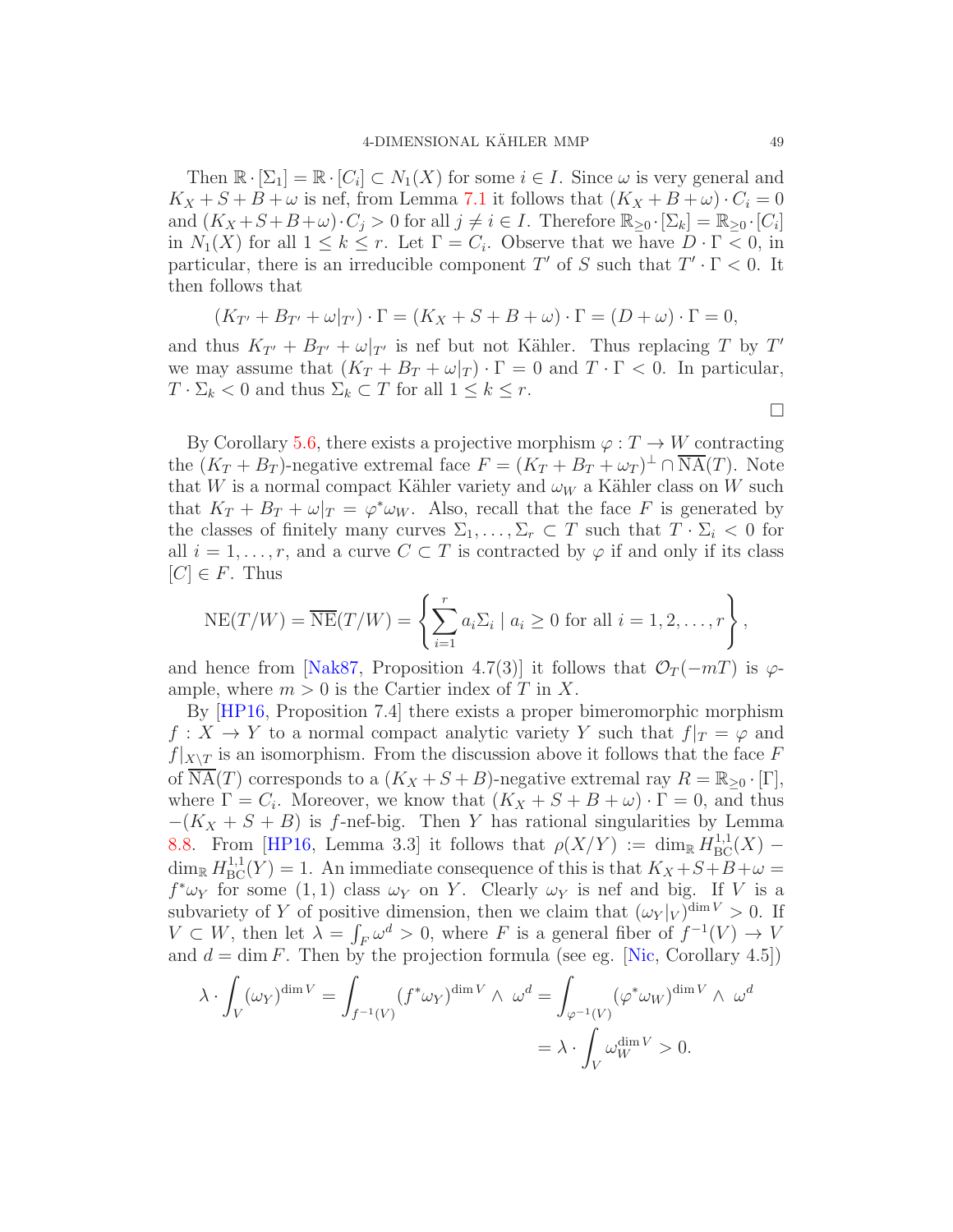If  $V \not\subset W$ , then let V' be the strict transform of V. If V' is not contained in the support of D, then clearly  $(K_X + S + B + \omega)|_{V'} = (D + \omega)|_{V'}$  is big (and nef), and so  $(\omega_Y|_V)^{\dim V} = (D + \omega)|_{V'}^{\dim V} > 0$  by Lemma [2.35.](#page-21-0) On the other hand, if V' is contained in a component, say  $T' \neq T$ , of the support of D, then  $(K_X + S + B + \omega)|_{T'} = K_{T'} + B_{T'} + \omega_{T'}$ , where  $(T', B_{T'})$  is dlt,  $\omega_{T'} = \omega|_{T'}$  and

$$
K_{T'} + B_{T'} + \omega_{T'} = (K_X + S + B + \omega)|_{T'} = (f^* \omega_Y)|_{T'} = (f|_{T'})^* \omega_{W'},
$$

where  $\omega_{W'} = \omega_Y|_{W'}$ . By Corollary [5.6,](#page-43-1) there is a contraction  $g: T' \to W$  such that  $K_{T'} + B_{T'} + \omega_{T'} \equiv g^* \omega_{\bar{W}}$ , where  $\omega_{\bar{W}}$  is a Kähler class on  $\bar{W}$ . The curves  $\Gamma$ contracted by g are precisely the curves in T' such that  $\Gamma \cdot (K_X + S + B + \omega) =$  $\Gamma \cdot (K_{T'} + B_{T'} + \omega_{T'}) = 0$ . But these are also the curves contracted by f and so by the rigidity lemma (see [\[BS95,](#page-70-1) Lemma 4.1.13]) it follows that  $W' = W$ . Thus

$$
(\omega_Y|_V)^{\dim V} = ((K_X + S + B + \omega)|_{V'})^{\dim V} = ((K_{T'} + B_{T'} + \omega_{T'})|_{V'})^{\dim V} = (\omega_{\bar{W}}|_V)^{\dim V} > 0.
$$

Then from Theorem [2.30](#page-16-0) it follows that  $\omega_Y$  is a Kähler class, and hence Y is a Kähler variety.

Now if f is a divisorial contraction, then by a similar argument as in the projective case one can show that Y is  $\mathbb Q$ -factorial and  $(Y, S_Y + B_Y)$  has dlt singularities, where  $B_Y := f_*(S + B)$ .

If  $f: X \to Y$  is a flipping contraction, then by Corollary [3.12](#page-37-0) the flip  $f'$ :  $X' \to Y$  exists, and again as in the algebraic case it follows that X' is Qfactorial and  $(X', S' + B')$  has dlt singularities, where  $S' + B' := \phi_*(S + B)$ and  $\phi: X \dashrightarrow X'$  is the induced bimeromorphic map.

Finally, the termination of flips follows from Special Termination in this case, since all the contracted curves are contained in  $\text{Supp}(D)$  and  $\text{Supp}(D) \subset S =$  $|S+B|$ . Note that the special termination holds here, since MMP in dimension  $\leq$  3 is known due to [\[DH20\]](#page-71-6).

 $\Box$ 

Remark 7.4. The above proof essentially gives a cone theorem in dimension 4 under the given hypothesis. More specifically, with the same hypothesis as in Theorem [7.2,](#page-47-1) if  $K_X + S + B$  is not nef, then there exists countably many rational curves  $\{C_i\}_{i\in I}$  in X such that  $0 < -(K_X + S + B) \leq 6$  and  $\overline{\text{NA}}(X) = \overline{\text{NA}}(X)_{(K_X+B)\geq 0} + \sum_{i\in I} \mathbb{R}^+ \cdot [C_i].$ 

<span id="page-49-0"></span>*Remark* 7.5. Let  $(X, \Delta)$  be a Q-factorial compact Kähler 4-fold dlt pair and C an effective Q-divisor. Fix a positive real number  $t > 0$  and let  $\Lambda$  be the countable set indexing all  $(K_X + \Delta)$ -negative curve classes  $[\Gamma_i]$  on X such that  $-(K_X + \Delta) \cdot \Gamma_i \leq 6, C \cdot \Gamma_i > 0$  and  $(K_X + \Delta + tC) \cdot \Gamma_i > 0$ . Let  $m > 0$  be the smallest positive integer such that  $m(K_X + \Delta)$  and  $mC$  are both Cartier. Then the intersection numbers  $(K_X + \Delta) \cdot \Gamma_i$  and  $C \cdot \Gamma_i$  are all contained in the set  $\frac{1}{m}\mathbb{Z}$  for all  $i \in \Lambda$ . Moreover, since  $0 < -(K_X + \Delta) \cdot \Gamma_i \leq 6$  for all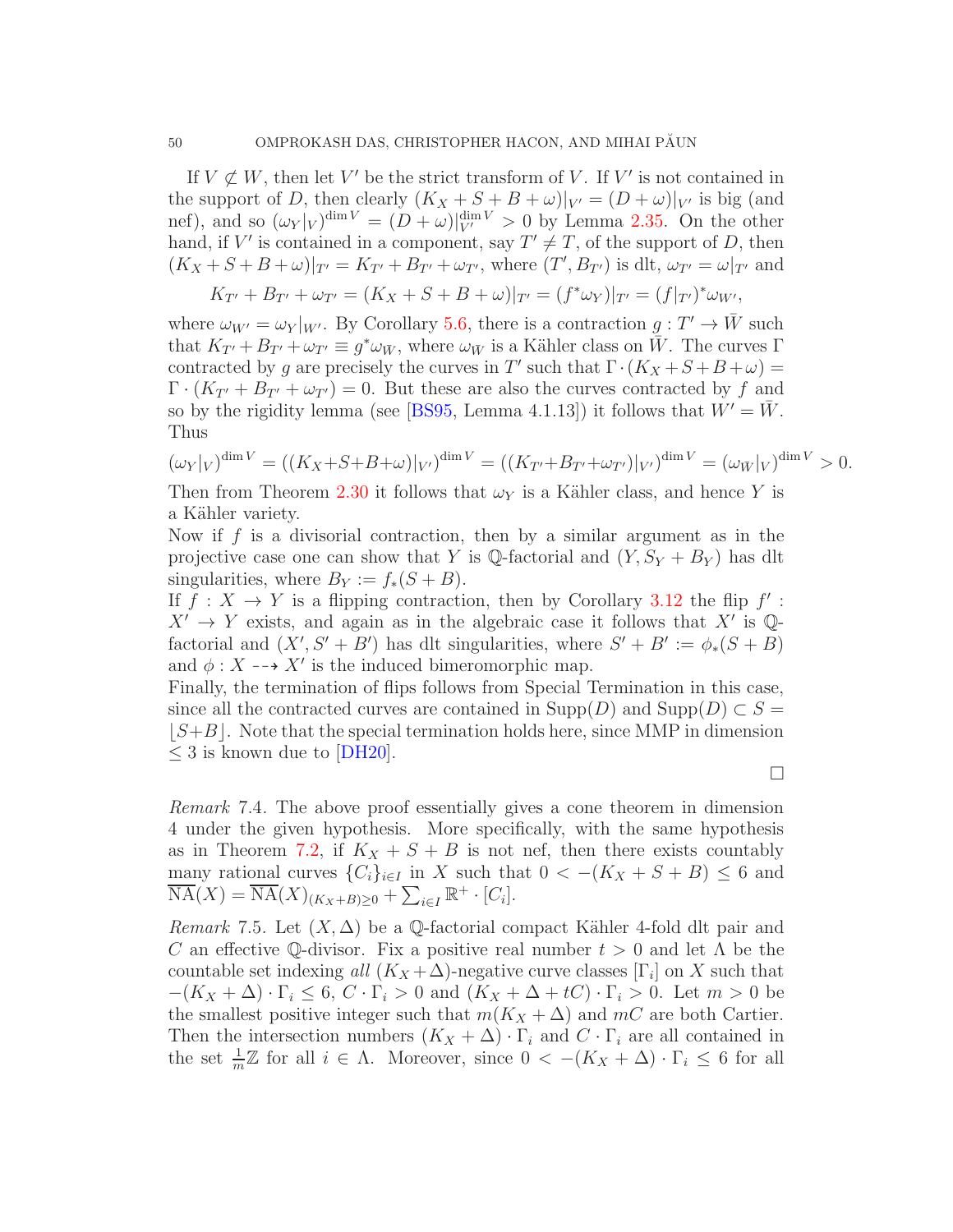$i \in \Lambda$ , the numbers  $(K_X + \Delta) \cdot \Gamma_i$  are contained in a finite set, say K. Then  $(\mathcal{K}+\frac{t}{m}\mathbb{N})\cap\mathbb{R}_{>0}$  is a DCC set and hence it has a non-zero minimum, say  $\gamma>0$ . Then we can choose a sufficiently small rational number  $\epsilon\in\mathbb{Q}^+$  such that

(7.1) 
$$
0 < \epsilon < \frac{t\gamma}{\gamma + 6}.
$$

The following theorem allows us to run MMP with scaling in certain cases. This result is in the technical heart of the proof of Theorem [1.1](#page-1-0) below.

<span id="page-50-2"></span>**Theorem 7.6.** Let  $(X, \Delta = S + B)$  be a Q-factorial compact Kähler 4-fold dlt pair. Assume that there is an effective Q-divisor  $C \geq 0$  and effective  $\mathbb{R}$ -divisors  $D, D' \geq 0$ , and a positive real number  $\alpha > 0$  such that

(1)  $K_X + \Delta + C$  is nef,  $(2)$  K<sub>X</sub> +  $\Delta \sim_{\mathbb{R}} D$ , (3)  $D = \alpha C + D'$ , and  $\text{Supp}(D') \subset S$ .

Then we can run a  $(K_X + \Delta)$ -MMP with scaling of C and it terminates with a log terminal model  $\phi : X \dashrightarrow Y$  (see Definition [2.8\)](#page-6-0) such that  $K_Y + \phi_*\Delta$  is nef.

Proof. Let

<span id="page-50-1"></span>
$$
t := \inf\{s \ge 0 \mid K_X + \Delta + sC \text{ is nef}\}.
$$

Then  $0 \le t \le 1$ . Note that if  $t = 0$ , then we are done, otherwise, by Theorem [2.36,](#page-22-0) there is a subvariety  $V \subset X$  such that  $(K_X + \Delta + (t - \epsilon)C)|_V$  is not pseudo-effective for any  $t \geq \epsilon > 0$ . We fix  $\epsilon$  satisfying the following

(7.2) 
$$
0 < \epsilon < \min\left\{t + \alpha, \frac{t\gamma}{\gamma + 6}, \frac{1}{6m^2 + 1}\right\},\,
$$

where  $\gamma \in \mathbb{R}^+$  and  $m \in \mathbb{Z}^+$  are defined in the Remark [7.5](#page-49-0) above. Since

$$
K_X + \Delta + (t - \epsilon)C = \frac{t + \alpha - \epsilon}{t + \alpha}(K_X + \Delta + tC) + \frac{\epsilon}{t + \alpha}(K_X + \Delta - \alpha C)
$$

and  $\frac{t+\alpha-\epsilon}{t+\alpha} > 0$ , it follows that  $(K_X + \Delta - \alpha C)|_V \equiv D'|_V$  is not pseudo-effective. Since the support of  $D'$  is contained in  $S, V$  is contained in an irreducible component, say  $T$ , of  $S$ .

Also, note that  $t(K_X + \Delta + (t - \epsilon)C) = (t - \epsilon)(K_X + \Delta + tC) + \epsilon(K_X + \Delta)$ . Thus  $(K_X + \Delta)|_V$  is not pseudo-effective; in particular,  $(K_T + \Delta_T)|_V$  is not pseudo-effective, and hence not nef, where  $K_T + \Delta_T := (K_X + \Delta)|_T$ . Let I be the countable set of all  $(K_T + \Delta_T)$ -negative extremal rays generated by the rational curves  $\{\Gamma_i\}_{i\in I}$  as in Corollary [5.3.](#page-41-1) We make the following claim.

<span id="page-50-0"></span>*Claim* 7.7.  $(K_X + \Delta + tC) \cdot \Gamma_i = 0$  for some  $i \in I$ .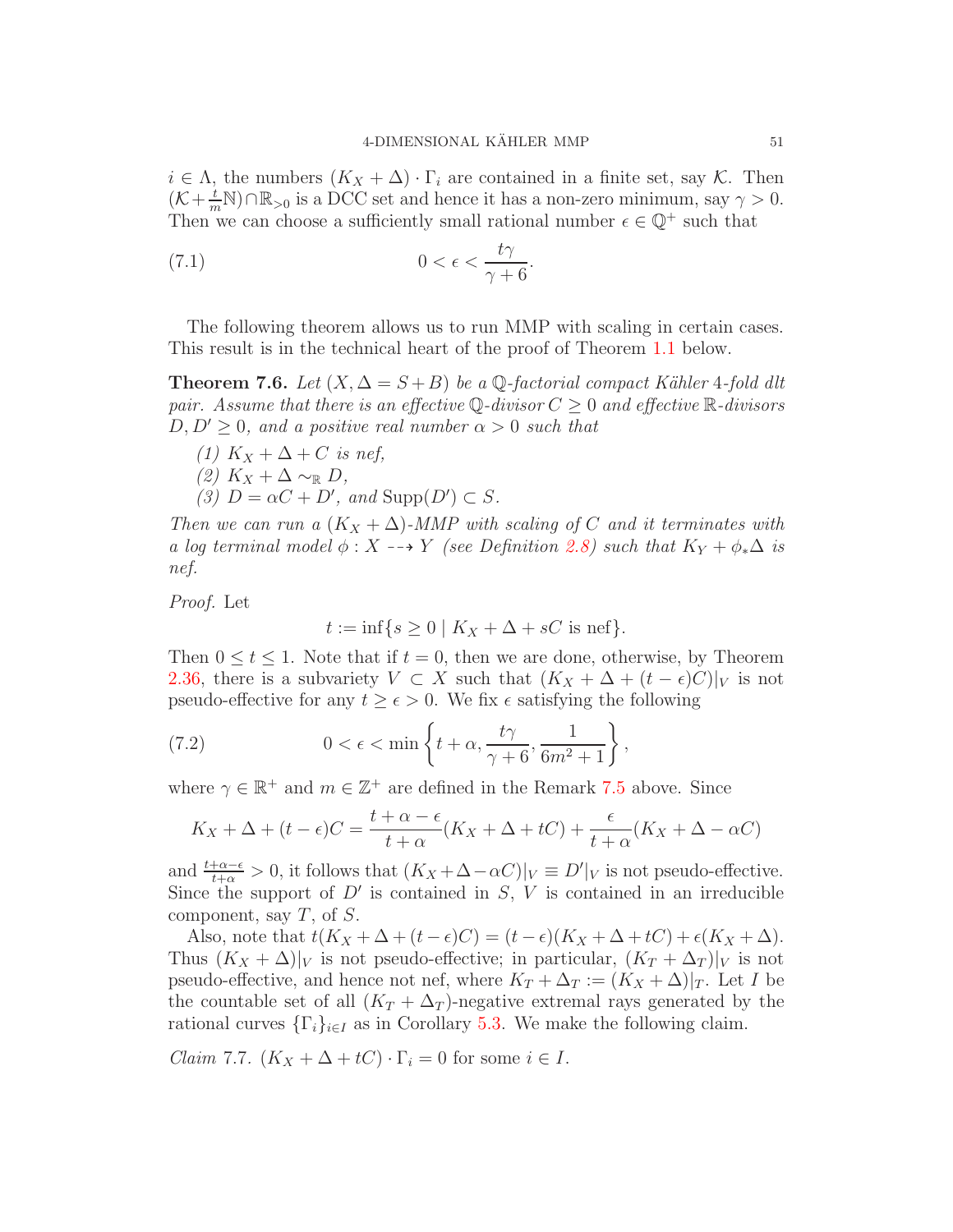*Proof of Claim [7.7.](#page-50-0)* To the contrary assume that  $(K_X + \Delta + tC) \cdot \Gamma_i > 0$  for all  $i \in I$ . Then we claim that there is a  $\delta > 0$  such that  $(K_X + \Delta + tC) \cdot \Gamma_i \ge \delta$ for all  $i \in I$ . To see this, let  $m \geq 1$  be the smallest positive integer such that  $m(K_X + \Delta)$  and mC are both Cartier. Then  $(K_X + \Delta) \cdot \Gamma_i$  and  $C \cdot \Gamma_i$  belong to  $\frac{1}{m}\mathbb{Z}$  for all  $i \in I$ . Since  $0 > (K_X + \Delta) \cdot \Gamma_i = (K_T + \Delta_T) \cdot \Gamma_i \ge -6$  by Corollary [5.3,](#page-41-1) the intersection numbers  $(K_X + \Delta) \cdot \Gamma_i$  are contained in a finite set  $\mathcal{K} \subset \frac{1}{m}\mathbb{Z}$ . But then, since  $t > 0$  is a fixed number, the set  $(\mathcal{K} + \frac{t}{n})$  $\frac{t}{m}$ ·N)∩ $\mathbb{R}_{>0}$  is a DCC set and hence has a positive minimum  $\delta > 0$ , i.e.  $(K_X + \Delta + tC) \cdot \Gamma_i \ge \delta$ for all  $i \in I$ .

Now comparing with Remark [7.5](#page-49-0) we see that  $I \subset \Lambda$ , and hence  $\delta \geq \gamma$ . Then from our choice of  $\epsilon > 0$  in equation [\(7.2\)](#page-50-1), it follows that

$$
0 < \epsilon < \frac{t\gamma}{\gamma + 6} \le \frac{t\delta}{\delta + 6}.
$$

Thus we have

$$
t(K_T + \Delta_T + (t - \epsilon)C|_T) \cdot \Gamma_i \ge (t - \epsilon)\delta + \epsilon(K_T + \Delta_T) \cdot \Gamma_i \ge (t - \epsilon)\delta - 6\epsilon > 0
$$
  
for all  $i \in I$ , and if  $\eta \in \overline{\mathrm{NA}}(T)_{K_T + \Delta_T \ge 0}$ , then  

$$
t(K_T + \Delta_T + (t - \epsilon)C|_T) \cdot \eta = (t - \epsilon)(K_T + \Delta_T + tC|_T) \cdot \eta + \epsilon(K_T + \Delta_T) \cdot \eta \ge 0.
$$
Therefore by the cone theorem on  $T$  (see Corollary 5.3),  $K_T + \Delta_T + (t - \epsilon)C|_T$  intersects every class in  $\eta \in \overline{\mathrm{NA}}(T)$  non-negatively. Then by [HP16, Proposition 3.6],  $K_T + \Delta_T + (t - \epsilon)C|_T$  is nef, which is a contradiction.

Now let  ${R_i}_{i \in J_T}$  be the countable set of all  $(K_T + \Delta_T)$ -negative extremal rays which are spanned by rational curves  $\Gamma_j \subset T$  as in Corollary [5.3,](#page-41-1) for some component T of  $S = \lfloor \Delta \rfloor$ . Let  $J'_T \subset J_T$  be the subset of  $(K_T + \Delta_T + tC|_T)$ trivial curves, and  $J' := \bigcup_{T \in S} J'_T$  and  $J := \bigcup_{T \in S} J_T$ , where  $T \in S$  means T is a component of S. By the above claim,  $J' \neq \emptyset$ . Let  $\overline{R}_j \in N^1(X)$  be the image of  $R_j$  for  $j \in J$ , and  $\mathcal{C} \subset N^1(X)$  be the cone corresponding to the image of  $\sum_{T \in S} \overline{\text{NA}}(T)$ . Note that since  $\overline{\text{NA}}(T) = \overline{\text{NA}}(T)_{K_T + \Delta_T \geq 0} + \sum_{j \in J_T} R_j$  for each component  $T \subset S$ , we have  $\mathcal{C} = \mathcal{C}_{K_X+\Delta \geq 0} + \sum_{j\in J} \bar{R}_j$ . Moreover,  $\mathcal{C} \subset \overline{\mathrm{NA}}(X)$ and

 $\{\overline{R}_j \mid j \in J'\} \subset (K_X + \Delta + tC)^{\perp} \cap \overline{\text{NA}}(X).$ 

Let  $\omega \in N^1(X)$  be a very general Kähler class as in Lemma [7.1,](#page-46-1) and

$$
\lambda := \inf\{l > 0 \mid (-tC + l\omega) \cdot \bar{R}_j \ge 0 \quad \text{for all } j \in J'\}.
$$

<span id="page-51-0"></span>*Claim* 7.8. There is a unique ray  $\bar{R}_{j'}$  for some  $j' \in J'$  such that  $(-tC + \lambda \omega)$ .  $\bar{R}_{j'}=0.$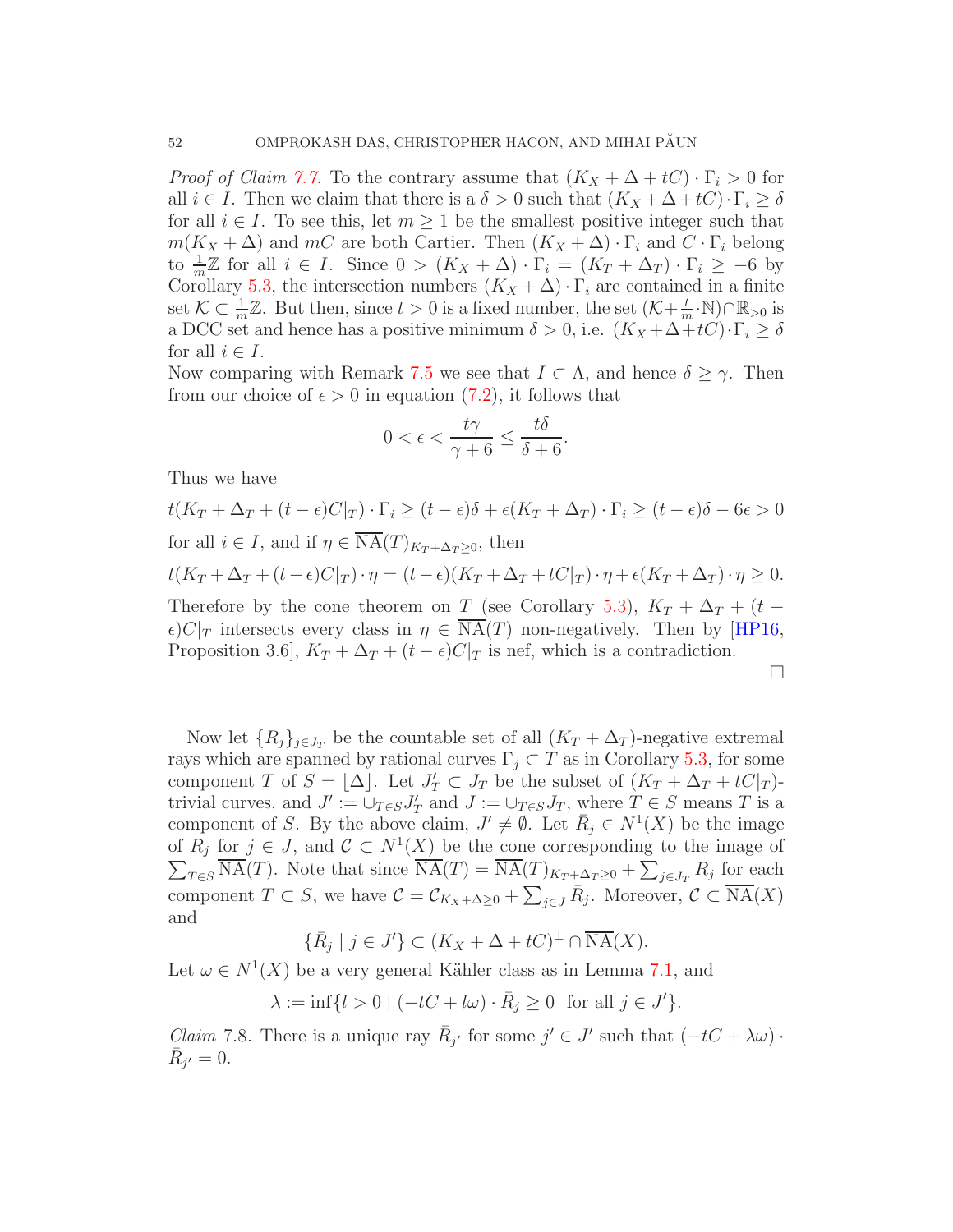*Proof.* Since  $\omega$  is very general in  $N^1(X)$  as in Lemma [7.1,](#page-46-1) it suffices to show that there is one such ray. By definition of  $\lambda$ , for each  $n \geq 1$ , there is a  $j'_n \in J'$ such that  $(-tC + (\lambda - 1/n)\omega) \cdot \Gamma_{j'_n} < 0$ , where  $\overline{R}_{j'_n} = \mathbb{R}^+ \cdot [\Gamma_{j'_n}]$ . Then we have  $(K_T + \Delta_T + (\lambda/2)\omega) \cdot \Gamma_{j'_n} = (K_X + \Delta + (\lambda/2)\omega) \cdot \Gamma_{j'_n} = ((\lambda/2)\omega - tC) \cdot \Gamma_{j'_n} < 0$ for all  $n > \frac{2}{\lambda}$ . By the cone theorem (Corollary [5.3\)](#page-41-1) there are only finitely many  $(K_T + \Delta_T + (\lambda/2)\omega)$ -negative extremal rays and so the  $\Gamma_{j'_n}$  correspond to only finitely many distinct numerical equivalence classes in  $N_1(T)$ , and hence in  $N_1(X)$ . Thus, there is a ray  $j' \in J'$  such that  $(-tC + (\lambda - 1/n)\omega) \cdot \Gamma_{j'} < 0$ for infinitely many  $n > 0$ , and hence  $(-tC + \lambda \omega) \cdot \Gamma_{j'} \leq 0$ . Then from our construction of  $\lambda$  above it follows that  $(-tC + \lambda \omega) \cdot \Gamma_{j'} = 0$ .  $\Box$ 

Re-scaling  $\omega$ , we may assume that  $(-tC+\omega)\cdot \bar{R}_{j'}=0$  and  $(-tC+\omega)\cdot \bar{R}_{j}>0$ for all  $R_j \neq R_{j'}$ ,  $j \in J'$ . Now recall that  $m \geq 1$  is the smallest positive integer such that  $m(K_X + \Delta)$  and  $mC$  are both Cartier.

*Claim* 7.9. For any  $0 < \varepsilon \ll 1$ , the class  $\alpha_{\varepsilon} := K_X + \Delta + (1 - \varepsilon)tC + \varepsilon \omega \in N^1(X)$ is nef but not Kähler.

*Proof.* We begin by showing that  $\mathcal{C} \subset (\alpha_{\varepsilon})_{\geq 0}$  or equivalently that  $\alpha_{\varepsilon}|_T$  is nef for all components T of S. Write

$$
\alpha_{\varepsilon} = (1 - \varepsilon)(K_X + \Delta + tC) + \varepsilon(K_X + \Delta + \omega).
$$

It then follows that, if C is not contained in  $(\alpha_{\varepsilon})_{\geq 0}$ , then there is a  $(K_X + \Delta + \omega)$ negative extremal ray  $\bar{R}_j$  for some  $j \in J$  such that  $\alpha_{\varepsilon} \cdot \bar{R}_j < 0$ . Note that this set of rays, say indexed by the set  $\Lambda$ , is a finite set, by Corollary [5.3](#page-41-1) (applied on each component  $T$  of  $S$ ). So, in particular we may assume that there exists a  $\gamma > 0$  such that if  $j \in \Lambda$  and  $(K_X + \Delta + tC) \cdot \bar{R}_j > 0$ , then  $(K_X+\Delta+tC)\cdot\Gamma_j>\gamma$ , where  $\bar{R}_j=\mathbb{R}_{\geq0}[\Gamma_j]$ . But then  $\alpha_{\varepsilon}\cdot\Gamma_j\geq(1-\varepsilon)\gamma-6\varepsilon>0$ for  $\varepsilon < \gamma/(6+\gamma)$ , which is a contradiction. Therefore, we may assume that  $(K_X + \Delta + tC) \cdot \bar{R}_j = 0$  for all  $j \in \Lambda$ , i.e.  $\Lambda \subset J'_T$ . But then, by Claim [7.8,](#page-51-0)  $(-tC + \omega) \cdot \bar{R}_j \ge 0$  for all  $j \in \Lambda$ , and so

$$
\alpha_{\varepsilon} \cdot \bar{R}_j = (K_X + \Delta + tC) \cdot \bar{R}_j + \varepsilon (-tC + \omega) \cdot \bar{R}_j \ge 0,
$$

this is a contradiction to the fact that  $\alpha_{\varepsilon} \cdot \bar{R}_j < 0$  for all  $j \in \Lambda$ . Thus  $\alpha_{\varepsilon}|_T$  is nef for all component  $T$  of  $S$ .

Now if  $\alpha_{\varepsilon}$  is not nef on X, then by Theorem [2.36](#page-22-0) there is a subvariety  $V \subset X$ such that  $\alpha_{\varepsilon}|_V$  is not pseudo-effective. Since  $\alpha_{\varepsilon} = K_X + \Delta + (1 - \epsilon)tC + \varepsilon \omega$ and  $\omega$  is Kahler,  $(K_X + \Delta + (1-\varepsilon)t) |_V$  is not pseudo-effective. Observe that

$$
K_X + \Delta + (1 - \varepsilon)t = \frac{(1 - \varepsilon)t + \alpha}{t + \alpha}(K_X + \Delta + tC) + \frac{\varepsilon t}{t + \alpha}(K_X + \Delta - \alpha C)
$$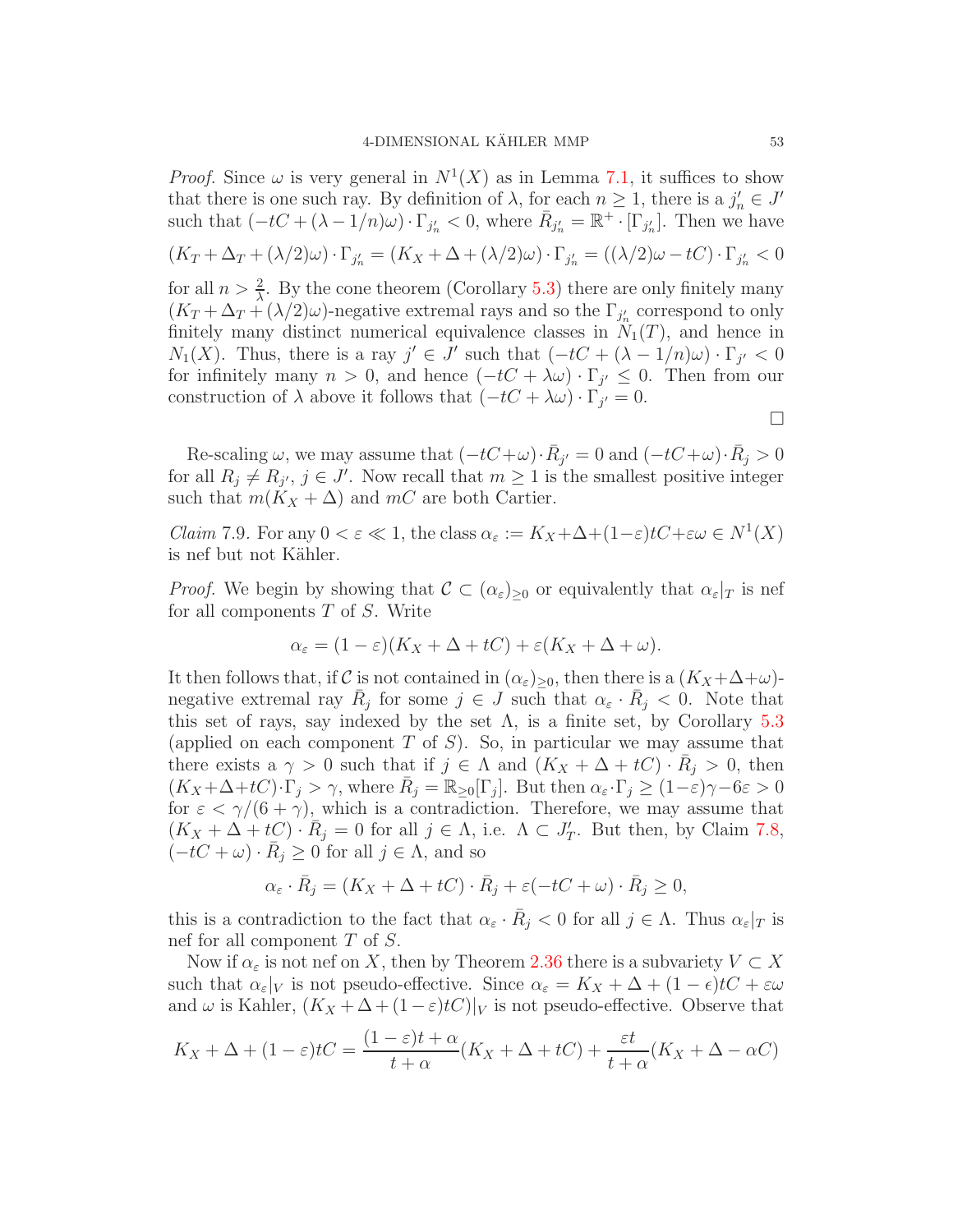and thus  $(K_X + \Delta - \alpha C)|_V \equiv D'|_V$  is not pseudo-effective. Since Supp $D' \subset S$ , it follows that there is a component T of S such that  $V \subset T$ . In particular,  $\alpha_{\varepsilon}|_T$  is not pseudo-effective; this is a contradiction to the fact that  $\alpha_{\varepsilon}|_T$  is nef for all  $T$  of  $S$  as proved above.

 $\Box$ 

From what we have proved above it follows that  $\mathcal{C} \cap (\alpha_{\varepsilon})^{\perp} = \overline{R}_{j'}$  for a unique  $j' \in J'$  as in Claim [7.8.](#page-51-0) Thus  $\bar{R}_{j'} \subset \alpha_{\varepsilon}^{\perp} \cap \overline{\text{NA}}(X)$ . Note that a priori we don't know whether this inclusion is an equality or not. However, we have the following:

$$
\alpha := \frac{1}{\varepsilon}\alpha_{\varepsilon} = K_X + \Delta + \omega + \frac{1-\varepsilon}{\varepsilon}(K_X + \Delta + tC) = K_X + \Delta + \omega_{\varepsilon},
$$

where

(1)  $\omega_{\varepsilon} := \omega + \frac{1-\varepsilon}{\varepsilon}$  $\frac{-\varepsilon}{\varepsilon}(K_X + \Delta + tC)$  is Kähler,  $(2)$   $\alpha$  is nef, and (3)  $\alpha^{\perp} \cap C = \overline{R}_{j'} \subset \alpha^{\perp} \cap \overline{\mathrm{NA}}(X)$ .

Then we have

$$
R_{j'} \subset F := (\alpha|_{T})^{\perp} \cap \overline{\operatorname{NA}}(T)
$$

for some component  $T$  of  $S$ .

Note that this inclusion could be strict, never the less, from Corollary [5.3](#page-41-1) it follows that F is spanned by a finite collection of  $(K_T + \Delta_T)$ -negative extremal rays  $\{R_j\}_{j\in J''}$  such that  $(K_T + \Delta_T + tC_T) \cdot R_j = 0$ , i.e.  $J'' \subset J'$ . Note that  $R_{j'}$  is one of these extremal rays. By Corollary [5.6,](#page-43-1) there exists a projective contraction  $\varphi: T \to W$  to a normal compact Kähler variety W contracting the face F such  $\alpha|_{T} = \varphi^* \alpha_W$ , where  $\alpha_W$  is a Kähler class on W. Let  $R_j$  be generated by the curve  $\Sigma_j \subset T$  and  $J'' = \{1, 2, ..., r\}$ , i.e.  $R_j = \mathbb{R}^+ \cdot [\Sigma_j]$ for all  $j = 1, 2, \ldots, r$ . Then by our construction  $(K_X + \Delta + \omega_{\epsilon}) \cdot \Sigma_j = 0$ for all  $j = 1, 2, ..., r$ . Note that  $R_{j'} = \mathbb{R}^+ \cdot [\Sigma_{j'}],$  where  $\Sigma_{j'} = \Sigma_j$  for some  $j \in \{1, 2, \ldots, r\}$ . Let  $\bar{R}_{j'}$  be the image of  $R_{j'}$  in  $N_1(X)$  and  $\bar{R}_{j'} = \mathbb{R}^+ \cdot [\Gamma_{j'}] \subset$  $\overline{\text{NA}}(X)$ . Then  $\mathbb{R}^+ \cdot [\Sigma_{j'}] = \mathbb{R}^+ \cdot [\Gamma_{j'}]$  in  $N_1(X)$ . Now recall that, since  $\omega$  is very general (and hence so is  $\omega_{\varepsilon}$ ),  $(K_X + \Delta + \omega_{\varepsilon}) \cdot \Gamma_{j'} = 0$  and  $(K_X + \Delta + \omega_{\varepsilon}) \cdot \Gamma_j > 0$ for all  $j \neq j' \in J'$ . Therefore

(7.3) 
$$
\mathbb{R}^+ \cdot [\Sigma_j] = \mathbb{R}^+ \cdot [\Sigma_{j'}] = \mathbb{R}^+ \cdot [\Gamma_{j'}]
$$
 in  $N_1(X)$  for all  $j = 1, 2, ..., r$ .

Next we claim that  $\mathcal{O}_T(-mT)$  is  $\varphi$ -ample. First observe that

<span id="page-53-0"></span>
$$
NE(T/W) = \overline{NE}(T/W) = \left\{ \sum_{j=1}^{r} a_j [\Sigma_j] \mid a_j \ge 0 \text{ for all } j \right\}.
$$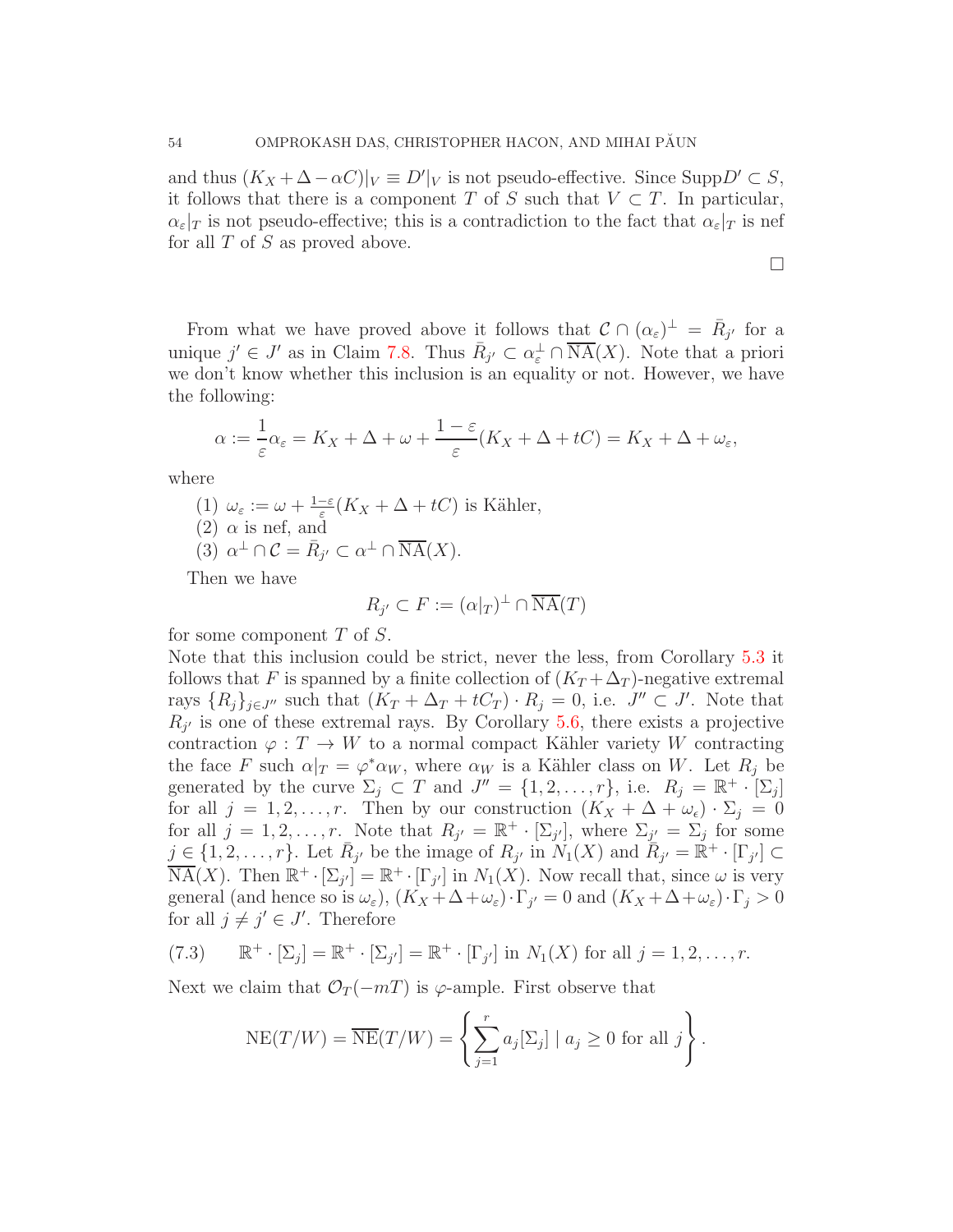Therefore by [\[Nak87,](#page-72-1) Proposition 4.7(3)] it is enough to show that  $-T \cdot \Sigma_i > 0$ for all  $j \in J''$ . Now let  $\Sigma \subset T$  be a curve in a fiber of  $\varphi$  such that  $\Sigma$ is not contained in Supp( $S - T$ ). Then there are real numbers  $a_j \geq 0$ for all  $j \in J''$  such that  $[\Sigma] = \sum_{j \in J''} a_j [\Sigma_j]$  in  $N_1(T)$ . Now recall that  $tC \cdot \Sigma_j = -(K_X + \Delta) \cdot \Sigma_j = -(K_T + \Delta_T) \cdot \Sigma_j > 0$ , and thus  $D' \cdot \Sigma_j < 0$ for all  $j \in J''$ . Write  $D' = bT + D''$  such that  $b > 0$  and  $D''$  doesn't contain T as a component. Then  $(bT + D'') \cdot \Sigma = \sum_{j \in J''} a_j (D' \cdot \Sigma_j) < 0$ , and hence  $T \cdot \Sigma < 0$ , since  $D'' \cdot \Sigma \ge 0$  by construction of  $\Sigma$ . But from equation [\(7.3\)](#page-53-0) it follows that  $\mathbb{R}^+ \cdot [\Sigma_j] = \mathbb{R}^+ \cdot [\Sigma]$  for all  $j = 1, 2, \ldots, r$ . Hence  $T \cdot \Sigma_j < 0$  for all  $j = 1, 2, \ldots, r$ .

Then by [\[HP16,](#page-71-7) Proposition 7.4],  $\varphi$  extends to a projective bimeromorphic morphism  $\phi: X \to Y$  to a normal compact analytic variety Y such that  $\phi|_T = \varphi$ . Note that by construction  $-(K_X + \Delta)$  is  $\phi$ -ample. Then from Lemma [8.8](#page-62-0) it follows that Y has rational singularities. Consequently, by Lemma [8.7](#page-61-0) we have  $\alpha = \phi^* \omega_Y$  for some  $(1, 1)$  class  $\omega_Y$  on Y.

Clearly  $\omega_Y$  is nef and big. Following the arguments of Theorem [7.2,](#page-47-1) it follows that if V is a subvariety of Y of positive dimension, then  $(\omega_Y|_V)^{\dim V} > 0$  as long as V is contained in W or in the image of the support of  $D'$  or not contained in the image of the support of D.

Thus, we may assume that  $V'$ , the strict transform of  $V$ , is contained in the support of  $D$  but not in the support of  $D'$ . Then we write

$$
\alpha_{\epsilon} = K_X + \Delta + (1 - \epsilon)tC + \epsilon \omega = (1 - \lambda)(K_X + \Delta - \alpha C) + \lambda(K_X + \Delta + tC) + \epsilon \omega,
$$

where  $\lambda = \frac{(1-\epsilon)t+\alpha}{\alpha+t}$  $\frac{-\epsilon}{\alpha+t}$  so that  $0 < \lambda < 1$ . Since  $(K_X + \Delta - \alpha C)|_V \equiv D'|_{V'} \geq 0$ ,  $(K_X + \Delta + tC)|_{V'}$  is nef and  $\omega|_{V'}$  is Kähler, then  $\alpha_{\epsilon}|_{V'}$  is big and so  $\omega_{Y}|_{V}$  is also big.

Then from Theorem [2.30](#page-16-0) it follows that  $\omega_Y$  is a Kähler class, and hence Y is a Kähler variety. In particular,  $Null(\alpha) = Ex(\phi)$ . Also, observe that from the discussion above it follows that a curve  $C \subset X$  contracted by  $\phi$  if and only if  $\mathbb{R}^+ \cdot [C] = \mathbb{R}^+ \cdot [\Gamma_{j'}] = \bar{R}_{j'}$  in  $N_1(X)$ . Thus it follows that  $\alpha^{\perp} \cap \overline{\text{NA}}(X) = \overline{R}_{j'}$ , and hence from Lemma [8.7](#page-61-0) again it follows that  $\rho(X/Y) = \dim_{\mathbb{R}} H^{1,1}_{\text{BC}}(X) - \dim_{\mathbb{R}} H^{1,1}_{\text{BC}}(Y) = 1.$ 

Now if  $\phi: X \to Y$  is a divisorial contraction, then we replace  $(X, \Delta)$  by  $(Y, \phi_*\Delta)$ . Note that  $K_Y + \phi_*\Delta + t\phi_*C$  is nef on Y. If  $\phi$  is flipping contraction, then the flip  $\phi' : X' \to Y$  exists by Corollary [3.12.](#page-37-0) Let  $\psi : X \dashrightarrow X'$  be the induced bimeromorphic map. Then from a standard argument it follows that  $(X', \psi_*\Delta)$  is a Q-factorial dlt pair,  $K_{X'} + \psi_*(\Delta + tC)$  is nef (as  $(K_X + \Delta +$  $tC)\cdot R_{j'}=0$ ,  $K_{X'}+\psi_*\Delta\equiv \psi_*D$  and  $\psi_*D=(\alpha/t)\psi_*(tC)+\psi_*D'$ , where the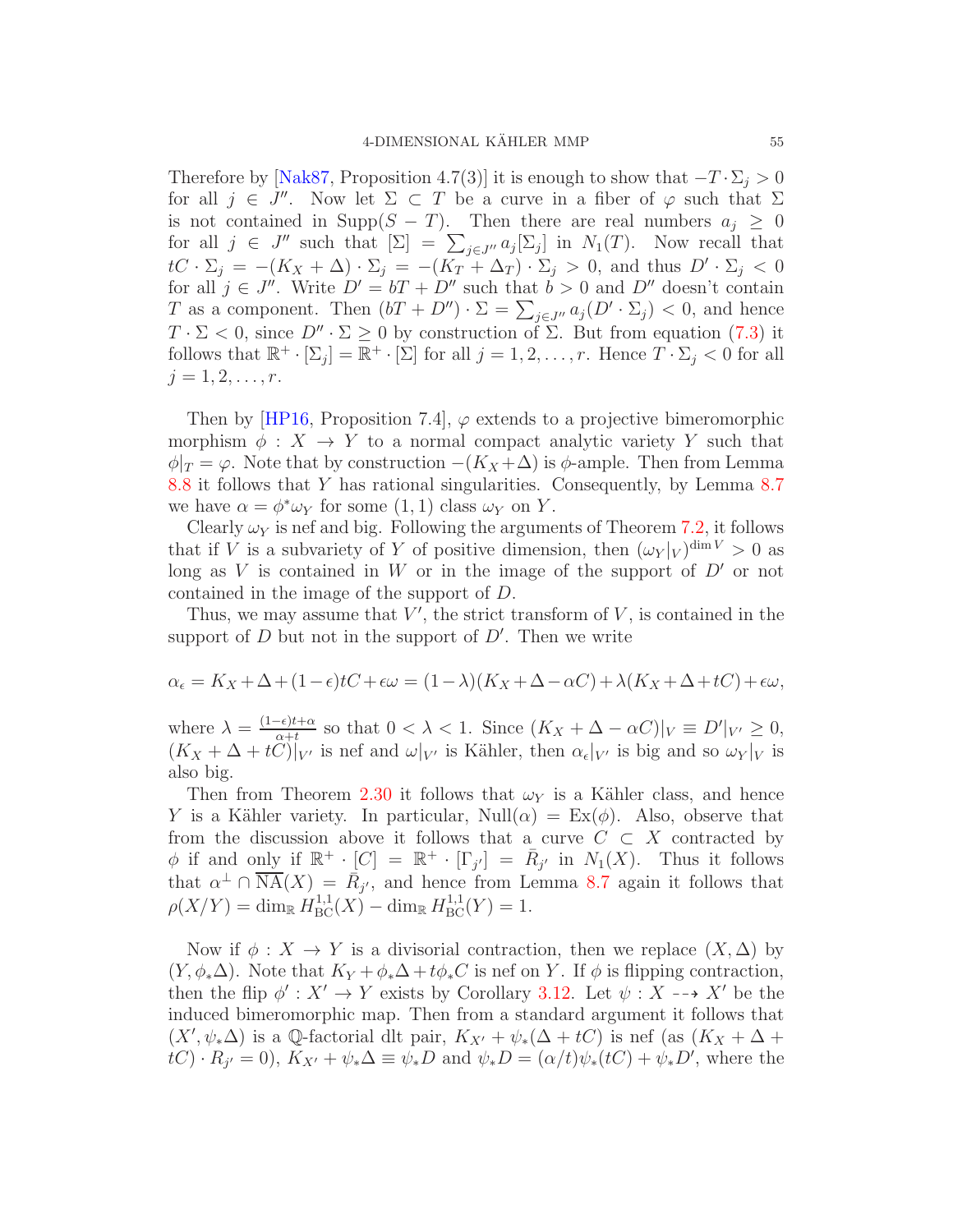support of  $\psi_* D'$  is contained in the support of  $\psi_* S$ . Therefore, replacing

$$
X, \Delta, S, B, C, D, D', \alpha
$$
 by  $X', \psi_*\Delta, \psi_*S, \psi_*B, \psi_*(tC), \psi_*D, \psi_*D', \frac{\alpha}{t},$ 

the hypothesis still hold and we may repeat the procedure. In this way we obtain a sequence of  $(K_X + \Delta)$ -flips and divisorial contractions for the  $(K_X + \Delta)$ -MMP with scaling of C. Since  $K_X + \Delta \sim_{\mathbb{Q}} D \geq 0$ , this procedure terminates after finitely many steps by Theorem [6.5.](#page-46-2)

<span id="page-55-0"></span>**Lemma 7.10.** Let  $(X, B)$  be a compact Kähler lc pair of dimension 4 and  ${E_i}_{i \in I}$  is a finite set of exceptional divisors over X with  $a(E_i, X, B) \leq 0$ for all  $i \in I$ . Then there exists a Q-factorial dlt pair  $(X', B')$  and projective bimeromorphic morphism  $f: X' \to X$  such that the following holds:

- (1)  $K_{X'} + B' = f^*(K_X + B).$
- (2) Every  $E_i$  is an f-exceptional divisor, and for an arbitrary f-exceptional divisor F either  $F = E_i$  for some  $i \in I$  or  $a(F, X, B) = -1$  holds.

*Proof.* Let  $g: Y \to X$  be a log resolution of  $(X, B)$  which extracts all exceptional divisors  $\{E_i\}_{i\in I}$ . Let  $\{F_j\}_{j\in J}$  be the set of all g-exceptional divisors. Let  $J' \subset J$  such that  $\{F_j\}_{j \in J'} = \{E_i\}_{i \in I}$ . We define  $B_Y := f_*^{-1}B - \sum_{i \in J'} a(F_i, X, B) F_i + \sum_{i \in J'} u(F_i, B) F_i$ . Observe that  $B_Y \geq 0$  is an effective divisor  $j\in J'$   $a(F_j, X, B)F_j + \sum_{j\in J\setminus J'} F_j$ . Observe that  $B_Y \geq 0$  is an effective divisor and

$$
K_Y + B_Y = g^*(K_X + B) + \sum_{j \in J \setminus J'} (1 + a(F_j, X, B))F_j.
$$

Now we run a  $(K_Y + B_Y)$ -MMP over X as in the proof of Theorem [6.1](#page-44-1) and obtain a Q-factorial dlt pair  $(X', B')$  such that  $K_{X'} + B'$  is nef over X. Let f:  $X' \to X$  be the induced bimeromorphic morphism. Then from the negativity lemma it follows that  $K_{X'} + B' = f^*(K_X + B)$ .

**Definition 7.11.** Let X be a normal variety and  $D = \sum a_i D_i$  is an R-divisors. Then we define  $D^{\leq 1} := \sum a_i' D_i$ , where  $a_i' = \min\{a_i, 1\}$ .

Proof of Theorem [1.1.](#page-1-0) We closely follow the proof of  $\lbrack \text{Bir10}, \text{Proposition 3.4} \rbrack$ using Theorem [7.6](#page-50-2) as our main technical tool for running MMP with scaling. Let  $(W, \Delta)$  be a log pair, i.e.  $\Delta \geq 0$  is a Q-divisor such that  $K_W + \Delta$  is Q-Cartier. We will call  $(W, \Delta)$  an effective pair if there exists an effective Q-Cartier divisor  $D \geq 0$  such that  $K_W + \Delta \sim_{\mathbb{Q}} D$ . We will denote such a pair

 $\Box$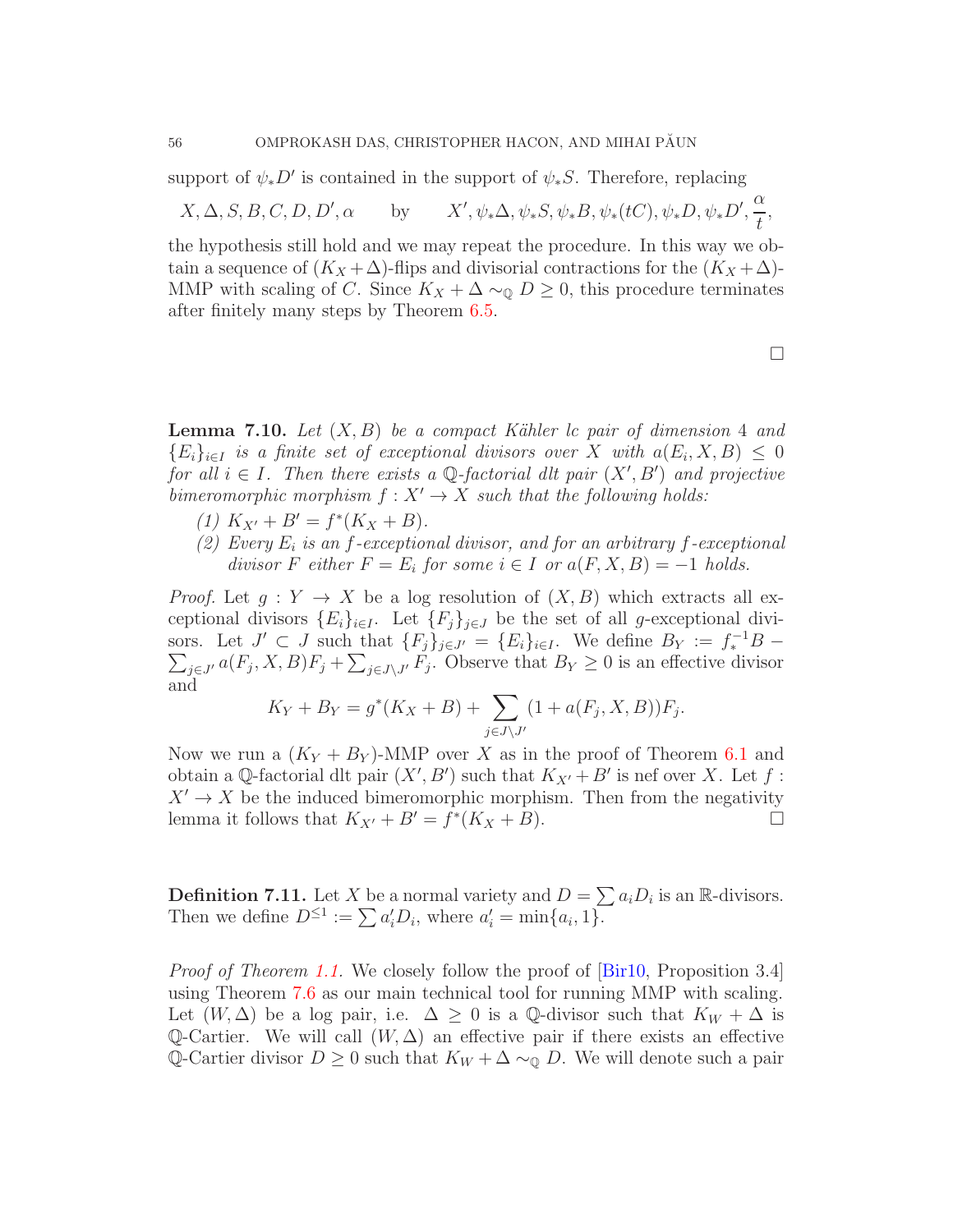by the triple  $(W, \Delta, D)$ . Let M be the collection of all 4-dimensional triples  $(X, B, M)$  such that  $(X, B)$  is a Q-factorial dlt pair with  $(K_X + B) \sim_{\mathbb{Q}} M \geq 0$ and  $(X, B)$  does not admit a log minimal model. Let  $\theta(X, B, M)$  be the number of components P of M such that  $mult_{P}(B) < 1$ . Pick  $(X, B, M) \in \mathcal{M}$ such that  $\theta(X, B, M)$  is minimal. If  $\theta(X, B, M) = 0$ , then Supp $M \subset |B|$ and thus by Theorem [7.2,](#page-47-1)  $(X, B)$  has a log minimal model 9in fact a log terminal model); hence  $(X, B, M) \notin \mathcal{M}$ . So assume that  $\theta(X, B, M) > 0$ . Let  $f: Y \to X$  be a log resolution of the pair  $(X, B + M)$ . Let E be the reduced sum of all exceptional divisors of f. Then  $(Y, B_Y) := f_*^{-1}B + E$  is a log smooth dlt pair and

$$
M_Y := (K_Y + B_Y) - f^*(K_X + B) + f^*M \sim_{\mathbb{Q}} K_Y + B_Y.
$$

Note that  $M_Y \geq 0$  is an effective divisor, since  $(X, B)$  is dlt. Moreover, the components of  $M_Y$  are either the components of  $f_*^{-1}M$  or f-exceptional divisors, and

(7.4) 
$$
\theta(Y, B_Y, M_Y) = \theta(X, B, M).
$$

Observe that, if  $(Y, B_Y)$  has a log minimal model, then  $(X, B)$  also has log minimal model (see [\[Bir10,](#page-70-3) Remark 2.6(i)]). Therefore replacing  $(X, B, M)$  by  $(Y, B_Y, M_Y)$  we may assume that  $(X, B + M)$  is a log smooth pair. Define  $\alpha > 0$  as follows:

$$
\alpha := \min\{t > 0 \, : \, \lfloor (B + tM)^{\leq 1} \rfloor \neq \lfloor B \rfloor \}.
$$

Note that  $\alpha$  is a rational number, since B and M are Q-divisors. We can write  $(B + \alpha M)^{\leq 1} = B + C$ , where C is an effective Q-divisor such that Supp  $C \subset$ SuppM. Moreover, we can write  $\alpha M = C + M'$  such that  $\text{Supp}M' \subset \text{Supp}[B],$ and  $C = \alpha M$  outside of Supp $|B|$ . In particular, Supp $M \subset \text{Supp}(B + C)$ . Now observe that we have  $(K_X + B + C) \sim_{\mathbb{Q}} M + C$  such that  $(X, B + C)$  is a log smooth dlt pair and  $\theta(X, B + C, M + C) < \theta(X, B, M)$ . Therefore by the minimality of  $\theta$ , it follows that  $(X, B + C)$  has a log minimal model, say  $(Y, B_Y + C_Y + E)$ , where  $\phi: X \dashrightarrow Y$  is the induced bimeromorphic map and E is the sum of all exceptional divisors of  $\phi^{-1}$ . If D is divisor on X, we will denote  $\phi_* D$  by  $D_Y$  from now on. Observe that  $(K_Y + B_Y + E) \sim_{\mathbb{Q}} M_Y + E$ , where  $M_Y := \phi_* M$ , since  $(K_X + B) \sim_{\mathbb{Q}} M$ . Moreover, since  $\alpha M = C + M'$ on X for some Q-divisor  $M' \geq 0$  such that Supp $M' \subset [B]$ , it follows that  $M_Y + E = \left(\frac{1}{\alpha}M'_Y + E\right) + \frac{1}{\alpha}C_Y$  such that  $\text{Supp}(M'_Y + E) \subset [B_Y + E]$ . Then the hypothesis of Theorem [7.6](#page-50-2) are satisfied and we can run a  $(K_Y + B_Y + E)$ -MMP with the scaling of  $C_Y$ . Assume that this MMP terminates with  $Y \dashrightarrow Y'$  such that  $K_{Y'} + B_{Y'} + E_{Y'}$  is nef.

Note that this is a nef model of  $(X, B)$ ; however, it is not clear whether it is a log minimal model of  $(X, B)$  or not, since the strict inequality  $a(P, X, B)$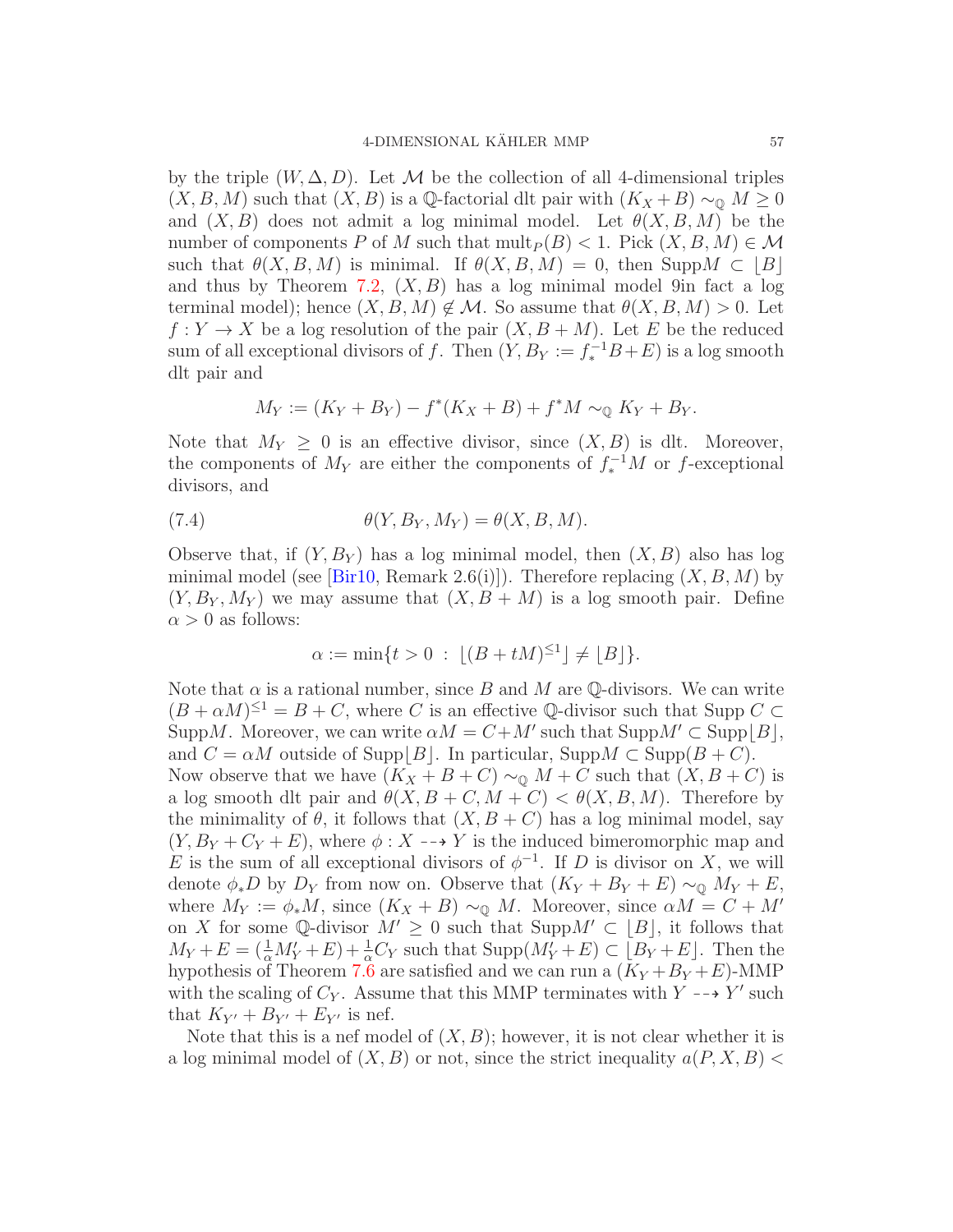$a(P, Y', B_{Y'} + E_{Y'})$  does not necessarily hold for every divisor P on X exceptional over Y'. Let

$$
\mathcal{T} = \{ t \in [0,1] \mid K_X + B + tC \text{ has a log minimal model} \}.
$$

Note that using the minimality of  $\theta(X, B, M)$  we have already shown above that  $(X, B+C)$  has a log minimal model, i.e.  $1 \in \mathcal{T}$ . Now our goal is to show that  $0 \in \mathcal{T}$ . For any  $0 < t \in \mathcal{T}$ , let  $\phi_t : X \dashrightarrow Y_t$  be a log minimal model for  $K_X + B + tC$  such that  $K_{Y_t} + B_t + E_t + tC_t$  is nef. Proceeding as above, we run a  $(K_{Y_t} + B_t + E_t)$ -MMP with the scaling of  $tC_t$  as in Theorem [7.6.](#page-50-2) Since  $a(P, X, B + tC) < a(P, Y_t, B_t + tC + E_t)$  for any divisor P on X exceptional over  $Y_t$ , we also have that  $a(P, X, B + t'C) < a(P, Y_t, B_t + t'C + E_t)$  for any divisor P on X exceptional over  $Y_t$  and  $0 \le t - t' \ll 1$ . But then, this MMP with the scaling of  $tC_t$  also yields a log minimal model for  $K_X + B + t'C$  for  $0 \leq t - t' \ll 1$ . Thus  $[t', t] \subset \mathcal{T}$ .

Let  $\tau = \inf\{t \in \mathcal{T}\}\$ . By what we have seen above, if  $\tau \in \mathcal{T}$ , then  $\tau = 0$ and we are done. Suppose therefore that  $\tau \notin \mathcal{T}$  and  $t_k \in \mathcal{T}$  is a strictly decreasing sequence with  $\lim t_k = \tau$ ; we will derive a contradiction. For each  $k \geq 1$ , let  $(Y_{t_k}, B_{t_k} + t_k C_{t_k} + E)$  be a log minimal model of  $(X, B + t_k C)$ whose existence is guaranteed by the definition of  $\mathcal T$ . Then we get a nef model  $(Y'_{t_k}, B'_{t_k}+E'_{t_k}+\tau C'_{t_k})$  of  $(X, B+\tau C)$  by running a  $(K_{Y_{t_k}}+B_{t_k}+E+\tau C_{t_k})$ -MMP with the scaling of  $(\tau - t_k)C_{t_k}$  as in Theorem [7.6.](#page-50-2)

Let  $D \subset X$  be a divisor contracted by  $X \dashrightarrow Y'_{t_k}$ , then by the arguments in Step 5 of the proof of [\[Bir10,](#page-70-3) Proposition 3.4], we have

$$
a(D, X, B + tkC) < a(D, Y'_{tk, B'_{tk} + \tau C'_{tk} + E'_{tk}).
$$

Passing to a subsequence of the  $t_k$ , we may assume that  $X \dashrightarrow Y'_{t_k}$  contracts a fixed set of components of the support of  $B + C$ . By [\[Bir10,](#page-70-3) Claim 3.5] we have that

$$
a(D, Y'_{t_k}, B'_{t_k} + \tau C'_{t_k} + E'_{t_k}) = a(D, Y'_{t_{k+1}}, B'_{t_{k+1}} + \tau C'_{t_{k+1}} + E'_{t_{k+1}})
$$

for every divisor D over  $Y'_{t_k}$  and for all  $k \geq 1$ . It then follows that

$$
a(D, X, B + \tau C) = \lim a(D, X, B + t_k C) \le a(D, Y'_{t_k}, B'_{t_k} + \tau C'_{t_k} + E'_{t_k}).
$$

This is not yet a log minimal model because we need the inequality to be strict for every divisor D on X exceptional over  $Y'_{t_k}$ . To remedy this, it suffices to construct a bimeromorphic model  $\nu: Y^{\sharp} \to Y'_{k}$  which extracts exactly the divisors D on X exceptional over  $Y'_{t_k}$  such that  $a(D, X, B + \tau C) = a(D, Y'_{t_k}, B'_{t_k} +$  $\tau C'_{t_k} + E'_{t_k}$ ) holds. Note that  $a(D, X, B + \tau C) \leq 0$  and  $(Y'_{t_k}, B'_{t_k} + \tau C'_{t_k} + E'_{t_k})$ is lc, so this can be done by Lemma [7.10.](#page-55-0) Let  $K_{Y^{\sharp}} + B_{Y^{\sharp}} + \tau C_{Y^{\sharp}} = \nu^*(K_{Y'_{t_k}} +$  $B'_{t_k} + \tau C'_{t_k} + E'_{t_k}$  such that  $\nu_* B_{Y^{\sharp}} = B'_{t_k} + E'_{t_k}$ ; then  $(Y^{\sharp}, B_{Y^{\sharp}} + \tau C_{Y^{\sharp}})$  is a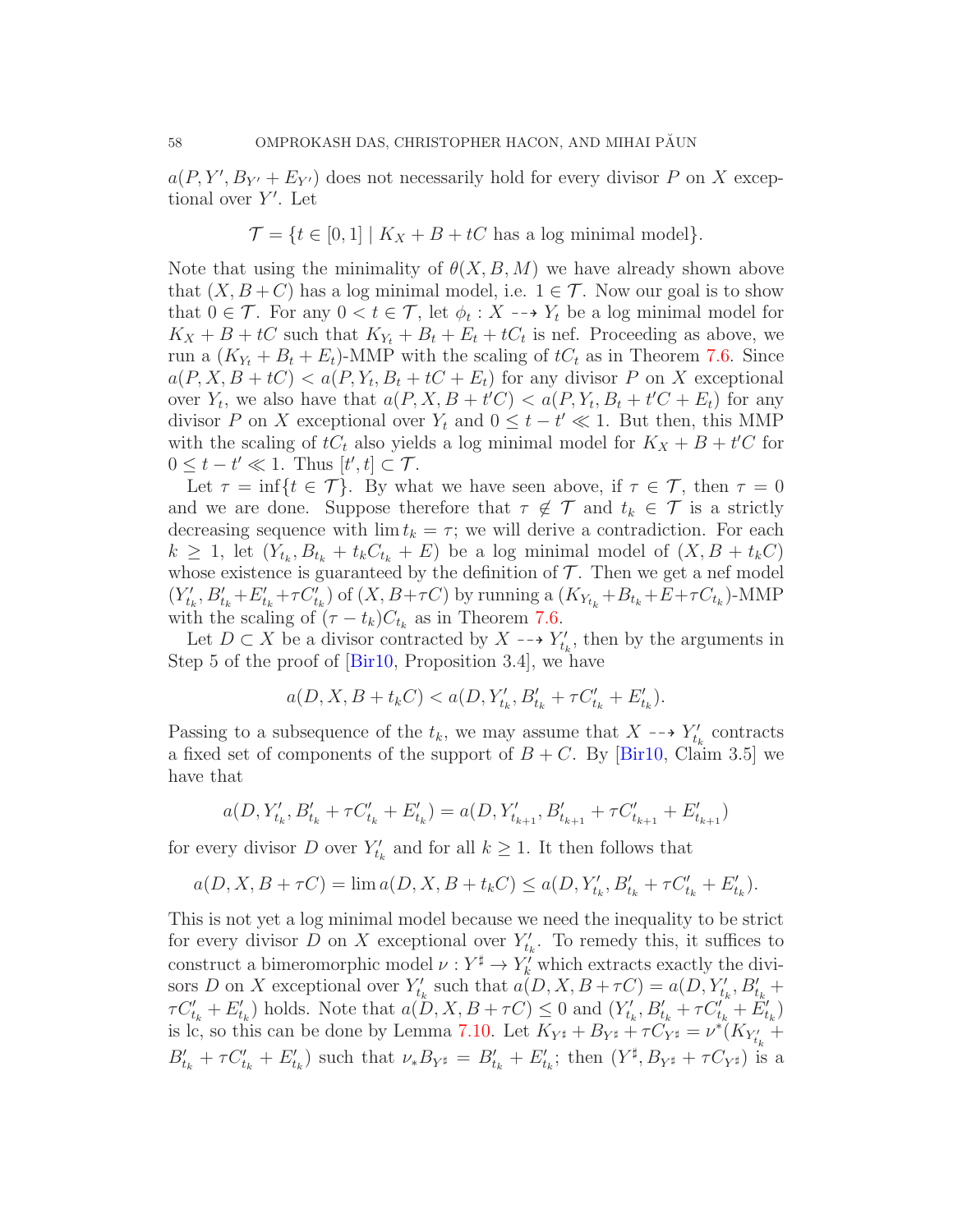Q-factorial dlt pair and  $a(D, X, B + \tau C) < a(D, Y^{\sharp}, B_{Y^{\sharp}} + \tau C_{Y^{\sharp}})$  for every divisor D on X exceptional over  $Y^{\sharp}$ . Therefore  $X \dashrightarrow Y^{\sharp}$  is a log minimal model of  $(X, B + \tau C)$ . Thus, we have shown that  $\tau \in \mathcal{T}$ , which is a contradiction.

**Corollary 7.12.** Let  $(X, B)$  be a Q-factorial compact Kähler plt pair of dimension 4. Then  $(X, B)$  has log terminal model.

*Proof.* This follows from Theorem [1.1](#page-1-0) and Lemma [2.9.](#page-7-0)

## 8. MMP for Semi-stable pairs

The main result of this section is Theorem [1.2.](#page-1-1) We start with various definitions and establish necessary results first.

**Definition 8.1.** Let  $f: X \to T$  be a proper surjective morphism from a normal Kähler variety X to a smooth curve T and  $W \subset T$  a compact subset. Let  $B \geq 0$  be an effective Q-divisor on X. We say that  $(X, B/T; W)$  is a semi-stable klt pair if  $(X, X_w + B)$  is plt for any  $w \in W$ . It is well known that this implies (and is in fact equivalent to) the following conditions:

- (1) the fibers  $X_w$  of f are all reduced, irreducible and normal,
- (2) SuppB does not contain any fiber  $X_w$ , and
- (3)  $K_X + B$  is Q-Cartier and  $(X_w, B_w)$  is klt, where  $B_w := B|_{X_w}$ .

By abuse of notation, we will occasionally omit  $W$  and simply say that  $f:(X, B) \to T$  is a semi-stable klt pair to mean that  $(X, B/T; W)$  is a semistable klt pair. We wish to run a relative MMP for  $K_X + B$  over T in a neighborhood of  $W$  (so we will repeatedly replace T by an appropriate neighborhood of W). We will say that  $K_X + B$  is nef over W if  $K_{X_w} + B_w = (K_X + B)|_{X_w}$ is nef for every  $w \in W$ .

**Definition 8.2.** Let  $f : X \to T$  be a proper morphism from a normal analytic variety X to a smooth curve T such that every fiber of f is an irreducible and reduced normal complex space. Let  $W \subset T$  be a fixed compact subset and  $U \subset T$  an open neighborhood of W.

If  $\tau$  is a real closed bi-dimension  $(1, 1)$  current on  $X_u$  for some  $u \in U$ , then for any real closed  $(1, 1)$  form  $\eta$  on  $f^{-1}U$  with local potentials, we define

$$
\tau(\eta) := (\iota_{u,*}\tau)(\eta) = \tau(\eta|_{X_u}),
$$

where  $\iota_u: X_u \hookrightarrow X$  is the closed embedding.

We define  $N_1(X/T;W)$  to be the vector space generated by the real closed

 $\Box$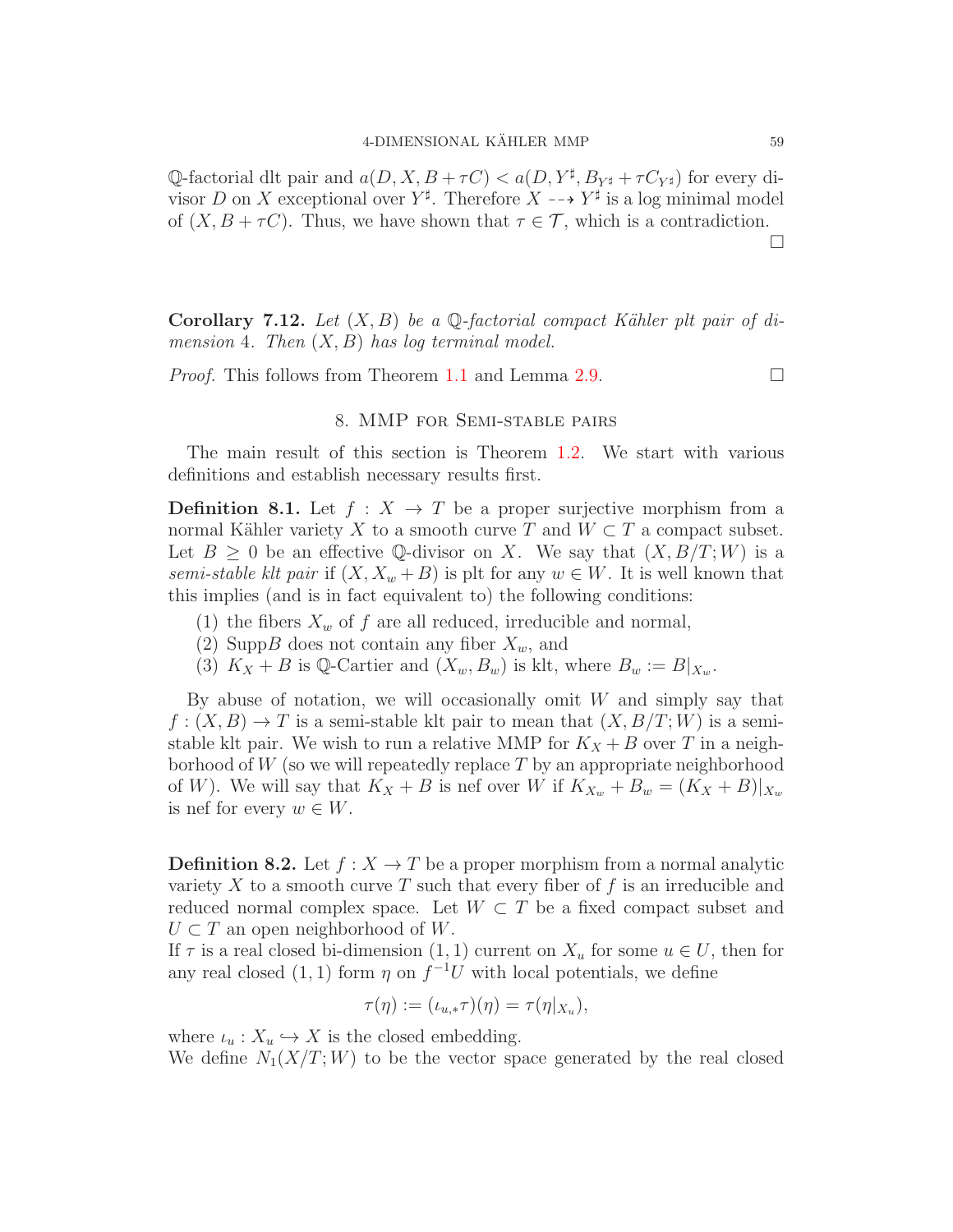bi-dimension (1, 1) currents  $\tau$  on  $X_w$  as w varies in W, modulo the following equivalence relation:

$$
\tau_1 \equiv \tau_2
$$
 if and only if  $\tau_1(\alpha) = \tau_2(\alpha)$ 

for all classes  $\alpha \in H^{1,1}_{\text{BC}}(X_U)$ , for some open neighborhood  $U \subset T$  of W such that  $X_U = f^{-1}U \supset f^{-1}W$ . We define  $\overline{\text{NA}}(X/T, W) \subset N_1(X/T, W)$  to be the closed cone generated by the classes of closed positive currents.

We also define  $N^1(X_U/U, W)$  as the vector space generated by the classes  $\alpha \in H^{1,1}_{BC}(X_U)$  modulo the following equivalence relation:

 $\alpha_1 \equiv \alpha_2$  if and only if  $[\tau](\alpha_1) = [\tau](\alpha_2)$ 

for  $\tau$  real closed bi-dimension  $(1, 1)$  currents on  $X_w$  for all  $w \in W$ . Note that if  $U \supset U'$  are open subsets containing W, then there is a natural restriction map  $N^1(X_U/U,W) \to N^1(X_{U'}/U',W)$ . Finally let  $N^1(X/T,W) :=$  $\varinjlim_{W \subset U} N^1(X_U/U, W).$ 

We also define  $Pic(X/T, W)$  as the direct limit of  $Pic(f^{-1}U)$ , where  $W \subset$  $U \subset T$  is an open neighborhood of W, i.e.

$$
\mathrm{Pic}(X/T,W):=\varinjlim_{W\subset U}\mathrm{Pic}(f^{-1}U).
$$

Remark 8.3. We note that  $N^1(X/T, W)$  and  $N_1(X/T, W)$  could be infinitely dimensional vector spaces over  $\mathbb{R}$ , since X and T are not assumed to be compact here.

8.1. Relative cone theorem for 4-folds. We now prove a weak form of the relative cone theorem for proper morphisms  $f : X \to T$  from a Kähler variety to a curve. We say that a form  $\omega$  or a class  $\omega \in N^1(X/T;W)$  is relatively nef (resp. relatively Kähler) if  $\omega_t := \omega|_{X_t}$  is nef (resp. Kähler) for any  $t \in T$ .

<span id="page-59-0"></span>**Lemma 8.4.** Let  $f : X \to T$  be as above,  $\omega$  a relatively Kähler form and  $W \subset T$  a compact subset. Fix  $M > 0$  and let  ${C_i}_{i \in I}$  be the set of f-vertical curves such that  $f(C_i) \subset W$  and  $C_i \cdot \omega \leq M$ , then the  $C_i$  belong to finitely many families of curves.

*Proof.* Let  $\eta$  be a Kähler form on X. Then for each  $t \in W$  there exists an  $\epsilon_t > 0$ such that  $(\omega - \epsilon_t f^* \eta)|_{X_t}$  is a Kähler form on  $X_t$ . It follows that  $(\omega - \epsilon_t f^* \eta)|_{X_s}$ is Kähler for any  $s$  in a neighborhood of  $t$ . Since  $W$  is compact, we may pick an  $\epsilon > 0$  such that  $(\omega - \epsilon f^* \eta)|_{X_t}$  is Kähler for every t is a neighborhood of W. Then

$$
\eta \cdot C_i < \frac{1}{\epsilon} \omega \cdot C_i \le \frac{M}{\epsilon}.
$$

By  $[Tom21, Theorem 5.5]$ , the curves  $C_i$  belong to finitely many families. Note that [\[Tom21\]](#page-72-4) is applicable here, because  $(\eta, \eta^2, \dots, \eta^{\dim X})$  can be taken as a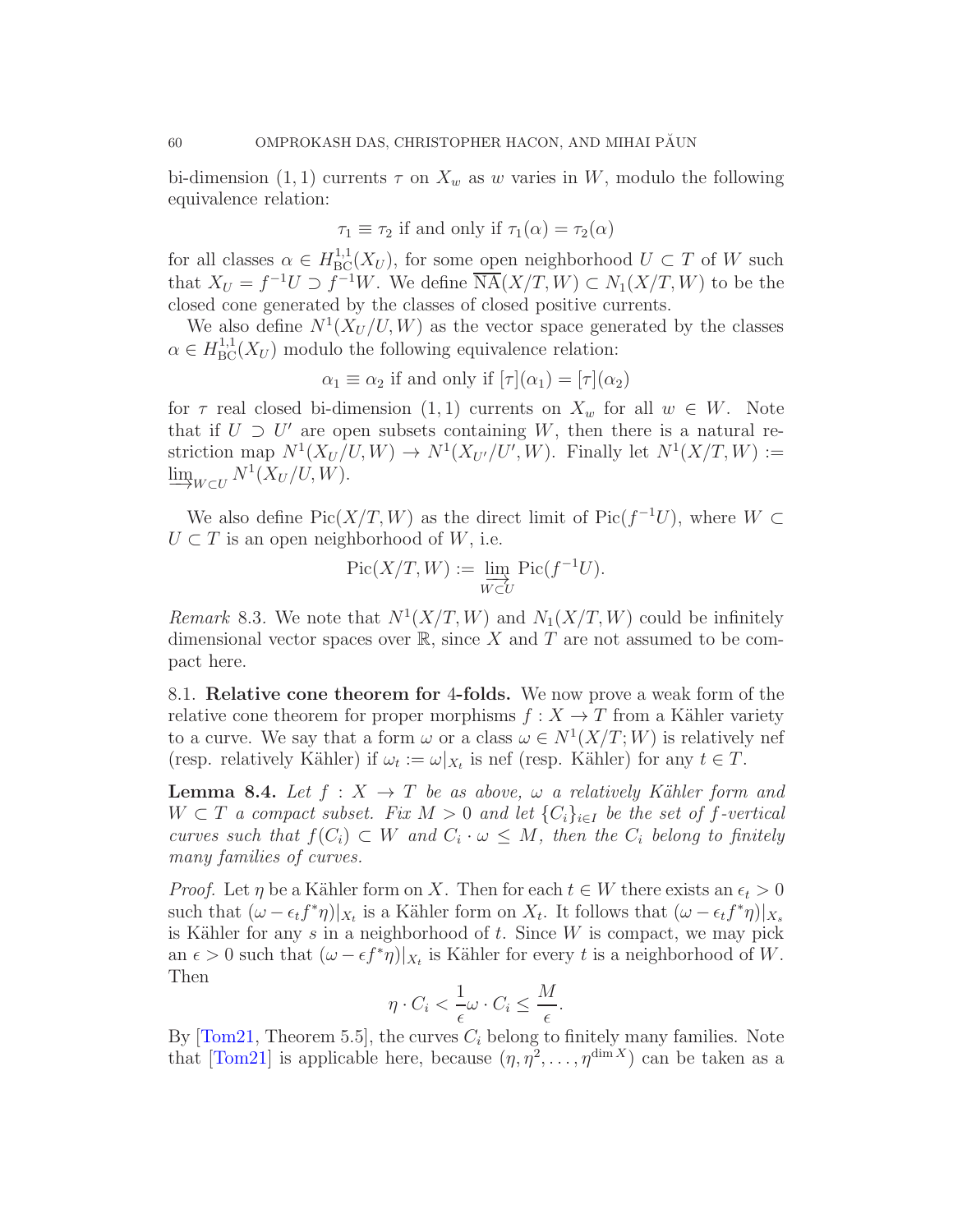degree system here, and the collection  $\mathfrak{C}$  is the set of the structure sheaves  $\mathcal{O}_{X_t}$ of fibers  $X_t$  for all  $t \in T$ , and  $\mathfrak{F}$  is the collection of structure sheaves  $\mathcal{O}_C$  of curves  $C \subset X$  contained in the fibers of f.

The following result gives a weak form of relative cone theorem for semistable klt pairs.

<span id="page-60-0"></span>**Theorem 8.5.** Let  $f : X \to T$  be a proper surjective morphism from a Kähler 4-fold X to a curve T such that  $f_*\mathcal{O}_X = \mathcal{O}_T$ . Let  $W \subset T$  be a compact subset and  $(X, B/T; W)$  is a semi-stable klt pair. Fix a Kähler form  $\omega$  on X. Then there are finitely many classes of curves  $\{C_i\}_{i\in J}$  (*J* is a finite set) over W such that  $0 > C_i \cdot (K_X + B) \ge -6$  and for each  $t \in W$ 

$$
\overline{\mathrm{NA}}(X_t) = \overline{\mathrm{NA}}(X_t)_{(K_{X_t} + B_t + \omega_t) \ge 0} + \sum_{i \in J} \mathbb{R}^+[C_i].
$$

Suppose now that  $K_{X_t} + B_t + \omega_t$  is nef for all  $t \in W$ , where  $\omega_t := \omega|_{X_t}$  is Kähler for all  $t \in W$ . Let

$$
\lambda := \inf\{s \ge 0 \mid K_{X_t} + B_t + s\omega_t \text{ is nef for all } t \in W\}.
$$

If  $\lambda > 0$ , then there are finitely many classes of curves  $\{C_i\}_{i\in I}$   $(I \subset J)$  over W which satisfy the following properties:

- (1)  $C_i \subset X_t$  for some  $t \in W$ , and  $\mathbb{R}_{\geq 0}[C_i]$  is a  $(K_{X_t}+B_t)$ -negative extremal ray of  $\overline{\text{NA}}(X_t)$  such that  $(K_{X_t} + B_t + \lambda \omega_t) \cdot C_i = 0$ ,
- (2) if  $C \subset X_t$  is a curve such that  $(K_{X_t} + B_t + \lambda \omega_t) \cdot C = 0$  for some  $t \in W$ , then  $[C] \equiv \sum_{i \in I} c_i [C_i]$  in  $H^{1,1}_{BC}(X)$  for some  $c_i \in \mathbb{R}_{\geq 0}$ ,
- (3) if  $\omega \in N^1(X/T, W)$  is general, then  $|I|=1$  (i.e. we may assume that there is a unique such class  $[C_i] \in N_1(X/T, W)$ .

*Proof.* By Corollary [5.3,](#page-41-1) for any  $t \in T$  there are finitely many  $K_{X_t} + B_t + \omega_t$ negative extremal rays  $C_i$  where  $i \in J_t$  and  $0 > C_i \cdot (K_{X_t} + B_t) = C_i \cdot (K_X + B) \ge$  $-6$ . Let  $J = \bigcup_{t \in T} J_t$ . Since  $\omega \cdot C_i = \omega_t \cdot C_i < -1(K_{X_t} + B_t) \cdot C_i \leq 6$ , it follows from Lemma [8.4](#page-59-0) that J is finite. The first statement is proven.

Suppose now that  $K_{X_t} + B_t + \omega_t$  is nef for all  $t \in W$ . Define the set

$$
\Lambda := \{ t \in W \mid K_{X_t} + B_t + \lambda \omega_t \text{ is nef but not Kähler} \} \subset T.
$$

Then  $\Lambda \neq \emptyset$ , as otherwise arguing as in the proof of Lemma [8.4](#page-59-0) above, one sees that  $K_X + B + \lambda \omega$  is relatively Kähler over a neighborhood of W, which contradicts the definition of  $\lambda$ . For any  $t \in \Lambda$ , we have  $F_t := (K_{X_t} + B_t +$  $(\lambda \omega_t)^{\perp} \cap \overline{\text{NA}}(X_t) \neq \{0\}$  by [\[HP16,](#page-71-7) Corollary 3.16]. Moreover, from Corollary [5.3](#page-41-1) it follows that  $F_t$  is generated by finitely many classes of curves, each of which generates a  $(K_{X_t} + B_t)$ -negative extremal ray. Let  $\Gamma := \{C \subset X_t \mid t \in$ 

 $\Box$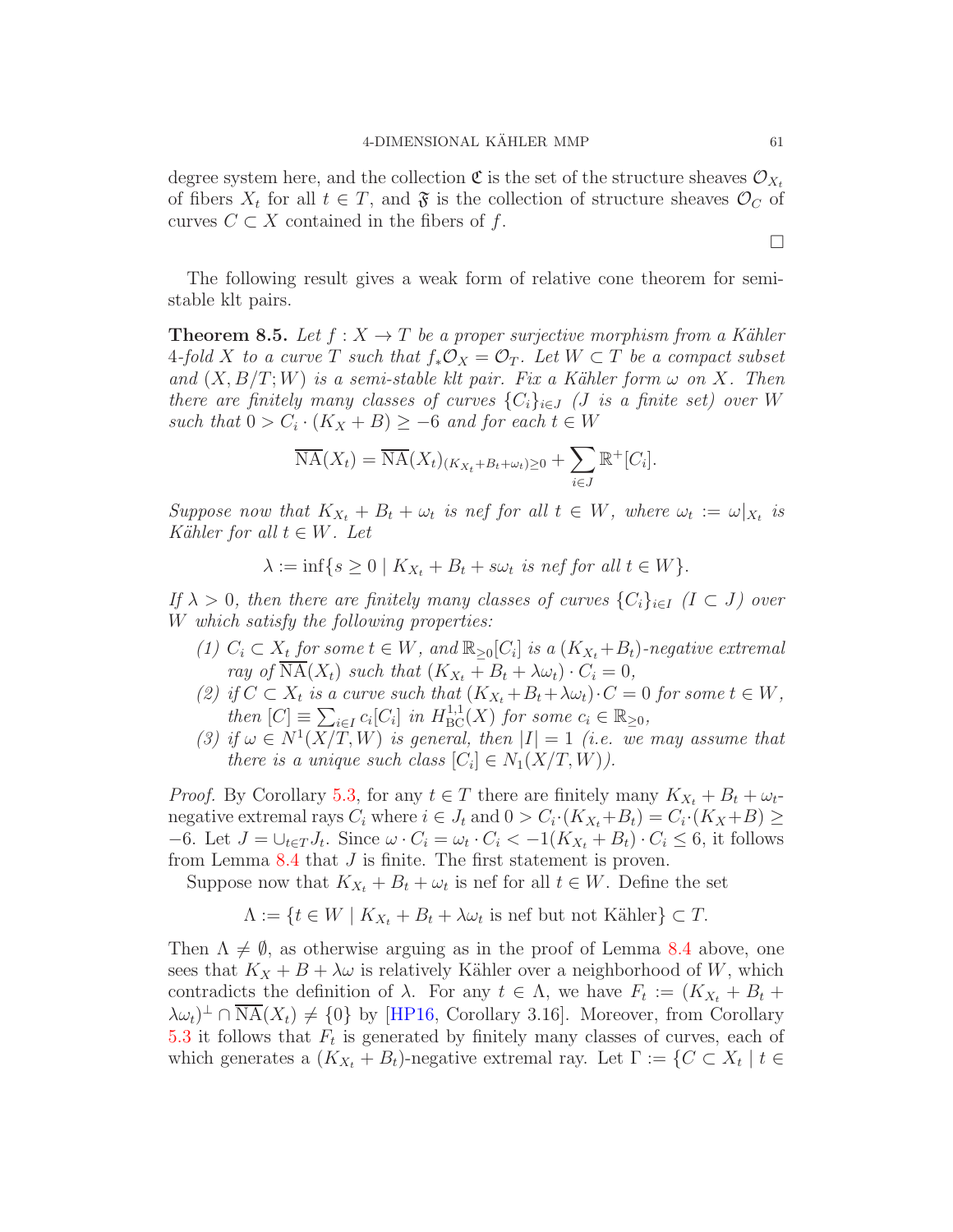$Λ, C$  generates a  $(K_{X_t}+B_t)$ -negative extremal ray such that  $(K_{X_t}+B_t+\lambda\omega_t)$ ·  $C = 0$ . Then for a curve  $C \in \Gamma$  we have  $C \subset X_t$  for some  $t \in \Lambda$ , and

$$
\omega \cdot C = \omega_t \cdot C = \frac{-1}{\lambda} (K_{X_t} + B_t) \cdot C \le \frac{6}{\lambda}.
$$

By Lemma [8.4](#page-59-0) the curves in Γ belong to finitely many families, and hence correspond to finitely many numerical classes. This proves (1).

For (2), let  $C \subset X_t$  be a curve such that  $(K_{X_t} + B_t + \lambda \omega_t) \cdot C = 0$ . Then  $[C] \in F_t$ , and by Corollary [5.3](#page-41-1) and Part (1) above it follows that there is a subset  $J \subset I$  such that  $F_t$  is generated by the curves  $C_j$  for  $j \in J$ . In particular,  $[C] = \sum c_i [C_i]$  in  $H^{1,1}_{BC}(X_t)$  for some  $c_i \in \mathbb{R}_{\geq 0}$ , and hence also in  $H^{1,1}_{BC}(X)$ .

For (3) notice that by what we have seen above the classes of  $K_{X_t} + B_t$ negative extremal rays  $[C_i] \in N_1(X/T, W)_{(K_X+B)\leq 0}$  are discrete.

 $\Box$ 

**Definition 8.6.** We say that  $(X, B)$  is a minimal model over W if  $K_X + B$ is nef over W. If, possibly replacing  $T$  by an appropriate neighborhood of W, there is a morphism  $g: X \to Z$  over T such that  $\dim X > \dim Z$  and  $-(K_X + B)$  is ample on each fiber of g, then we say that g is a Mori fiber space over W. We say that  $(X/T; W)$  is Q-factorial if: (i) every Weil divisor D defined over a neighborhood of W is Q-Cartier over a (possibly smaller) neighborhood of W, and (ii)  $(\omega_X^{\otimes m})^{**}$  is a line bundle over a neighborhood of W for some  $m \geq 1$ .

We will use the following variant of [\[HP16,](#page-71-7) Lemma 3.3]. The main point here is that  $X$  and  $Y$  are not assumed to be compact. The proof is similar to that of [\[HP16\]](#page-71-7), however, we reproduce it here for the convenience of the reader.

<span id="page-61-0"></span>**Lemma 8.7.** [\[HP16,](#page-71-7) Lemma 3.3] Let  $f: X \rightarrow Y$  be a proper birational map between normal complex spaces in Fujiki's class  $C$  with rational singularities. Then we have an injection

$$
f^*: H^{1,1}_{BC}(Y) = H^1(Y, \mathcal{H}_Y) \hookrightarrow H^1(X, \mathcal{H}_X) = H^{1,1}_{BC}(X)
$$

such that  $\text{Im}(f^*) = {\alpha \in H^1(X, \mathcal{H}_X) \mid \alpha \cdot C = 0 \text{ for all curves } C \subset X \text{ s.t. } f(C) =$ pt}.

*Proof.* Note that we are not assuming that  $X, Y$  are compact and so it is not clear that  $H^1(X, \mathcal{H}_X) \to H^2(X, \mathbb{R})$  and  $H^1(Y, \mathcal{H}_Y) \to H^2(Y, \mathbb{R})$  are injective. However, we still have a commutative diagram similar to [\[HP16,](#page-71-7) Eqn. (5),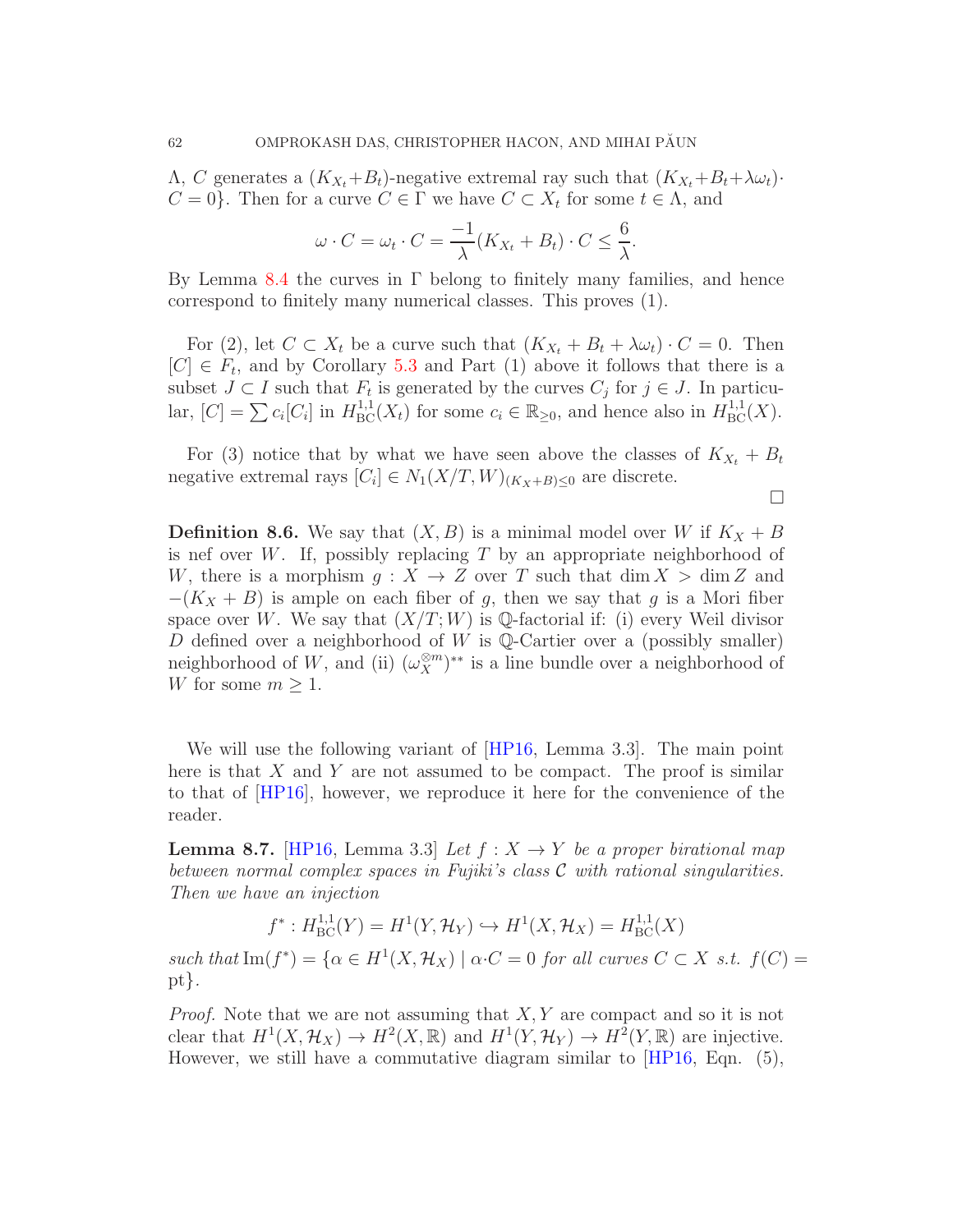(8.1) 
$$
0 \longrightarrow H^{1}(Y, \mathcal{H}_{Y}) \longrightarrow H^{1}(X, \mathcal{H}_{X}) \longrightarrow H^{0}(Y, R^{1}f_{*}\mathcal{H}_{X})
$$
\n
$$
\downarrow \qquad \qquad \downarrow \qquad \qquad \downarrow \qquad \qquad \downarrow \qquad \downarrow \qquad \downarrow \qquad \downarrow \qquad \downarrow \qquad \downarrow \qquad \downarrow \qquad \downarrow
$$
\n
$$
0 \longrightarrow H^{1}(Y, \mathbb{R}) \longrightarrow H^{1}(X, \mathbb{R}) \longrightarrow H^{0}(Y, R^{2}f_{*}\mathbb{R})
$$

Suppose now that  $\alpha \in H^1(X, \mathcal{H}_X)$  such that  $\alpha \cdot C = 0$  for all curves  $C \subset X$ such that  $f(C) = pt$ . Then from the claim ( $\star$ ) in the proof of [\[KM92,](#page-72-5) Thm. 12.1.3, page 649] it follows that  $(\varphi' \circ \psi)(\alpha) = 0$ . Therefore from the diagram above it follows that there exists a  $\beta \in H^1(Y, \mathcal{H}_Y)$  such that  $\alpha = f^*\beta$ .

<span id="page-62-0"></span>**Lemma 8.8.** Let  $f: X \to Y$  be a proper morphism of normal analytic varieties and  $f_*\mathcal{O}_X = \mathcal{O}_Y$ . Let  $B \geq 0$  be an effective Q-divisor such that  $K_X + B$ is Q-Cartier. Assume that one of the following conditions hold:

- (i)  $(X, B)$  is klt and  $-(K_X + B)$  is f-nef-big.
- (ii)  $(X, B)$  is dlt,  $K_X$  is Q-Cartier and  $-(K_X + B)$  is f-ample.

Then Y has rational singularities.

page 224]:

*Proof.* If we are in case (ii), then since B is Q-Cartier, perturbing the coefficients of B slightly we may assume that  $(X, B)$  is klt. Then the rest of the argument of the proof of [\[DH20,](#page-71-6) Lemma 2.41] holds. We note that in  $[DH20, Lemma 2.41], X$  $[DH20, Lemma 2.41], X$  is assumed to compact and Q-factorial, neither of which are necessary for the proof. Moreover, it is also assumed in [\[DH20,](#page-71-6) Lemma 2.41] that when  $(X, B)$  is klt, then  $-(K_X + B)$  is f-nef and f-big, which is stronger than  $f$ -nef-big, however this does not affect the proof since the necessary relative vanishing theorem holds for  $f$ -nef-big divisors by  $|DH20$ , Theorem 2.16.

<span id="page-62-1"></span>**Proposition 8.9.** Let  $(X, B/T; W)$  be a Q-factorial semi-stable klt pair of dimension 4. Let  $R = \mathbb{R}^+ \cdot [\Gamma]$  be a  $(K_X + B)$ -negative extremal ray of  $NA(X, B/T; W)$  generated by a curve  $\Gamma \subset X$ . Assume that contraction of R exists, i.e. there is an open neighborhood  $U$  of  $W$  and a projective morphsim  $g : f^{-1}U \to Z$  over U such that a (compact) curve  $C \subset f^{-1}U$  which maps to a point  $f(C) \in W$  is contracted by q if and only if  $[C] \in R$ . Let  $h: Z \to U$  be the induced morphism. Then the following hold:

 $\Box$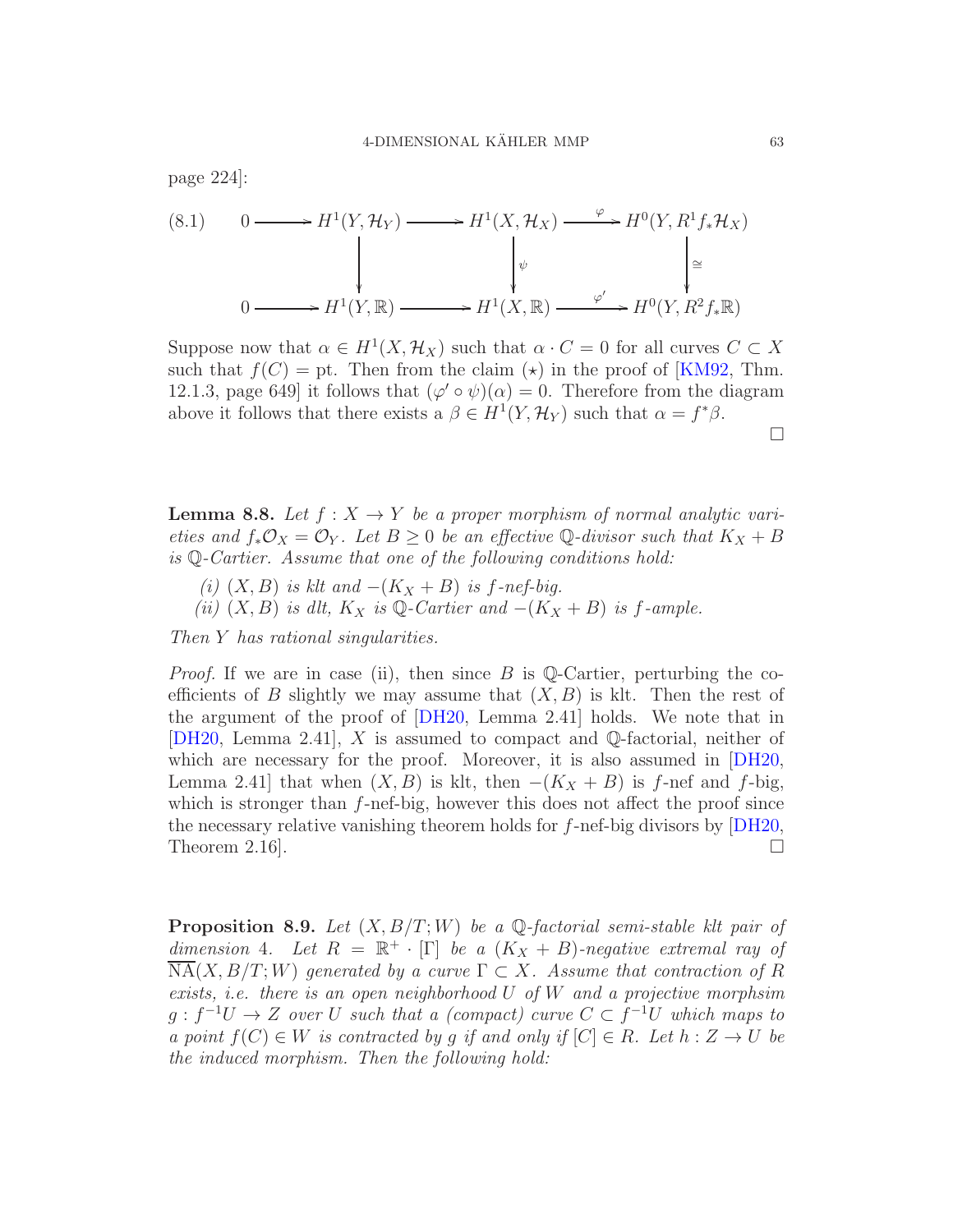<span id="page-63-0"></span>(1) We have the following exact sequences:

(8.2) 
$$
0 \longrightarrow N^{1}(Z/U, W) \longrightarrow N^{1}(f^{-1}U/U, W) \xrightarrow{\alpha \mapsto \alpha \cdot \Gamma} \mathbb{R} \longrightarrow 0
$$
  
and

$$
(8.3) \quad 0 \longrightarrow \text{Pic}(Z/U, W) \longrightarrow \text{Pic}(f^{-1}U/U, W) \xrightarrow{L \mapsto L \cdot \Gamma} \mathbb{Z} \longrightarrow 0.
$$

- <span id="page-63-1"></span>(2) If g is a divisorial contraction, then  $(Z/U, W)$  is  $\mathbb{Q}\text{-}factorial semi-stable$ klt pair.
- (3) If g is a flipping contraction with flip  $g': V \to Z$ , then  $(V/U, W)$  is Q-factorial semi-stable klt pair.

*Proof.* First note that using [\[Nak87,](#page-72-1) Proposition 1.4] we may replace U by a smaller open neighborhood of W and assume that  $-(K_X + B)|_{f^{-1}U}$  is gample. Thus by Lemma [8.8,](#page-62-0) Z has rational singularities. The exactness of the sequence  $(8.2)$  follows from Lemma [8.7.](#page-61-0) Next, let L be a line bundle on  $f^{-1}U$  such that  $L \cdot \Gamma = 0$ . Then  $L \cdot C = 0$  for all curves in the fibers of g; in particular,  $L|_{g^{-1}(z)}$  is nef for all  $z \in h^{-1}W$ . Then  $(L-(K_X+B))|_{g^{-1}(z)}$  is ample for all  $z \in h^{-1}W$ . Then again from [\[Nak87,](#page-72-1) Proposition 1.4] it follows that  $L - (K_X + B)$  is g-ample over a neighborhood of  $h^{-1}W$ . Since  $h: Z \to U$  is proper and flat (as  $U$  is a smooth curve), and hence is both an open and closed morphism, shrinking U suitably near W we may assume that  $L - (K_X + B)$ is g-ample.

Next, for the exactness of the sequence [\(8.3\)](#page-63-1), observe that if  $L \cdot \Gamma = 0$ , then we need to show that  $L \cong g^*M$  for some line bundle M on Z. Since  $g_*L$ is unique, it is enough to show locally on Z that  $g_* L$  is a line bundle and  $L \cong g^*M_Z$  locally over Z, where  $M_Z$  is a line bundle on an appropriate open subset of  $Z$ . So we may assume that  $Z$  is Stein. Then  $L$  is given by a Cartier divisor (since  $g$  is projective), and hence by the base-point free theorem as in [\[Nak87,](#page-72-1) Theorem 4.8] and the rigidity lemma [\[BS95,](#page-70-1) Lemma 4.1.13] it follows that  $L \cong g^*M_Z$  for some line bundle  $M_Z$  on Z. Then by the projection formula,  $g_*L \cong M$  is a line bundle, as required. This shows the exactness of the sequence [\(8.3\)](#page-63-1).

Now assume that  $g$  is a divisorial contraction. Then from a standard argument using  $(8.3)$  it follows that  $(Z/U, W)$  is Q-factorial. Moreover, by [\[KM98,](#page-72-6) Corollary 3.43,  $(Z, g_*B)$  has klt singularities in this case. Then by inversion of adjunction  $(X, X_w + B)$  has dlt singularities for any  $w \in W$ . Note that  $R = \mathbb{R}^{\dagger} \cdot [\Gamma]$  is also a  $(K_X + X_w + B)$ -negative extremal ray, and hence by [\[KM98,](#page-72-6) Corollary 3.44]  $(Z, Z_w + B_Z)$  has dlt singularities, where  $Z_w + B_Z = g_*(X_w + B)$ . Thus  $(Z, B_Z/U; W)$  is a semi-stable klt pair.

If g is a flipping contraction, let  $g' : V \to Z$  be the flip. Then again from a standard argument it follows that  $(V, B'/U; W)$  is a Q-factorial semi-stable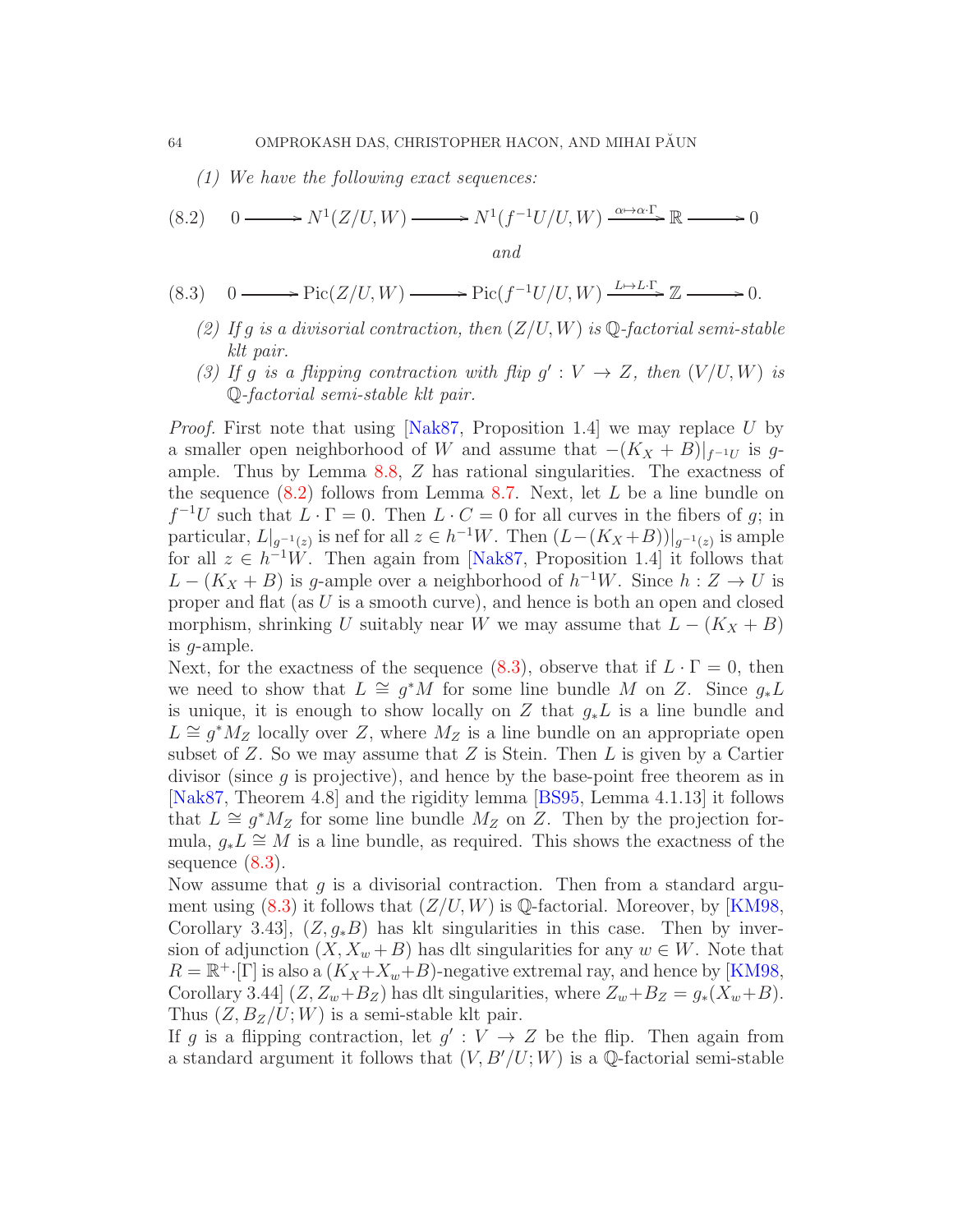klt pair, where  $B' := \phi * B$  and  $\phi : f^{-1}U \to V$  is the induced bimeromorphic morphism.

<span id="page-64-1"></span>**Lemma 8.10.** Let  $(X, B/T; W)$  be a Q-factorial semi-stable klt pair of dimension 4, and  $\phi: X \dashrightarrow X'$  is either a  $(K_X + B)$ -flip or a divisorial contraction over T. Then  $\phi_*: N^1(X/T;W) \to N^1(X'/T;W)$  is well defined and surjective.

*Proof.* First assume that  $\phi$  is a divisorial contraction. Then  $\phi$  is a morphism and  $E = \text{Ex}(\phi)$  is a divisor such that  $-E$  is a  $\phi$ -ample. Let  $\alpha \in N^1(X/T; W)$ , and choose  $\lambda \in \mathbb{R}$  such that  $(\alpha + \lambda E) \cdot R = 0$ , where  $R = \mathbb{R}^+ \cdot [\Gamma]$  is the  $(K_X + B)$ -negative extremal ray of  $NA(X/T; W)$  contracted by  $\phi$ . Then by Proposition [8.9,](#page-62-1)  $\alpha + \lambda E = \phi^* \alpha'$  for a uniquely determined  $\alpha' \in N^1(X'/T; W)$ , and so we define  $g_*\alpha := \alpha'$ . Then clearly for any  $\beta \in N^1(X'/T;W)$  we have  $\phi_*(\phi^*\beta) = \beta$ , and hence  $\phi_*: N^1(X/T; W) \to N^1(X'/T; W)$  is surjective.

Now assume that  $\phi : X \dashrightarrow X'$  is a flip. Let  $g : X \to Z$  be the flipping contraction and  $g' : X' \to Z$  is the associated flip. We claim that  $\phi_*: N^1(X/T;W) \to N^1(X'/T;W)$  is well defined, and in fact an isomorphism in this case. Indeed, for any  $\alpha \in N^1(X/T;W)$  we can find a  $\lambda \in \mathbb{R}$ such that  $(\alpha + \lambda(K_X + B)) \cdot R = 0$ , where R is the  $(K_X + B)$ -negative extremal ray of  $\overline{\text{NA}}(X/T; W)$  contracted by g. But then  $\alpha + \lambda (K_X + B) = g^* \beta$ for some uniquely determined  $\beta \in N^1(Z/T;W)$ . We then define  $\phi_*\alpha :=$  $g'^*\beta - \lambda(K_{X'} + B')$ . The surjectivity of  $\phi_*$  follows exactly as in the divisorial contraction case. Let  $\phi_* \alpha = 0$ ; then  $K_{X'} + B' = \frac{1}{\lambda}$  $\frac{1}{\lambda}g'^*\beta$ . This is a contradiction, since  $-(K_{X'} + B')$  is g'-ample. Hence,  $\phi_*$  is also injective. □

<span id="page-64-0"></span>**Lemma 8.11.** Let  $(X, B/T; W)$  be a semistable klt pair. Then the following are equivalent.

- (1)  $\kappa(K_{X_t} + B_t) \geq 0$  for all  $t \in W$ .
- (2)  $\kappa(K_{X_t} + B_t) \geq 0$  for very general  $t \in W$ .
- (3)  $W \subset \text{Supp} f_* \mathcal{O}_X(m(K_X + B))$  for some  $m > 0$ .
- (4) For every positive constant  $\mu > 0$ ,  $K_{X_t} + B_t + \mu \omega_t$  is pseudo-effective for very general  $t \in W$ .

Proof. (1) clearly implies (2).

(2) implies (3). Since the supports of  $f_*\mathcal{O}_X(m(K_X + B))$  are closed subsets of W it suffices to show that for a very general point  $w \in W$  there is an integer  $m > 0$  such that  $w \in \text{Supp} f_*\mathcal{O}_X(m(K_X + B))$ . Assume that  $\kappa(K_{X_t} + B_t) \ge$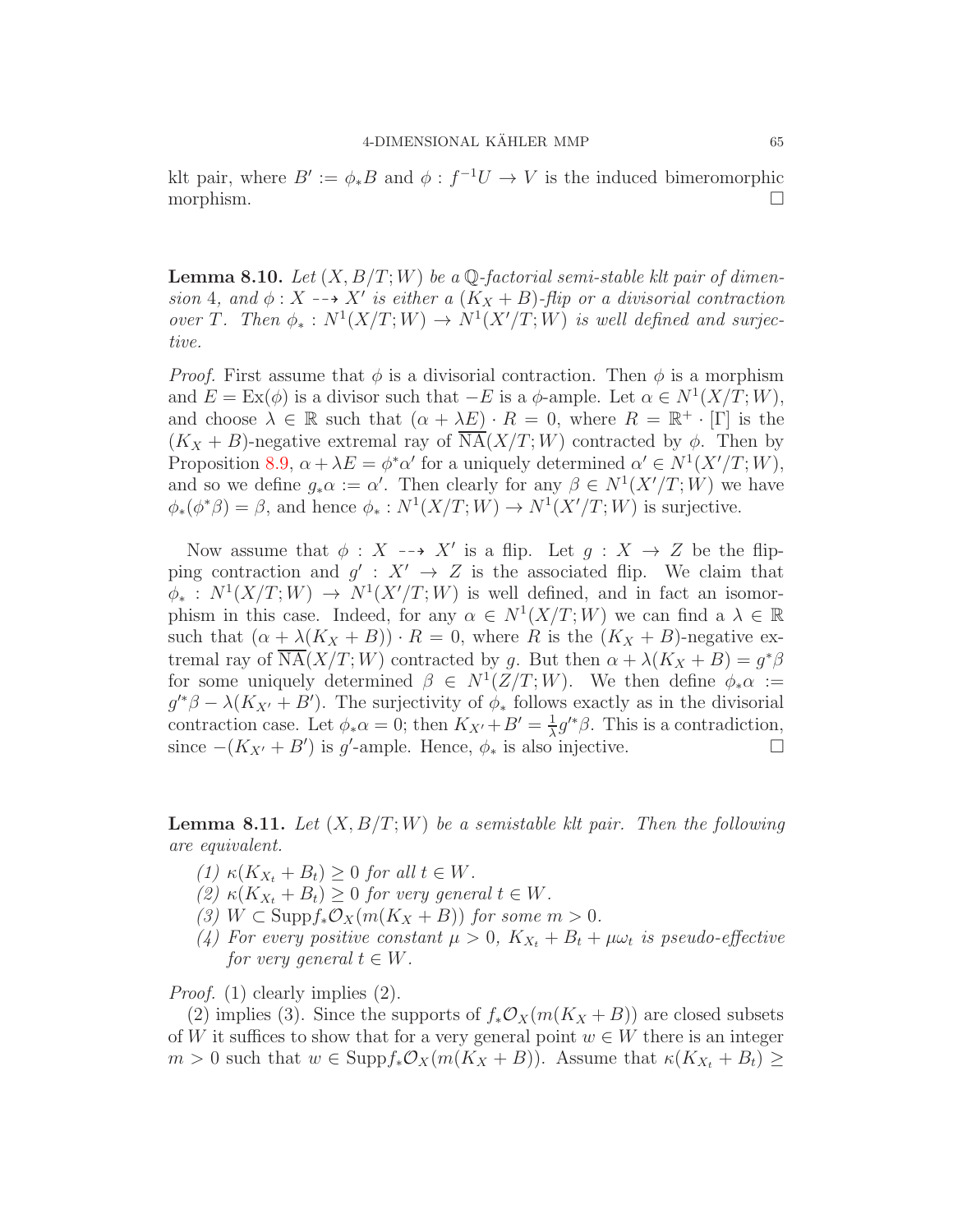0 for very general  $t \in W$ . Let  $T' \subset W$  be the set of  $t \in W$  for which  $\kappa(K_{X_t} + B_t) \geq 0$  and for each  $t \in T'$ , let  $m(t) > 0$  be the smallest positive integer such that  $m(t)(K_{X_t} + B_t)$  is Cartier and  $H^0(X_t, m(t)(K_{X_t} + B_t)) \neq 0$ . Let  $m(t)(K_{X_t}+B_t) \sim M(t) \geq 0$  for some effective Cartier divisor  $M(t)$  for any  $t \in T'$ . Since T' is a complement of countably many analytic subsets, it follows that for any  $w \in W$  there is a subset  $T'' \subset T'$  such that w is an accumulation point of T'' and  $m(K_{X_t} + B_t) \sim M(t)$  for all  $t \in T''$  for some positive integer m independent of  $t \in T''$ . Therefore, from Grauert's theorem (see [\[GPR94,](#page-71-11) Theorem III.4.7) it follows that  $w \in \text{Supp} f_* \mathcal{O}_X(m(K_X + B)) \neq 0$ . This concludes the proof that  $(2)$  implies  $(3)$ . Since W is compact, we see that there are finitely

(3) implies (1). Suppose that  $W \subset \text{Supp} f_* \mathcal{O}_X(m(K_X + B))$ , then for any  $t \in W$ , there is an open subset  $t \in V \subset T$  and an effective divisor  $D_V$  on  $X_V$  such that  $m(K_V + B_V) \sim_V D_V$ . Discarding vertical components of  $B_V$  we may assume that  $D_V$  contains no fibers and hence we have  $m(K_{X_t}+B_t) \sim D_t := D_V|_{X_t}$  for every  $t \in V$  and  $\kappa(K_{X_t}+B_t) \geq 0$  for all  $t \in W$ .

(2) clearly implies (4) and hence it suffices to show that (4) implies (2).

So, suppose that for every  $\mu > 0$ ,  $K_{X_t} + B_t + \mu \omega_t$  is pseudo-effective for very general  $t \in W$ . Let  $W_k = \{t \in W \mid K_{X_t} + B_t + \frac{1}{k}\}$  $\frac{1}{k}\omega_t$  is pseudo – effective}, then  $W_k$  contains the complement of countably many points and hence so does  $W_{\infty} = \bigcap_{k \geq 0} W_k$ . But then  $K_{X_t} + B_t$  is pseudo-effective for any  $t \in W_{\infty}$ . By [\[DO22,](#page-71-4) Theorem 1.1],  $\kappa(K_{X_t} + B_t) \geq 0$ .

Now we are ready to prove the existence of minimal models for a semi-stable klt pairs  $(X, B/T; W)$  when  $K_X + B$  is effective over W i.e. when any of the equivalent conditions of Lemma [8.11](#page-64-0) hold.

<span id="page-65-0"></span>**Theorem 8.12.** Let  $f : (X, B) \to T$  be a semi-stable klt pair of dimension 4 and  $W \subset T$  a compact subset. If  $(X/T; W)$  is Q-factorial and  $K_X + B$  is effective over W, then we can run the  $(K_X + B)$ -MMP over a neighborhood of W in T which ends with a minimal model over W.

*Proof.* Suppose that  $K_X + B$  is not nef over W. Choose a Kähler class  $\omega$  on X such that  $K_{X_t} + B_t + \omega_t$  is nef for all  $t \in W$ , where  $\omega_t := \omega|_{X_t}$ . We may assume that  $\omega$  is general in  $N^1(X/T;W)$ . Let

 $\lambda := \inf \{ s \geq 0 \mid K_X + B + s\omega \text{ is nef over } W \},$ 

then we have the following. By Theorem [8.5,](#page-60-0) there exists a  $(K_{X_t} + B_t)$ negative extremal ray  $R_t = \mathbb{R}_{\geq 0}[C] \subset N_1(X_t)$  on  $X_t$  for some  $t \in W$  such that  $(K_{X_t} + B_t + \lambda \omega_t) \cdot C = 0$  and if  $C' \subset X_{t'}$  is a  $(K_X + B + \lambda \omega)$ -trivial curve for some  $t' \in W$ , then  $[C'] \in R := \mathbb{R}_{\geq 0}[C] \subset \overline{\text{NA}}(X/T; W)$ .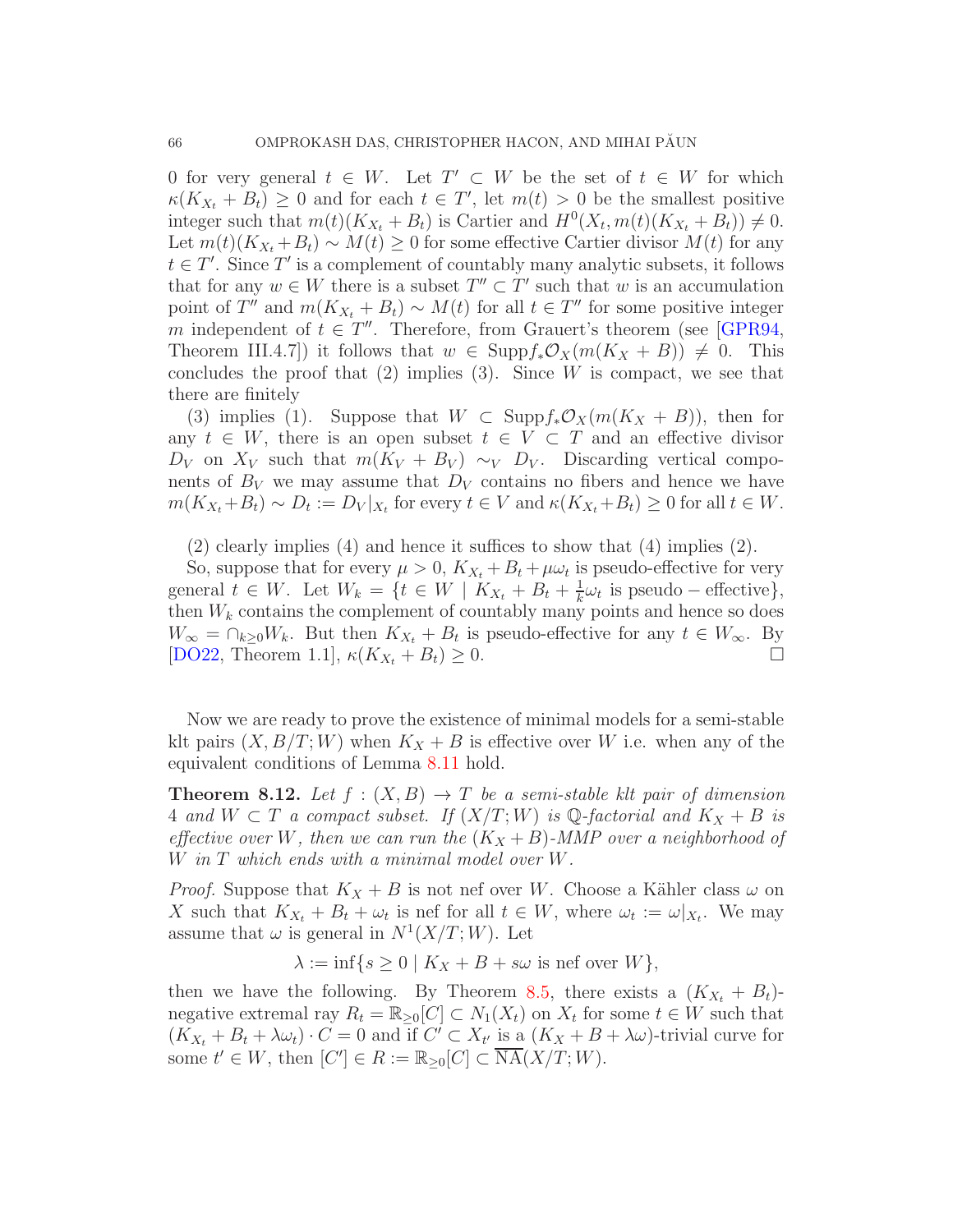Replacing  $\lambda \omega$  by  $\omega$ , we may assume that  $K_{X_t} + B_t + \omega_t$  is nef for all  $t \in W$  and  $K_X + B + \omega$  supports the extremal ray  $R \subset N_1(X/T; W)$ . Note that  $K_X + B + \omega$ may cut out  $(K_{X_t} + B_t)$ -negative faces  $F_t$  from multiple or even all fibers  $X_t$ with  $t \in W$ . By Theorem [5.5,](#page-43-0) there is an extremal contraction  $g_t: X_t \to Z_t$ for the face  $F_t \subset \text{NA}(X_t)$ . By [\[KM92,](#page-72-5) Proposition 11.4], this extends to a contraction  $g: X_U \to Z_U$  over a neighborhood U of  $t \in T$ , where  $X_U = X \times_T U$ (we note that  $X_t, Z_t$  are compact,  $g_{t,*}\mathcal{O}_{X_t} = \mathcal{O}_{Z_t}$  and  $R^1 g_{t,*}\mathcal{O}_{X_t} = 0$ , as  $Z_t$ has rational singularities). Note that  $X_U \to Z_U$  is a surjective morphism of normal varieties with connected fibers which contracts precisely the set of curves  $C \subset X_t$  for some  $t \in U$  such that  $[C] \in R \subset N_1(X/T; W)$ . Suppose that  $U, U' \subset T$  are two such open subsets, then over  $U \cap U'$ ,  $X_U \to Z_U$  and  $X_{U'} \to Z_{U'}$  are isomorphic, since they are both surjective morphisms of normal varieties with connected fibers which contract identical subsets (see the rigidity lemma in [\[BS95,](#page-70-1) Lemma 4.1.13]). Thus these contractions glue together to give a projective contraction  $g: X \to Z$  over T. Note that if  $\dim Z_t < \dim X_t$  for some  $t \in T$ , then from the flatness over T it follows that dim  $Z < \dim X$ , which is impossible as  $K_X + B$  is pseudo-effective. In particular, g is bimeromorphic. If g is a divisorial contraction, then we replace X with Z and B with  $g_*B$ . If g is a flipping contraction, then flip  $g^+ : X^+ \to Z$  exists by Corollary [3.12.](#page-37-0) Then we replace X by the flip  $X^+$ .

Note that by construction, for every  $t \in W$  we have that  $K_{X_t} + B_t + \omega_t$ is nef, and by Corollary [5.6,](#page-43-1)  $K_{X_t} + B_t + \omega_t = g_t^* \omega_{Z_t}$  for some Kähler form  $\omega_{Z_t}$  on  $Z_t$ . Since  $-(K_X + B)$  is g-nef-big, by Proposition [8.8,](#page-62-0) Z has rational singularities. By Lemma [8.7,](#page-61-0)  $K_X + B + \omega = g^* \alpha$  for some form  $\alpha$  on Z. Since  $(g^*\alpha)|_{X_t} = g_t^*\omega_{Z_t}$  for every  $t \in W$ , it follows that  $\alpha$  is Kähler over W (see eg. the proof of Theorem [7.2\)](#page-47-1).

If  $X \to Z$  is a flipping contraction, then since  $K_{X^+} + B^+$  is ample over Z, it follows that  $(g^+)^*\alpha + \epsilon(K_{X^+} + B^+)$  is Kähler over W.

Termination of flips follows from Theorem [6.5,](#page-46-2) however termination of divisorial contractions is not immediately clear as  $N^1(X/T;W)$  may be infinite dimensional. But observe that if  $X \to Z$  is a divisorial contraction, then the exceptional divisor E dominates T and so  $\rho(X_t) > \rho(Z_t)$  for general  $t \in T$ . Therefore there are no infinite sequences of divisorial contractions.  $\Box$ 

Next we prove the existence of Mori fiber space when  $K_X + B$  is not effective over W.

<span id="page-66-0"></span>**Theorem 8.13.** Let  $(X, B/T; W)$  be a  $\mathbb{Q}$ -factorial semi-stable klt pair of dimension 4, where  $W \subset T$  is a compact subset. If  $K_X + B$  is not effective over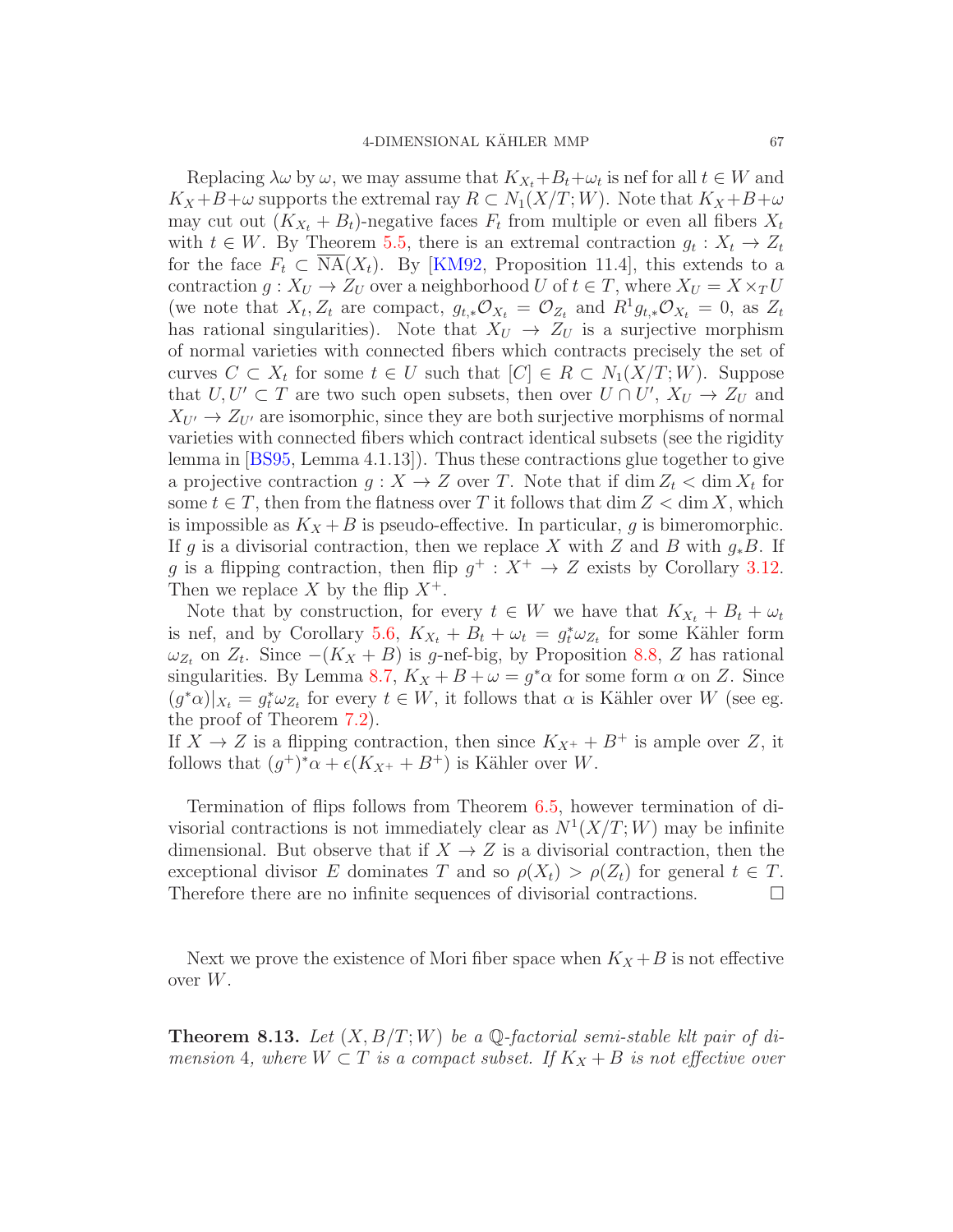W (see Lemma [8.11\)](#page-64-0), then we can run a  $(K_X + B)$ -MMP over a neighborhood of W which ends with a Mori fiber space.

*Proof.* Throughout the proof we will repeatedly shrink  $T$  in a neighborhood of W without further mention.

The existence of flips and divisorial contractions here works exactly as in Theorem [8.12,](#page-65-0) and so we will only discuss the termination of flips below.

To see termination, we proceed as follows. First by inversion of adjunction,  $(X, X_t + B)$  is dlt for any  $t \in T$ . Moreover, it is easy to see that any  $(K_X + B)$ -MMP over T is also a  $(K_X + X_t + B)$ -MMP over T for a fixed  $t \in T$ , and thus by special termination the flipping locus is disjoint from  $X_t$  after a finitely many steps. Note also that any divisorial contraction must induce a nontrivial morphism on  $X_t$  for general  $t \in T$ , and hence decreases its Picard number  $\rho(X_t)$ . Therefore, we may assume that there are no divisorial contractions after finitely many steps of this minimal model program. We fix a point  $t_0 \in T$ , and from now on we will assume that any  $(K_X + B)$ -MMP over T is disjoint from the fixed fiber  $X_{t_0}$ ; regardless of what MMP we run. In particular, the flipping loci do not dominate the base curve  $T$ , and hence the flipping curves for any given flip are contained in finitely many fibers of  $f$ . Since there are at most countably many flips for any given  $(K_X + B)$ -MMP over T, it follows that, for very general  $t \in T$ , any finite sequence of steps of a  $(K_X + B)$ -MMP over T will induce an isomorphism on a neighborhood of  $X_t$ .

By contradiction assume that flips do not terminate for any  $(K_X + B)$ -MMP over T. Let  $\omega$  be a Kähler class on X such that  $K_X + B + \omega$  is Kähler over W. Now we will discuss the strategy our proof first without full technical details. The idea is as follows. We run a minimal model program with the scaling of  $\omega: X = X^1 \dashrightarrow X^2 \dashrightarrow \ldots \dashrightarrow X^n$ . As we have observed above, this MMP is disjoint from a very general fiber  $X_s$  and from any fiber  $X_t$  for  $n \gg 0$ . It follows that there is a sequence of fibers  $X_{t_i} \cong X_{t_i}^i$  containing a flipping curve for  $X^i \dashrightarrow X^{i+1}$ . Let  $C_i \subset X_{t_i}$  be a curve whose isomorphic image in  $X_{t_i}^i$ is a flipping curve of  $X^i \dashrightarrow X^{i+1}$ ; we will identify  $C_i$  with its image in  $X_{t_i}^{i'}$ . Suppose that  $(K_{X_i} + B^i + \lambda_i \omega^i) \cdot C_i = 0$ , where  $\lambda_1 \geq \lambda_2 \geq \ldots$  are the nef thresholds. By Lemma [8.11](#page-64-0)  $\lim \lambda_i = \mu > 0$ , as  $K_X + B$  is not effective over W, and so

$$
\omega \cdot C_i = \omega^i \cdot C_i = \frac{-1}{\lambda_i} (K_{X_{t_i}^i} + B_{t_i}^i) \cdot C_i \le \frac{6}{\mu}.
$$

By Lemma [8.4,](#page-59-0) these  $C_i \subset X$  belong to finitely many families and so must be contained in finitely many fibers. This is a contradiction, and hence the sequence of flips terminates. Unluckily, there are several technical issues that arise in the proof. Since we do not have a cone theorem here, it is not clear whether for each *i* there is a *unique*  $(K_{X}^i + B^i)$ -negative extremal ray  $R_i$  of  $\overline{\text{NA}}(X/T; W)$  such that  $(K_{X_i} + B^i + \lambda_i \omega^i) \cdot R_i = 0.$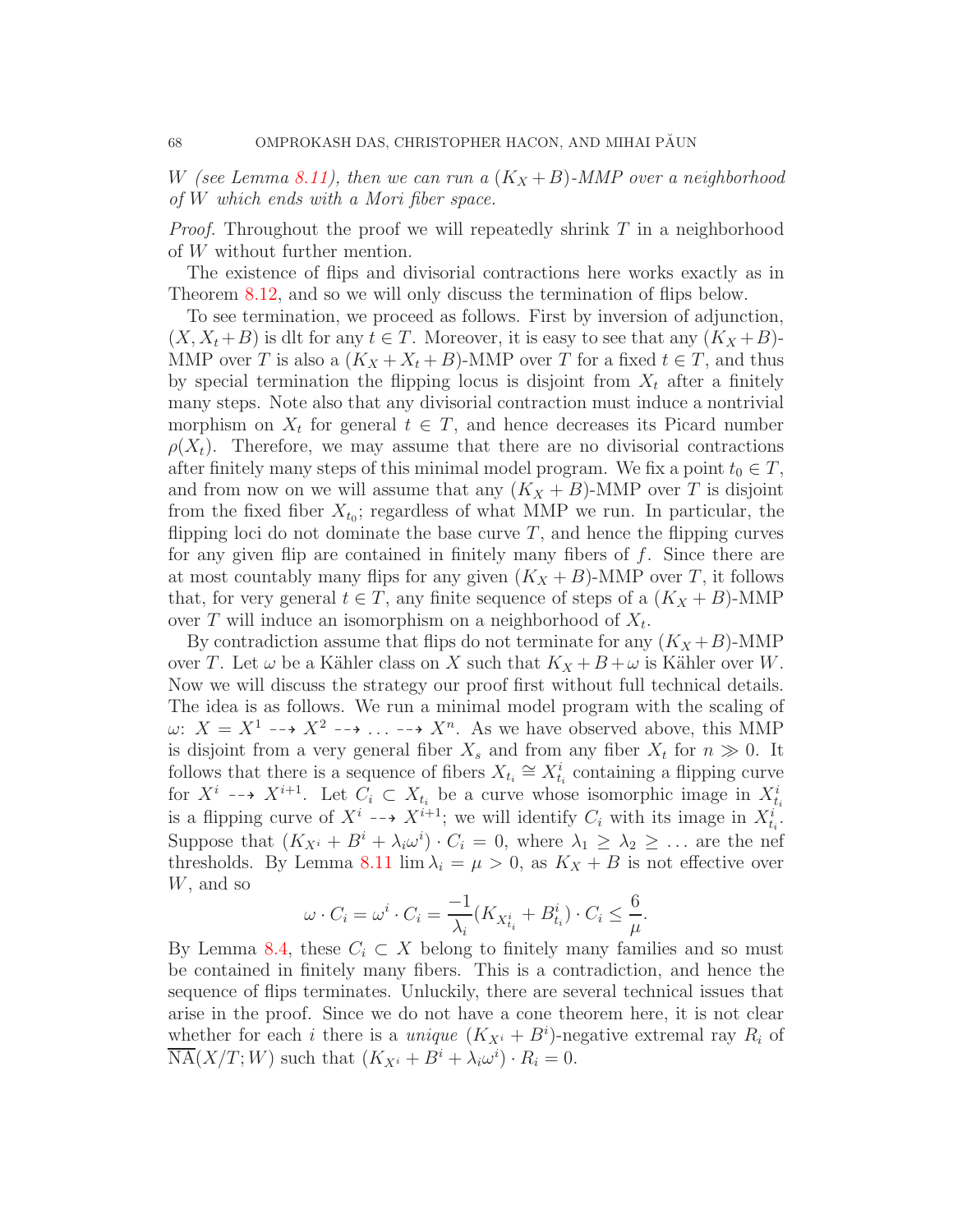However, this can be achieved as long as each  $\omega^i$  is general in  $N^1(X/T;W)$ , and so at each step it suffices to perturb the given Kähler class. Thus we end up with a sequence of Kähler classes  $\omega_{i+1} = \omega_i + \epsilon_i \alpha_i$  such that  $\alpha_i$  is general in  $N^1(X/T; W)$  and  $0 < \epsilon_i \ll 1$ . This is discussed in detail below.

As mentioned above, we will run a  $(K_X + B)$ -MMP over W with scaling of a sequence of general Kähler classes  $\omega_i$ . This means that: There exists a sequence  $X = X^1 \dashrightarrow X^2 \dashrightarrow \cdots \dashrightarrow X^n$  of  $K_X + B$  flips and divisorial contractions over W and real numbers  $\lambda_1 > \lambda_2 > \cdots > \lambda_n > 0$  satisfying the following properties:

- (1)  $\omega_i := \omega_{i-1} + \epsilon_i \alpha_i, \omega_1 = \omega$ , where  $\alpha_i \in N^1(X/T; W)$  is a general class and  $0 < \epsilon_i \ll 1$  for all  $i > 1$ . In particular, we may assume that  $\omega + 2(\omega_i - \omega)$  and  $K_X + B + \omega_i$  are both Kähler over W for  $i \geq 1$ .
- (2)  $\lambda_i := \inf\{s \geq 0 : K_{X^i} + B^i + s\omega_i^i \text{ is nef over } W\}.$
- (3) For each  $i \geq 1$ ,  $(K_{X_i} + B^i + \lambda_i \omega_i^i)^{\perp} \cap \overline{\text{NA}}(X^i/T; W) = R$  is an extremal ray. Moreover, there is a point  $w_i \in W$  and a curve  $C_i \subset X_{w_i}^i$  spanning the ray R.
- (4)  $K_{X_i} + B^i + t\omega_i^i$  is Kähler over W for  $0 < t \lambda_i \ll 1$ .
- (5) There is a positive integer  $n \geq 1$  such that there is a morphism  $X_n \to$  $Z_n$  over W such that  $-(K_{X^n} + B^n)$  is relatively ample over  $Z_n$  and  $K_{X^n} + B^n + \lambda_n \omega_n^n$  is relatively trivial over  $Z_n$ .

Note that this MMP is still disjoint from the fiber  $X_{t_0}$ . We explain the details of running this MMP below. Let  $X := X^1$  and  $\lambda_0 = 1$ . Suppose that  $\phi^{i-1}: X^1 \dashrightarrow X^{i-1}$  have already been constructed so that properties  $(1-4)^{i-1}$ are satisfied. In particular, by  $(3-4)^{i-1}$  we have that  $K_{X^{i-1}} + B^{i-1} + t\omega_{i-1}^{i-1} =$  $\phi_*^{i-1}(K_X + B + t\omega_{i-1})$  is Kähler for  $0 < t - \lambda_{i-1} \ll 1$  and  $(K_{X^{i-1}} + B^{i-1} +$  $\lambda_{i-1} \omega_{i-1}^{i-1}$ <sup> $\perp$ </sup>  $\cap \overline{\text{NA}}(X^{i-1}/T; W) = R_{i-1}$  is an extremal ray spanned by a curve  $C_{i-1}$ . If  $R_{i-1}$  defines a Mori fiber space, then we are done. Otherwise, by what we argued above, we may assume that we have a flip, say  $\psi^{i-1} : X^{i-1} \dashrightarrow X^i$ . If  $g^{i-1}: X^{i-1} \to Z^{i-1}$  and  $h^i: X^i \to Z^{i-1}$  are the corresponding flipping and flipped contraction, then arguing as in the proof of Theorem [8.12,](#page-65-0)  $\eta_{Z^{i-1}} :=$  $g_*^{i-1}(K_{X^{i-1}}+B^{i-1}+\lambda_{i-1}\omega_{i-1}^{i-1})$  $i-1 \choose i-1$  is Kähler over W. Since  $\rho(X^i/Z^{i-1}) = 1$  and  $K_{X_i} + B^i$  is ample over  $Z^{i-1}$ , it follows that  $-\omega_{i-1}^i$  is Kähler over  $Z^{i-1}$ . Then for  $0 < \delta \ll 1$  we have

$$
K_{X^{i}} + B^{i} + (\lambda_{i-1} - \delta)\omega_{i-1}^{i} = \psi_{*}^{i-1}(K_{X^{i-1}} + B^{i-1} + (\lambda_{i-1} - \delta)\omega_{i-1}^{i-1}) = (h^{i})^{*}\eta - \delta\omega_{i-1}^{i}
$$

is Kähler over W. Note that since  $N^1(X/T;W) \to N^1(X^i/T;W)$  is surjective by Lemma [8.10,](#page-64-1) and since  $\alpha_i \in N^1(X/T;W)$  is a general class, then so is its pushforward  $\alpha_i^i \in N^1(X^i/T;W)$ . In particular,  $\omega_i^i = \omega_{i-1}^i + \epsilon_i \alpha_i^i$  is a general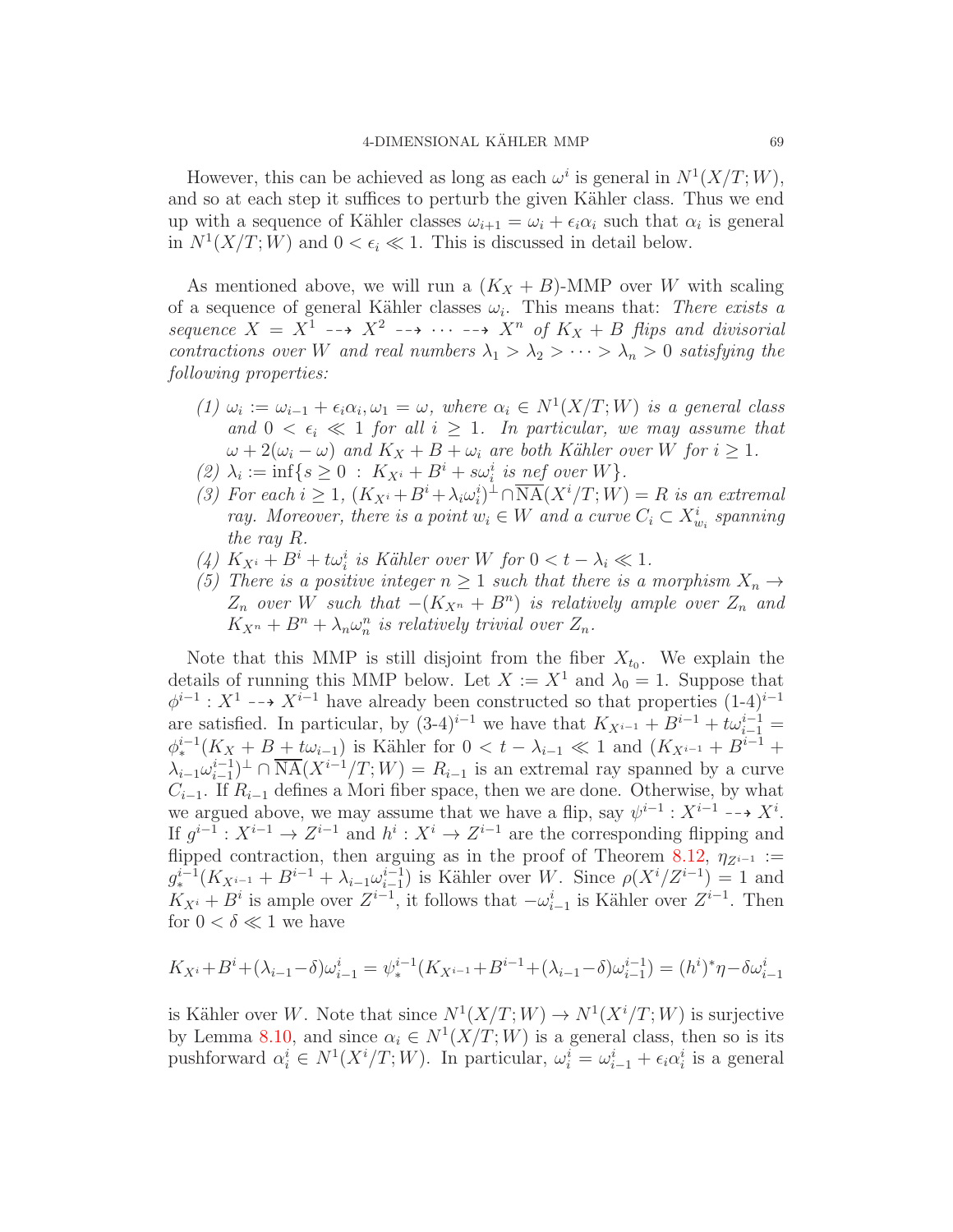class in  $N^1(X^i/T;W)$ . Since  $0 < \epsilon_i \ll 1$ , we may assume that

$$
K_{X^{i}} + B^{i} + (\lambda_{i-1} - \delta)\omega_{i}^{i} = K_{X^{i}} + B^{i} + (\lambda_{i-1} - \delta)\omega_{i-1}^{i} + \epsilon_{i}(\lambda_{i-1} - \delta)\alpha_{i}^{i}
$$

is Kähler over W. Let  $\lambda_i := \inf\{s \geq 0 : K_{X^i} + B^i + s\omega_i^i \text{ is nef over } W\}.$ Clearly property  $(2)^i$  is satisfied. Since  $0 < \epsilon_i \ll 1$ ,

$$
K_X + B + \omega_i = K_X + B + \omega_{i-1} + \epsilon_i \alpha_i \quad \text{and} \quad \omega + 2(\omega_i - \omega) = \omega + 2(\omega_{i-1} - \omega) + 2\epsilon_i \alpha_i,
$$
  
property (1)<sup>*i*-1</sup> implies property (1)<sup>*i*</sup>.

property  $(1)^{i-1}$ To see  $(3)^i$  we proceed as follows. We write

$$
K_{X^{i}} + B^{i} + \lambda_{i}\omega_{i}^{i} = \frac{1}{m+1}\left(K_{X^{i}} + B^{i} + m\left(K_{X^{i}} + B^{i} + \left(\frac{m+1}{m}\right)\lambda_{i}\omega_{i}^{i}\right)\right).
$$

For  $m \gg 0$ ,  $\lambda_i \leq \lambda_i \left( \frac{m+1}{m} \right) \leq \lambda_{i-1} - \delta$ , and hence  $K_{X_i} + B_i + \lambda_i \left( \frac{m+1}{m} \right) \omega_i^i$ is Kähler over W. From Theorem [8.5](#page-60-0) it easily follows that the face  $F =$  $(K_{X_i} + B^i + \lambda_i \omega_i^i) \cap \overline{\text{NA}}(X/T; W)$  is generated finitely many classes of curves.

Since  $\omega_i^i$  is general in  $N^1(X^i/T;W)$ , it follows that  $(K_{X^i} + B^i + \lambda_i \omega_i^i)^{\perp} \cap$  $\overline{\text{NA}}(X^i/T; W) = R_i$  is an extremal ray spanned by a curve  $C_i \subset X^i_{w_i}$  for some  $w_i \in T$  and so  $(3)^i$  holds.

To see  $(4)^i$ , simply note that the sum of a nef class and a Kähler class is Kähler, and hence  $K_{X_i} + B^i + t\omega_i^i$  is Kähler over W for  $\lambda_{i-1} - \delta \ge t > \lambda_i$  and  $\delta > 0$ .

Finally, we must show that the process terminates after finitely many steps.

We claim that  $\lim_{i \to \infty} \lambda_i > 0$ . By contradiction assume that  $\lim_{i \to \infty} \lambda_i = 0$ . For a very general  $t \in T$ , we have  $X_t \cong X_t^i$  for all  $i \geq 1$  (as discussed above). By Lemma [8.11,](#page-64-0) there exists a  $\mu > 0$  such that  $K_{X_t} + B_t + \mu \omega_t$  is not pseudoeffective for very general  $t \in T$ . Since

$$
K_{X_t} + B_t + \mu \omega_t = K_{X_t} + B_t + \lambda_i(\omega_i)_t + (\mu \omega_t - \lambda_i(\omega_i)_t)
$$

and  $\mu \omega_t - \lambda_i(\omega_i)_t$  is Kähler for  $i \gg 0$  (as  $\lim \lambda_i = 0$ ), it follows that  $K_{X_t}$  +  $B_t + \lambda_i(\omega_i)_t$  is not pseudo-effective for  $i \gg 0$ . Since

$$
K_{X_t} + B_t + \lambda_i(\omega_i)_t = K_{X_t^i} + B_t^i + \lambda_i(\omega_i^i)_t
$$

is nef (for  $t \in T$  very general), this is the required contradiction. So  $\lim_{t \to \infty} \lambda_i =$  $\lambda > 0$ .

Now for a fixed point  $w_0 \in W$ , let  $C_{w_0} \subset X_{w_0}$  be a flipping curve of the above MMP. Note that every step of the above MMP is also a step of the  $(K_X + B + X_{w_0})$ -MMP over W. Thus by special termination, after finitely many steps the flipping locus of the above MMP is disjoint from the fiber  $X_{w_0}$ . So after passing to a subsequence we may assume that for each  $i \geq 1$ ,  $t_i \in W$ is a point such that the fiber  $X_{t_i}$  contains a flipping curve of the above MMP for the very first time. Consequently, we have that  $X = X^1 \dashrightarrow X^i$  is an

(8.4)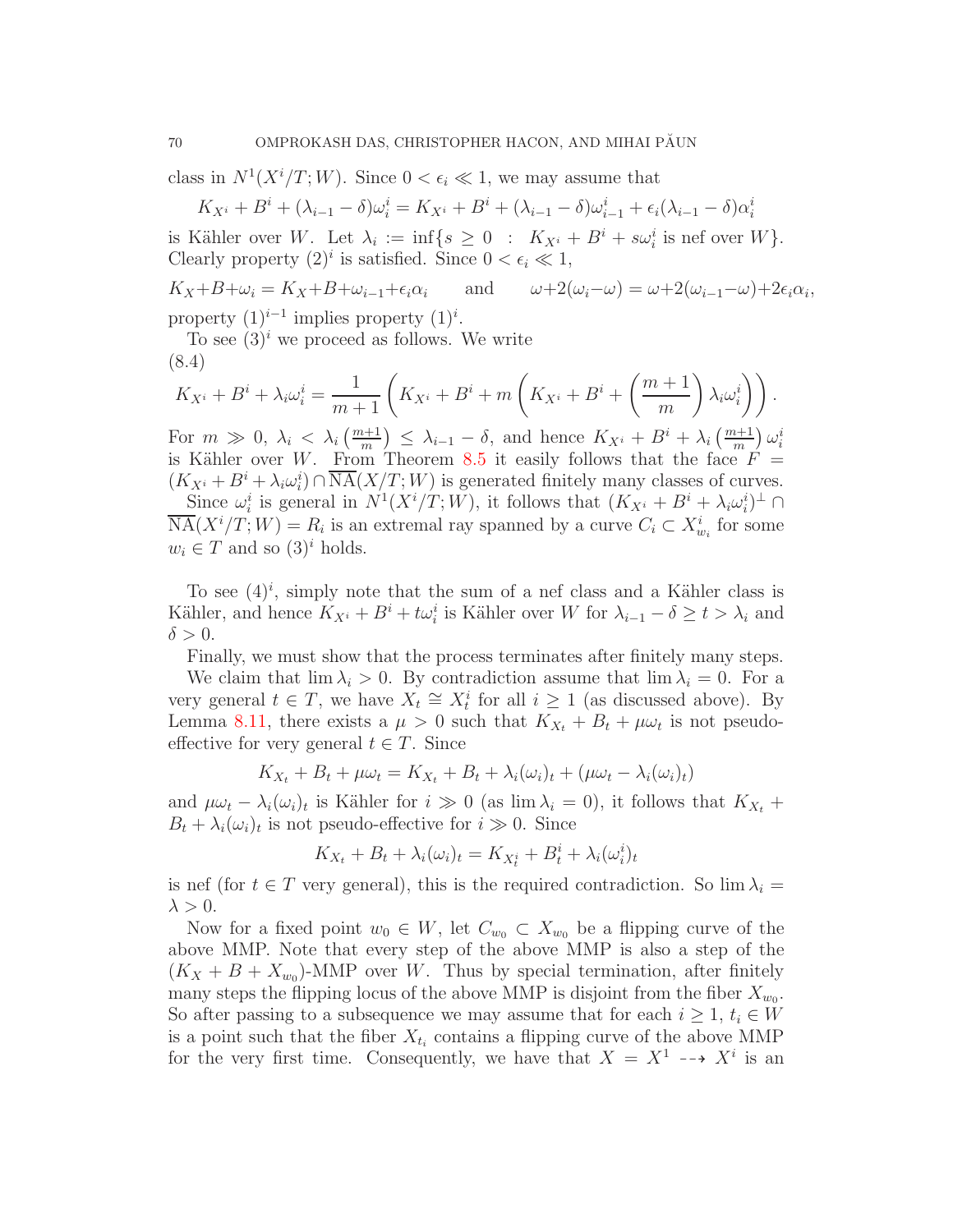isomorphism over a neighborhood of  $t_i$ ; in particular,  $X_{t_i} \cong X_{t_i}^i$ . Let  $C_i \subset X_{t_i}^i$ be a flipping curve of the above MMP as in Theorem [8.5.](#page-60-0) Then identifying  $C_i$ with its image in  $X_{t_i}$  we get

$$
(K_X + B + \lambda_i \omega_i) \cdot C_i = (K_{X^i} + B^i + \lambda_i \omega_i^i) \cdot C_i = (K_{X_{t_i}^i} + B_{t_i}^i + \lambda_i (\omega_i^i)_{t_i}) \cdot C_i = 0.
$$

Since  $\lambda_i \geq \lambda > 0$ , and  $2\omega_i - \omega = \omega + 2(\omega_i - \omega)$  is Kähler, it follows that

$$
\omega \cdot C_i \le 2\omega^i \cdot C_i = 2(\omega_i^i)_{t_i} \cdot C_i = \frac{-2}{\lambda_i} (K_{X_{t_i}^i} + B_{t_i}^i) \cdot C_i \le \frac{12}{\lambda},
$$

and so by Lemma [8.4,](#page-59-0) the curves  $\{C_i\}_i$ , belong to finitely many families of curves on X (over W). Consequently, the curves  $\{C_i\}_i$  are contained in finitely many fibers  $X_{t_1}, \ldots, X_{t_k}$ , where  $t_i \in W$ , and hence by special termination this sequence of flips must terminate, this is a contradiction. Therefore, we may assume that  $K_{X^m} + B^m + \lambda_m \omega^m$  is nef for some  $m \geq 1$ , and there is a Mori fiber space  $X^m \to Z$  over T.

 $\Box$ 

*Proof of Theorem [1.2.](#page-1-1)* This follows from Theorem [8.12](#page-65-0) and [8.13.](#page-66-0)

#### **REFERENCES**

- <span id="page-70-0"></span>[BCHM10] C. Birkar, P. Cascini, C. D. Hacon and J. McKernan, Existence of minimal models for varieties of log general type, J. Amer. Math. Soc. 23(2), 405–468  $(2010).$
- [BG13] S. Boucksom and V. Guedj, Regularizing properties of the Kähler-Ricci flow, in An introduction to the Kähler-Ricci flow, volume 2086 of Lecture Notes in Math., pages 189–237, Springer, Cham, 2013.
- <span id="page-70-2"></span>[Bir07] C. Birkar, Ascending chain condition for log canonical thresholds and termination of log flips, Duke Math. J. 136(1), 173–180 (2007).
- <span id="page-70-3"></span>[Bir10] C. Birkar, On existence of log minimal models, Compositio Mathematica 146(4), 919–928 (2010).
- [BM97] E. Bierstone and P. D. Milman, Canonical desingularization in characteristic zero by blowing up the maximum strata of a local invariant, Invent. Math.  $128(2)$ , 207-302 (1997).
- [Bou04] S. Boucksom, Divisorial Zariski decompositions on compact complex manifolds, Ann. Sci. École Norm. Sup. (4) **37**(1), 45–76 (2004).
- [BS76] C. Bănică and O. Stănășilă, Algebraic methods in the global theory of complex spaces, Editura Academiei, Bucharest; John Wiley & Sons, London-New York-Sydney, 1976, Translated from the Romanian.
- <span id="page-70-1"></span>[BS95] M. C. Beltrametti and A. J. Sommese, The adjunction theory of complex projective varieties, volume 16 of De Gruyter Expositions in Mathematics, Walter de Gruyter & Co., Berlin, 1995.
- [CH20] J. Cao and A. Höring, Rational curves on compact Kähler manifolds, J. Differential Geom.  $114(1)$ , 1–39 (2020).
- [CHP16] F. Campana, A. Höring and T. Peternell, Abundance for Kähler threefolds, Ann. Sci. Ec. Norm. Supér. (4) **49**(4), 971–1025 (2016).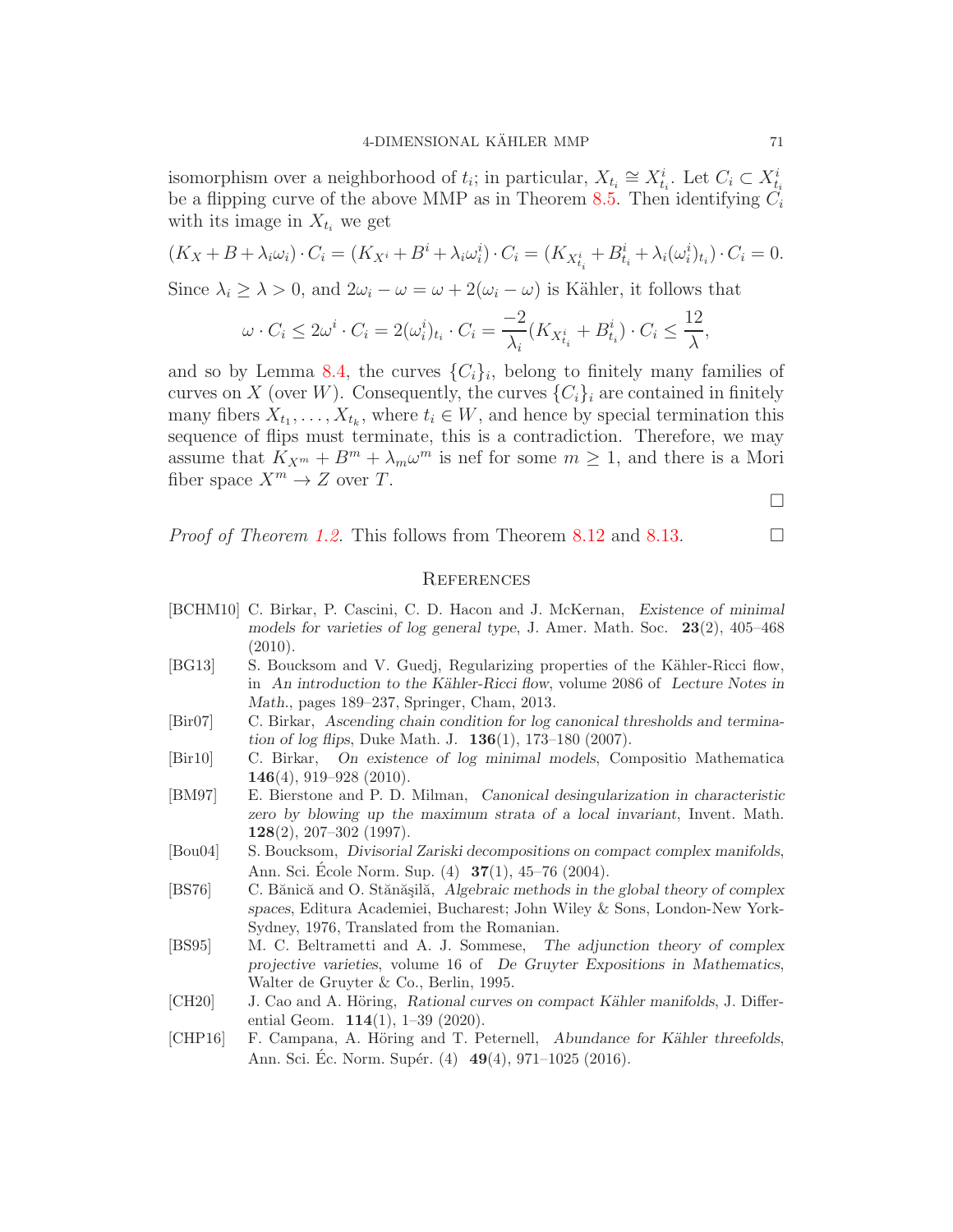|     | OMPROKASH DAS, CHRISTOPHER HACON, AND MIHAI PAUN |  |  |  |
|-----|--------------------------------------------------|--|--|--|
| -72 |                                                  |  |  |  |
|     |                                                  |  |  |  |

- <span id="page-71-0"></span>[CL10] P. Cascini and V. Lazic, New outlook on the Minimal Model Program, I, Duke Mathematical Journal  $161(12)$  (2010).
- <span id="page-71-3"></span>[CL13] A. Corti and V. Lazic, New outlook on the Minimal Model Program, II, Mathematische Annalen (2013).
- [CT15] T. C. Collins and V. Tosatti, Kähler currents and null loci, Invent. Math.  $202(3)$ , 1167–1198 (2015).
- <span id="page-71-8"></span>[Deb01] O. Debarre, Higher-dimensional algebraic geometry, Universitext, Springer-Verlag, New York, 2001.
- [Dem85] J.-P. Demailly, Mesures de Monge-Ampère et caractérisation géométrique des variétés algébriques affines, Mém. Soc. Math. France (N.S.) (19), 124 (1985).
- [Dem90] J.-P. Demailly, Cohomology of q-convex spaces in top degrees, Math. Z. 204(2), 283–295 (1990).
- [Dem92] J.-P. Demailly, Regularization of closed positive currents and intersection theory, J. Algebraic Geom. 1(3), 361–409 (1992).
- <span id="page-71-6"></span>[DH20] O. Das and C. Hacon, The log minimal model program for Kähler 3-folds, arXiv e-prints , arXiv:2009.05924 (September 2020), 2009.05924.
- <span id="page-71-4"></span>[DO22] O. Das and W. Ou, On the Log Abundance for Compact Kähler 3-folds, arXiv e-prints , arXiv:2201.01202 (January 2022), 2201.01202.
- [DP04] J.-P. Demailly and M. Paun, Numerical characterization of the Kähler cone of a compact Kähler manifold, Ann. of Math.  $(2)$  159 $(3)$ , 1247–1274  $(2004)$ .
- [Fuj83] A. Fujiki, On the structure of compact complex manifolds in  $C$ , in Algebraic varieties and analytic varieties (Tokyo, 1981), volume 1 of Adv. Stud. Pure Math., pages 231–302, North-Holland, Amsterdam, 1983.
- [Fuj13] O. Fujino, A transcendental approach to Kollár's injectivity theorem II, J. Reine Angew. Math. 681, 149–174 (2013).
- <span id="page-71-1"></span>[Fuj15] O. Fujino, Some Remarks on the Minimal Model Program for Log Canonical Pairs, J. Math. Sci. Univ. Tokyo 22, 149–192 (2015).
- <span id="page-71-2"></span>[Fuj22] O. Fujino, Minimal model program for projective morphisms between complex analytic spaces, (2022).
- <span id="page-71-11"></span>[GPR94] H. Grauert, T. Peternell and R. Remmert, editors, Several complex variables. VII, volume 74 of Encyclopaedia of Mathematical Sciences, Springer-Verlag, Berlin, 1994, Sheaf-theoretical methods in complex analysis, A reprint of ıt Current problems in mathematics. Fundamental directions. Vol. 74 (Russian), Vseross. Inst. Nauchn. i Tekhn. Inform. (VINITI), Moscow.
- <span id="page-71-10"></span>[HMX14] C. D. Hacon, J. McKernan and C. Xu, ACC for log canonical thresholds, Ann. of Math.  $(2)$  **180** $(2)$ , 523-571  $(2014)$ .
- <span id="page-71-7"></span>[HP16] A. Höring and T. Peternell, Minimal models for Kähler threefolds, Invent. Math. **203**(1), 217-264 (2016).
- [HP18] A. Höring and T. Peternell, Bimeromorphic geometry of Kähler threefolds, in Algebraic geometry: Salt Lake City 2015, volume 97 of Proc. Sympos. Pure Math., pages 381–402, Amer. Math. Soc., Providence, RI, 2018.
- <span id="page-71-5"></span>[Kaw91] Y. Kawamata, On the length of an extremal rational curve, Invent. Math.  $105(3)$ , 609–611 (1991).
- [Kaw99] Y. Kawamata, On the extension problem of pluricanonical forms, Algebraic Geometry: Hirzebruch 70 (Warsaw, 1988), Contemp. Math. 241, Amer. Math. Soc., Providence 241, 193–207 (1999).
- <span id="page-71-9"></span>[KK10] J. Kollár and S. J. Kovács, Log canonical singularities are Du Bois, J. Amer. Math. Soc. 23(3), 791-813 (2010).